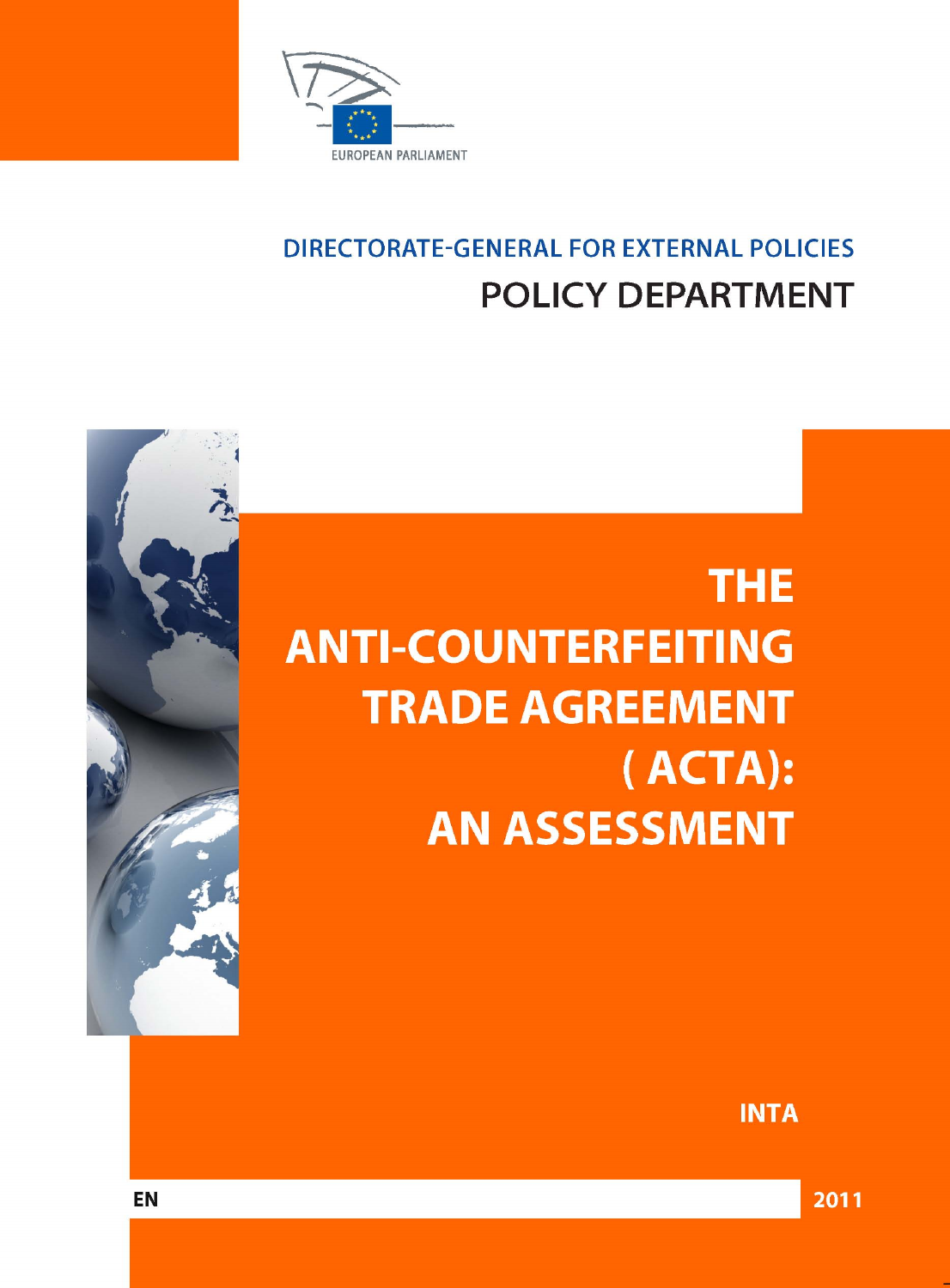

# **DIRECTORATE-GENERAL FOR EXTERNAL POLICIES OF THE UNION**

# **DIRECTORATE B**

**POLICYDEPARTMENT**

# **STUDY**

# **THE ANTI-COUNTERFEITING TRADE AGREEMENT ( ACTA): AN ASSESSMENT**

# **Abstract**

The ACTA was motivated by a desire to establish equivalent provisions in international trade agreements containing rules on anti-counterfeiting. This is important at a time when free trade agreements are being negotiated by different parties. For the European Union it is also of importance to protect EU intellectual property rights (IPR) as future EU competitiveness depends on its ability to move into higher value added activities such as those for which IPRs are important. At the same time international agreements on IPRs will only be sustainable when they have the support of all parties. Within the EU the ACTA has also been the source of some concerns regarding the non-transparent way it was negotiated and whether it meets to aims agreed by the European Parliament and Commission that it would be compatible with the existing acquis communautaire and the World Trade Organisation's Trade Related intellectual Property rights (TRIPs) Agreement.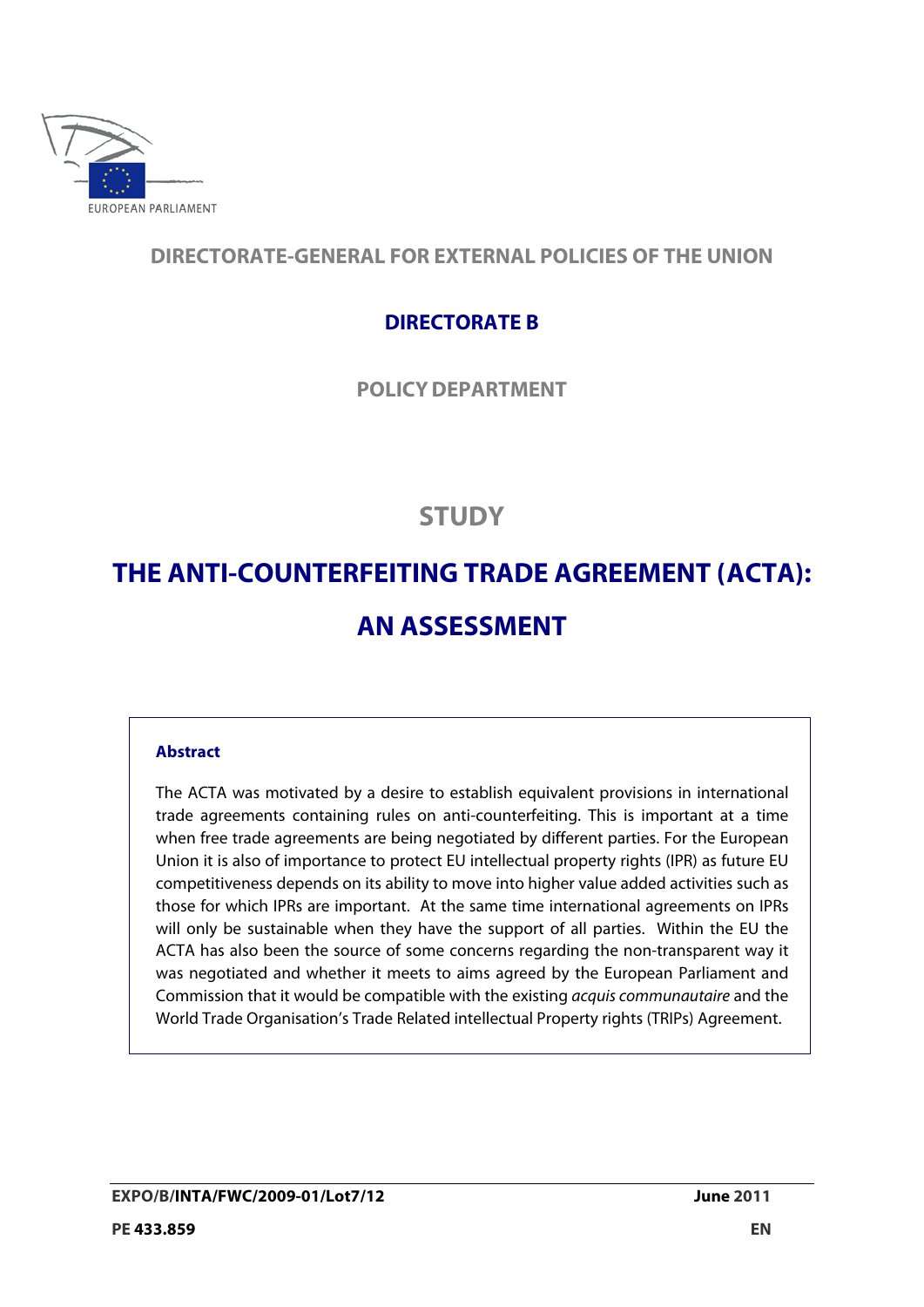This study was requested by the European Parliament's Committee on International Trade.

## **AUTHOR(S):**

Institute for Globalisation and International Regulation, IGIR, Maastricht University, Netherlands Prof. Anselm Kamperman Sanders, Faculty of Law, Maastricht University Assistant Professor Dalindyebo Bafana Shabalala, Faculty of Law, Maastricht University PhD Researcher Anke Moerland; Faculty of Law, Maastricht University Dr. Meir Pugatch, IGIR Fellow, Director of Research, Stockholm Network, and Senior Lecturer, University of Haifa Paolo R. Vergano, IGIR Fellow and Partner at Fratini Vergano - European Lawyers

Standard briefing carried out within the framework agreement between LSE Enterprise and the European Parliament.

Ref.: EP/EXPO/B/INTA/ FWC /2009 -01/ Lot7/12

## **ADMINISTRATOR RESPONSIBLE:**

Roberto, BENDINI Directorate-General for External Policies of the Union Policy Department WIB 06 M 055 rue Wiertz 60 B-1047 Brussels

## **LINGUISTIC VERSION**

Original: EN

# **ABOUT THE EDITOR**

Editorial closing date: 11July 2011. © European Parliament, [2011]

Printed in [Belgium]

The Information Note is available on the Internet at http://www.europarl.europa.eu/activities/committees/studies.do?language=EN

If you are unable to download the information you require, please request a paper copy by e-mail : poldep-expo@europarl.europa.eu

## **DISCLAIMER**

Any opinions expressed in this document are the sole responsibility of the author and do not necessarily represent the official position of the European Parliament.

Reproduction and translation, except for commercial purposes, are authorised, provided the source is acknowledged and provided the publisher is given prior notice and supplied with a copy of the publication.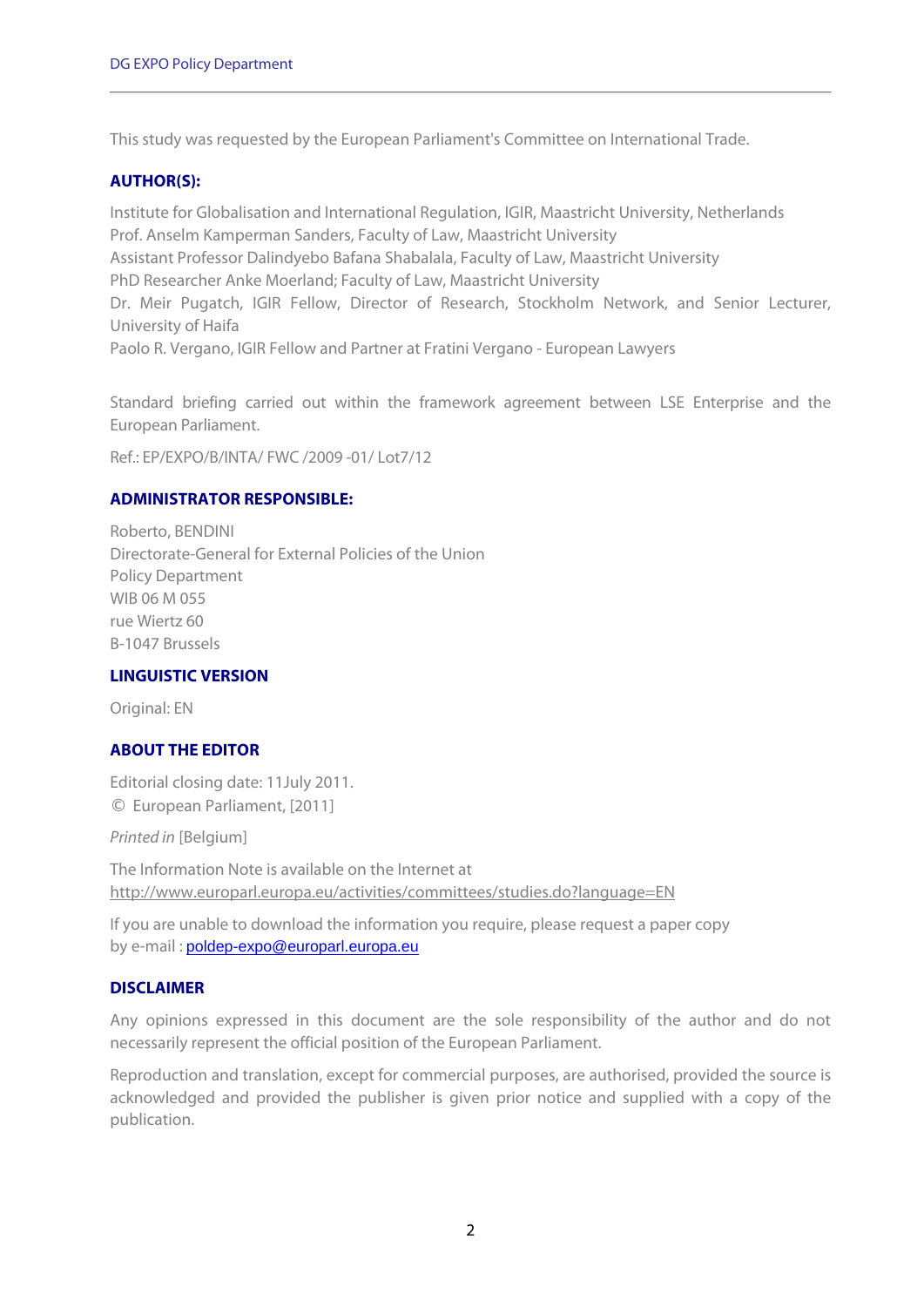# **TABLE OF CONTENTS**

|    |                     |                                                                                                                | <b>1. EXECUTIVE SUMMARY</b>                                                         | 6  |  |
|----|---------------------|----------------------------------------------------------------------------------------------------------------|-------------------------------------------------------------------------------------|----|--|
| 2. |                     |                                                                                                                | <b>GENERAL OVERVIEW AND INTRODUCTION</b>                                            | 8  |  |
|    |                     |                                                                                                                | 2.1. GENESIS OF ACTA                                                                | 8  |  |
|    |                     |                                                                                                                | 2.2. RATIONALE FOR ACTA AND THE NEW ENFORCEMENT AGENDA                              | 10 |  |
|    |                     |                                                                                                                | 2.3. THE APPROACH TAKEN BY THE STUDY                                                | 11 |  |
| 3. |                     |                                                                                                                | <b>DEBATES AND PERCEPTIONS OF ACTA</b>                                              | 12 |  |
|    |                     |                                                                                                                | 3.1. THE DEBATE ON ACTA IN THE EUROPEAN PARLIAMENT AND IN NATIONAL                  |    |  |
|    |                     |                                                                                                                | <b>PARLIAMENTS OF THE EU</b>                                                        | 12 |  |
|    |                     |                                                                                                                | <b>3.2. PUBLIC PERCEPTIONS OF ACTA</b>                                              | 14 |  |
|    |                     |                                                                                                                | 3.3. THE IMPACT OF THE ACTA ON THIRD COUNTRIES                                      | 15 |  |
|    |                     |                                                                                                                | 3.4. ISSUES WITH RATIFICATION OF ACTA IN THE EU AND OTHER ACTA PARTIES              | 18 |  |
| 4. |                     |                                                                                                                | LEGAL ASSESSMENT OF ACTA CONFORMITY WITH TRIPS AND THE EU                           |    |  |
|    | <b>ACQUIS</b><br>20 |                                                                                                                |                                                                                     |    |  |
|    |                     | 4.1. CONFORMITY WITH TRIPS AND THE DOHA DECLARATION ON TRIPS AND PUBLIC<br><b>HEALTH</b>                       |                                                                                     |    |  |
|    |                     | 4.1.1.                                                                                                         | Relationship between TRIPS and ACTA                                                 | 20 |  |
|    |                     | 4.1.2.                                                                                                         | <b>Comparing ACTA and TRIPS Provisions</b>                                          | 21 |  |
|    |                     | 4.1.3.                                                                                                         | Conformity with the Doha Declaration on TRIPS and Public Health                     | 23 |  |
|    |                     | 4.2. CONFORMITY WITH EU LAW: ASSESSMENT OF POTENTIALLY CONFLICTING CLAUSES<br><b>WITH EU LEGISLATION</b><br>24 |                                                                                     |    |  |
|    |                     | 4.2.1.                                                                                                         | <b>ACTA and EU Law: an Overview</b>                                                 | 24 |  |
|    |                     | 4.2.2.                                                                                                         | ACTA's Provisions on the Legal Framework for Enforcement and EU Law                 | 25 |  |
|    |                     | 4.2.3.                                                                                                         | ACTA's Provisions on Civil Enforcement (Articles 7-12 of ACTA)                      | 25 |  |
|    |                     | 4.2.4.                                                                                                         | ACTA's Provisions on Border Measures (Articles 13-22 of ACTA)                       | 28 |  |
|    |                     | 4.2.5.                                                                                                         | ACTA's Provisions on Criminal Enforcement (Articles 23-26 of ACTA)                  | 29 |  |
|    |                     | 4.2.6.                                                                                                         | ACTA's Provisions on Enforcement in the Digital Environment<br>(Article 27 of ACTA) | 31 |  |
|    |                     | 4.2.7.                                                                                                         | ACTA's Provisions on Enforcement Practices and International Cooperation            | 31 |  |
|    |                     | 4.2.8.                                                                                                         | Conclusion                                                                          | 31 |  |
| 5. |                     |                                                                                                                | <b>OVERALL ECONOMIC AND COMMERCIAL ASSESSMENT</b>                                   | 32 |  |
|    |                     | <b>5.1. INTRODUCTION</b>                                                                                       |                                                                                     | 32 |  |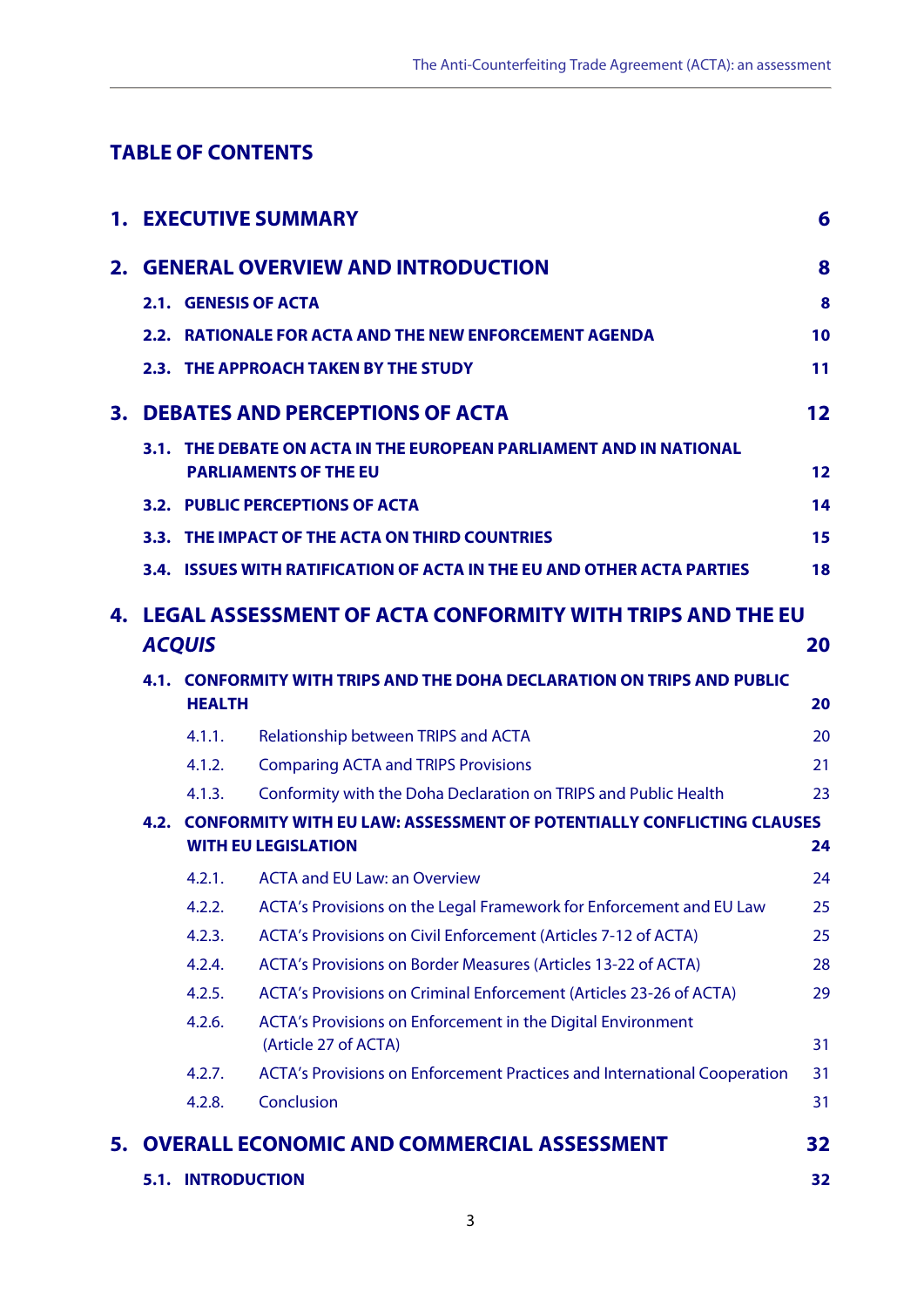|    |                                                                                                   |                             | 5.2. IPRS AND THEIR COMPLEX ECONOMIC NATURE             | 32 |
|----|---------------------------------------------------------------------------------------------------|-----------------------------|---------------------------------------------------------|----|
|    |                                                                                                   | 5.2.1.                      | <b>IPRs and trade</b>                                   | 34 |
|    |                                                                                                   | 5.2.2.                      | IPRs, Technology Transfer and Foreign Direct Investment | 36 |
|    |                                                                                                   |                             | <b>5.3. INNOVATION IN EUROPE</b>                        | 37 |
|    |                                                                                                   | 5.3.1.                      | <b>Measuring European Innovation</b>                    | 39 |
|    |                                                                                                   | 5.3.2.                      | The importance of IPRs enforcement for EU Innovation    | 42 |
|    |                                                                                                   | 5.3.3.                      | <b>Counterfeiting and Piracy</b>                        | 43 |
|    |                                                                                                   | 5.3.4.                      | <b>Creative Industries</b>                              | 44 |
|    |                                                                                                   | 5.3.5.                      | Pharmaceuticals                                         | 45 |
|    |                                                                                                   |                             | <b>5.4. ACTA AND EUROPE</b>                             | 46 |
| 6. |                                                                                                   |                             | <b>DETAILED ANALYSIS OF THE AGREEMENT</b>               | 47 |
|    |                                                                                                   |                             | <b>6.1. SCOPE OF THE AGREEMENT</b>                      | 47 |
|    |                                                                                                   | 6.1.1.                      | <b>Subject Matter Coverage</b>                          | 48 |
|    |                                                                                                   | 6.1.2.                      | <b>Safeguards</b>                                       | 50 |
|    |                                                                                                   |                             | <b>6.2. CIVIL ENFORCEMENT</b>                           | 51 |
|    |                                                                                                   | 6.2.1.                      | In General                                              | 51 |
|    |                                                                                                   | 6.2.2.                      | Injunctions                                             | 51 |
|    |                                                                                                   | 6.2.3.                      | <b>Damages</b>                                          | 52 |
|    |                                                                                                   | 6.2.4.                      | Information related to the infringement                 | 52 |
|    |                                                                                                   | 6.2.5.                      | <b>Provisional measures</b>                             | 53 |
|    |                                                                                                   |                             | <b>6.3. BORDER ENFORCEMENT</b>                          | 53 |
|    |                                                                                                   | 6.3.1.                      | In General                                              | 53 |
|    |                                                                                                   |                             | 6.3.2. In-transit goods                                 | 54 |
|    |                                                                                                   |                             | <b>6.4. CRIMINAL ENFORCEMENT</b>                        | 55 |
|    |                                                                                                   | 6.4.1.                      | In General                                              | 55 |
|    |                                                                                                   |                             | 6.4.2. Criminal offences                                | 55 |
|    |                                                                                                   |                             | 6.4.3. ACTA Article 23.2                                | 56 |
|    |                                                                                                   |                             | 6.4.4. ACTA Article 23.3                                | 56 |
|    | 6.5. DIGITAL ENFORCEMENT – COMBATING USES OF THE INTERNET FOR PIRACY AND<br><b>COUNTERFEITING</b> |                             |                                                         | 57 |
|    |                                                                                                   |                             | <b>6.6. INSTITUTIONAL ARRANGEMENTS</b>                  | 58 |
|    |                                                                                                   |                             | <b>7. SECTOR SPECIFIC ANALYSIS</b>                      | 60 |
|    |                                                                                                   | <b>7.1. CIVIL LIBERTIES</b> |                                                         |    |
|    | 7.2. ACCESS TO MEDICINES                                                                          |                             |                                                         | 60 |
|    |                                                                                                   | 7.2.1.                      | Injunctions                                             | 61 |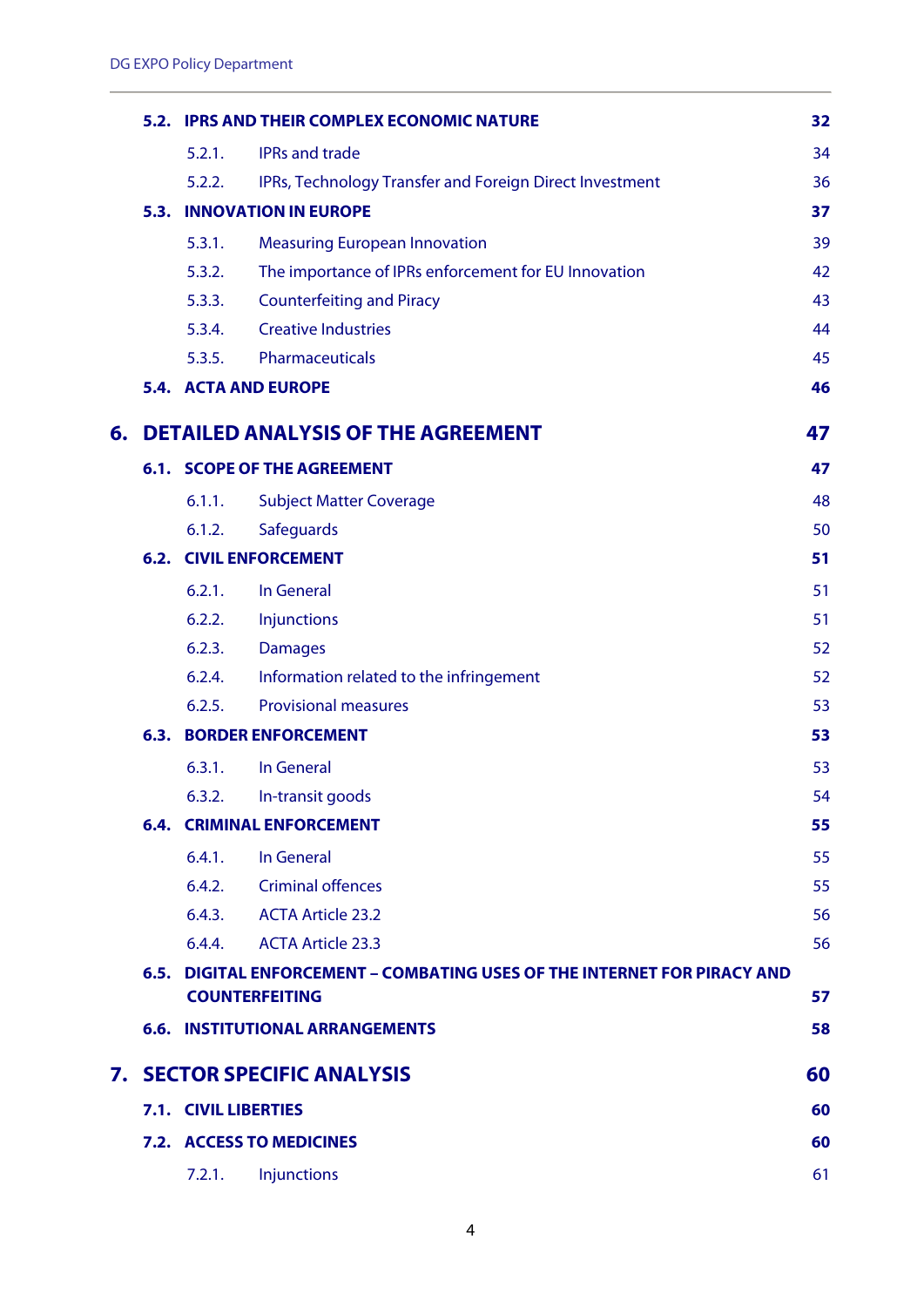|  | 7.2.2.                                               | <b>Border measures</b>                                                    | 61                                                                                                                                                                              |  |  |
|--|------------------------------------------------------|---------------------------------------------------------------------------|---------------------------------------------------------------------------------------------------------------------------------------------------------------------------------|--|--|
|  | 7.2.3.                                               | <b>Criminal Enforcement</b>                                               | 62                                                                                                                                                                              |  |  |
|  | 7.2.4.                                               | TRIPS and the Doha Declaration on Public Health                           | 63                                                                                                                                                                              |  |  |
|  |                                                      | 63                                                                        |                                                                                                                                                                                 |  |  |
|  | 7.3.1.                                               | Protection provided by ACTA                                               | 64                                                                                                                                                                              |  |  |
|  | 7.3.2.                                               | <b>Criminal enforcement</b>                                               | 65                                                                                                                                                                              |  |  |
|  | 7.3.3.                                               | No GI Enforcement in Countries that do not have a System of GI Protection | 65                                                                                                                                                                              |  |  |
|  |                                                      |                                                                           | 65                                                                                                                                                                              |  |  |
|  |                                                      |                                                                           | 65                                                                                                                                                                              |  |  |
|  | AND THE DOHA DECLARATION ON TRIPS AND PUBLIC HEALTH. |                                                                           |                                                                                                                                                                                 |  |  |
|  |                                                      |                                                                           |                                                                                                                                                                                 |  |  |
|  |                                                      |                                                                           |                                                                                                                                                                                 |  |  |
|  |                                                      | 8.3. RECOMMENDATIONS REGARDING CONFORMITY WITH THE EU ACQUIS              | 66                                                                                                                                                                              |  |  |
|  |                                                      | 8.4. EVALUATING THE CONSEQUENCES OF POSTPONEMENT OR REJECTION             | 68                                                                                                                                                                              |  |  |
|  | 8.4.1.                                               | Postponement                                                              | 68                                                                                                                                                                              |  |  |
|  | 8.4.2.                                               | Rejection                                                                 | 69                                                                                                                                                                              |  |  |
|  |                                                      |                                                                           | <b>7.3. GEOGRAPHICAL INDICATIONS</b><br><b>RECOMMENDATIONS</b><br><b>8.1. PRIMARY RECOMMENDATION</b><br>8.2. RECOMMENDATION REGARDING THE RELATIONSHIP WITH THE TRIPS AGREEMENT |  |  |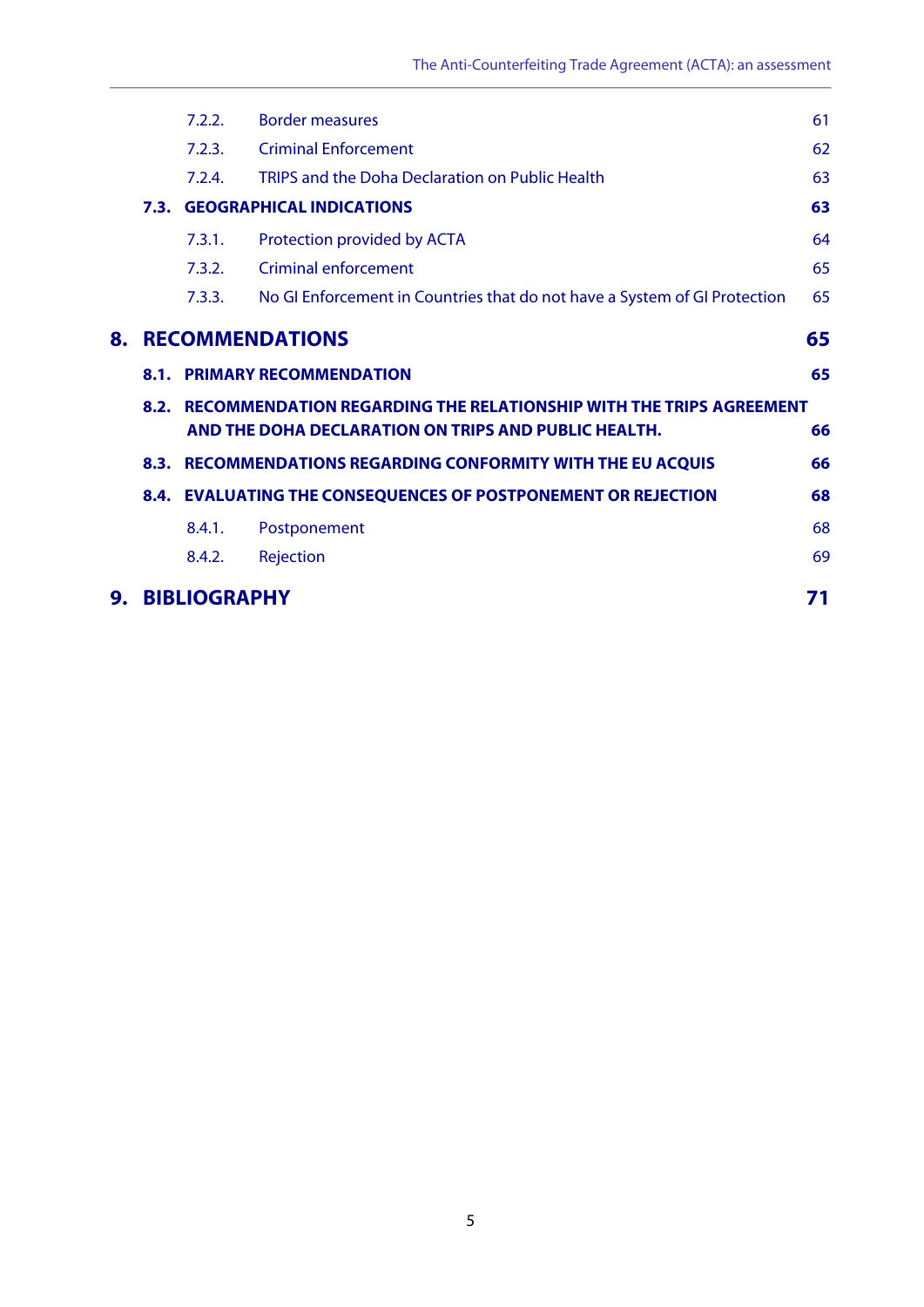# **1. EXECUTIVE SUMMARY**

The Anti-Counterfeiting Trade Agreement ('ACTA') is motivated by the perceived lack of progress of multilateral enforcement of intellectual property rights.<sup>1</sup> Building on the equivalent provisions in EU and US bilateral and regional free trade agreements (FTAs), the ACTA parties sought to establish best practice international standards to which other countries could aspire or adhere. Proponents stressed the need to combat the increase in global piracy and counterfeiting, drawing on estimates of the scale of the problem, such as those from the OECD that suggested international trade in counterfeit and pirated products amounted to some \$200 billion in 2005<sup>2</sup> (excluding domestically produced goods and digital products distributed through the internet).

Formal negotiations were launched in October 2007 and concluded after 11 rounds in October 2010 in Tokyo, Japan. Negotiating parties included: Australia, Canada, Japan, the Republic of Korea, Morocco, New Zealand, Singapore, Switzerland, Mexico, the United States, and the European Union. The major emerging economies, China, Brazil and India appear not to have been formally invited to participate.

ACTA was controversial both in terms of the process and the substance of the negotiations. The decision to maintain secrecy until the release of draft text in mid-2010 was to prove a significant handicap to public understanding and support for the treaty. The secrecy allowed significant misapprehensions to develop, while making it difficult for negotiators to communicate the actual scale and content of what was being achieved. There were also concerns related to; when documents would be made public; whether public interest groups had the same access as business and rightholder groups; what effect and relationship ACTA would have with the TRIPS Agreement, when and how much time the European parliament would have to exercise its duties and prerogatives to properly evaluate the treaty.

Substantive areas of concern covered a range of issues including: the potential negative effect of ACTA on fundamental human freedoms and privacy; the possibility of requiring cut off of internet access to consumers that infringe the agreement; imposing liability on internet service providers that carry content that infringes the agreement; the potential negative effect of ACTA on access to medicines in Europe and in third countries.

Efforts to maintain secrecy did not prevent a heated debate on ACTA generated by leaked texts of proposals, evaluations and draft treaties and fuelled the suspicion that ACTA would entail a significant shift in the laws of ACTA countries and go significantly beyond the TRIPS Agreement.

This study finds that, in the case of the EU, ACTA does not entail such a significant shift in the EU Acquis, but that, while it is not fundamentally in conflict with the TRIPS Agreement, it is significantly more stringent and rightholder friendly than the TRIPS Agreement. Many of the

OECD, The Economic Impact of Counterfeiting and Piracy, 2008. See

<sup>1</sup> For more on this see: M Kaminski, 'Recent Development: The Origins and Potential Impact of the Anti-Counterfeiting Trade Agreement (ACTA)', 34 YALE J. INT'L L. 247 (2009). 2

http://www.oecd.org/document/4/0,3746,en\_2649\_34173\_40876868\_1\_1\_1\_1,00.html (Accessed 22.04.2011).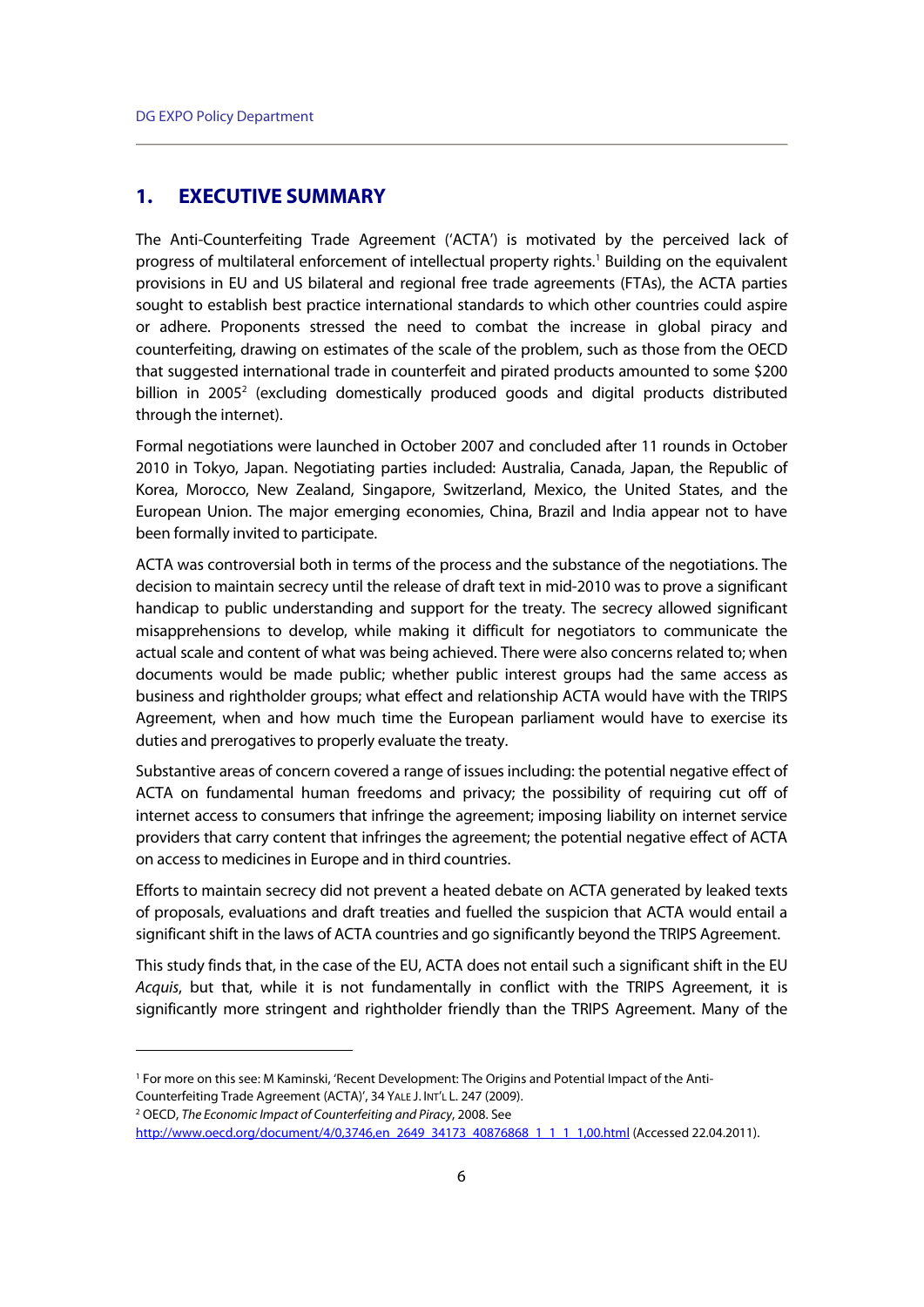substantive issues that raised concerns in the early position papers have been addressed or are entirely absent from the final agreed text. On the other hand ACTA also does not appear, on its own, to have a significant impact on the EU's innovative capacity or its global competitiveness. This is partly due to the relatively modest scale of the outcome, as well as the fact that ACTA will not require any change in the laws or regulations of significant competitor countries such as Brazil, India and China.

This study addresses two key questions regarding ACTA. Is it in conformity with the EU Acquis; and is it in conformity with the existing international obligations of the EU and its member states?

#### Conformity with the EU Acquis

The provisions of ACTA appear to rest, in most cases, within the boundaries of EU law. However, in some cases, ACTA is arguably more ambitious than EU law, in that it enables a degree of protection that appears to go beyond the limits established in EU law. The primary area of concern is that of border measures, especially the expansion of the scope of such measures to all other forms of intellectual property, except for patents. Other areas that need clarification include: whether the criteria for damages in ACTA (i.e., the value of the goods or services concerned measured by market or retail price)<sup>3</sup> fully match the criterion of "appropriateness of the damage to the actual prejudice suffered" envisaged in the IPR Enforcement Directive.4

In addition, there are concerns that the criminal measures do not fully reflect the conditions set by the European Parliament, in its position of 25 April 2007 on the IPRED2 proposal from the Commission.<sup>5</sup> ACTA extends criminal measures of indirect commercial benefit, which may contradict the Parliaments position that acts 'carried out by private users for personal and notfor-profit purposes' were to be excluded from the scope of the IPRED2.

#### Conformity with TRIPS and the Doha Declaration on TRIPS and Public Health

Parties can implement national legislation that complies with both the ACTA and the TRIPS Agreement. However, while ACTA purports to build on the TRIPS Agreement, it does not, except in the most general terms (Article 1 ACTA), establish a consistent and workable framework for reading the two agreements together. Thus what may first appear to be gaps in ACTA may actually be filled by the TRIPS Agreement. That these gaps always seem to be those that establish safeguards or limits on rightholder action only emphasize the importance to the EU legislator of ensuring a proper reading of the two agreements together.

<sup>&</sup>lt;sup>3</sup> See Article 9.1 of ACTA. See also the 'Opinion of the European Academics on Anti-Counterfeiting Trade Agreement', supra. 4

<sup>&</sup>lt;sup>4</sup> See Article 13 of the IPR Enforcement Directive.

<sup>&</sup>lt;sup>5</sup> Position of the European Parliament adopted at first reading on 25 April 2007 with a view to the adoption of Directive 2007/.../EC of the European Parliament and of the Council on criminal measures aimed at ensuring the enforcement of intellectual property rights (EP-PE\_TC1-COD(2005)0127).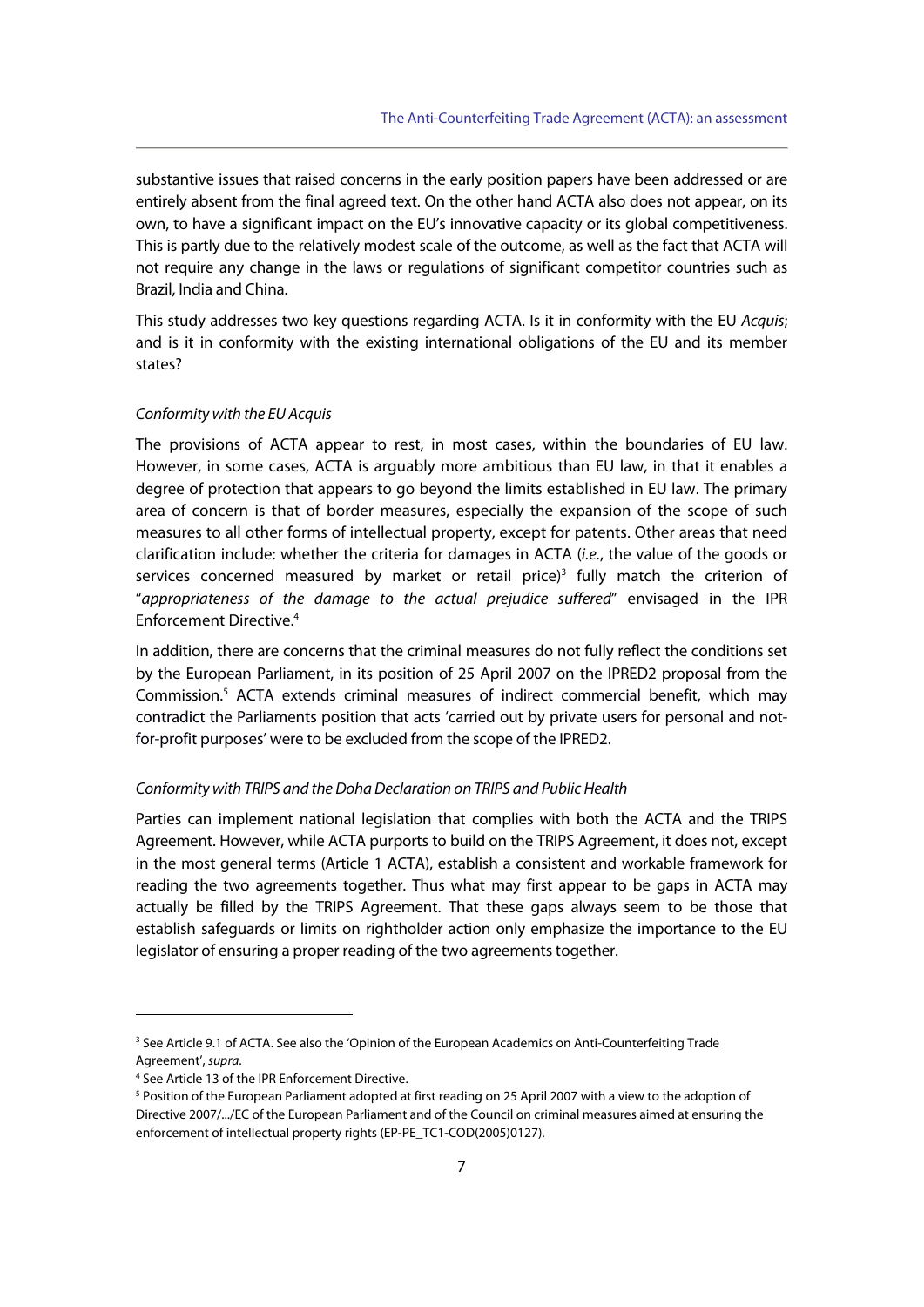Nothing in ACTA requires parties to implement their obligations in ways that violate the Doha Declaration on TRIPS and Public Health. Patents are excluded from the ambit of border measures. It is all trademark infringements are covered. The application of in-transit procedures may raise concerns if EU member states extend their application to patent and trademark infringements. The permissive nature of ACTA means that guidance may be required to ensure that member states implement ACTA appropriately.

The study finds that the letter of the agreement is not incompatible with the Acquis but that there are no guarantees that its implementation will be. The Parliament may therefore wish to consider a need for a clarification of and guidance on how ACTA will be implemented especially the border and criminal enforcement measures as well as the in-transit procedures.

# **2. GENERAL OVERVIEW AND INTRODUCTION**

#### **2.1. Genesis of ACTA**

j

The Anti-Counterfeiting Trade Agreement ('ACTA') was born out of the frustration of the major industrialised economies with progress on monitoring and norm-setting on the enforcement of intellectual property rights in multilateral fora.<sup>6</sup> In the WTO Council for TRIPS ('TRIPS Council'), Brazil, India and China have consistently blocked the inclusion of enforcement as a permanent agenda item.<sup>7</sup> At the World Intellectual Property Organisation (WIPO), enforcement issues were relegated to a purely advisory committee.<sup>8</sup> ACTA can also be seen as an extension of the existing strategies of the main ACTA parties to include significant provisions on enforcement in their bilateral and regional free trade agreements (FTAs).<sup>9</sup> Led by the European Union, Japan, and the United States the ACTA parties have sought to give international negotiations some forward momentum and to consolidate the intellectual property protection provisions in the network of free trade agreements signed by the various ACTA parties.

Initial intentions to negotiate such an agreement were revealed in 2005 by Japan, and later in 2006 by the US.10 Formal negotiations were launched in October 2007 and concluded after 11 rounds in October 2010 in Tokyo, Japan. The negotiating parties included: Australia, Canada, , Japan, the Republic of Korea, Morocco, New Zealand, Singapore, Switzerland, Mexico, the United States, and the European Union. The major emerging economies, China, Brazil and India appear not to have been formally invited to participate.

8 WIPO 'Mandate of WIPO Advisory Committee on Enforcement', **WO/GA/28/7** http://www.wipo.int/meetings/en/doc\_details.jsp?doc\_id=14890 (Accessed 22.04.2011)

<sup>9</sup> See European Commission, Global Europe: Competing in the World, 2006. See

http://trade.ec.europa.eu/doclib/docs/2006/october/tradoc\_130376.pdf (Accessed 22.04.2011). <sup>10</sup> T Gerhardsen, 'Japan Proposes New IP Enforcement Treaty', INTELLECTUAL PROPERTY WATCH, Nov. 15, 2005, http://www.ip-watch.org/weblog/index.php?p=135. (Accessed 22.04.2011)

<sup>6</sup> For more on this see: M Kaminski, 'Recent Development: The Origins and Potential Impact of the Anti-Counterfeiting Trade Agreement (ACTA)', 34 YALE J. INT'L L. 247 (2009).

<sup>7</sup> Statement by delegation of the European communities and its Member States 'Minutes of Meeting Held in the Centre William Rappard on 8-9 June 2010' Council on Trade-related Aspects of Intellectual Property, IP/C/M/63, 4 October 2010.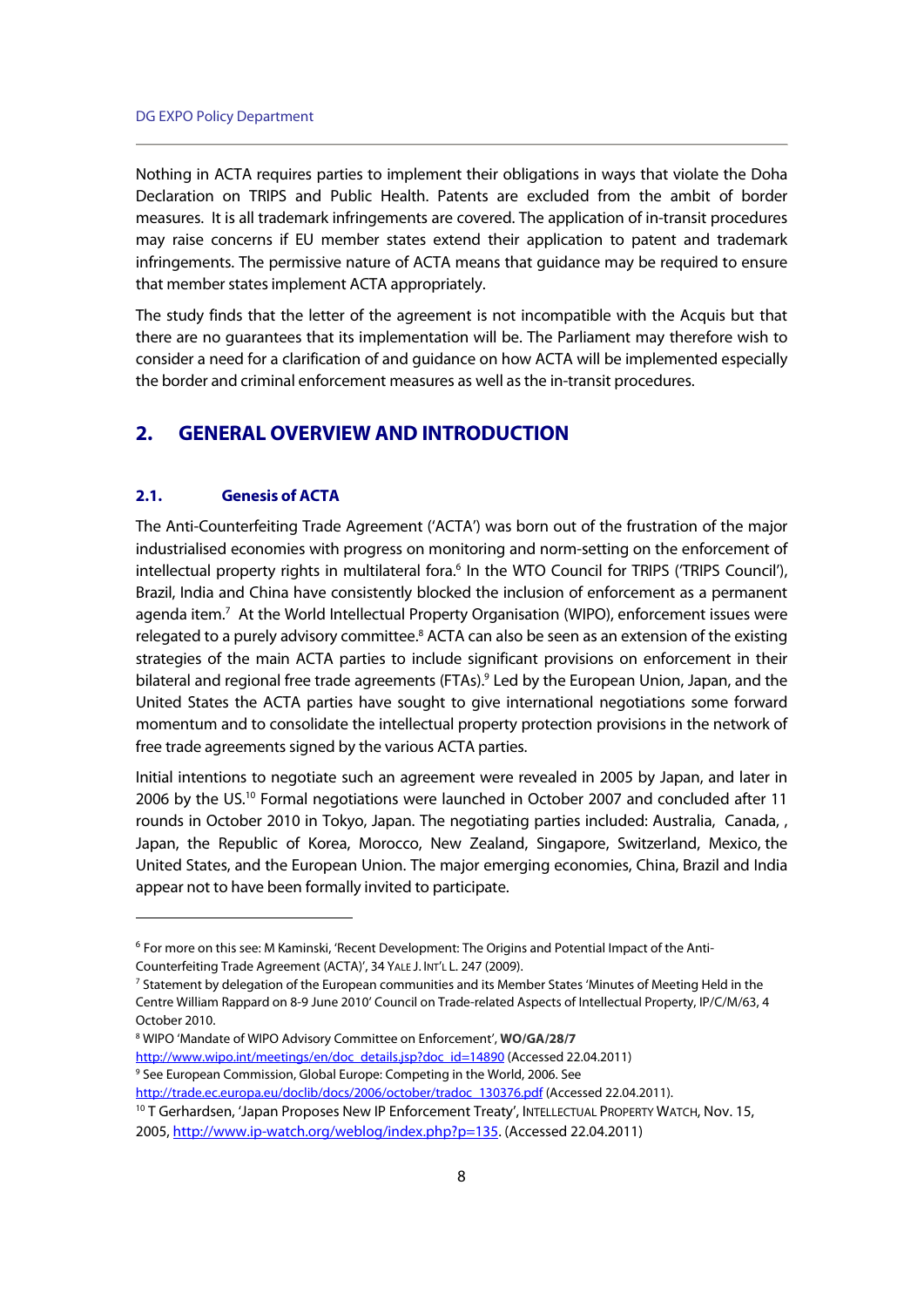ACTA is best characterized as a plurilateral agreement that closely mirrors the negotiations carried out in bilateral and regional FTA negotiations between the EC and its partners. In this sense, ACTA may be intended to work most similarly to WIPO agreements such as the WIPO Copyright Treaty (WCT) and the WIPO Performers and Phonograms Treaty (WPPT). In recent bilateral and regional free trade agreements concluded by the EU, the parties agreed to comply<sup>11</sup> with the WCT and the WPPT<sup>12</sup> or specific articles therein.<sup>13</sup> Used in such a fashion, the ACTA standard would be extended to become a de facto multilateral norm. The preamble makes clear that aim of ACTA is to address global trade, not just trade between the parties.<sup>14</sup>

The decision to maintain secrecy until the release of draft text in mid-2010 was to prove a significant handicap to public understanding and support for the treaty and, as outlined in Chapter 2, allowed significant misapprehensions to develop. However, the lack of disclosure of draft texts and content also meant that negotiating parties were able the scale and scope of internal disagreements amongst the parties. The result is a treaty which the negotiators have been able to describe as having little or no effect on existing laws, while setting a standard for other countries to live up to. This study assesses whether the treaty truly lives up to this description or whether ACTA means changes to EU provisions that the European Parliament will need to consider.

While ACTA is nominally not intended to affect the EU Acquis, it will undoubtedly have an influence on the direction of the EU debate on the future of intellectual property right protection. The new criminal measures (Section 4, ACTA) will set a new floor for the debate between EU member states. The digital and internet section (Section 5, ACTA) will influence discussions on privacy, third party and ISP liability. As this study notes, however, ACTA may have an effect beyond simply changing the nature of the discussion in the EU. The findings described in the following chapters point to several areas of concern, differing in material ways from the existing EU Acquis, or presenting problems because of lack of clarity in the content of certain provisions. The study also assesses whether ACTA can be said to have achieved its goals of influencing third countries.

<sup>&</sup>lt;sup>11</sup> In contrast to acceding to the treaties, which would imply taking on institutional and procedural obligations to other non-ACTA parties to the WCT and WPPT.

<sup>12</sup> See e.g. Article 143.1 EU-Cariforum Economic Partnership Agreement.

L 289/I/ OJ. See http://trade.ec.europa.eu/doclib/docs/2008/february/tradoc\_137971.pdf; 13 See Articles 10.5(c) and 10.5(d) EU-South Korea Free Trade Agreement L 90/46/ OJ See

http://trade.ec.europa.eu/doclib/docs/2009/october/tradoc\_145180.pdf, requiring parties to comply with article 1-14 of the WCT and Articles 1-23 of the WPPT.

<sup>&</sup>lt;sup>14</sup> Paragraph 2, Preamble, ACTA. However, Kimberly Weatherall points to the ACTA outcome as an example of the limits of using plurilateral and bilateral negotiations as a way to set up new global standards. In particular, she points to the watering down of ambitions of the US and the EU as an example of the difficulties of attempting to turn domestic standards into international standards. See K Weatherall 'ACTA as a New Kind of International IP Law-Making' PIJIP Research Paper no. 12, 2010. American University Washington College of Law, Washington, DC.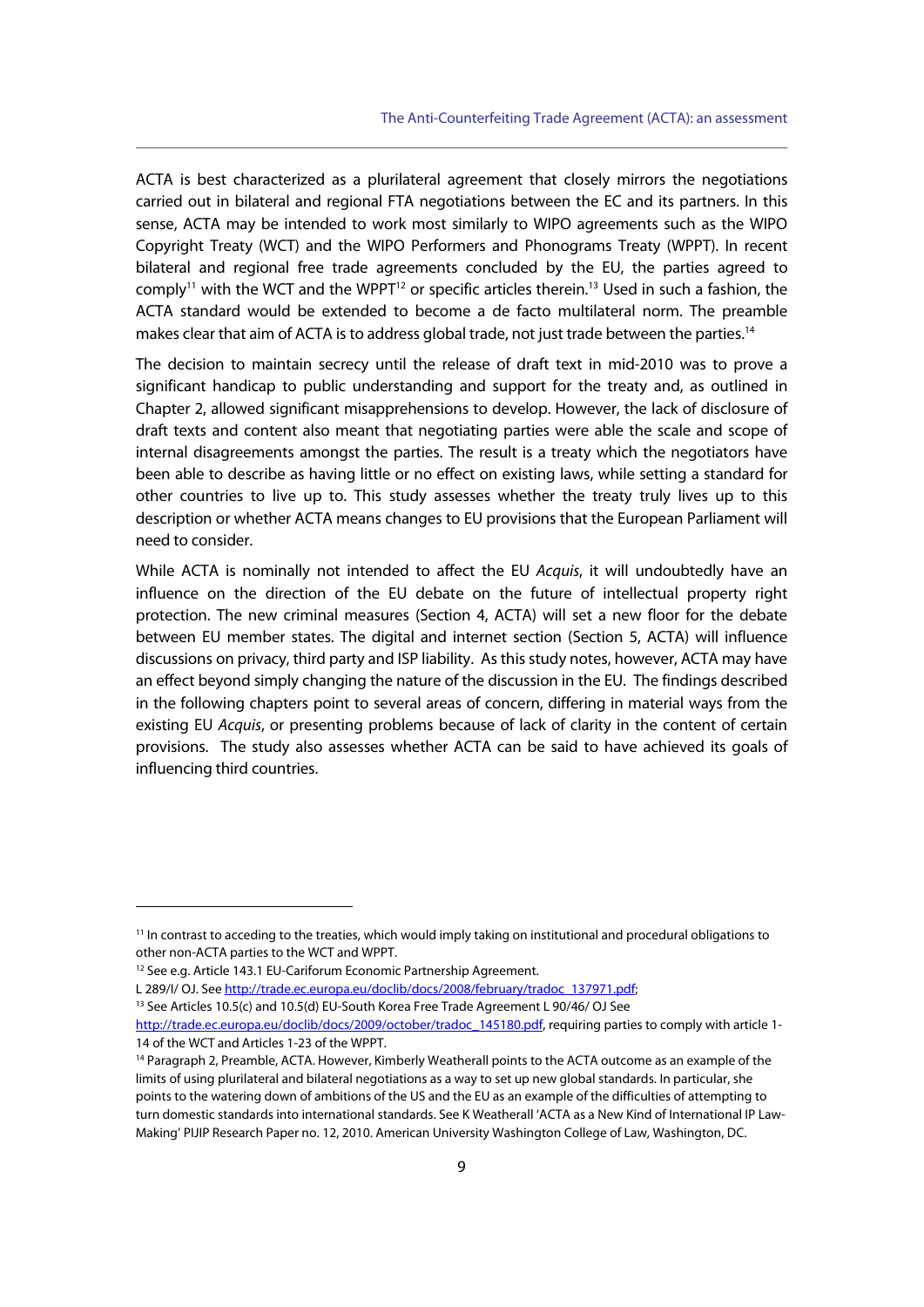#### **2.2. Rationale for ACTA and the New Enforcement Agenda**

There are two main rationales for ACTA; the perceived and actual increase in piracy and counterfeiting and the desire to defend Europe's comparative advantage in research intensive higher value-added production.

The first rationale is addressed in detail in chapter 4 below. The Organisation for Economic Cooperation and Development (OECD) report The Economic Impact of Counterfeiting,<sup>15</sup> outlines the costs that counterfeiting and piracy for the economy, rights-holders, consumers and governments, identifying issues such as the financial gain for criminal networks; consumer exposure to substandard products; and lower tax revenues for governments. An increase in piracy and counterfeiting has been documented in several European and international studies. In its most recent analysis, the OECD estimated that international trade in counterfeit and pirated products amounted to \$200 billion in 200516 (excluding domestically produced goods and digital products distributed through the internet.) The need for a coordinated response to what is a global problem involving trade across borders has become increasingly urgent for the EU and its industrialized country partners who perceive this, rightly, as also a competitiveness issue with respect to emerging economies.

The second rationale for ACTA is to defend the EU's comparative advantage in research and innovation intensive activities in the face of the challenge posed by emerging economies. Even as labour intensive manufacturing and commodity extraction and processing moved to the new emerging economies and other developing countries, Europe maintained a significant edge in knowledge intensive industries. However, much as Japan and South Korea were able to do in the early 1980's, the new emerging economies are beginning to shift their economies up the value chain, competing, both fairly and unfairly, with Europe's innovative capacities. This presents a threat to the sustainability of the present European model of technology-driven export-led growth. Acknowledging this perceived threat to competitiveness, the EU established first the Lisbon Strategy in 2000<sup>17</sup> and then Europe 2020<sup>18</sup> in 2010, focusing on the increasing need to create new jobs to replace those that have been lost during the financial crisis. Intellectual property remains an important element in enabling innovation and ensuring the EU's ability to compete in the global economy. EU growth and jobs are hampered when ideas, brands and products are counterfeited and pirated.

An export led innovation growth path therefore requires protection of the intellectual property rights of European businesses when trading in foreign countries. The Global Europe strategy<sup>19</sup>, which is spearheaded by the European Commission, focuses on the need to strengthen

 $\overline{a}$ 

http://www.oecd.org/document/4/0,3746,en\_2649\_34173\_40876868\_1\_1\_1\_1,00.html (Accessed 22.04.2011).<br><sup>17</sup> European Commission, Lisbon Strategy for Growth and Jobs. See

<sup>&</sup>lt;sup>15</sup> OECD, The Economic Impact of Counterfeiting and Piracy, 2008. See

http://www.oecd.org/document/4/0,3746,en\_2649\_34173\_40876868\_1\_1\_1\_1,00.html (Accessed 22.04.2011). 1<sup>6</sup> OECD, The Economic Impact of Counterfeiting and Piracy, 2008. See

http://ec.europa.eu/archives/growthandjobs 2009/ (Accessed 22.04.2011).<br><sup>18</sup> European Commission, Europe2020. See http://ec.europa.eu/europe2020/index\_en.htm (Accessed 22.04.2011).<br><sup>19</sup> European Commission, *Global Europe:* 

http://trade.ec.europa.eu/doclib/docs/2006/october/tradoc\_130376.pdf (Accessed 22.04.2011).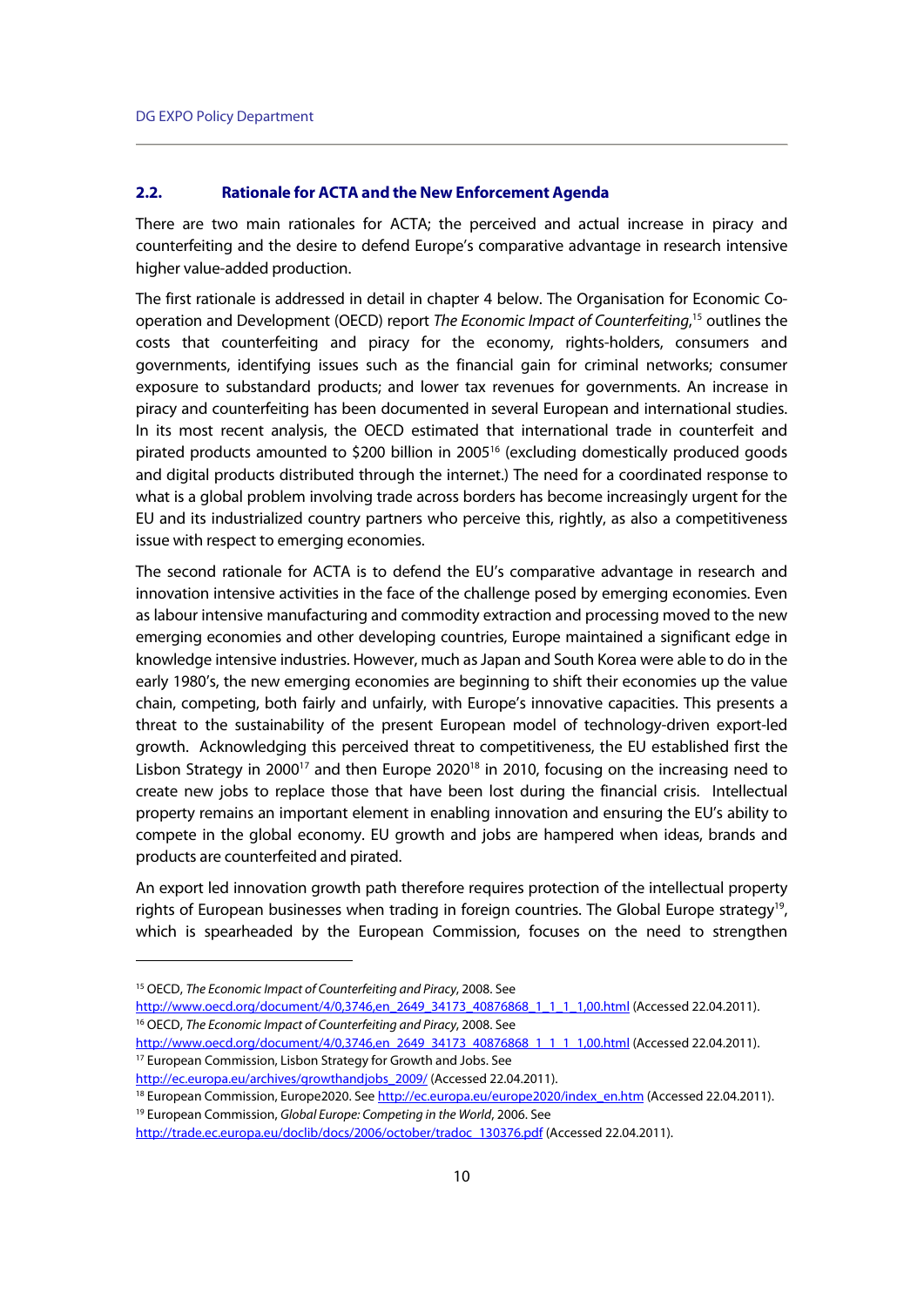intellectual property rights in order to ensure a higher value of market access for European businesses. In particular, the Global Europe strategy argues that the biggest challenge is the enforcement of existing commitments on protection and enforcement in emerging economies. Thus the primary focus for the strategy has been on establishing standards that third countries would be asked to meet, either formally through joining ACTA, or as part of bilateral processes.

#### **2.3. The Approach taken by the Study**

The purpose of this study is to provide an objective assessment of the likely impact of ACTA and in particular its compatibility with the EU acquis and the EU's international obligations. Within the limitations of the terms of reference and the short time frame, the authors have examined the legal and economic implications of ACTA for the European Union, and placed these in the broader context of international processes and debates.

Chapter 2 provides an overview of the debates surrounding ACTA in the European Parliament, in other ACTA parties and in third countries.

Chapter 3 provides a legal assessment of ACTA's conformity with the EU Acquis, and with the TRIPS Agreement, especially the Doha Declaration on TRIPS and Public Health.

Chapter 4 provides an analysis of the European innovative framework, and analyses the influence and role of ACTA within that framework. In particular, the chapter evaluates the other necessary elements of European action to make ACTA effective as a tool for Europe's future growth and development.

Chapter 5 provides a detailed examination of ACTA's provisions, providing an article by article analysis of the implications of the standards set by ACTA. This chapter is quite extensive and provides a basis for the sectoral examinations of civil liberties, access to medicines and geographical indications in Chapter 6.

Finally, Chapter 7 contains a set of recommendations for consideration by the INTA Committee and the European Parliament based on the findings of Chapters 3 through 6. In addition to specific recommendations, the chapter briefly evaluates scenarios related to the various options of conditional consent, postponement and rejection of ACTA.

As it is a new agreement, scholarly work analyzing the final text of ACTA is scarce. This study bases its analysis on the Final December 3, 2010 text provided on the website of European Commission -  $DG$  Trade.<sup>20</sup> There is a significant body of work covering the period of negotiations, but most of this was based on earlier leaked texts and is no longer relevant for any assessment of the conformity of ACTA with the EU Acquis or the EU's international obligations. Nevertheless, these earlier studies provide useful historical context and analysis. Most of the studies are of US origin with relatively little emanating from Europe. The same is also true, although some what less so, for contributions from business and NGO advocacy sources.

<sup>20</sup> http://ec.europa.eu/trade/creating-opportunities/trade-topics/intellectual-property/anti-counterfeiting/ (Accessed 22.04.2011).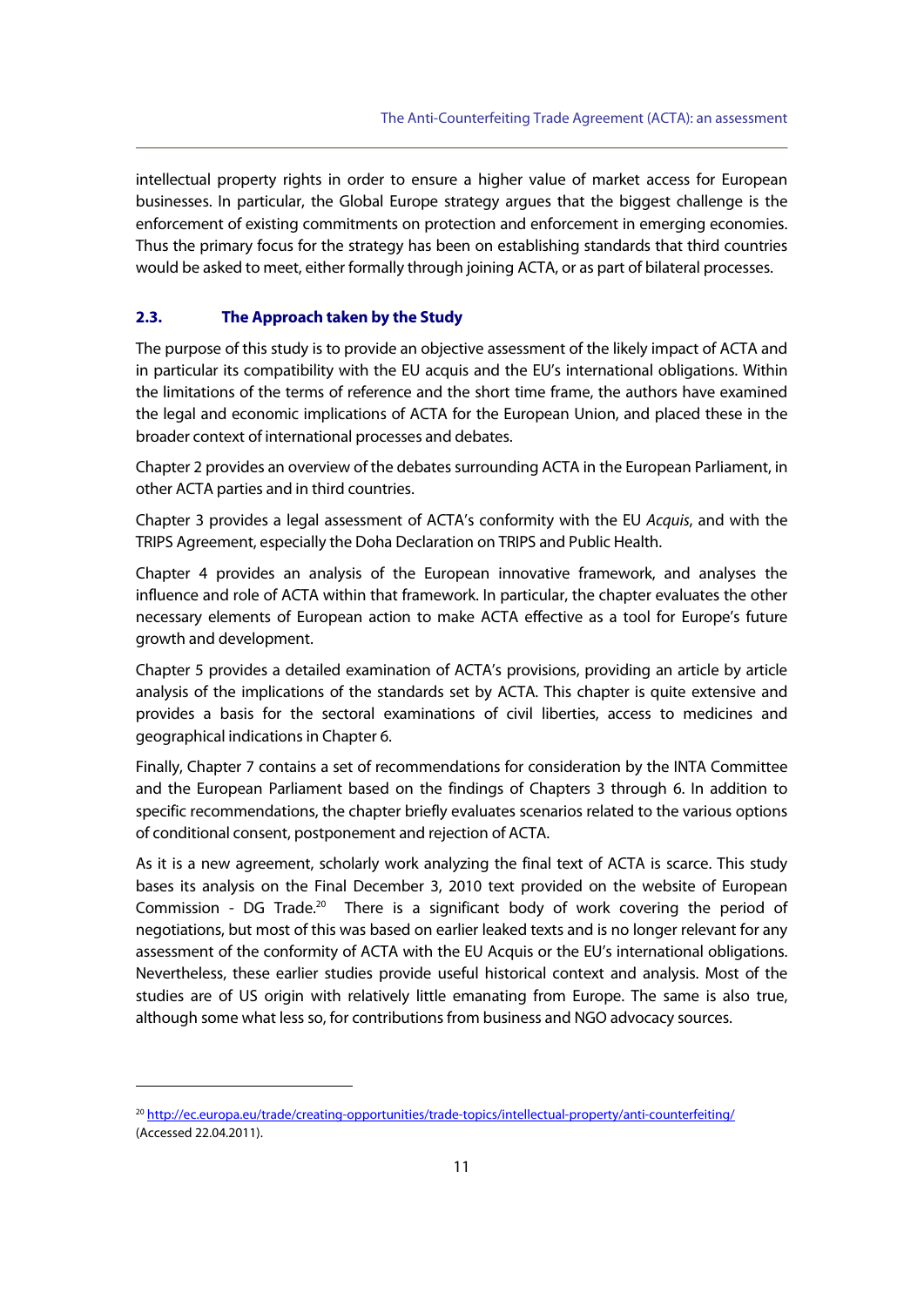One European paper is of particular significance. This is the Opinion of European Academics on the Anti-Counterfeiting Agreement of February 2011<sup>21</sup>, which was coordinated by a consortium including key authorities on European intellectual property law with a broad spectrum of views on intellectual property ranging from strong supporters of broad intellectual property rights to strong supporters of flexibility and limitations to intellectual property. The Opinion has already been taken up by many opponents of ACTA in Europe<sup>22</sup> and has already prompted a response from the EU Commission.<sup>23</sup> This study refers quite often to the Opinion, and notes where it agrees and disagrees with the analysis provided by the European Academics. The authors hope that this provides an additional analytical overlay that clarifies some of the issues that European parliamentarians will have to consider and that have been raised by the Opinion.

# **3. DEBATES AND PERCEPTIONS OF ACTA**

This chapter assesses the debate on and perceptions of ACTA in the EU and in third countries. It is meant to set the stage for the more detailed legal assessment in Chapter 3, and the overview of ACTA provisions in Chapter 5. The concerns surrounding the nature and scope of the negotiations are described as well as the perceptions of third countries and other ACTA parties.

## **3.1. The Debate on ACTA in the European Parliament and in National Parliaments of the EU**

The members of the European Parliament ("the Parliament") have participated extensively in the debate on ACTA, especially regarding the issue of transparency. It is not the place of this study to present information on European parliamentarians' own debates on ACTA. However, it may be appropriate to point to the range of questions raised by parliamentarians so that when those issues are addressed in later chapters, the context is understood. There are several categories of concerns raised by European parliamentarians: transparency; digital and internet enforcement; access to medicines; privacy and fundamental freedoms. These are also concerns reflected in the terms of reference for this study.

With respect to transparency issues, MEPs raised issues regarding:

- How expeditiously the Commission would make all negotiating documents public;<sup>24</sup>
- Whether there was access to the ACTA negotiating documents by the Chairperson and Coordinators of the responsible INTA committee;<sup>25</sup>
- Why a secret venue was chosen rather than a more transparent multilateral venue such as WIPO:<sup>26</sup>

<sup>&</sup>lt;sup>21</sup> "Opinion of European Academics on the Anti-Counterfeiting Trade Agreement", February, 2011 Available at: http://www.iri.uni-hannover.de/tl\_files/pdf/ACTA\_opinion\_110211\_DH2.pdf (Accessed 22.04.2011)

<sup>&</sup>lt;sup>22</sup> See Foundation for a Free Information Infrastructure blog at http://acta.ffii.org/wordpress/?p=176 <sup>23</sup> European Commission "Commission Services Working Paper" 27 April 2011. Available at: http://trade.ec.europa.eu/doclib/docs/2011/april/tradoc\_147853.pdf (Accessed 9.05.2011) <sup>24</sup> Written Question E-2079/10 by Morten Messerschmidt (EFD) to the Commission.

<sup>25</sup> Written Question E-0147/10 by Alexander Alvaro (ALDE) to the Commission.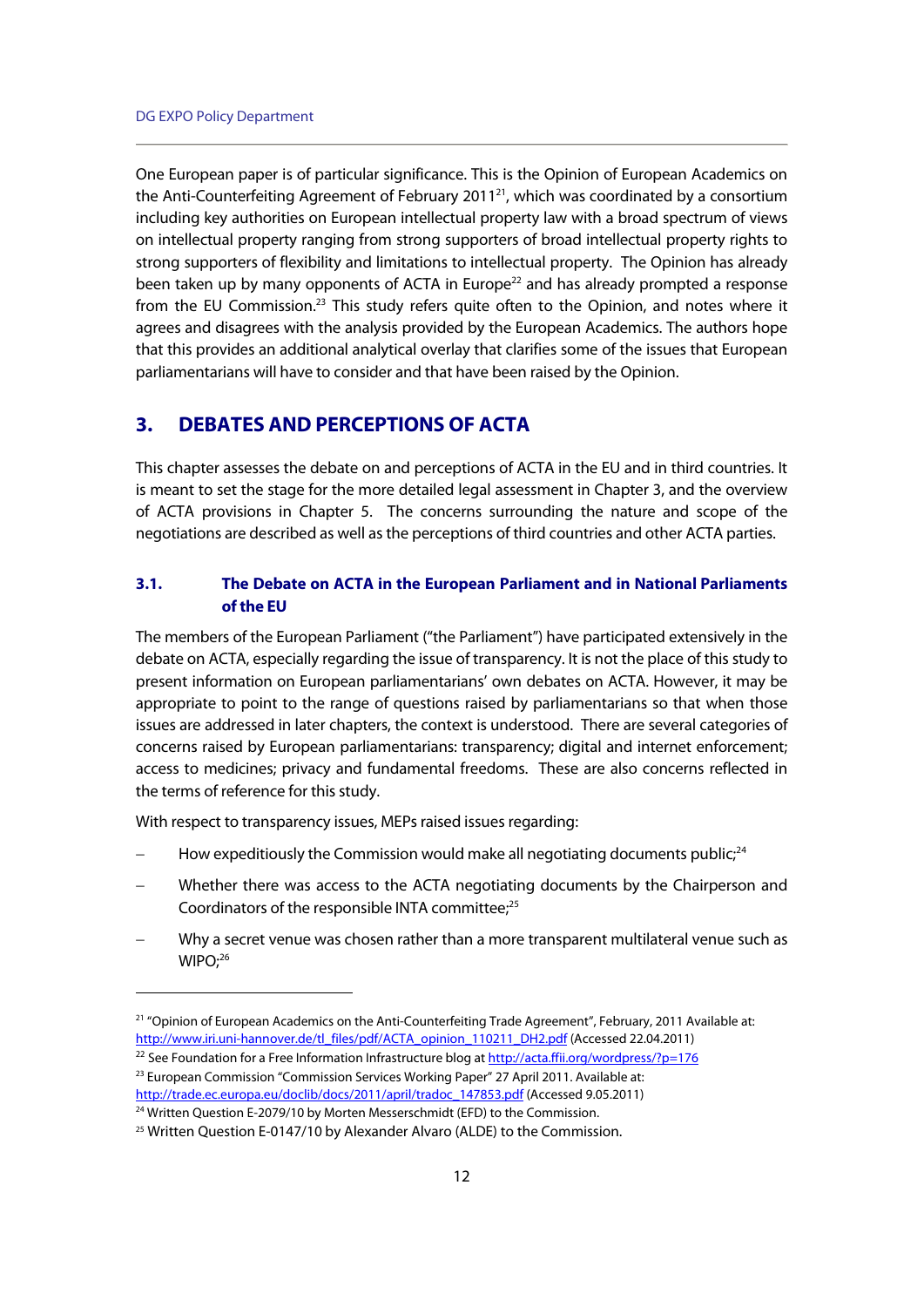An apparent mismatch between access to ACTA documents by industry lobbying organisations and lack of access by parliamentarians and public interest organisations.<sup>27</sup>

On fundamental rights, MEPs have been concerned to

ensure that ACTA does not impair freedom of expression or the right to privacy.<sup>28</sup>

On access to medicines, MEPs have questioned:

- The lack of legally binding references to the Doha Declaration on TRIPS and Public Health:<sup>29</sup>
- Whether ACTA would contain sufficient safeguards with respect to access to medicines;<sup>30</sup>

On digital and internet issues MEPs have asked:

- Whether ISP intermediary liability could impair consumers fundamental rights;<sup>31</sup>and
- The extent to which a "three strikes" or "graduated response" system would be required by ACTA?<sup>32</sup>

In addition, MEPs have raised concerns regarding the possibility of EU citizens being subject to search of their personal luggage and electronic media tools such as MP3 players at the border.<sup>33</sup> Underlying this was a demand that ACTA not go beyond the existing EU Acquis, and not prejudge ongoing debates on key issues within the EU.34

MEPs from all political groupings in the Parliament were also concerned to ensure that the Parliament had the information and ability to properly exercise its competences with regard to the negotiations and EU legislation.<sup>35</sup>

<sup>&</sup>lt;sup>26</sup> Written Question E-0147/10 by Alexander Alvaro (ALDE) to the Commission.<br><sup>27</sup> Written Question E-1391/10 by Andreas Mölzer (NI) to the Commission.

<sup>&</sup>lt;sup>28</sup> Written Question E-2079/10 by Morten Messerschmidt (EFD) to the Commission.

<sup>29</sup> Written QuestionE-4286/10 to the Commission: Yannick Jadot (Verts/ALE), Carl Schlyter (Verts/ALE), Christian Engström (Verts/ALE), Sandrine Bélier (Verts/ALE), Karima Delli (Verts/ALE) and Oriol Junqueras Vies (Verts/ALE).<br><sup>30</sup>Written Question E-4292/10 to the Commission: Yannick Jadot (Verts/ALE), Carl Schlyter (Verts/ALE), Sand Bélier (Verts/ALE), Christian Engström (Verts/ALE), Karima Delli (Verts/ALE) and Oriol Junqueras Vies (Verts/ALE) <sup>31</sup> Written Question E-2079/10 by Morten Messerschmidt (EFD) to the Commission

<sup>&</sup>lt;sup>32</sup> Written Question E-0011/10 by Ivo Belet (PPE) to the Commission; Written Question E-0147/10 by Alexander Alvaro (ALDE) to the Commission

<sup>33</sup> Written Question E-1267/10 by Jeanine Hennis-Plasschaert (ALDE) to the Commission

<sup>34</sup> See e.g. Statement by Alexander Alvaro (ALDE**)** at 'Debate on the oral question to the Commission' by Carl Schlyter, on behalf of the Verts/ALE Group, Daniel Caspary, on behalf of the PPE Group, Kader Arif, on behalf of the S&D Group, Niccolò Rinaldi, on behalf of the ALDE Group, Helmut Scholz, on behalf of the GUE/NGL Group, and Syed Kamall, on behalf of the ECR Group, on transparency and the state of play of the ACTA negotiations (Anti-Counterfeiting Trade Agreement) (O-0026/2010 - B7-0020/2010)<br><sup>35</sup> See e.g. Written Question P-0683/10 by Françoise Castex (S&D) to the Commission; ORAL QUESTION WITH

DEBATE O-0026/10 pursuant to Rule 115 of the Rules of Procedure by Carl Schlyter, on behalf of the Verts/ALE Group, Daniel Caspary, on behalf of the PPE Group, Kader Arif, on behalf of the S&D Group, Niccolò Rinaldi, on behalf of the ALDE Group, Helmut Scholz, on behalf of the GUE/NGL Group, Syed Kamall, on behalf of the ECR Group to the Commission.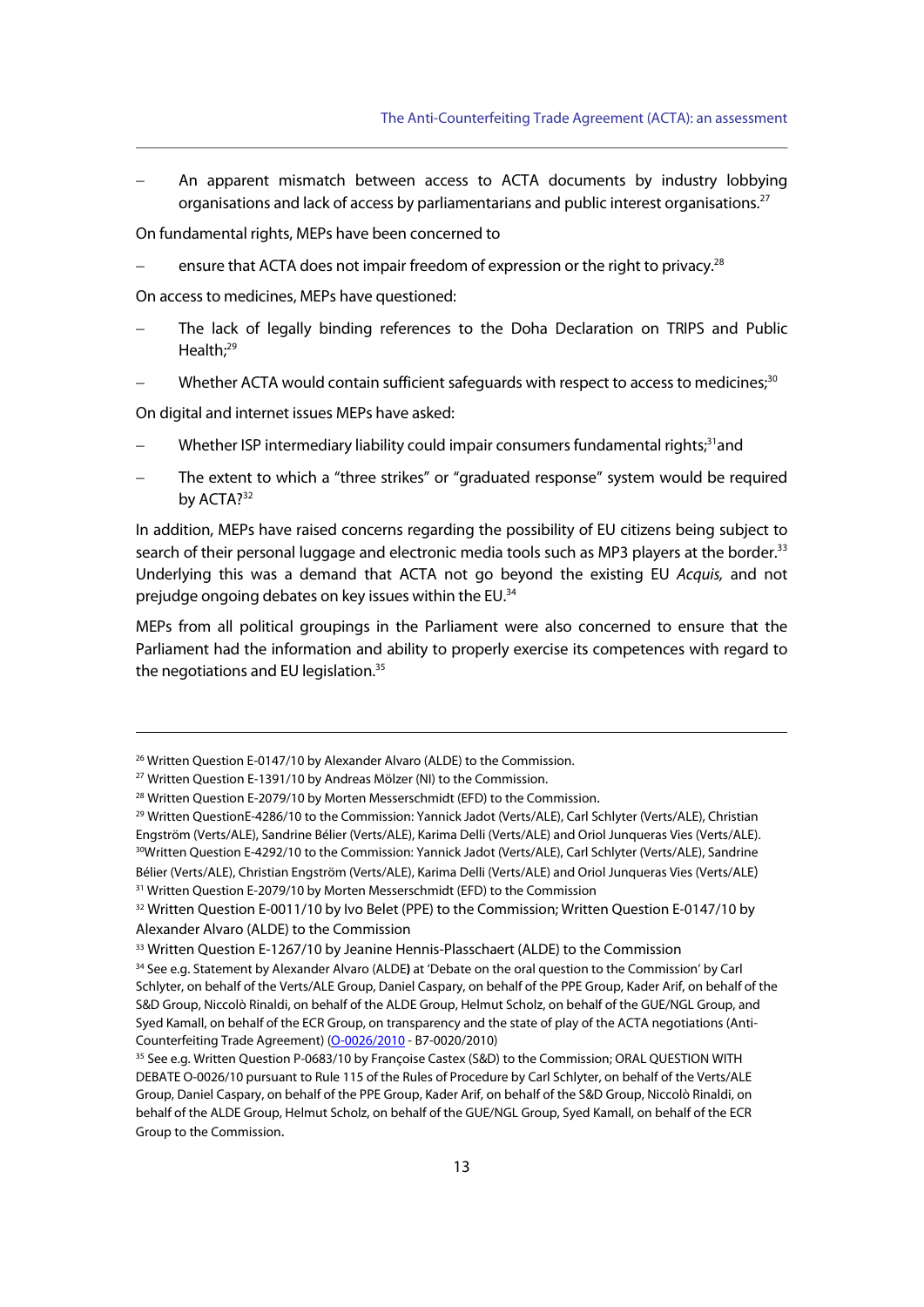$\overline{a}$ 

#### **3.2. Public Perceptions of ACTA**

This part of the study outlines the public perception and reception of ACTA in the popular press and scientific media. The way in which ACTA has been perceived by the general public and reasonably informed intellectual property specialists alike, is determined to a large extent by the coverage in the media that can be characterised as veering from the critical to the sensationalist. On the one hand then, the response has been suspicious and negative. The lack of transparency and any direct accountability to legislatures fed this sense of suspicion. The secret nature of negotiations by the ACTA parties was under-pinned by seemingly absurd justifications such as that the text of the agreement was confidential in order to safeguard national-security.<sup>36</sup> Leaked documents of purported versions of the agreement appeared time and time again on the now infamous WikiLeaks website from as early as 2008, feeding the sense of conspiray around the negotiations.37

The controversial nature of the negotiations leading up to ACTA continues to raise issues of transparency and accountability among the public in Europe,<sup>38</sup> Mexico<sup>39</sup> and the USA. The ACTA negotiating process has been termed '[A] new kind of international IP lawmaking', $40$  where the emphasis placed by ACTA on finding agreement on high standards of intellectual property enforcement has overshadowed finding agreement on appropriate exceptions and limitations. On the other hand ACTA has been presented as merely a restatement of best practice in IP protection by the OECD parties to the negotiations. These parties have actively encouraged the perception of ACTA as codifying existing practice. This approach is exemplified by the US Administration, which argues it is sufficient to implement ACTA by means of an Executive Order.<sup>41</sup> Public comments solicited by the USTR suggests that this argument has not been convincing among either the public or the US Congress.42 A Congressional Research Service study of ACTA and its legality that was undertaken for the US Senate and shared with the USTR is not public, feeding misgivings about the approach taken by the US administration.. A request for access by the NGO Knowledge Ecology International (KEI) to this study commissioned by Senator Ron Wyden under the Freedom of Information Act has been denied as recently as March

<sup>&</sup>lt;sup>36</sup> D McCullagh 'Copyright Treaty is Classified for National Security', CNET NEWS, available online at http://news.cnet.com/8301-13578\_3-10195547-38.htm (last visited on 25-03-2011).

<sup>&</sup>lt;sup>37</sup> All leaked texts and related comments can conveniently be found online at http://keionline.org/acta (Accessed 22.04.2011).

<sup>38</sup> See 'Lawmakers call for halt to ACTA deal', 5 October 2010, available online at

http://www.euractiv.com/en/infosociety/lawmakers-call-halt-acta-deal-news-498442<br><sup>39</sup> With Mexico even threatening to withdraw from the negotiations. See the resolution passed by the Mexican Senate of 5 October 2010, available online at

http://www.senado.gob.mx/index.php?ver=sp&mn=2&sm=2&id=5264&lg=61 (Accessed 22.04.2011).<br><sup>40</sup> K Weatherall 'ACTA as a New Kind of International IP Law-Making', 09 January 2010, PIJIP Research Paper no. 12 American University Washington College of Law, DC.

<sup>41</sup> J Goldsmith and L Lessig 'Anti-counterfeiting Agreement Raises Constitutional Concerns', Washington Post, 26 March, 2010.

<sup>&</sup>lt;sup>42</sup> Comment to ACTA could be submitted until 15 February 2011 at www.regulations.gov, docket number USTR-2010-0014.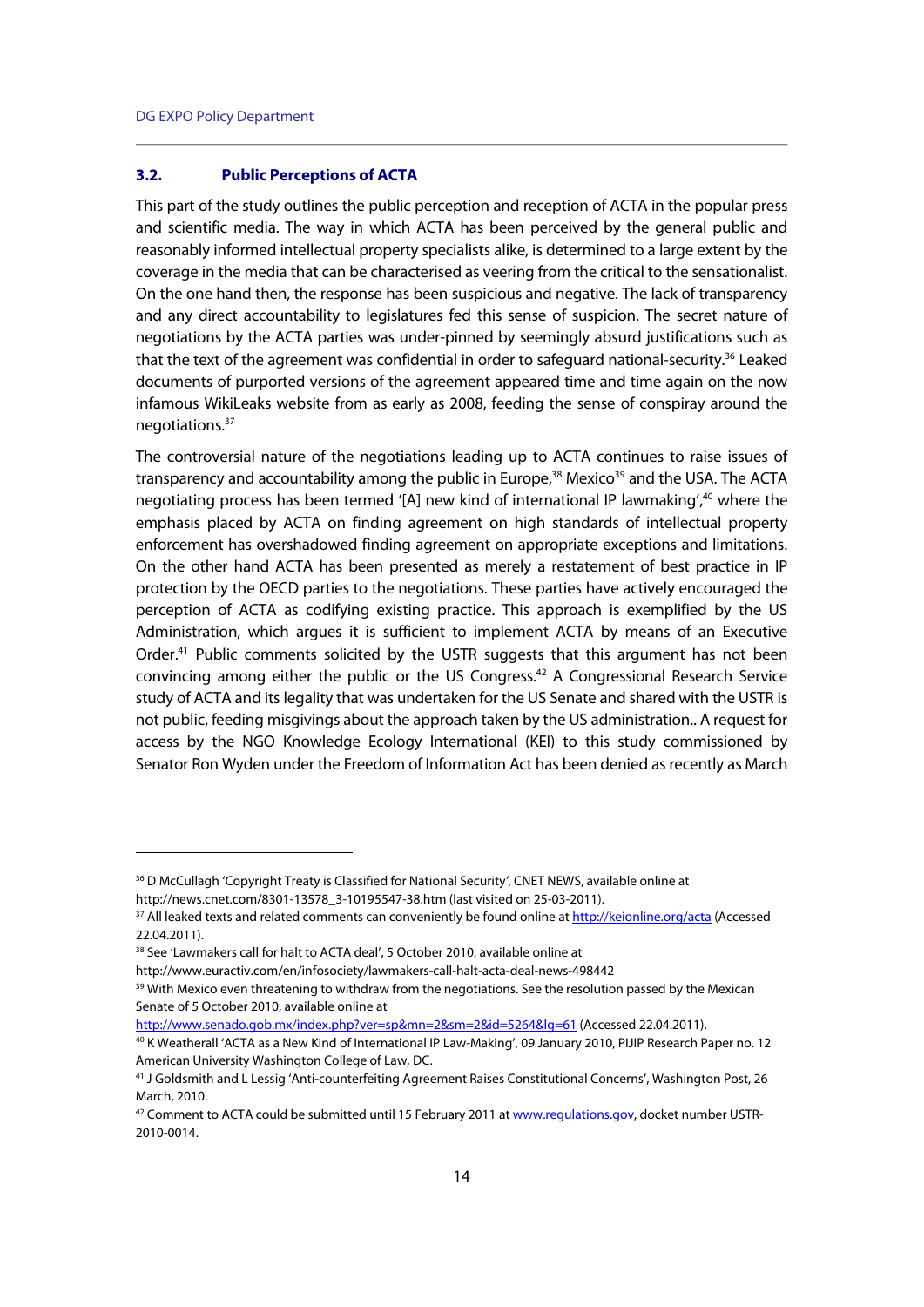2011.43Thus, ACTA continues to grab headlines in the US even as negotiations between the governments of Brunei, Chile, New Zealand, Singapore, Australia, Malaysia, Peru, Vietnam and the United States on the Trans-Pacific Partnership Agreement (TPP) also look set to press for similar if not stronger provisions on IP rights. .<sup>44</sup> The fact that the US is reportedly increasing its demands, most notably in the field of copyright, in relation to the level of intellectual property protection in the TPP, as compared to ACTA, gives credence to the perception, in European, and third country publics, that ACTA that the general drive for protection of intellectual property rights is ever upward.<sup>45</sup> The perception is that ACTA and its progeny will affect relations between third-country trading partners, and lead to a diminishing role of the World Trade Organisation in the multilateral trading system.<sup>46</sup>

#### **3.3. The impact of the ACTA on third Countries**

j

A significant weakness of ACTA is that it does not include any major emerging economy countries. Outside of Europe and the US, the only other negotiating parties were: Australia, Canada, Japan, Morocco, New Zealand, Mexico, Singapore, and South Korea. So ACTA does not include the major sources of counterfeit and pirated goods. $47$  While not harmonized, enforcement standards for traditional categories of IP have been quite effective in providing protection for EU rightholders, in the US, Australia, Japan and Korea, the major non-EU OECD participants in the ACTA. The non-OECD partners in the ACTA, such as Morocco and Singapore, have, FTAs with either the US that contain extensive provisions on Enforcement. There does not therefore appear to be any immediate benefit from ACTA for EU citizens.

ACTA does not includethe emerging market countries that are perceived by European and US stakeholders to be the main sources of counterfeit products. It is not clear what incentive such emerging markets would have to accede to ACTA. In a single issue negotiation such as ACTA they would not gain any further access or guarantees in other sectors and would in any case, benefit from the existing legal provisions in ACTA members. Unlike for goods, there is no regional or FTA exception (GATT Article XXIV) in the TRIPS Agreement. Therefore, ACTA Parties

Geist Blog, 11 March, 2011, available online at http://www.michaelgeist.ca/content/view/5686/125/ (Accessed 22.04.2011) see similarly N Anderson, 'Son of ACTA: meet the next secret copyright treaty', Ars Technica, 11 March, 2011, available online at http://arstechnica.com/tech-policy/news/2011/03/son-of-acta-meet-the-next-secret-

copyright-treaty.ars?utm\_source=twitterfeed&utm\_medium=twitter&utm\_campaign=rss (Accessed 22.04.2011). 45 S Sell 'The Global IP Upward Ratchet, Anti-Counterfeiting and Piracy Enforcement Efforts: the State of Play', IQsensato Occasional Papers No.1, 9 June, 2008 there, available online at http://www.igsensato.org/wp-

<sup>43</sup> See M Masnick 'USTR Refuses To Release Congressional Research Service Study On Legality Of ACTA', TechDirt 28- 03-2011, available online at http://www.techdirt.com/articles/20110325/04480513628/ustr-refuses-to-releasecongressional-research-service-study-legality-acta.shtml (Accessed 22.04.2011). 44 M Geist 'U.S. Intellectual Property Demands for TPP Leak: Everything it Wanted in ACTA But Didn't Get', Michael

content/uploads/Sell\_IP\_Enforcement\_State\_of\_Play-OPs\_1\_June\_2008.pdf (Accessed 22.04.2011); see also D Gervais, 'The Changing Landscape of International Intellectual Property', in Heath and Kamperman Sanders (eds.), Intellectual Property and Free Trade Agreements (2007, Hart Publishing), p49.<br><sup>46</sup> See R Kampf 'TRIPS and FTAs: A World of Preferential or Detrimental Relations?', in Heath and Kamperman

Sanders (eds.), Intellectual Property and Free Trade Agreements (2007, Hart Publishing), p87.

<sup>47</sup> See K Weatherall, 'ACTA as a New Kind of International IP Law-Making'. PIJIP Research Paper no. 12. American University Washington College of Law, Washington, DC. p15 citing WORLD CUSTOMS ORGANIZATION, CUSTOMS AND IPR REPORT 2008, p9.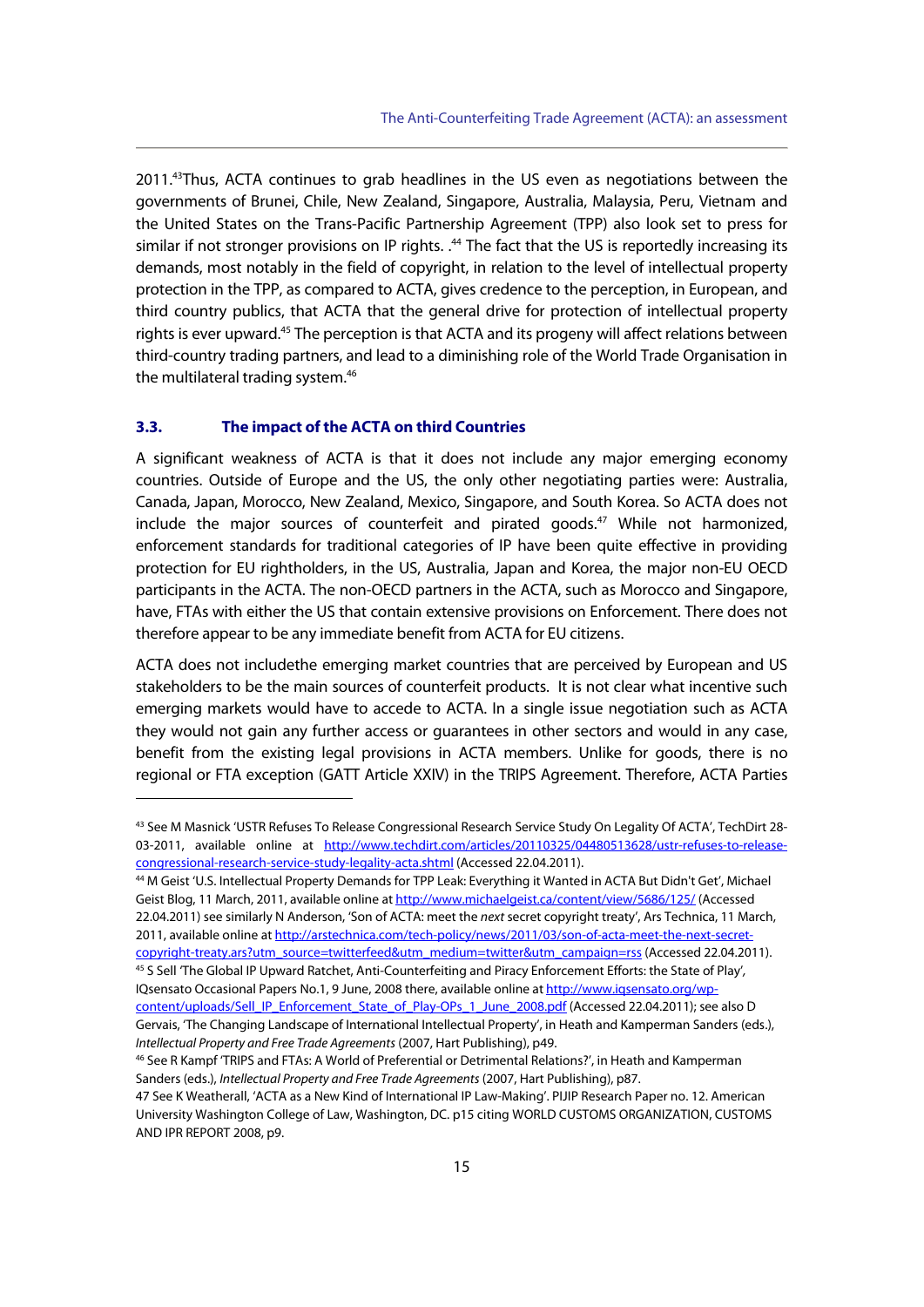cannot discriminate against non-ACTA WTO parties in their implementation of their IP obligations unless they can clearly describe those provisions as unequivocally TRIP-plus obligations that are not covered by the national treatment and MFN clauses in TRIPS Articles 3 and 4. This would however be very difficult as those articles apply to protection of intellectual property subject matter covered by the agreement. Non-ACTA parties would therefore already benefit from the enforcement that ACTA parties would be obliged to provide for their citizens.

The most powerful tool for addressing activity in third countries will be coordinated and harmonized action at the border, especially with respect to goods at the border. This is especially true because the law for determining whether there is sufficient evidence of infringement is the law of the applying country (Article 17.1 ACTA) in which the goods are entering or passing through. However, the most powerful tool, that of applying measures to goods in transit is only a permissive obligation in that parties may apply their procedures to goods in transit but are not required to.<sup>48</sup> The permissive nature of the article weakens the power of the ACTA to police goods produced in non-ACTA countries, passing on to other non-ACTA countries. Goods passing through to ACTA countries will be subject to information sharing provisions in Article 29(b) ACTA. However, that article this is also only a permissive obligation and not mandatory. Nevertheless, ACTA may play a role in restricting the trade in such goods from third countries into ACTA territories.

More generally, ACTA envisages capacity building and technical assistance to prospective parties (Article 35.1 and 35.2). The paucity of effective formal mechanisms for engagement with third parties does not bode well for the future global effectiveness and relevance of the ACTA Agreement. Unless the ACTA is incorporated as a requirement for third parties to accede to in bilateral and regional FTAs , it risks become one of a series of irrelevant international attempts at negotiating standards outside the multilateral framework of WIPO, the WTO and other institutions. Weatherall expresses some scepticism, with which this study agrees, regarding the likelihood of such incorporation.<sup>49</sup> The very fact that ACTA standards are generally not as strong or as extensive as the standards that both the US and the EU have been pushing in their bilateral FTAs creates an atmosphere where other parties are likely to push for ACTA standards as a starting point from which they can seek to have their own standards and need for flexibilities accommodated. This may in fact harm the effectiveness of including enforcement standards in bilateral FTAs by providing an alternative and less stringent standard for EU and US bilateral partners.

In addition, the lack of any secretariat or permanent institutional mechanism leaves implementation and further development of the ACTA to bilateral consultations, which, in the tradition of the ACTA negotiations, will remain confidential. In contrast, deliberations of the TRIPS Council are not confidential and discussions are reported in minutes of the meetings as well as in annual reports.<sup>50</sup> We can also receive reports of negotiations for special sessions, such

<sup>48</sup> Article 16.2 ACTA

<sup>49</sup> K Weatherall 'ACTA as a New Kind of International IP Law-Making' PIJIP Research Paper no. 12, 2010. American University Washington College of Law, Washington, DC at 27.

<sup>&</sup>lt;sup>50</sup> Available at: http://www.wto.org/english/tratop\_e/trips\_e/intel6\_e.htm (Accessed 22.04.2011).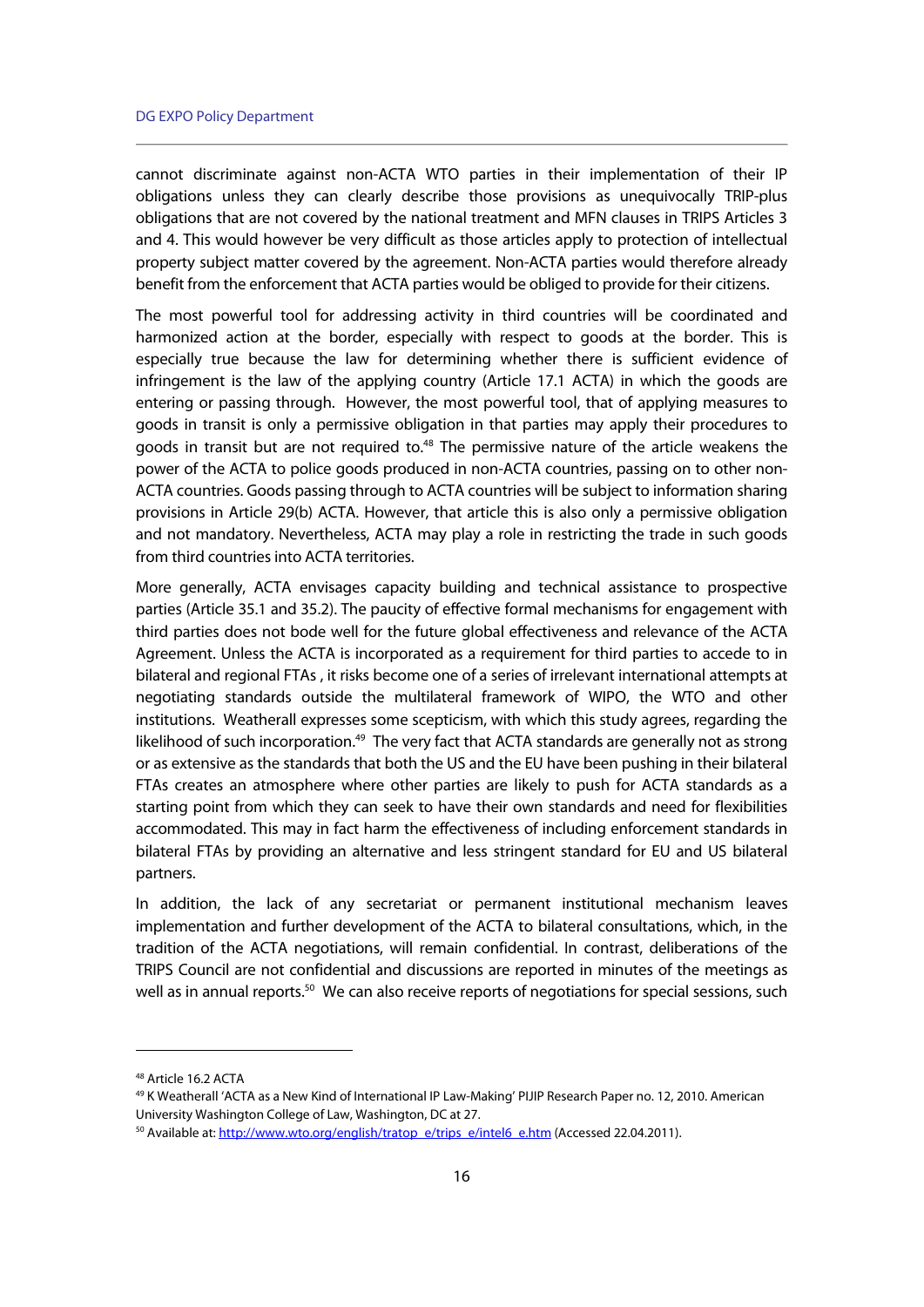as negotiations on a multilateral register for geographical indications.<sup>51</sup> At WIPO, all discussions and statements made in formal sessions of the various standing committees and the General Assemblies are publicly available and reported after every meeting.<sup>52</sup> The generation and existence of such reports are crucial to the determination of the actual legal content of provisions in negotiated agreements as such public records create travaux preparatoires, used as a supplementary means of interpretation under Article 32 of the Vienna Convention on the Law of Treaties (VCLT), or as a basis for understanding subsequent practice of parties that gives particular meaning to terms used in an agreement. Of course, there is precedent for confidentiality in the negotiation of bilateral and regional free trade agreements, set by the US and the EU in their negotiations with their partners. The US has required partners to maintain secrecy of negotiating texts until negotiations were concluded and the EU has followed the same pattern in some of its negotiations.<sup>53</sup> However, such secrecy came under severe criticism during the ACTA process<sup>54</sup> during which parties were eventually pressured to release a publicly available text in April 2010.<sup>55</sup>

The perception of ACTA by third countries, especially the major emerging economies, will have a significant impact on its stated aim of one day including them within its ambit. The process of negotiating ACTA has clearly proved an impediment to the treaty itself being viewed favourably by third countries. As far back as the October 2009 session of the TRIPS Council, the Indian delegation noted, in the context of a discussion on seizures of medicines in transit, that "the ACTA agreement was being negotiated in secrecy and with the exclusion of a vast majority of countries, including developing countries and LDCs."56 In fact, the developments in ACTA became a part of the regular discussion at the TRIPS Council, in conjunction with the discussion on seizures of medicines in transit by European countries. After years of insisting that the TRIPs Council had no mandate to discuss enforcement issues, India, China and Brazil found themselves forced to put the issue on the agenda. In the June 2010 meeting, China and other developing countries commented on the recently disclosed drafts of ACTA.<sup>57</sup> Supported by Brazil and India, China raised objections to both the principle and the contents of ACTA as they perceived it, arguing that it may be contrary to the letter and the spirit of the TRIPS Agreement and the Doha Declaration on TRIPS and Public Health. At the most recent TRIPS Council meeting in October

 $\overline{a}$ 

2011. Available at: http://ictsd.org/i/news/bridgesweekly/101086/ (Accessed 22.04.2011). <sup>54</sup> See M Geist 'ACTA Guide, Part Three: Transparency and ACTA Secrecy' Available at:

http://www.michaelgeist.ca/content/view/4737/125/ (Accessed 22.04.2011). See also: DG Trade Q&A on ACTA. Available at: http://trade.ec.europa.eu/doclib/docs/2009/january/tradoc\_142040.pdf (Accessed 22.04.2011).<br><sup>55</sup> http://trade.ec.europa.eu/doclib/docs/2010/april/tradoc\_146029.pdf (Accessed 22.04.2011).

56 'Minutes of Meeting Held In The Centre William Rappard on 27-28 October and 6 November 2009' Council on Trade-related Aspects of Intellectual Property, IP/C/M/61, 12 February 2010, para. 264. 57 'Minutes of Meeting Held in the Centre William Rappard on 8-9 June 2010' Council on Trade-related Aspects of Intellectual Property, IP/C/M/63, 4 October 2010, para. 252.

<sup>&</sup>lt;sup>51</sup> Available at: http://www.wto.org/english/tratop\_e/trips\_e/intel6\_e.htm (Accessed 22.04.2011). 52 See e.g. WIPO 'Draft report of the Fifteenth session of the Standing Committee on Patents', SCP /15/6 Prov.1

Available at: http://www.wipo.int/edocs/mdocs/scp/en/scp\_15/scp\_15\_6\_prov\_1.pdf.<br><sup>53</sup> ICTSD 'EU Sued Over Secrecy Surrounding FTA Talks with India' Bridges Weekly, Volume 15, No. 5, February 18,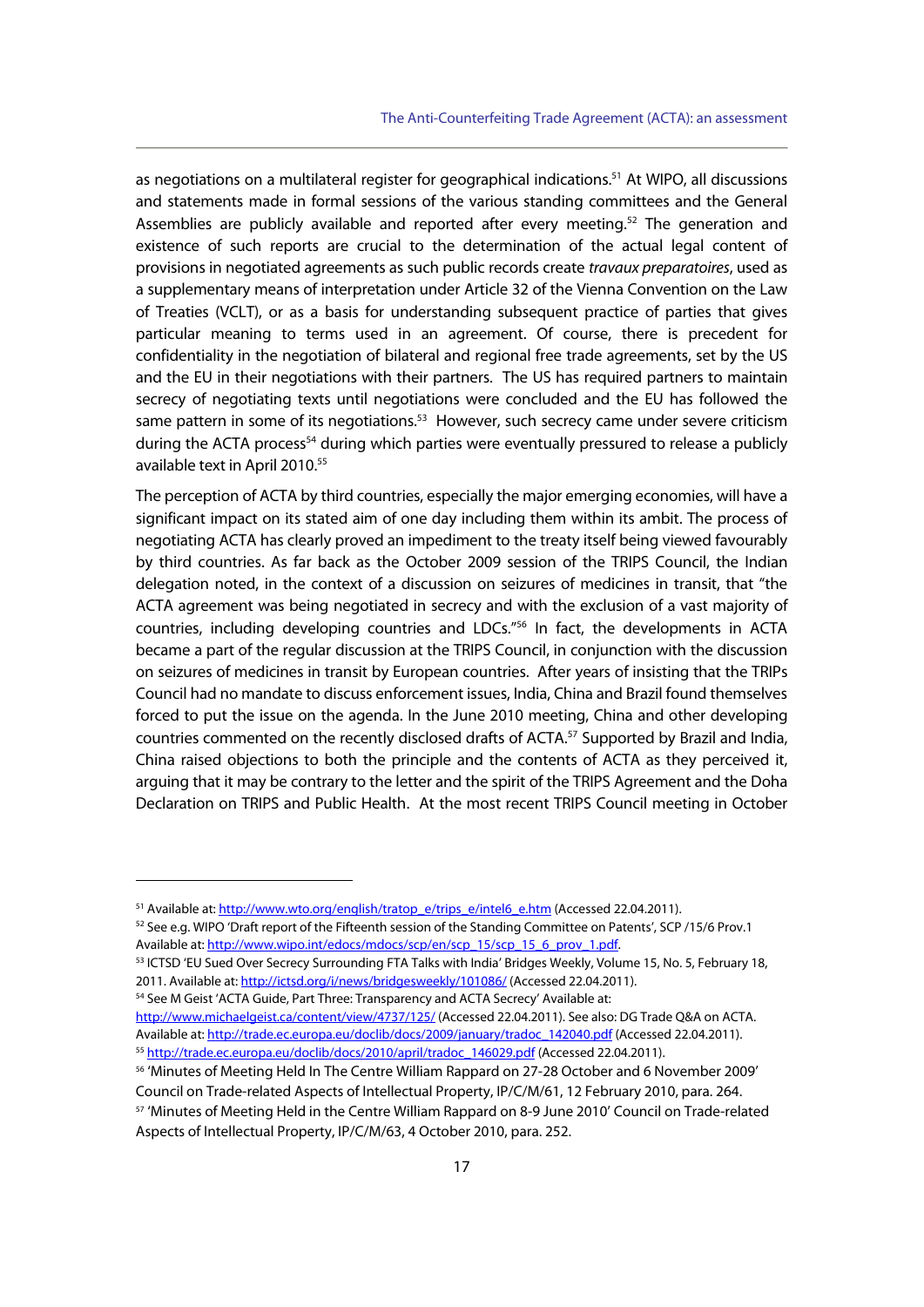j

2010<sup>58</sup>, further concerns were raised by the major developing countries. India expressed concern that ACTA completely by-passed existing multilateral processes<sup>59</sup> and went on to elaborate further concerns regarding the scope of in-transit procedures, injunctions, and the apparent reinterpretation of the meaning of the term 'commercial scale' as interpreted by the recent China IPRs WTO case.<sup>60</sup> Both India and Brazil expressed the sense that negotiations carried out with such a lack of transparency created significant problems for multilateral processes.<sup>61</sup> Other countries suggested that the ACTA negotiations undermined the balance achieved within the TRIPS Agreement and impacted negatively on ongoing multilateral negotiations on IP.62 What the debate and discussion at the TRIPS Council shows is that there is not simply a lack of interest in the ACTA on the part of significant developing countries, but that there is active opposition to the perceived goals and the standards that ACTA aimed to achieve. This may present an insurmountable obstacle to their participation in ACTA, or in ACTA-related processes.

#### **3.4. Issues with Ratification of ACTA in the EU and other ACTA parties**

Where it comes to questions on ratification of ACTA, the most notable issue is that the status of ACTA in the United States of America is not that of an international treaty, but that of a 'sole executive agreement'. This leads to the situation whereby the US executive, the president, claims to be able to bind the U.S., without constitutional authority, for which congressional consent is required. Many legal scholars in the United States question whether ACTA can indeed stand as a sole executive agreement, or whether the scope and nature of ACTA, especially where it would affect domestic legislation it would render it unconstitutional if it does not receive congressional consent either ex post or in ACTA's current status ex ante.<sup>63</sup>

Academics and legislators have taken issue with the statement by the Obama administration that ACTA is a 'sole executive agreement' that need not be ratified by the US Congress under the normal treaty ratification process. That means there will be no implementing legislation or changes to US law.64 Authors such as Flynn argue that the US may be bound as a matter of international law while not having any implementing legislation, effectively creating a situation where the US is in immediate and continuing violation of its international obligations. This is, of course, premised on the idea that ACTA is not contiguous with US legislation and will in fact require changes to US law to be made effective. The apparent lack of intent to seek

<sup>58 &#</sup>x27;Minutes of Meeting Held in the Centre William Rappard on 26-27 October 2010' Council on Traderelated Aspects of Intellectual Property, IP/C/M/64, 17 February 2011.

<sup>59 &#</sup>x27;Minutes of Meeting Held in the Centre William Rappard on 26-27 October 2010' Council on Trade-related Aspects of Intellectual Property, IP/C/M/64, 17 February 2011, para. 444.

 $60$  China – Measures Affecting the Protection and Enforcement of Intellectual Property Rights (China – IPRs), WT/DS362/R, 09/0240, 26/01/2009.

<sup>61 &#</sup>x27;Minutes of Meeting Held in the Centre William Rappard on 26-27 October 2010' Council on Trade-related Aspects of Intellectual Property, IP/C/M/64, 17 February 2011, para. 451.

 $62$  'Minutes of Meeting Held in the Centre William Rappard on 26-27 October 2010' Council on Trade-related Aspects of Intellectual Property, IP/C/M/64, 17 February 2011, para 453.

<sup>&</sup>lt;sup>63</sup> See e.g. S Flynn 'ACTA's Constitutional Problem: The Treaty That Is Not a Treaty (Or An Executive Agreement)' PIJIP Research Paper no. 19, 2011. American University Washington College of Law, Washington, D.C. 64 S Flynn 'ACTA's Constitutional Problem: The Treaty That Is Not a Treaty (Or An Executive Agreement)' PIJIP

Research Paper no. 19, 2011. American University Washington College of Law, Washington, D.C.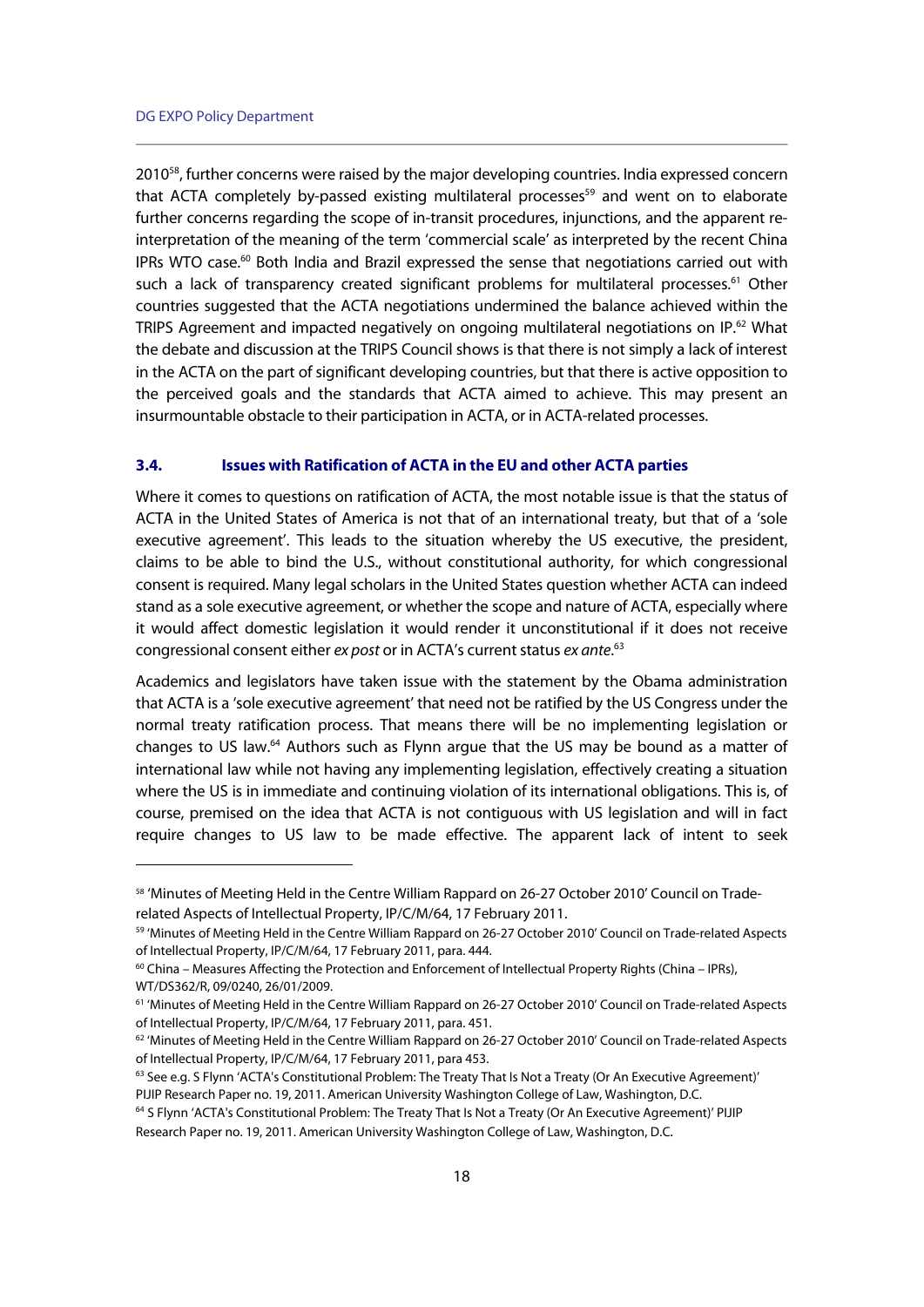congressional approval and thus actually implement the treaty in US law begs the question of what, if anything, the EU gained from the US. There are serious concerns regarding whether ACTA will have any effect under US law and thus be able to be treated as a treaty under international law.<sup>65</sup> On what subject will the EU hold bilateral consultations with the US regarding its implementation of ACTA if there is no implementing legislation that authorises action by US administrative and regulatory agencies?

The exact nature and status of ACTA also seems to be unclear in the Netherlands. Vice-premier and Minister for Economic Affairs, Agriculture and Innovation, Maxime Verhagen, in reply to a question on the effects of ACTA on Dutch law by MP Braakhuis (GroenLinks), stated: 'There has never been any question of incorporating ACTA in the Netherlands. ACTA does not have supremacy over European or national law.<sup>766</sup> Although this discussion took place in the context of 'three-strikes and you're out'-legislation to combat downloading, the statement is remarkable in the sense that the Minister apparently does not considerer there to be any obligations deriving directly from ACTA despite the fact that the section on criminal measures will have to be ratified by national parliaments. How this then sits with the fact that ACTA may have an impact on European and national law after all, remains unclear.

Parliamentarians in the German Bundestag have received a somewhat similar answer from the Bundesregierung on 8 April 2010. The Bundesregierung indicated that its objective in relation to ACTA was to prevent any change to the current legal framework in Germany.<sup>67</sup>.

The UK Parliament has been most concerned about the secret nature of negotiations, asking also that domestic legislation, the Digital Economy Bill, not be superseded by ACTA.<sup>68</sup> In the French Parliament similar concerns were raised.<sup>69</sup>.

There has been little discussion of what may occur if a significant number of European parliaments refuse to ratify the criminal measures of ACTA while the European Parliament ratifies the rest of the Agreement. There has been little discussion of the separability of these provisions from the rest of the agreement if necessary. Given the low threshold for ratifications in ACTA Article 40.6, the treaty would not have trouble entering into force under such situations, but there would be significant damage to the harmonizing effect that ACTA would have on member states criminal enforcement of intellectual property.

In conclusion, it would seem that there is considerable concern that ACTA may change domestic legislation in EU Member states, but that national governments have indicated that ACTA will not affect the current legal framework, or even that ACTA has no supremacy over European or national law. As for the United States of America, the status of ACTA and the obligations ensuing from it, are far from clear, until there is a clear indications as to whether it is an 'executive

<sup>65</sup> S Flynn 'ACTA's Constitutional Problem: The Treaty That Is Not a Treaty (Or An Executive Agreement)' PIJIP Research Paper no. 19, 2011. American University Washington College of Law, Washington, D.C., p4.

<sup>&</sup>lt;sup>66</sup> Dutch Parliament, 23 December 2010, Kst-21501-33-305, of p. 19: 'Er is echter nooit sprake van geweest om ACTA in Nederland te incorporeren. ACTA gaat namelijk niet boven Europese of nationale wetgeving.'

 $67$  German Parliament, 8 April 2010, Drucksache 17/1322, p. 7, in answer to questions no. 13 and 14.

<sup>68</sup> UK House of Commons, 25 January 2010, see http://www.parliament.uk/edm/2009-10/700, (Accessed 22.04.2011).

<sup>69</sup> French Parliament, Question No 76546 of 22 December 2009.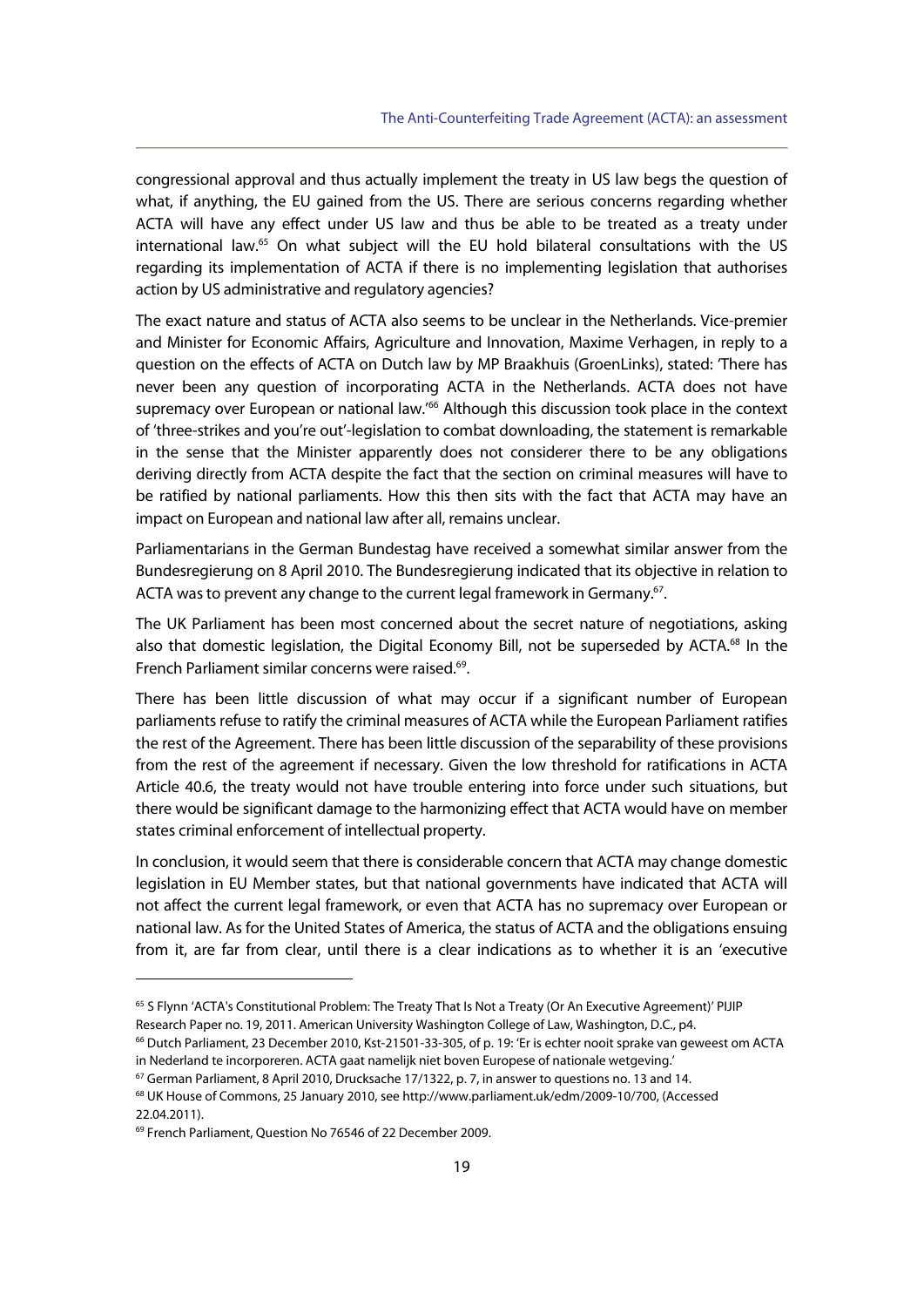agreement' or an international treaty subject to congressional approval. The confusion and secrecy surrounding the negotiations has clearly led to problems in the nature and scope of ratification processes in the EU and the US. Significant uncertainty remains regarding the role that national legislatures will play.

# **4. LEGAL ASSESSMENT OF ACTA CONFORMITY WITH TRIPS AND THE EU ACQUIS**

This Chapter assesses the legal compatibility of ACTA with the TRIPS Agreement and the EU Acquis. It should be noted that these analyses are purely legal assessments and are not meant to be policy judgements about the desirability of maintaining compatibility with the TRIPS Agreement or the EU Acquis. It is however recognised that the assessment in this chapter goes to the core of the European Parliament's consensus viewpoint, as well as the EU Commission's statement, that ACTA should not require any changes to the EU Acquis and will not affect the obligations of the EU with respect to the TRIPS Agreement or the EU Acquis. If ACTA does require changes in the EU Acquis this would be contrary to statements by the Commission and may incline a significant number of European Parliamentarians to vote against ratification of the treaty as it stands. With that in mind, this study has been cautious not to make unduly authoritative statements regarding what are, after all, legal assessments that are subject to argumentation and are, in the final analysis, governed by the policy goals that legislators wish to achieve.

#### **4.1. Conformity with TRIPS and the Doha Declaration on TRIPS and Public Health**

Given that both the TRIPS Agreement and ACTA are aimed at member states, the question of conformity boils down to whether ACTA makes it difficult or impossible for states to implement national legislation that complies with their obligations under both treaties. This is especially important in a treaty that contains a significant number of permissive provisions allowing member states to impose higher standards or apply a broader scope than is required by the treaty. This section will first describe in general terms the nature and scope of the relationship between the two treaties and then compare the ACTA and TRIPS provisions on each element.

#### 4.1.1. Relationship between TRIPS and ACTA

The preamble clearly states that the purpose of ACTA is to be complementary to the TRIPS Agreement70, while ACTA Article 1.1 on relations with other agreements stipulates that "nothing in this Agreement shall derogate from any obligation of a Party with respect to any other Party under existing agreements, including the WTO Agreement on Trade-Related Aspects of Intellectual Property Rights". There is clearly an aim to remain tied to the primary international treaty on enforcement (.i.e the TRIPs Agreement) by filling out and providing further detail on the provisions of the TRIPS Agreement. While the preamble to ACTA notes the freedom and sovereignty of parties to implement the agreement as they wish, there is also a desire to create

<sup>70</sup> Para 4, Preamble, ACTA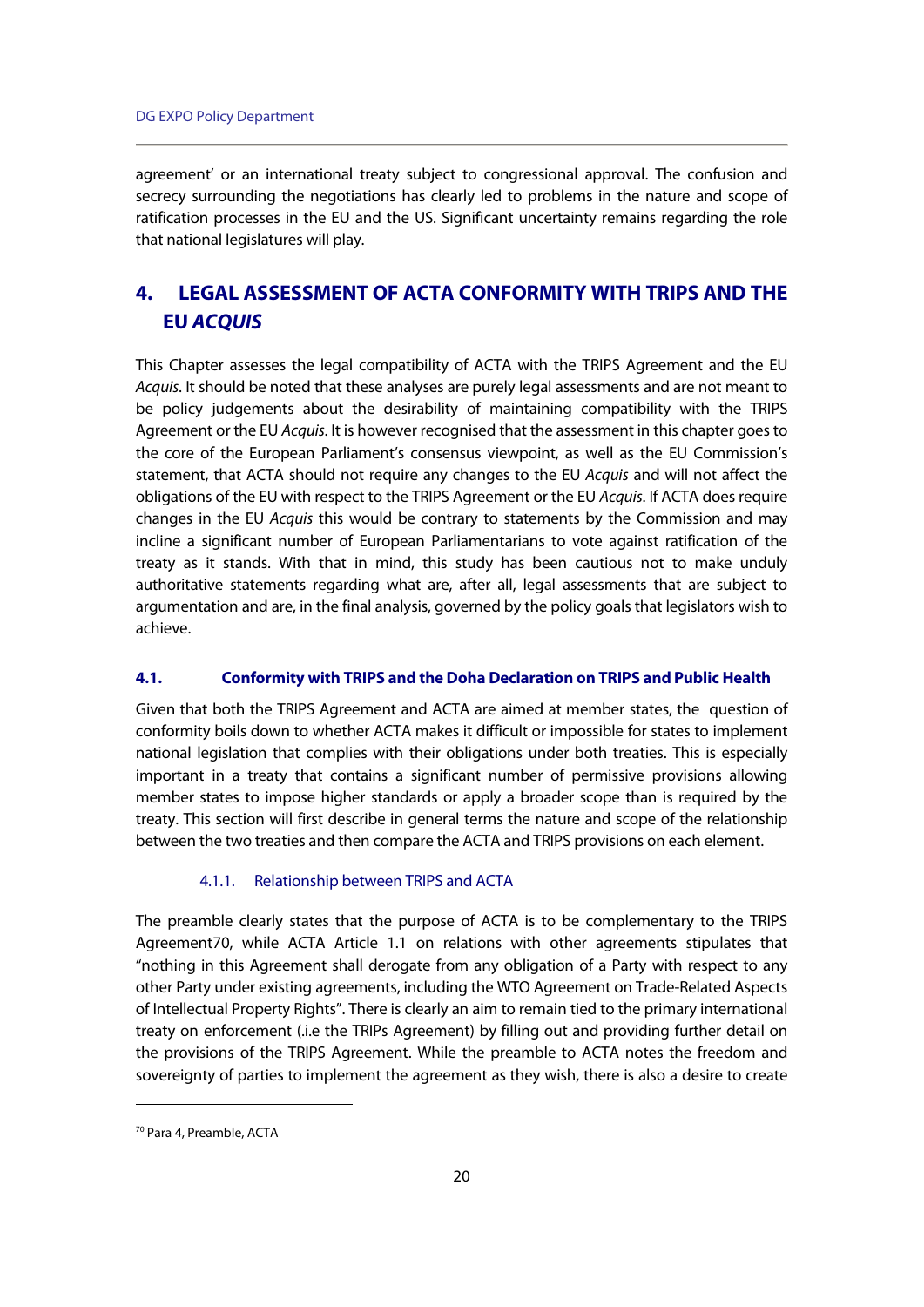effective and appropriate measures that would set a standard for how the TRIPS Agreements provisions on enforcement should be applied.

One group of European academics<sup>71</sup> points to several areas in which ACTA may be TRIPS-plus, such as the right of information, which may shift from a voluntary standard under Article 47 TRIPS to a mandatory standard under ACTA<sup>72</sup>. In particular, TRIPS Article 47 states that the right to information is limited in so far as the authority and requirement to provide information should not be out of proportion to the seriousness of the infringement. Parties may take such a test into account. Article 11 of ACTA contains no such measure.

However, the safeguards contained in the TRIPS Agreement, to the extent that they are mandatory, are in no way modified by ACTA.<sup>73</sup> ACTA Article 1 is very clear that nothing in ACTA shall allow or enable parties to derogate from their obligations under the TRIPS or any other international agreements. Thus arguments that the failure to include a provision similar to Article 56 TRIPS<sup>74</sup> in ACTA removes the safeguard is not accurate, as EU member states must still comply with TRIPS. However, ACTA may still restrict the use of TRIPS safeguards that are optional.

The following is a comparison of ACTA and TRIPS provisions.

#### 4.1.2. Comparing ACTA and TRIPS Provisions

#### General Definitions

The definition of counterfeit trademark goods and pirated copyright goods is exactly the same as that used in the TRIPS Agreement. The agreement is also limited to the same subject matter as the TRIPS Agreement.<sup>75</sup>.

#### General Obligations

Article 3 ACTA and Article 41.1 TRIPS use identical language. Article 6.2 ACTA actually contains stronger language ensuring that the rights of all participants must be protected. There is general similarity of provisions in this section and nothing in ACTA can be construed to be incompatible with the equivalent TRIPS provisions.

#### Civil Enforcement

 $\overline{a}$ 

Injunctions –Article 8.1 ACTA expands the application on injunctions under Article 44.1 TRIPS beyond alleged infringers to include third parties. Article 8.2 is generally identical to Article 44.2

<sup>71</sup> Section II 'Opinion of European Academics on the Anti-Counterfeiting Trade Agreement', February, 2011 Available at: http://www.iri.uni-hannover.de/tl\_files/pdf/ACTA\_opinion\_110211\_DH2.pdf, (Accessed 22.04.2011). 72 Article 11 ACTA.

<sup>&</sup>lt;sup>73</sup> For further support of this proposition see K Weatherall 'ACTA April 2010 - Analysis of Provisions' The Selected Works of Kimberlee G Weatherall 2010 at 36. Available at: http://works.bepress.com/kimweatherall/20, (Accessed 22.04.2011).

 $74$  This requires that member states give their authorities the power to "order the applicant to pay the importer, the consignee and the owner of the goods appropriate compensation for any injury caused to them through the wrongful detention of goods or through the detention of goods released pursuant to Article 55."<br><sup>75</sup> Article 5(h) ACTA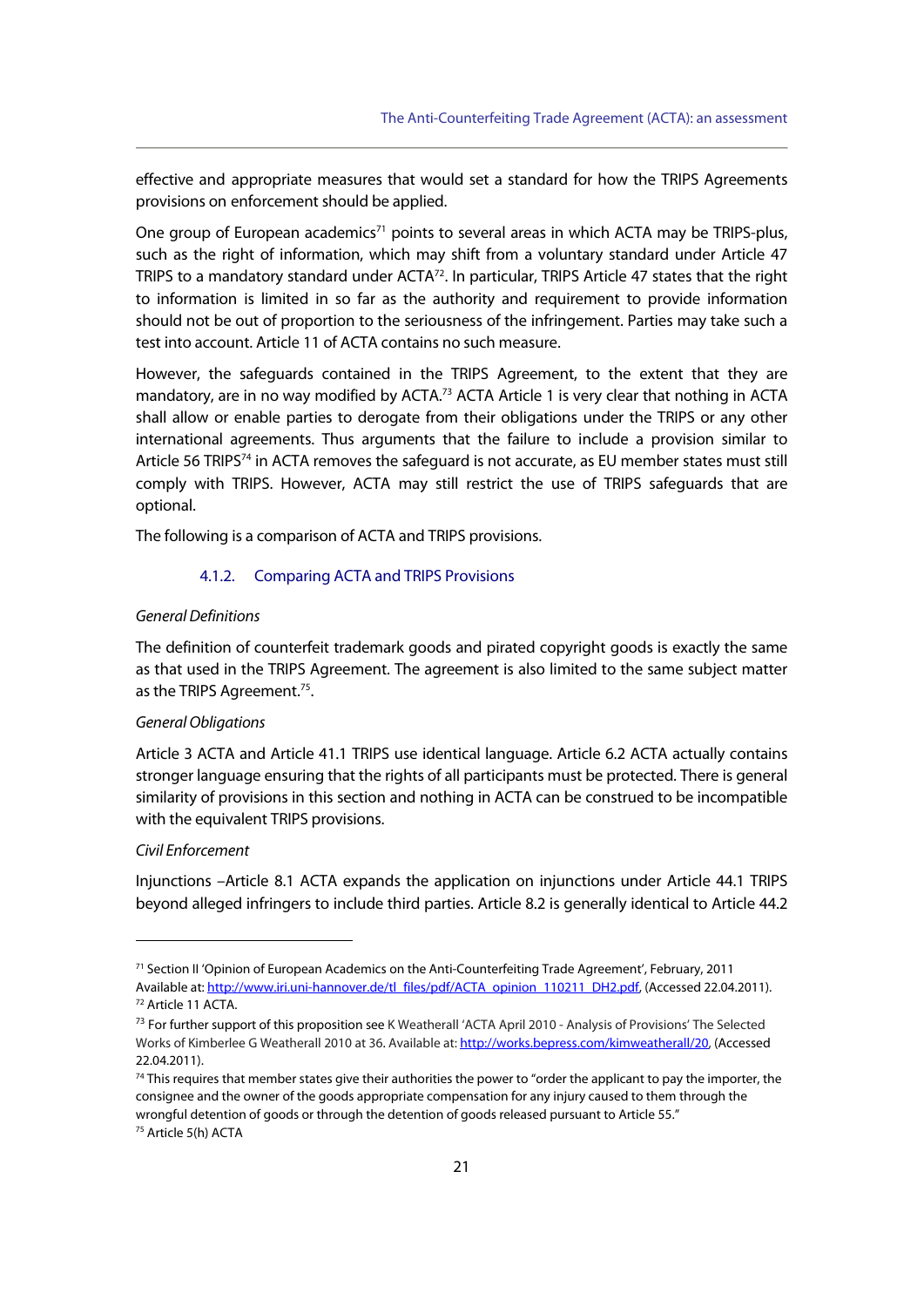TRIPS, but fails to specify as Article 44.2 does that it applies to remuneration under compulsory licensing under Article 31(k) TRIPS. This difference seems negligible but it is unclear why different language was chosen, appearing to make the application of the provision broader than Article 31(k).

Damages – Where Article 9 ACTA expands the scope of the bases for calculating damages, this may be characterised as an expansion of the TRIPS minimum. Article 45.2 TRIPS may be interpreted as placing a ceiling on the extent to which an innocent infringer may be ordered to pay costs or pre-established damages. However, parties are permitted to extend payments to an innocent infringer. Article 9 ACTA appears to exclude innocent infringers from the scope of the provisions on damages, while extending the scope of damages available against knowing infringers. This is not in conflict with the TRIPS provision.

Other remedies – nothing in Article 10 ACTA is out of conformity with the TRIPS Agreement. The provision is very similar to Article 46 TRIPS, except that it provides for the carrying out of procedures at the expense of the infringer. It also does not reiterate the mandatory TRIPS safeguard that authorities must take into account the need for proportionality and the seriousness of the infringement in deciding whether or not to order the destruction of infringing goods.

#### Provisional measures

ACTA's articles on provisional measures are largely consistent with the TRIPS Agreement. Article 12.1 ACTA and Article 50.1 TRIPS are virtually identical. ACTA differs in that, unlike Articles 50.3 – 50.8 TRIPS, it contains no provisions safeguarding the rights of defendants in such procedures, such as strict time limits on the effect of provisional measures. Instead, ACTA extends the scope of materials that may be seized beyond just the infringing goods.

#### Border measures

The border measures section in the agreements is quite similar. However, ACTA expands the application of these beyond counterfeit trademark goods and pirated copyright goods (but not to patents). Article 51 TRIPS explicitly allows for such extensions, subject to the requirement that they meet the standards and safeguards in Articles 52 – 58 TRIPS.

#### Criminal procedures

j

Article 61 TRIPS permits states to provide for criminal procedures and places no limits on how stringent these may be. The provisions in ACTA remain well within the language of Article 61 TRIPS. Where there remains some controversy is the definition of "commercial scale" adopted in Article 23.1 ACTA, which would apply criminal procedures to activities undertaken for indirect economic advantage. The 2009 WTO Panel decision in China – Measures Affecting the Protection and Enforcement of Intellectual Property Rights<sup>76</sup> stated that the threshold for criminal enforcement covering activities on a commercial scale is set at: 'counterfeiting or piracy carried on at the magnitude or extent of typical or usual commercial activity with respect to a

 $76$  China – Measures Affecting the Protection and Enforcement of Intellectual Property Rights (China – IPRs), WT/DS362/R, 09/0240, 26/01/2009.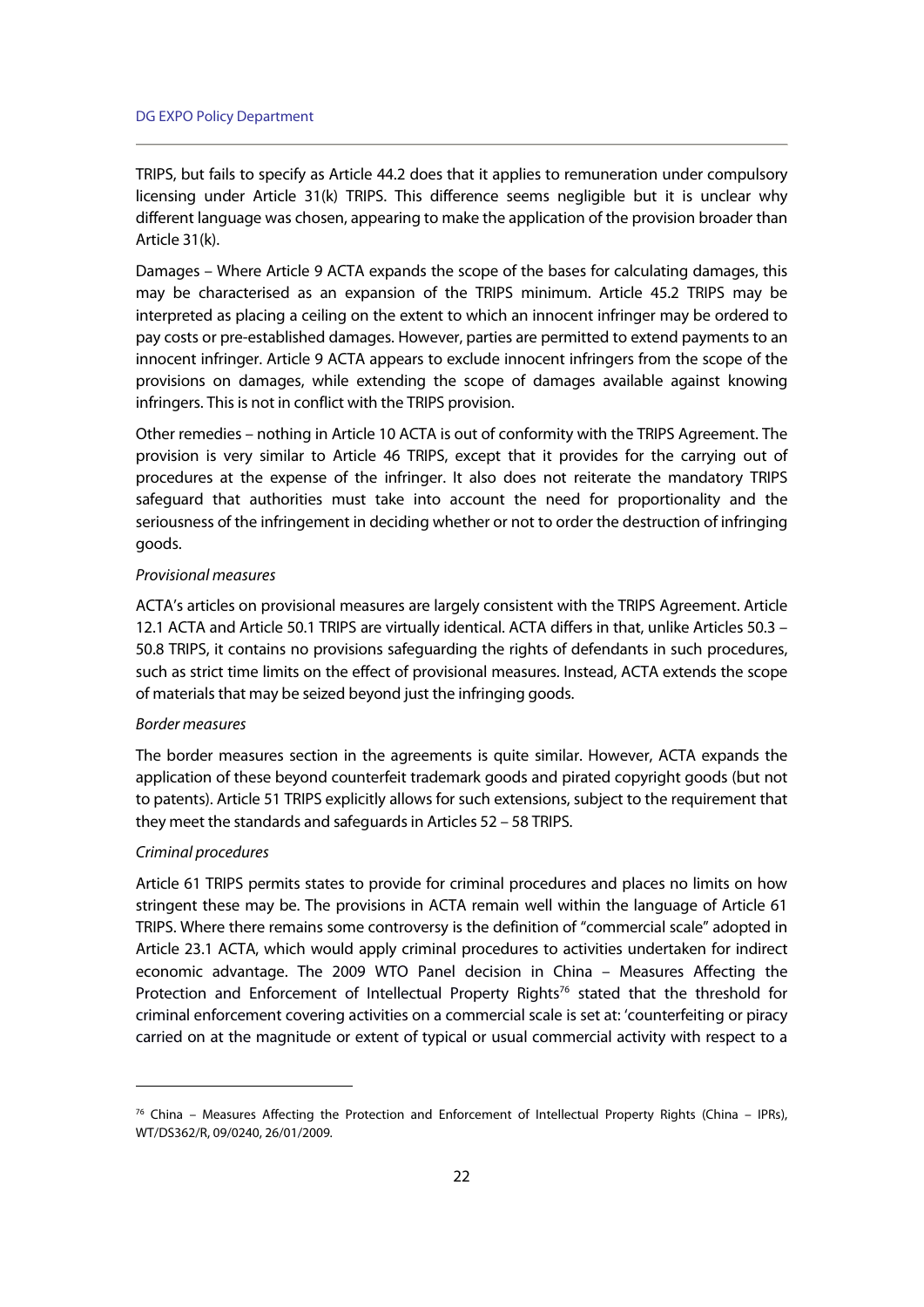given product in a given market'.<sup>77</sup> The ACTA norm of 'indirect economic or commercial advantage' focuses on the intent of the alleged counterfeiter or pirate, rather than on assessment of the adverse effects on the market, and merely seems to further elaborate the term 'wilful'. It must therefore be considered that ACTA is not in line with the WTO Panel decision.

#### 4.1.3. Conformity with the Doha Declaration on TRIPS and Public Health

ACTA parties explicitly 'recognise" the principles of the Doha Declaration on TRIPS and Public Health ("Doha Declaration"), in the preamble. However, that recognition does not have the same operative effect as articles in the main text. The question of conformity with the Doha Declaration is also coloured by whether it is viewed as a legal instrument in its own right or simply as an interpretive statement by the WTO General Council. While that debate continues the question for the purposes of this study is whether ACTA in any way implicates the subject matter covered by the Doha Declaration on TRIPS and Public Health.

Patents, which are the primary access to medicines issue, are excluded from the coverage of border measures<sup>78</sup>; may be excluded by a party from the coverage of civil measures<sup>79</sup>; and may be included within criminal measures but are not required to be. Thus, an initial survey suggests that ACTA itself does not implicate access to medicines through its standards on enforcement of patents. However, the permissive nature of the provisions on civil enforcement and criminal measures mean that the manner of implementation by each Party may yet implicate the concerns raised by the Doha Declaration. However, the Doha Declaration, especially in paragraph 4, is a statement about what freedom each WTO member has to interpret the TRIPS Agreement and to use TRIPS flexibilities to address public health issues. Nothing in the Declaration actively requires WTO members to utilize those flexibilities. Thus where ACTA parties choose to implement ACTA domestically in a way that restricts access to medicines for their **own** citizens, nothing in the Doha Declaration can be relied upon to argue that the state is in violation of obligations under the Doha Declaration.

Only to the extent that action taken by a member restricts or challenges another member's ability to implement the TRIPS Agreement in way that ensures access to medicines to its citizens are the provisions in ACTA implicated. In its present form ACTA does not present such an issue. However, where an ACTA party extends its border measures to include patents and goods intransit, there may be a legitimate argument that such interference with trade between countries where the medicines are not patented would be in contradiction to the commitments expressed in Paragraph 4 of the Doha Declaration. A WTO member could also argue that this interferes with their policy on parallel importation and that in-transit procedures applied to pharmaceutical patented goods in transit would interfere with the freedom on exhaustion

 $77$  China – Measures Affecting the Protection and Enforcement of Intellectual Property Rights (China – IPRs), WT/DS362/R, 09/0240, 26/01/2009. See also 'Opinion of European Academics on the Anti-Counterfeiting Trade Agreement', February, 2011 See http://www.iri.uni-hannover.de/tl\_files/pdf/ACTA\_opinion\_110211\_DH2.pdf (Accessed 22.04.2011).

<sup>78</sup> Article 13 ACTA

<sup>79</sup> Footnote 2 ACTA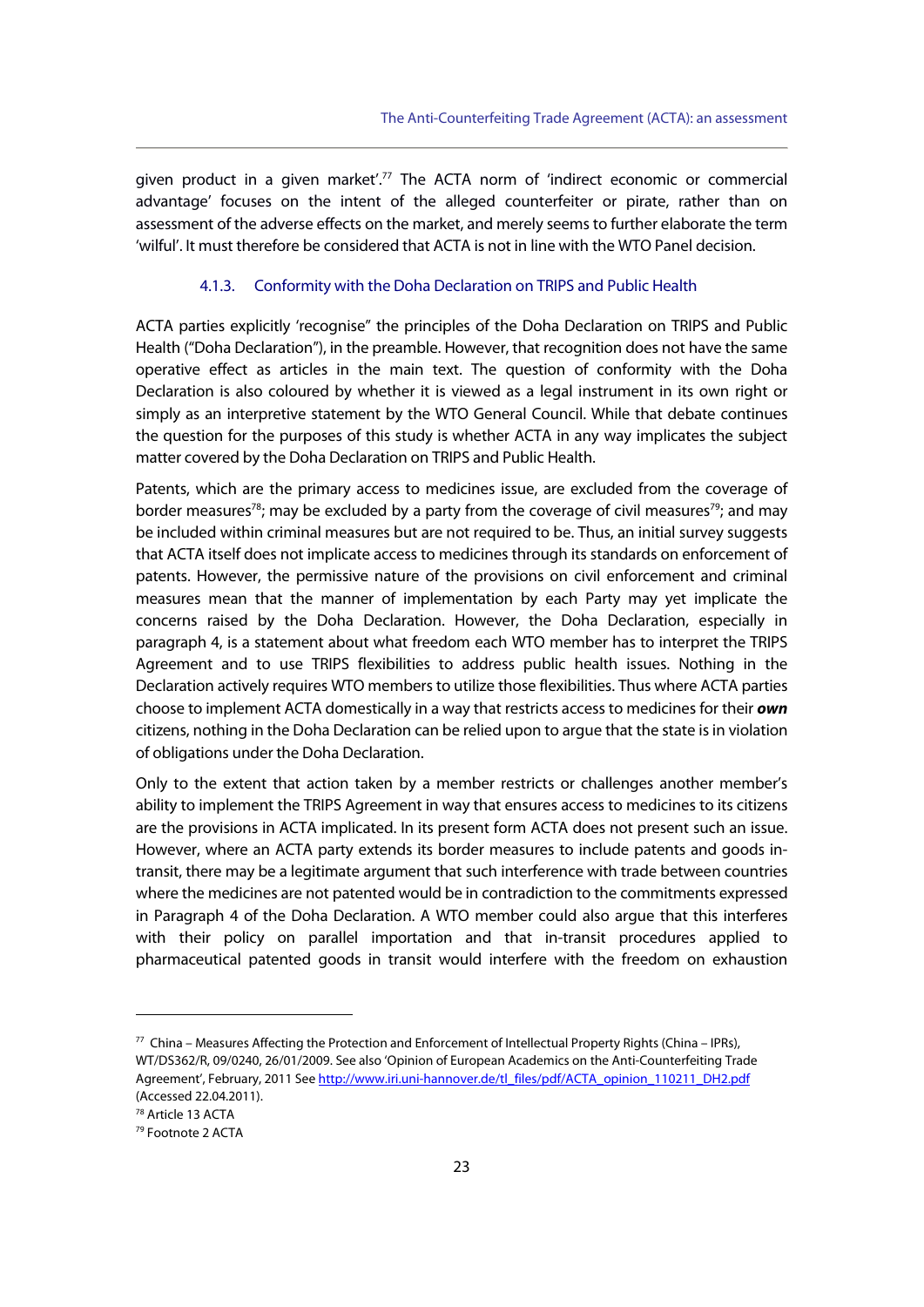systems required by Article 6 TRIPS and Doha Declaration paragraph 5(d). This would be an issue to be addressed in implementation as ACTA does not require inclusion of patents.

Less central, but still a concern, is the manner in which border measures are applied in cases of trademark infringements beyond counterfeit trademark goods. These are only a concern to the extent that in-transit procedures are applied in cases of trademark infringements beyond the use of identical marks. This is covered more extensively in Chapter 6. The application of in-transit procedures to pharmaceutical products protected by patents or trademarks presents a significant problem that implementing states will need to be aware of. Nevertheless, ACTA **does not** require them to implement their obligations in a way that would raise any such legal concerns.

Given the uncertainty concerning implementation the Parliament may wish to consider the provision of guidance to EU member states on how to implement ACTA obligations on border measures in a way that remains within the letter and spirit of the Doha Declaration.

# **4.2. Conformity with EU Law: Assessment of Potentially Conflicting clauses with EU legislation**

#### 4.2.1. ACTA and EU Law: an Overview

The provisions of ACTA fall within the sphere of a number of sensitive areas of EU law, including fundamental rights recognised in the EU, such as the right to fair and due process, the right of information, freedom of speech, the protection of privacy and data protection rules. It should also be recalled that enforcement of intellectual property rights has already been harmonised in the EU, except for the area of criminal enforcement.

This study has assessed the compatibility of ACTA with EU law against the following:

- The EU Treaties (and, in particular, the Treaty on the European Union and the Treaty on the Functioning of the European Union);<sup>80</sup>
- Directive 2004/48/EC of the European Parliament and of the Council of 29 April 2004 on the enforcement of intellectual property rights (hereinafter, "the IPR Enforcement Directive");<sup>81</sup>
- Council Regulation No 1383/2003 of 22 July 2003 concerning customs action against goods suspected of infringing certain intellectual property rights and the measures to be taken against goods found to have infringed such rights (hereinafter, "the IPR Customs Regulation");<sup>82</sup>

<sup>80</sup> OJ C 83, 30.3.2010.

<sup>81</sup> OJ L 7, 13.1.2004.

<sup>82</sup> OJ L 196, 2.8.2003.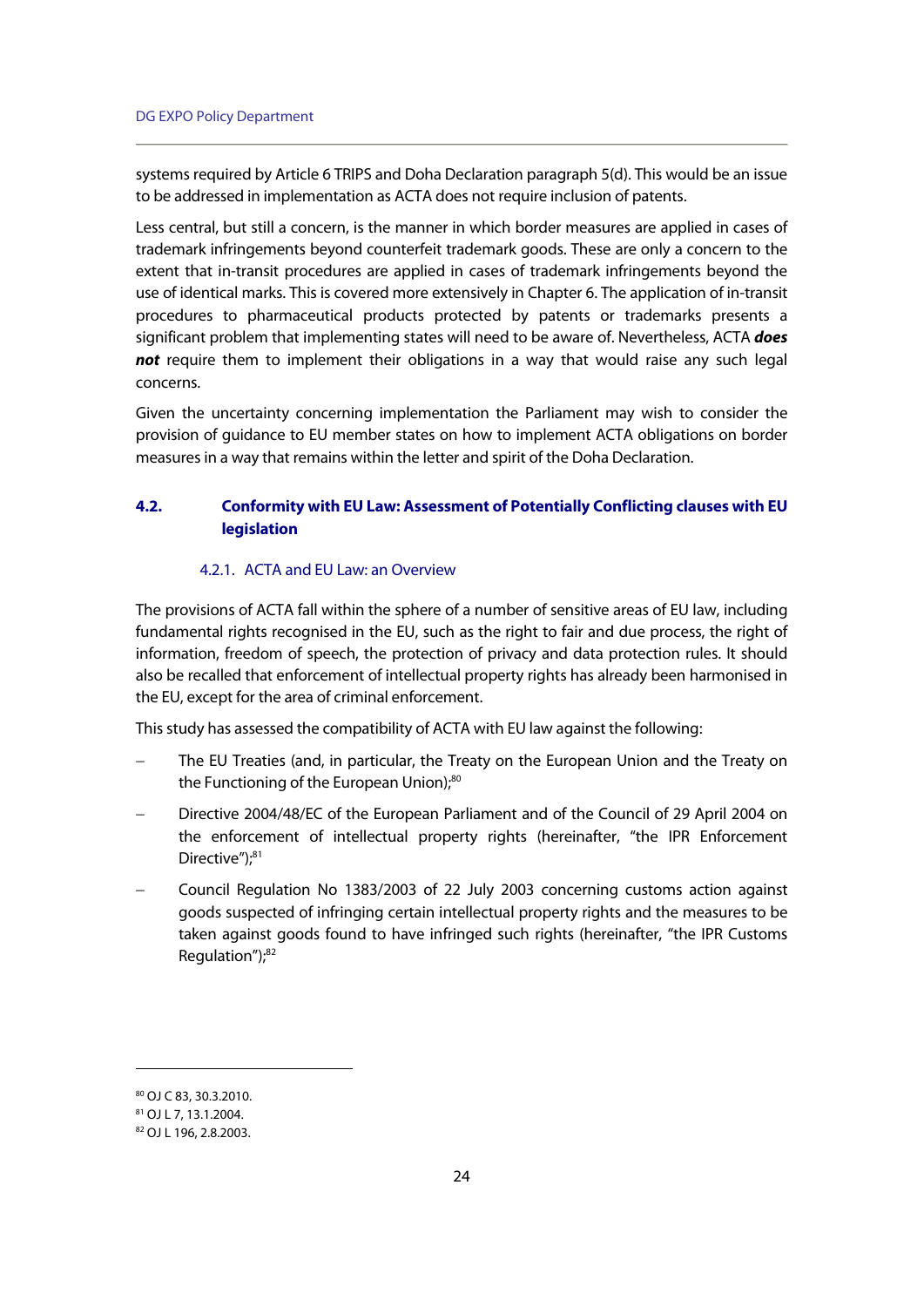- Directive 2001/29/EC of the European Parliament and of the Council of 22 May 2001 on the harmonisation of certain aspects of copyright and related rights in the information society (hereinafter, "the Information Society Directive");<sup>83</sup> and
- Directive 95/46/EC of the European Parliament and of the Council of 24 October 1995 on the protection of individuals with regards to the processing of personal data and on the free movement of such data.<sup>84</sup>

In light of the assessment conducted, it can be argued that the provisions of ACTA appear to be, in most cases, in line with the EU acquis communautaire. However, in some cases, ACTA is arguably more ambitious than EU law, providing a degree of protection that appears to go beyond the limits established in EU law. The sections below provide a more detailed analysis.

#### 4.2.2. ACTA's Provisions on the Legal Framework for Enforcement and EU Law

The section follows the structure of ACTA and focuses on the compatibility of ACTA's provisions on civil enforcement, border protection measures, criminal enforcement and the enforcement of intellectual property rights on the digital environment with the EU acquis.

#### 4.2.3. ACTA's Provisions on Civil Enforcement (Articles 7-12 of ACTA)

The existence of potentially conflicting clauses has been identified in relation to ACTA's provisions on injunctions, damages, other remedies and provisional measures. The relevant EU framework is provided by the IPR Enforcement Directive.<sup>85</sup>

#### **Injunctions**

ACTA requires Parties to provide that, in civil judicial proceedings concerning the enforcement of intellectual property rights, their judicial authorities be empowered to issue an injunction against the infringer aimed at prohibiting the continuation of the infringement and, inter alia, an order directed to the infringer or (where appropriate) a third party to prevent infringing goods from entering the channels of commerce.<sup>86</sup> It is noted that the IPR Enforcement Directive provides for similar language.<sup>87</sup> However, as an alternative measure to the injunction, the IPR Enforcement Directive allows judicial authorities, at the request of the person liable to be subject

<sup>83</sup> OJ L 167, 22.6.2001.

<sup>84</sup> OJ L 281, 23.11.1995.

<sup>&</sup>lt;sup>85</sup> It must be mentioned that, on 22 December 2010, the European Commission transmitted to the European Parliament, the Council and the Economic and Social Committee a report on the enforcement of intellectual property rights. A public consultation on this report is currently taking place with the view of prompting the views of other European Institutions, the EU Member States and private stakeholders on the findings reflected in the report on the application of the IPR Enforcement Directive. The consultation is aimed at verifying the information provided in the report and at identifying additional issues that should be addressed in the context of a possible review of this legal instrument. This assessment is, therefore, without prejudice to different considerations that may arise pursuant to the outcome of the review of the IPR Enforcement Directive.

<sup>86</sup> See Article 8.1 ACTA.

<sup>87</sup> See Article 11 of the IPR Enforcement Directive.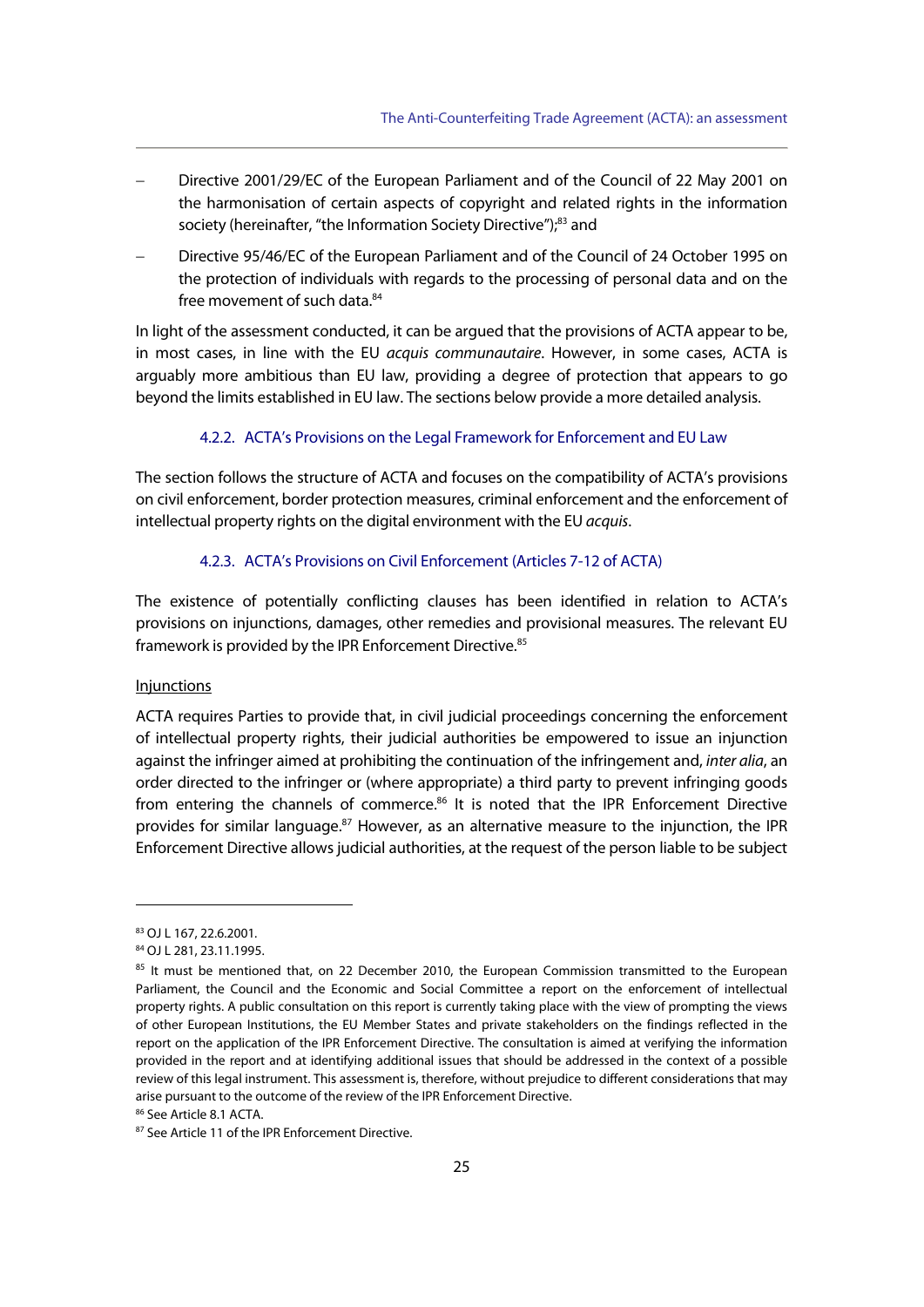to the injunction and under specific circumstances, to order pecuniary compensation.<sup>88</sup> ACTA does not explicitly provide for the possibility of applying pecuniary compensation as an alternative to injunction.<sup>89</sup> Nothing in ACTA forbids the provision of authority for judicial authorities to order pecuniary compensation as an alternative.<sup>90</sup> But recourse to this option may be called into question by other ACTA parties should this provision of ACTA be enacted in its present form.91

#### **Damages**

As compared to the provisions of the IPR Enforcement Directive, ACTA appears to establish different criteria for the quantification of the compensatory damages. In particular, ACTA requires Parties to empower, in civil judicial proceedings, their authorities to order:

- Compensatory damages (i.e., damages intended to compensate for the injury that the right holder suffered by cause of the infringement); $92$  and
- Damages equivalent to the infringers' profits from the violations. ACTA requires that these damages be foreseen at least in cases of copyright or related rights infringements and trademark counterfeiting;<sup>93</sup>

In addition, with respect to, at least, infringement of copyright or related rights protecting works, phonograms and performances and trademark counterfeiting, ACTA requires Parties to provide for (i) pre-established damages; or (ii) presumption-based damages; or (iii) additional damages for violations of copyright. These damages are to be ordered as an alternative to the compensatory damages and damages equivalent to the infringers' profits.<sup>94</sup>

Two of the criteria for compensatory damages (i.e., the value of the infringed goods or services measured by the market price, or the suggested retail price)<sup>95</sup> do not appear to fully match the criterion of "appropriateness of the damage to the actual prejudice suffered" envisaged in the IPR Enforcement Directive.<sup>96</sup> As such, where member states properly apply this criterion they may potentially be in violation of the ACTA requirement to have their judges consider such, nontraditional forms of measuring damages.<sup>97</sup>

<sup>88</sup> See Article 12 of the IPR Enforcement Directive.

<sup>89</sup> See the 'Opinion of European Academics on Anti-Counterfeiting Trade Agreement', available at:

http://www.iri.uni-hannover.de/tl\_files/pdf/ACTA\_opinion\_110211\_DH2.pdf (Accessed 22.04.2011). 90 This is a point also made by the EU Commission. See European Commission "Commission Services Working Paper" 27 April 2011. Available at: http://trade.ec.europa.eu/doclib/docs/2011/april/tradoc\_147853.pdf (Accessed 9.05.2011), p6.

<sup>&</sup>lt;sup>91</sup> Ibid.<br><sup>92</sup> See Article 9.1 of ACTA.

<sup>93</sup> See Article 9.2 of ACTA.

<sup>&</sup>lt;sup>94</sup> See Article 9.3 and 9.4 of ACTA.

<sup>95</sup> See Article 9.1 of ACTA. See also the 'Opinion of the European Academics on Anti-Counterfeiting Trade Agreement', supra.<br><sup>96</sup> See Article 13 of the IPR Enforcement Directive.

<sup>&</sup>lt;sup>97</sup> In its response to the Opinion of the European Academics, the Commission does not directly address this point, which under the IPR Enforcement Directive is a requirement, not an option. See "Commission Services Working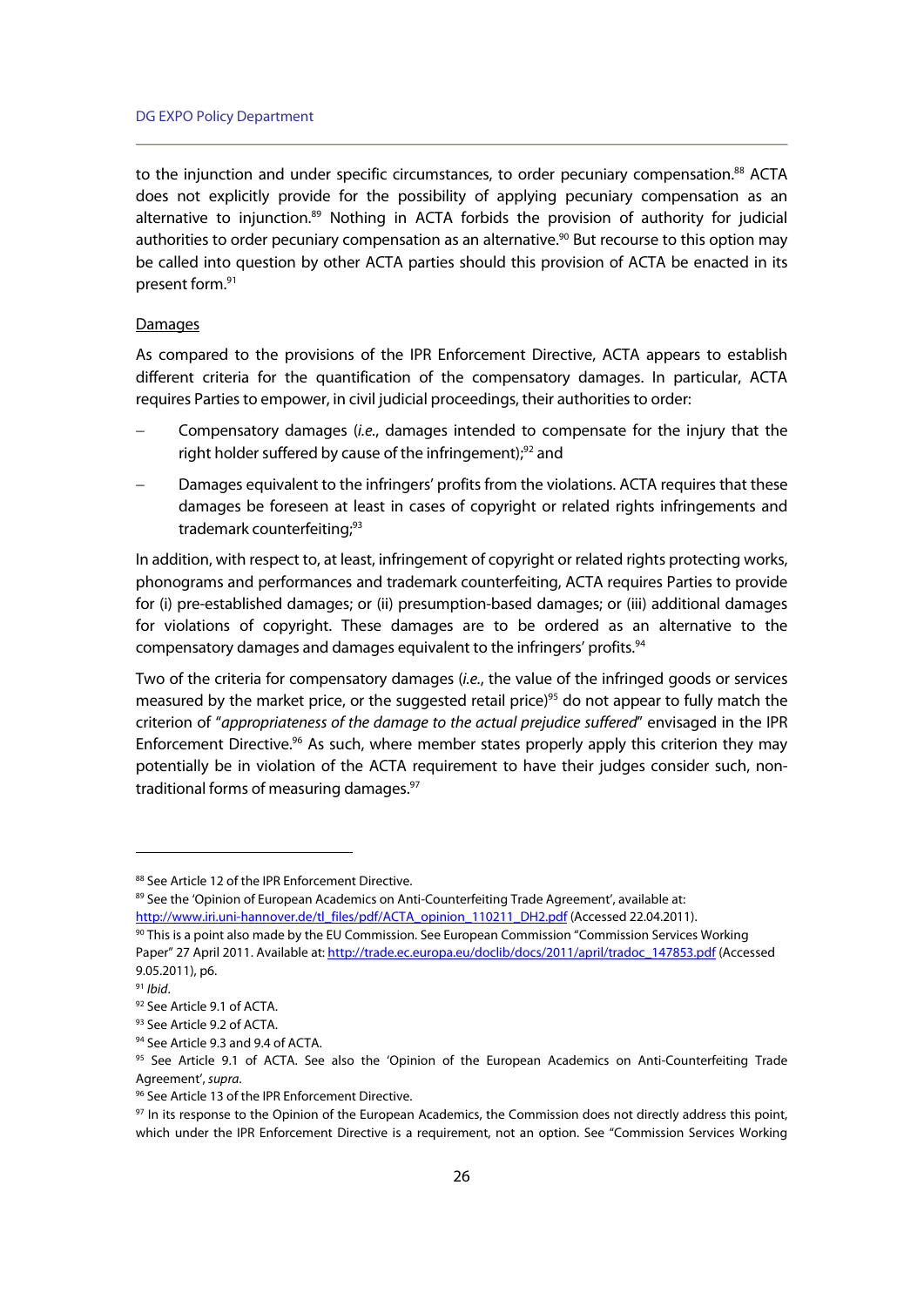#### Other Remedies

ACTA requires Parties to ensure that, at least with respect to pirated copyright goods and counterfeit trademark goods, judicial authorities have the power to order the destruction of infringing goods. $98$  This appears to be in line with the EU *acquis*, to the extent that the destruction of infringing goods is already envisaged by the IPR Enforcement Directive for all infringements as one of the three remedies that may be invoked in addition to damages (the other two being the recall and definitive removal of the products infringing IPRs from the channels of commerce).<sup>99</sup> However, as the EU *acquis* provides for two other remedies, some concerns about compatibility arise. As a requirement that courts be granted a particular power, however, there does not appear to be a limitation on the EU also empowering judicial authorities to apply other remedies, to the extent that these authorities are also empowered to do as ACTA requires.

Notably, whereas ACTA requires that the judicial authorities be empowered to order the destruction of pirated copyright goods and counterfeit trademark goods without compensation, except in exceptional circumstances, the IPR Enforcement Directive is silent on the issue. This may lead to inconsistent application of EU Member States' courts with the provisions of ACTA where provision is made for compensation for (some or all of) the losses suffered by the infringer by cause of the application of the remedy.

#### Provisional Measures

j

Both the EU IPR Enforcement Directive and ACTA provide for the obligation that judicial authorities be empowered to apply provisional measures inaudita altera parte, (i.e., without the defendant being heard) with certain requirements.100 The EU IPR Enforcement Directive requires the respect of a number of procedural safeguards when such measures are taken. These include the obligation to inform parties without delay and provision for the defendant to request a review of the decision to apply provisional measures, at which the defendant has the right to be heard. The EU IPR Enforcement Directive also requires that provisional measures be revoked if the applicant does not institute proceedings leading to a decision on the merits of the case within a reasonable period of time.<sup>101</sup> ACTA provides for no such specific procedural safeguards that would apply in the event of the adoption of provisional measures *inaudita altera parte*. It does, however, in Article 6, provide that procedures enforcing the protection of intellectual property rights be applied "in such a manner as to [...] provide for safeguards against their abuse"

Paper" 27 April 2011. Available at: http://trade.ec.europa.eu/doclib/docs/2011/april/tradoc\_147853.pdf (Accessed 9.05.2011), p7.

<sup>98</sup> See Article 10 of ACTA. In relation to 'materials and implements' used predominantly in the manufacture and creation of the infringing goods, ACTA requires that judicial authorities be empowered to order their destruction or disposal outside of the channels of commerce.

<sup>99</sup> See Article 10 of the EU IPR Enforcement Directive. Please note that, under the EU IPR Enforcement Directive, these remedies also apply to 'materials and implements' principally used in the creation or manufacture of the infringing goods.

<sup>100</sup> See Article 9.4 of the EU IPR Enforcement Directive and Article 12.2 of ACTA.

<sup>101</sup> Under the EU IPR Enforcement Directive, the reasonable period of time is to be determined by the judicial authority ordering the measures where the law permits so or, in the absence of such determination, within a period not exceeding 20 working days or 31 calendar days, whichever is the longer.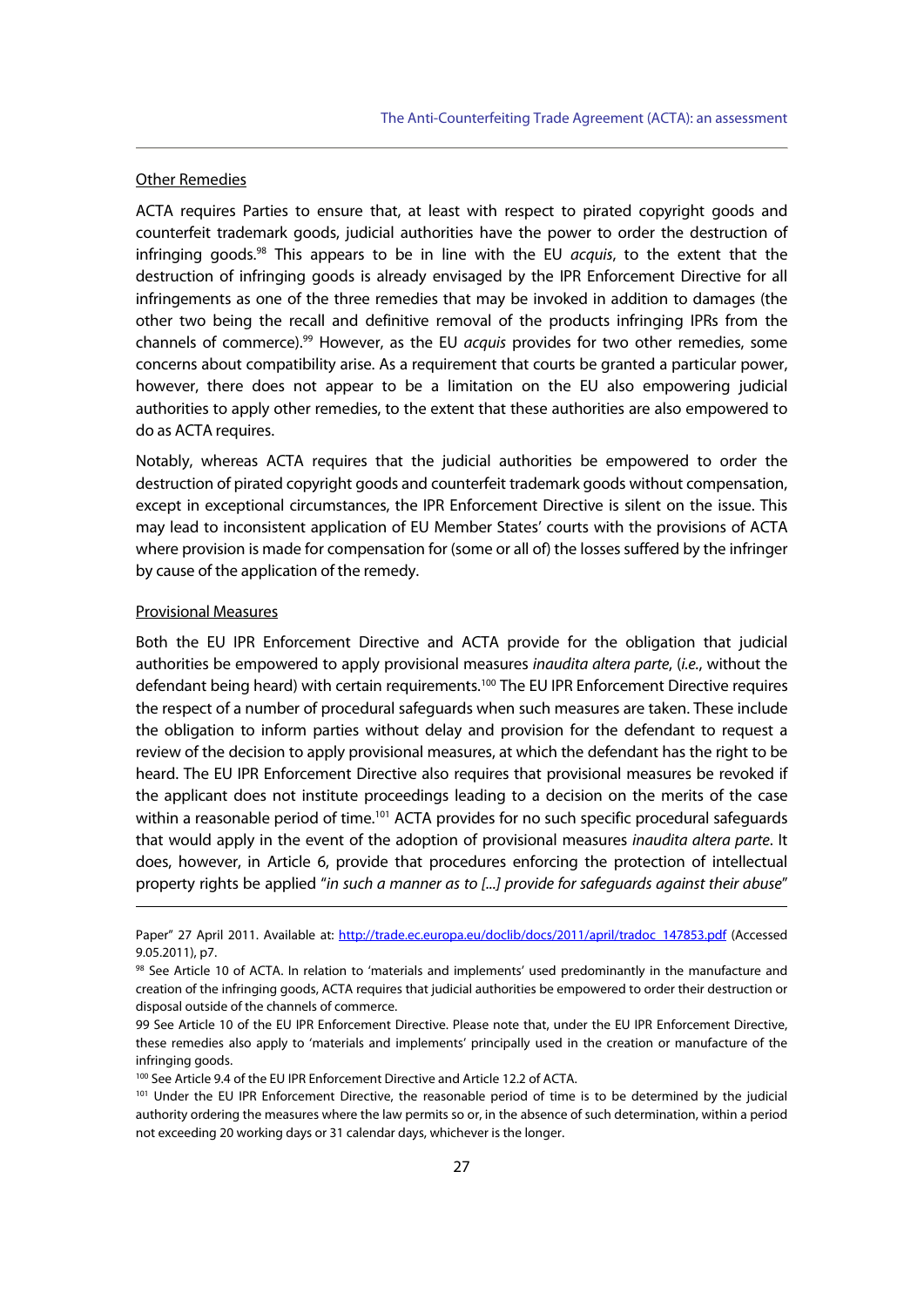and that "procedures adopted, maintained, or applied to implement the provisions of this chapter shall be fair and equitable, and shall provide for the rights of all participants subject to such procedures to be appropriately protected".

It is not clear, therefore, whether the lack of specific procedural safeguards in case of provisional measures inaudita altera parte may be inconsistent with the acquis. It can be arqued that, to the extent that the provisions of Article 6 allow EU Member States' authorities to maintain and apply the procedural safeguards envisaged in the EU IPR Enforcement Directive, there appears to be no inconsistency between the provisions of ACTA and the EU acquis.<sup>102</sup>

#### 4.2.4. ACTA's Provisions on Border Measures (Articles 13-22 of ACTA)

The existence of potentially conflicting clauses has been identified mainly in relation to ACTA's provisions on the scope of border measures. The relevant acquis here is provided by the IPRs Customs Regulation.

#### Scope of the Border Protection

 $\overline{a}$ 

ACTA appears to extend the scope of intellectual property rights subject to border protection measures beyond what is currently provided under the EU acquis. In particular, whereas under the IPRs Customs Regulation the type of trademark infringement triggering border measures is limited to counterfeit goods (as defined in IPR Customs Regulation Article 2.1(a)(1)), ACTA appears to extend the scope of border measures to all intellectual property rights, including other types of trademark infringements not involving use of identical marks. As it was noted,103 this appears to result in an extension of the EU *acquis*. It may be possible to argue that Article 13 provides a way to exclude certain kinds of infringements from the application of border measures, as the Commission does, $104$  but the difficulty will be establishing what constitutes a justifiable discrimination between types of intellectual property as required by the article. In particular, where the Commission seems to be of the view that such extension is optional under ACTA, the text of Article 13 is clear that unless 'justified' border measures cannot exclude all trademark infringements. In the context of the history of exceptions and exclusions allowable or justifiable under the TRIPS Agreement, these may be restricted to those that meet the criteria of Article 8.1 TRIPS, regarding public health and protection of the environment. The Commission has yet to provide what its argument would be for justifiably reducing the scope of application of border measures only to counterfeit trademark goods.

104"Commission Services Working Paper" 27 April 2011. Available at:

<sup>&</sup>lt;sup>102</sup> Please note that a different conclusion was reached in the 'Opinion of the European Academics on Anti-Counterfeiting Trade Agreement', *supra*.<br><sup>103</sup> According to the 'Opinion of the European Academics on Anti-Counterfeiting Trade Agreement', this could also

result in an inconsistency with international trade rules, in particular, those of the Declaration on TRIPS and Public Health, to the extent that it might lead to seizure of generic medicines on the basis of allegations of trademark infringements.

http://trade.ec.europa.eu/doclib/docs/2011/april/tradoc\_147853.pdf (Accessed 9.05.2011), p9.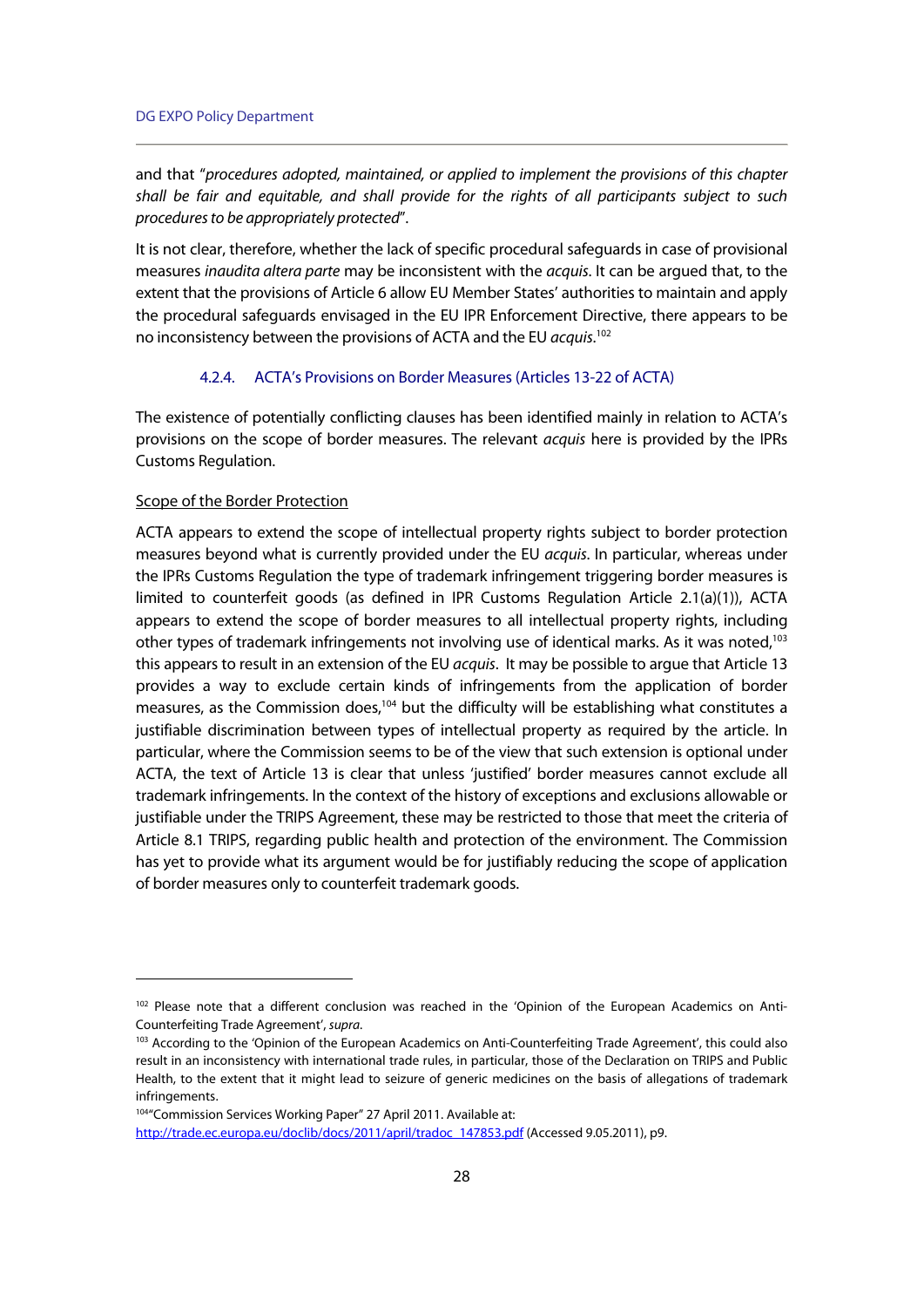#### **Other**

j

Article 19 of ACTA requires Parties to adopt and maintain procedures by which its competent authorities may determine, "within a reasonable period of time", whether or not the "suspect" goods infringe intellectual property rights. As the IPRs Customs Regulation requires that such determination be dealt with under EU Member States' laws, it is not evident how the EU acquis ensures that the determination of the intellectual property rights violation is completed "within a reasonable period of time".

#### 4.2.5. ACTA's Provisions on Criminal Enforcement (Articles 23-26 of ACTA)

Currently there is no EU harmonisation of criminal measures for the enforcement of intellectual property rights, despite several attempts by the European Commission to include criminal procedures in the acquis, first in the IP enforcement Directive 2004/48,105 and then in the IPRED2 proposal. European Parliament amendments passed and adopted and the criticism voiced by several non-governmental organizations,<sup>106</sup> a law society<sup>107</sup> and the Dutch parliament<sup>108</sup> led the European Commission to withdraw the IPRED2 proposal and to terminate the directive process, after the IPRED2 had failed to reach Council consensus.<sup>109</sup> Against the background of a clear lack of internal agreement, there have been questions raised about the legitimacy of the EU Presidency negotiating the ACTA provisions on criminal enforcement.<sup>110</sup>

In the context of the legislative procedure and the approval of the Resolution, the Parliament put forward a number of amendments to the Commission's proposal and expressed positions which could be interpreted as being in conflict with certain provisions of ACTA on criminal enforcement (see Chapter 5). When criminal enforcement of intellectual property rights was being considered, the Parliament, in its position of 25 April 2007, clearly stated that acts 'carried out by private users for personal and not-for-profit purposes' were to be excluded from the scope of the Directive. This may clash with broad definition of "commercial scale" used in ACTA.<sup>111</sup> The Parliament also declared that 'the fair use of a protected work, including such use

<sup>&</sup>lt;sup>105</sup> The section on criminal enforcement was omitted from the Directive 2004/48 in order to meet the May 1, 2004 deadline.

<sup>&</sup>lt;sup>106</sup> See the Electronic Frontier Foundation and the Foundation for a Free Information Infrastructure, http://www.eff.org/deeplinks/archives/005174.php and

http://press.ffii.org/Press%20releases/EU%20Commission%20proposes%20to%20criminalise%20European%20soft ware%20industry, (Accessed 22.04.2011).<br><sup>107</sup> See the Law Society of England and Wales, August 2006,

http://www.lawsociety.org.uk/secure/file/157008/e:/teamsite-

deployed/documents/templatedata/Internet%20Documents/Non-

government%20proposals/Documents/ipcriminalsanctions310806.pdf (Accessed 22.04.2011).<br><sup>108</sup> See M Ermert, '<u>EU IP Enforcement Directive Questioned On Procedure</u>', Intellectual Property Watch, July 11, 2006.<br><sup>109</sup> See refer

http://www.europarl.europa.eu/oeil/file.jsp?id=5263692 (Accessed 22.04.2011).<br><sup>110</sup> See the 'Opinion of the European Data Protection Supervisor', OJ C 147/1, 5.6.2010, paragraph 66; see also the 'Opinion of the European Academics on Anti-Counterfeiting Trade Agreement', supra.<br><sup>111</sup> Position of the European Parliament adopted at first reading on 25 April 2007 with a view to the adoption of

Directive 2007/.../EC of the European Parliament and of the Council on criminal measures aimed at ensuring the enforcement of intellectual property rights (EP-PE\_TC1-COD(2005)0127).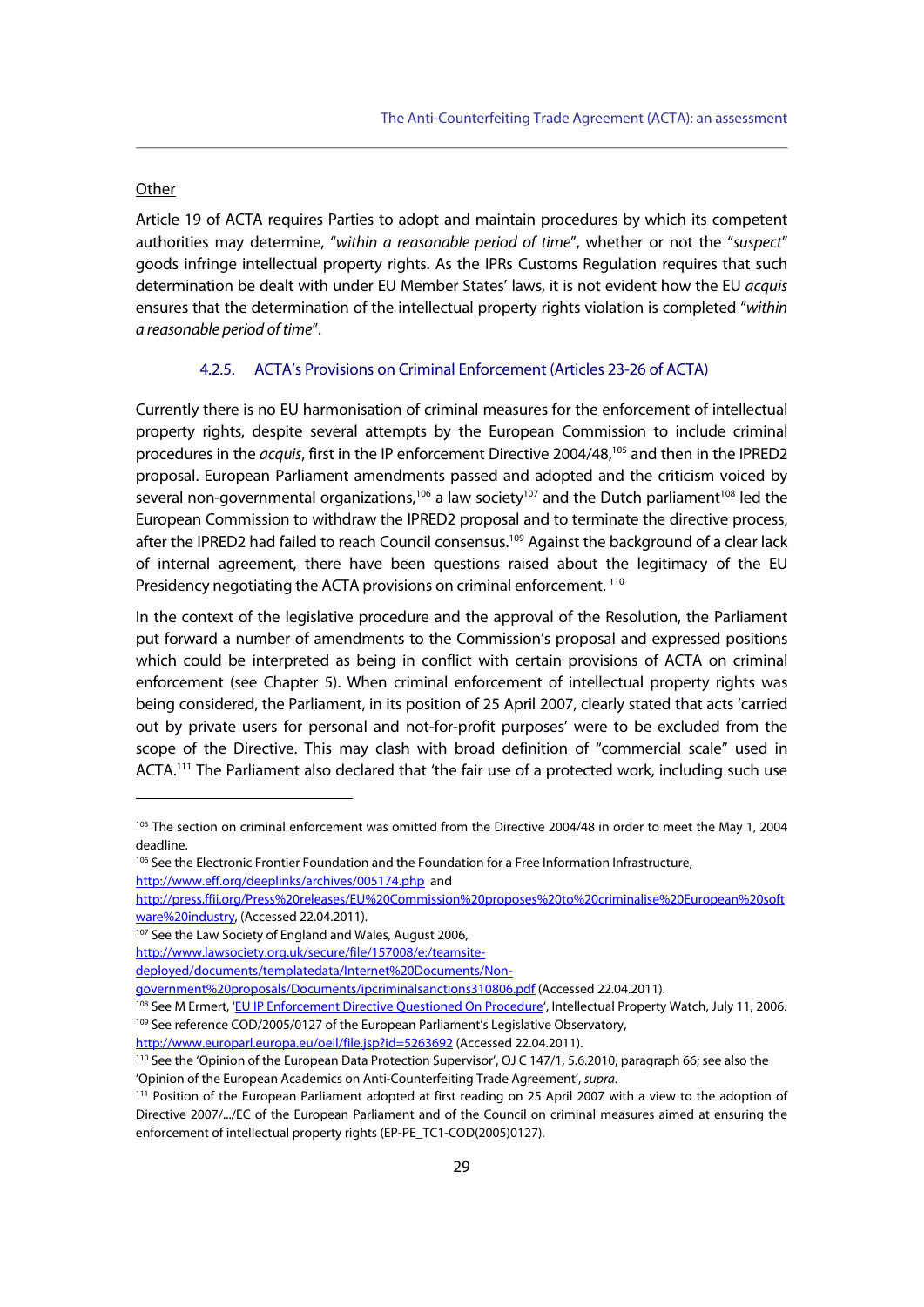by reproduction in copies or audio or by any other means, for purposes such as criticism, comment, news reporting, teaching (including multiple copies for classroom use), scholarship or research, does not constitute a criminal offence'. Similarly, Article 7 of the Parliament's Position required safeguards against the misuse of criminal procedures and sanctions, especially when they are employed for the enforcement of the requirements of civil law. Such safeguards are not contained in ACTA.112

The issue of the scope of criminal measures is most problematic in the field of copyright and related rights, as these cover not only economic actors, but address private individuals in equal measure. Copyright and related rights extend into the private sphere and potentially affect daily communication. It would seem that the concerns of the Parliament with respect to these issues are just as relevant today, as they were in 2007, and would need to be addressed in the context of ACTA, which is silent on this matter.

Finally, although criminal matters have entered the sphere of shared competences between the Member States and the Union with the Lisbon Treaty,<sup>113</sup> trade agreements in this field have to fulfill the same standard as internal harmonization measures:<sup>114</sup> criminal matters that are part of a trade agreement must be essential to ensure the effective implementation of the Union's policy in the area of intellectual property protection.115 Whether the criminal measures proposed under ACTA fulfill this standard of essentiality is questionable, particularly in view of the debate that has been ongoing since the IPRED2 was proposed.<sup>116</sup> Several scholars<sup>117</sup> and the Dutch Parliament<sup>118</sup> have expressed their serious concerns whether such criminal measures, which are similar to those included in ACTA, fulfill the standard of subsidiarity.<sup>119</sup> The same questions would arise in the context of the criminal measures proposed by ACTA.

<sup>112</sup> Para 7, 'Opinion of European Academics on the Anti-Counterfeiting Trade Agreement', February, 2011, para. 7. http://www.iri.uni-hannover.de/tl\_files/pdf/ACTA\_opinion\_110211\_DH2.pdf (Accessed 22.04.2011) 1<sup>13</sup> See Article 4.2 (j) TFEU.

<sup>114</sup> See Article 207.6 TFEU: 'The exercise of the competences conferred by this Article [to conclude international agreements] in the field of the common commercial policy shall not affect the delimitation of competences between the Union and the Member States, and shall not lead to harmonisation of legislative or regulatory provisions of the Member States in so far as the Treaties exclude such harmonisation.' 115 See Article 83.2 TFEU.

<sup>&</sup>lt;sup>116</sup> See the Foundation for a Free Information Infrastructure, Copyright Criminal measures in ACTA, October 8, 2010,

http://acta.ffii.org/wordpress/?p=34 (Accessed 22.04.2011).<br><sup>117</sup> See Hilty, Kur and Peukert, 'Statement of the Max Planck Institute for Intellectual Property, Competition and Tax Law on the Proposal for a Directive of the European Parliament and the Council on Criminal Measures Aimed at Ensuring the Enforcement of Intellectual Property Rights', 22.9.2006,

http://www.ip.mpg.de/shared/data/pdf/directive\_of\_the\_european\_parliament\_and\_of\_the\_council\_on\_criminal measures aimed at ensuring the enforcement of intellectual property rights.pdf (Accessed 22.04.2011). <sup>118</sup> See Brief van de voorzitters van de beide kamers der Staten-Generaal aan Europees Commissaris Frattini inzake

de uitkomsten van de parlementaire subsidiariteitstoets van COM(2006)168 fin, 3 juli 2006, Nr. 30 587, http://people.vrijschrift.org/~ante/ipred/NL\_Frattini-nl.pdf (Accessed 22.04.2011).<br><sup>119</sup> See the ECJ's judgment of 13 September 2005, Commission of the European Communities v. Council of the

European Union, C-176/03.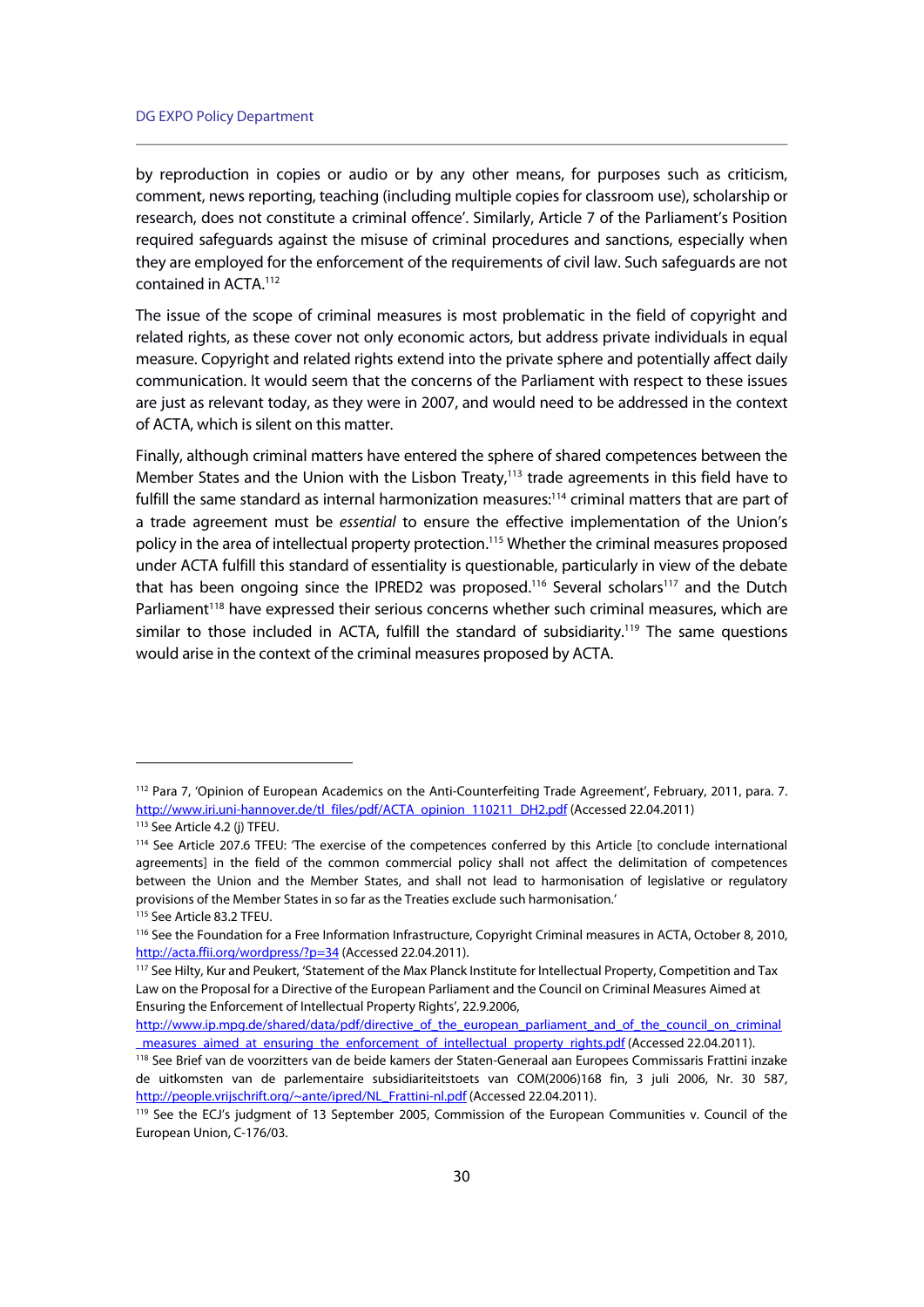## 4.2.6. ACTA's Provisions on Enforcement in the Digital Environment (Article 27 of ACTA)

The obligations envisaged in ACTA on the enforcement of intellectual property rights on the digital environment appear in line with the EU acquis and, in particular, with the Information Society Directive and the EU's legislative framework on privacy and data protection and the freedom of expression and information. ACTA's provisions that are capable of affecting the EU acquis are formulated as non-binding clauses (i.e., Article 27.4 and the use of the word "may" instead of "shall")<sup>120</sup> and, therefore, do not constitute legal obligations.

#### 4.2.7. ACTA's Provisions on Enforcement Practices and International Cooperation

ACTA's Chapters III (on Enforcement practices) and IV (on International Cooperation) could be relevant to the EU data protection rules inasmuch as they could entail the exchange of personal data between Parties' authorities and/or private organisations. The relevant provisions in ACTA do not appear to impose on the EU and EU Member States an obligation to exchange personal data with other Parties' authorities or stakeholders.<sup>121</sup> In addition, Article 4 of ACTA expressly states, inter alia, that ACTA shall not require a Party to disclose information the disclosure of which would be contrary to its law, and provides for safeguards that apply to the information shared pursuant to the provisions of the Agreement.

However, given the relatively broad formulation of ACTA's provisions on information sharing and cooperation, their real impact on EU data protection rules will most likely depend on how cooperation between Parties will be implemented. In this respect, reference may be made to the "Opinion of the European Data Protection Supervisor"<sup>122</sup> advising on the safeguards that should apply to data transfers made in the context of ACTA.

#### 4.2.8. Conclusion

In light of the assessment above, it can be argued that the provisions of ACTA appear to rest, in most cases, within the boundaries of EU law. However, in some cases, ACTA is arguably more ambitious, providing for a degree of protection that appears to go beyond the limits established in EU law. The primary area of concern is that of border measures, especially the expansion of the scope of such measures to all other forms of intellectual property, except for patents. In short EU authorities will need to carefully review the very few instances in which there may need to be

<sup>120</sup> See Article 27.4 of ACTA.

<sup>&</sup>lt;sup>121</sup> See Article 34 of ACTA, which provides that: "Without prejudice to the provisions of Article 29 (Management of Risk at Border), each Party shall endeavour to exchange with other Parties:

<sup>(</sup>a) information the Party collects under the provisions of Chapter III (Enforcement Practices), including statistical data and information on best practices;

<sup>(</sup>b) information on its legislative and regulatory measures related to the protection and enforcement of intellectual property rights; and

<sup>(</sup>c) other information as appropriate and mutually agreed". The provisions on consultation and information sharing envisaged in Article 29 are merely optional and do not bind Parties. Article 29 of ACTA.

<sup>122</sup> OJ C 147/1, 5.6.2010.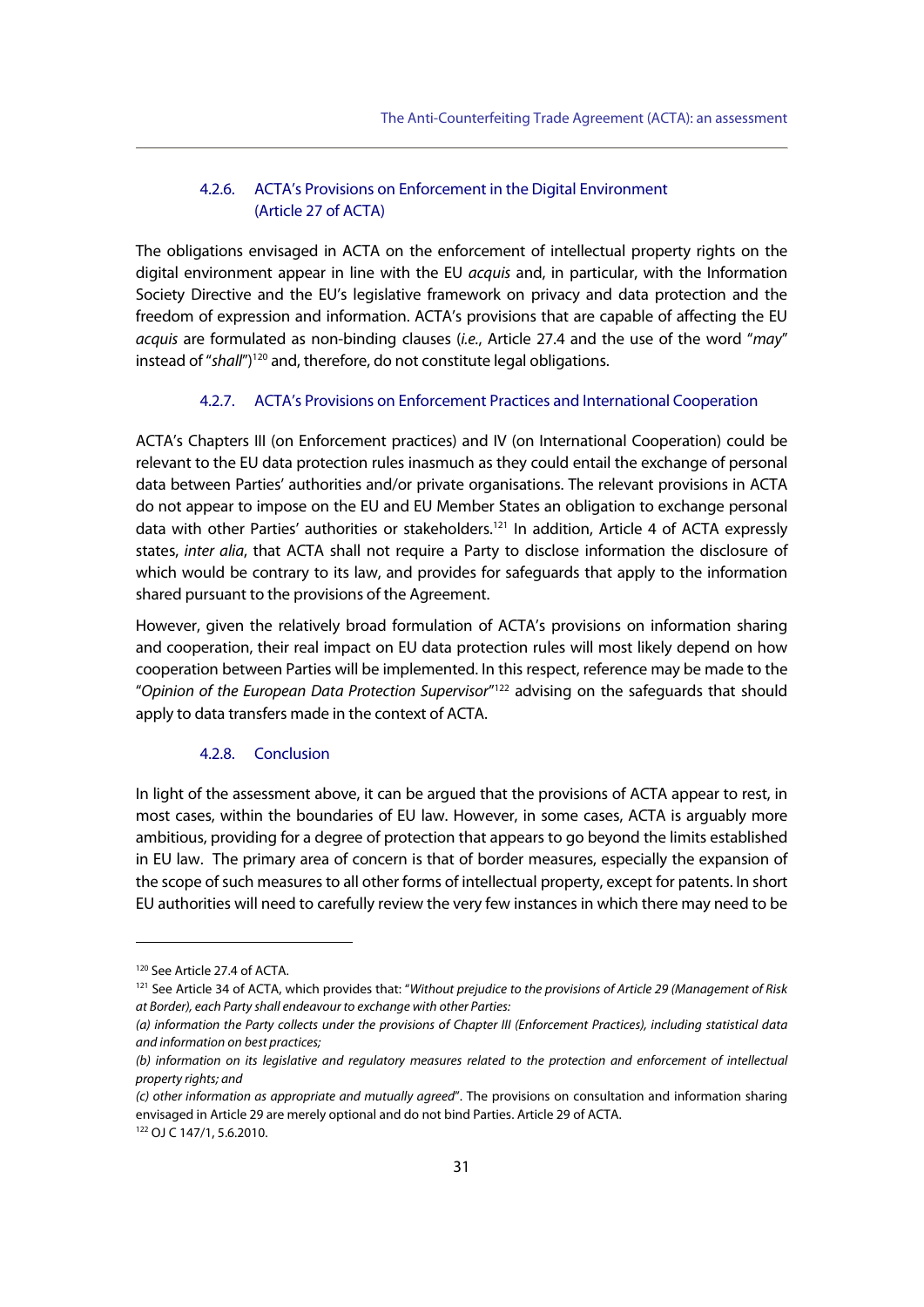a modification of EU law. The EU Commission continues to maintain that ACTA is fully in line with the EU Acquis, most recently in its response to the Opinion of European Academics on the Anti-Counterfeiting Trade Agreement'.<sup>123</sup>

# **5. OVERALL ECONOMIC AND COMMERCIAL ASSESSMENT**

## **5.1. Introduction**

This chapter takes a closer look at the economic and commercial interests and objectives of the EU with regard to ACTA. To put the discussion into context it will first look at the complex nature of IPRs from a social welfare point of view (in a so-called closed economy) and then with respect to international trade and foreign direct investment. The chapter then looks at the impact of ACTA on the EU's ability to generate greater value-added via innovation and knowledge creation and the extent to which ACTA, by contributing to a more robust international enforcement of IPRs can enhance the EU's relative commercial and economic performance. The chapter ends with some concluding thoughts on the economic value of ACTA to the EU.

#### **5.2. IPRs and their complex economic nature**

Economists are concerned with the efficient allocation of scarce resources to unlimited wants and find that private property rights are a plausible way of dealing with scarcity in an efficient manner. Knowledge, however, is a unique resource that it is not inherently scarce. Theoretically, the potential use of existing knowledge is unlimited and may be diminished only when such knowledge becomes obsolete. Thus, the use of an invention by one individual does not reduce its accessibility to others, but rather is more likely to increase it. Patents, copyrights, trademarks and other forms of IPRs establish exclusive ownership of varying types of knowledge, allowing their owners to restrict or even prevent others from using it. The result, as Hindley (1971) puts it, is that "the establishment of private property rights in these cases artificially creates the symptoms of scarcity; they do not derive from it."124

Consider, for example, the case of patents. Here the central issue is the structural trade-off built into the patent system between the aim to increase the amount of available knowledge in the future and the inhibition of the efficient use of existing and available knowledge in the present.<sup>125</sup> On the one hand, there would be under-production in inventive activities due to freeriding.<sup>126</sup> This represents a unique situation of market failure in which the incentive to innovate is diminished if work is copied without any reward for the innovator. Establishing property rights,

 $126$  Ibid.

<sup>&</sup>lt;sup>123</sup> European Commission "Commission Services Working Paper" 27 April 2011. Available at: http://trade.ec.europa.eu/doclib/docs/2011/april/tradoc\_147853.pdf (Accessed 9.05.2011)

<sup>124</sup> BV Hindley, The Economic Theory of Patents, Copyrights, and Registered Industrial Designs: Background Study to the Report on Intellectual and Industrial Property, Economic Council Of Canada, Ottawa, 1971.

<sup>125</sup> K Arrow, Economic Welfare and the Allocation of Resources for Invention, in National Bureau of Economic Research (ed.), The Rate and Direction of Inventive Activity: Economic and Social Factors, Princeton University Press, Princeton, New Jersey, 1962, pp. 609–626; Hindley, ibid., pp. 12–13.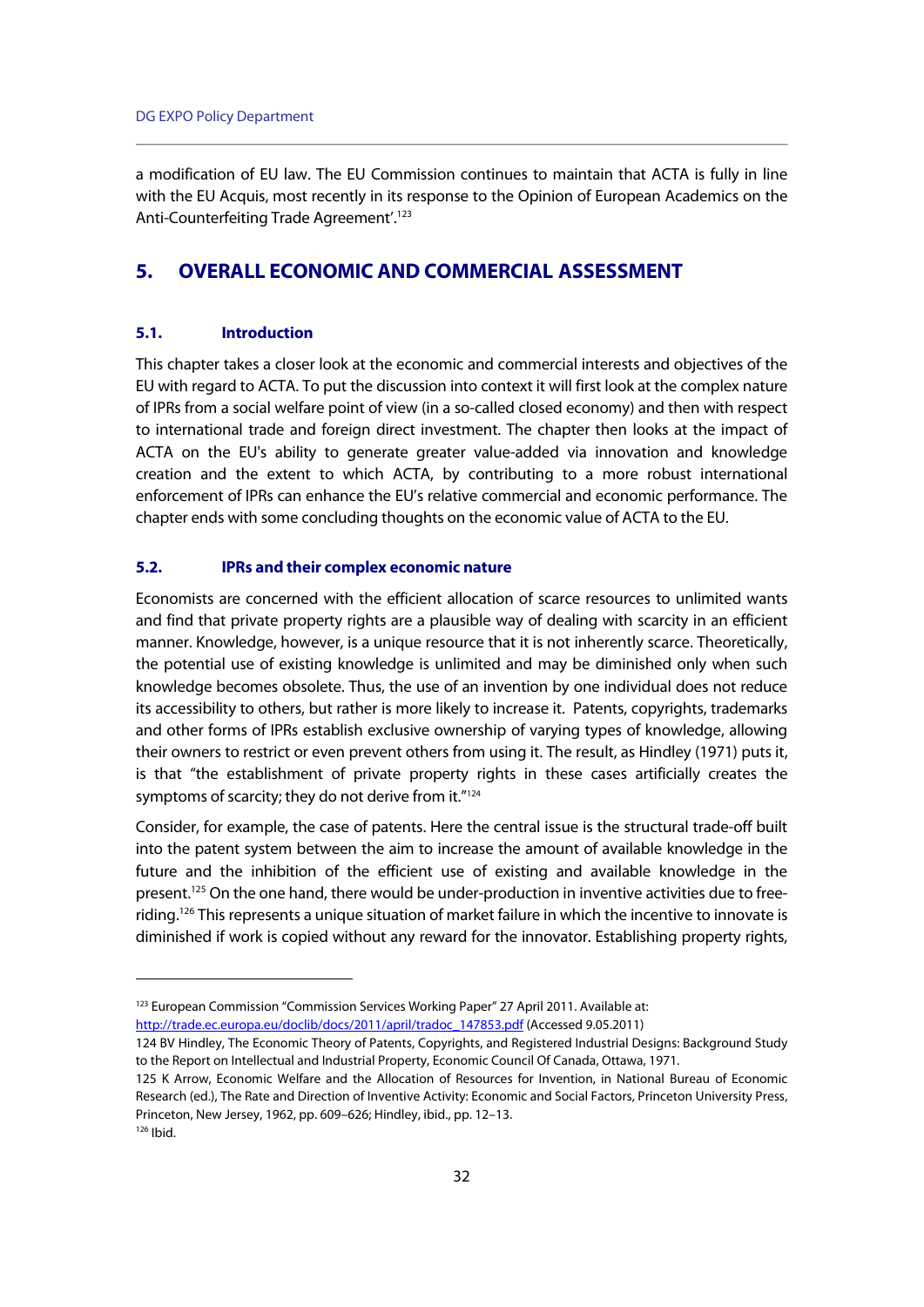i.e. patents, allows inventors—both firms and individuals—to secure commercial returns for their work and thus provides an incentive to invest in future inventive activities. On the other hand, a patent system inhibits the dissemination of existing knowledge and grants the patent holder monopoly powers through its exclusive right to control both the quantity and the price of its invention.

In principle, economists should be able to say whether the protection of IPRs generates a net loss or benefit to society, or more importantly which is the best balance between more available knowledge in the future and less accessible knowledge in the present. As yet no conclusive answer to these questions is available notwithstanding the availability of a rich and in-depth literature on the economics of IPRs.<sup>127</sup> In this context, the term "paradox of patents", which was coined by Robinson as early as 1956, seems to capture the true nature of the patent tradeoff: "… by slowing down the diffusion of technical progress, patents insure that there will be more progress to diffuse."128

Economists also disagree about the effects of patents on the allocation of resources to inventive activities, the allocation of resources within the sphere of inventive activities and on the allocation of inventions as a factor of production.<sup>129</sup> The optimum term of protection is also disputable. A longer patent term increases the incentive to invent but also prolongs the restriction on the use of existing knowledge. Therefore, not only is it difficult to establish a single optimal patent term, but it is also likely that different inventions require different terms of protection. Thus, since a decision on a specific patent term for all inventions is bound to be arbitrary, for different inventions there may be a term that is more socially desirable than the current period of twenty years.<sup>130</sup> Back in the 1950s, Machlup (1958) argued that "no economist on the basis of present knowledge could possibly state with certainty that the patent system, as it now operates, confers a net benefit or a net loss to society".<sup>131</sup>

As a result, we cannot really predict what would be the optimal level of protection, both in scope and in term, to induce the "prefect" level of innovation. On the one hand, theoretical and empirical research, certainly suggests that IPRs are an important and necessary factor for future innovative activities. On the other hand, we are not yet at a point at which economists can calculate the optimal level of IP protection for a certain innovative activity. Moreover, and as will be discussed below, IPRs cannot and should not be considered in isolation. There are other factors that contribute to innovation, making the optimum choice of IPR policies for innovation difficult to determine.

<sup>127</sup> For an in-depth economic review of the patent system, see ibid.; F. Machlup, An Economic Review of the Patent System, Study of the Subcommittee on Patents, Trademarks and Copyrights of the Committee on the Judiciary, United States Senate, 85th Congress, Second Session, Study No. 15, Washington, D.C., 1958; C Primo-Braga, Guidance From Economic Theory, in WE Siebeck (ed.), Strengthening Protection of Intellectual Property in Developing Countries, World Bank Discussion Papers No. 112, The World Bank, Washington, D.C., 1990, pp. 17–32. <sup>128</sup> J Robinson, *The Accumulation of Capital*, Macmillan, London, 1956, p. 87. <sup>129</sup> Hindley, 1971, pp. 1–31.

<sup>130</sup> WD Nordhaus, Invention, Growth and Welfare, Mit Press, Cambridge, Massachusetts, 1969, Chapter 5; FM Scherer, Nordhaus' Theory of Optimal Patent Life: A Geometric Reinterpretation,

American Economic Review, Vol. 62, June 1972, pp. 422–427.

<sup>131</sup> Machlup, 1958, p. 79.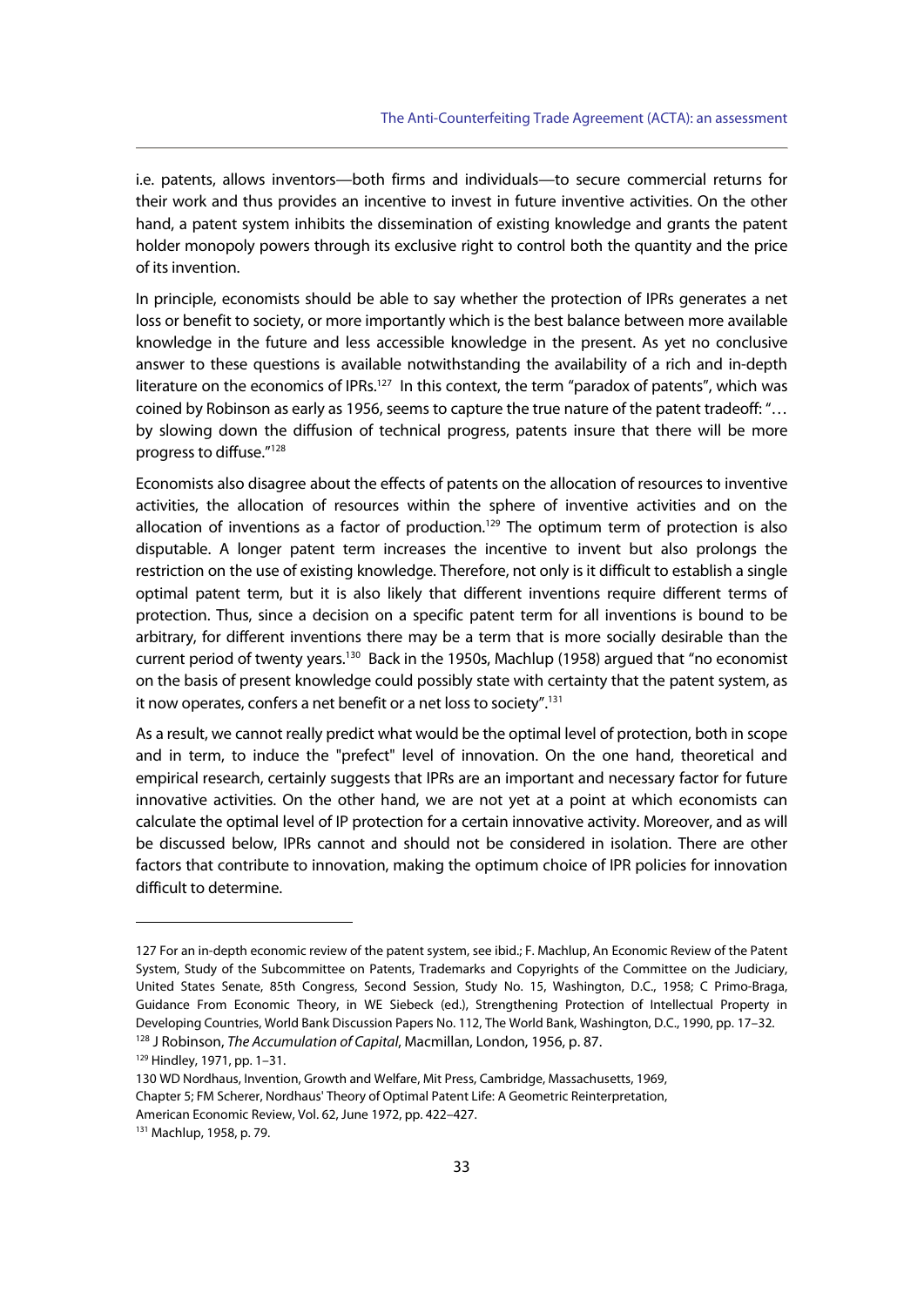#### 5.2.1. IPRs and trade

Different countries may find it in their interests for various economic and commercial reasons to either support or reject a stronger international IPR system. Of central importance are the effects of such a system on trade in IP-related products and its impact on the rate and magnitude of technology transfer and direct investment.

In trade an international system of IPRs creates an exclusive trading environment in IP-related products by enabling the owners of these products to become the sole exporters of the product concerned to all countries in such a system. Countries with more established knowledge-based capabilities (i.e. research intensive manufactures, pharmaceuticals, software, or creative products such as music, films, etc) will benefit from a strengthening of the international system of IPRs, such as through ACTA, not least in the context of enforcement.

These countries will not only improve their terms of trade, by becoming exporters of IP-related products, but will also benefit from additional income in the form of the higher prices that IP owners based in these countries are able to charge because of their exclusive position.<sup>132</sup> On the other hand, countries with weaker knowledge-based capabilities are likely to benefit most by being outside such an international system, so they can freely exploit and imitate IP-related products in their own domestic economies. Where they are successful, these countries may even be able to compete with the original IP owners, thus becoming exporters of such products themselves.<sup>133</sup>

The global ownership and commercial exploitation of IPRs is still dominated by developed countries and a select number of emerging economies. For example, the World Intellectual Property Indicators Report for 2010 shows that the lion's share of world-wide patent filings (using the Patent Cooperation Treaty – PCT System $134$ ) is concentrated in the hands of applicants from a select group of countries. The United States still accounted for the largest share (29.6%) of PCT applications in 2009, followed by Japan (19.1%) and Germany (10.7%). These top three countries thus accounted for 59% of all PCT filings in 2009 (though their share has decreased from 64% in 2005).<sup>135</sup> Applicants from the business sector accounted for the majority (83.2%) of PCT applications in 2009. Universities and public research institutions jointly accounted for 7.7% with individuals making up the remaining 9%.<sup>136</sup>

<sup>132</sup> R Vernon, The International Patent System and Foreign Policy, Study of the Subcommittee on Patents, Trademarks and Copyrights of the Committee on the Judiciary, United States Senate, 85th Congress, Second Session, Study No. 5, Washington, D.C., 1957; E Penrose, The Economics of the International Patent System, Johns Hopkins Press, Baltimore, 1951; JC Chin and GM Grossman, 'Intellectual Property Rights and North-South Trade', in R Jones and A Krueger (eds.), The Political Economy of International Trade, Basil Blackwell, Oxford, U.K., 1990, pp. 90–197.

<sup>133</sup> Penrose, 1951, pp. 95–96.

<sup>134</sup> The PCT makes it possible to seek patent protection for an invention simultaneously in each of a large number of countries by filing an "international" patent application. For an overview of the PCT, see the WIPO Website, at: <www.wipo.int/pct/en/treaty/about.htm>.

<sup>&</sup>lt;sup>135</sup> World Intellectual Property Indicators, 2010 Edition, Geneva, p. 51-52<br><sup>136</sup> Ibid., p. 54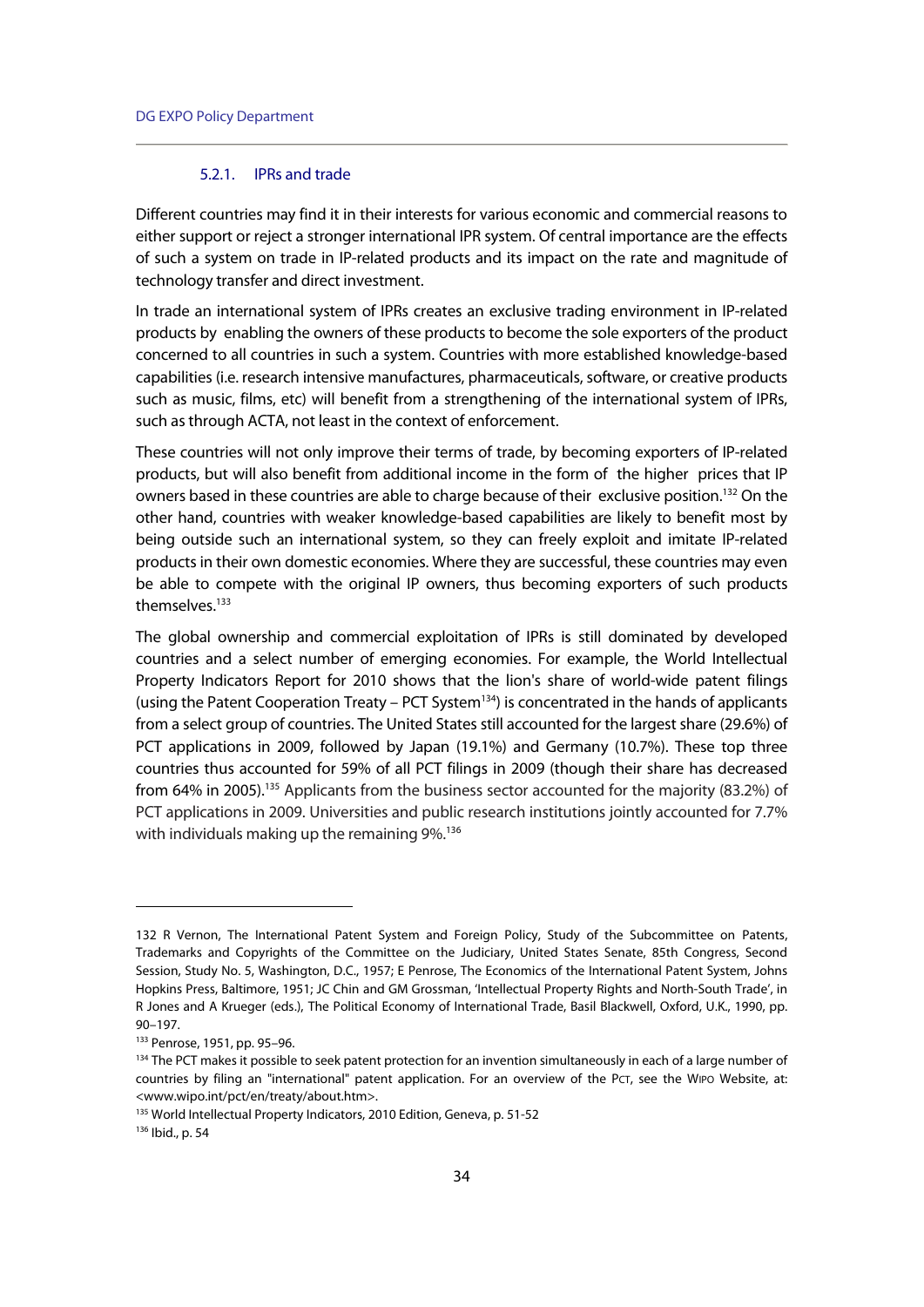In terms of the distribution of "rents" from trade in IP-related goods and services, there is therefore a clear tension between "north" and "south." The table below illustrates which countries have a total net surplus or net deficit in IP transactions – royalties and licence fees – in 2008. Royalties and licence fees cover the "the exchange of payments and receipts between residents and non-residents for the authorised use of intangible, non-produced, non-financial assets and proprietary rights (such as patents, copyrights, trademarks, industrial processes, franchises, etc.) and with the use, through licensing agreements, of produced originals or prototypes (such as manuscripts and films).137

| <b>Country</b>           | <b>Exports</b> | <b>Imports</b> | <b>Net</b> |
|--------------------------|----------------|----------------|------------|
| Austria                  | 912.5865       | 1612.773       | $-700.187$ |
| Belgium                  | 1185.044       | 2137.181       | $-952.137$ |
| Canada                   | 3415.055       | 8774.741       | $-5359.69$ |
| <b>Czech Republic</b>    | 55.41019       | 727.0577       | $-671.648$ |
| Denmark                  | 2641.557       | 1718.718       | 922.8384   |
| Finland                  | 1481.671       | 2026.88        | $-545.355$ |
| France                   | 10265.5        | 4911.561       | 5353.939   |
| Germany                  | 8829.97        | 11948.58       | $-3118.61$ |
| Greece                   | 43.94478       | 709.5617       | $-665.617$ |
| Hungary                  | 802.2521       | 2019.16        | $-1216.91$ |
| Ireland                  | 1334.456       | 30172.48       | $-28838$   |
| Italy                    | 823.2321       | 1790.017       | $-966.785$ |
| Luxembourg               | 336.324        | 541.8391       | $-205.515$ |
| <b>Netherlands</b>       | 19636.14       | 14310.76       | 5325.521   |
| Norway                   | 670.3901       | 718.7943       | $-48.4043$ |
| Poland                   | 226.438        | 1756.354       | $-1529.62$ |
| Portugal                 | 80.12598       | 496.4295       | $-416.45$  |
| Slovak Republic          | 163.9081       | 182.7868       | $-18.8787$ |
| Spain                    | 789.5411       | 3229.941       | $-2440.4$  |
| Sweden                   | 4884.385       | 2021.396       | 2862.988   |
| Switzerland              | 12292.89       | 11601.07       | 691.8252   |
| <b>United Kingdom</b>    | 13536.5        | 10114.23       | 3422.272   |
| <b>European Union 27</b> | 68552.66       | 93596.6        | $-25043.8$ |
| <b>United States</b>     | 93920          | 25781          | 68139      |
| Japan                    | 25687.17       | 18291.59       | 7395.582   |

| Figure 1: Intellectual property transactions - royalties and licence fees - 2008 <sup>138</sup> |  |
|-------------------------------------------------------------------------------------------------|--|
| (Millions of US Dollars)                                                                        |  |

<sup>&</sup>lt;sup>137</sup> OECD, Statistics on International Trade in Service (Paris: 2005), p. 22.<br><sup>138</sup> Calculations and compilation based on OECD Statistics on International Trade in Service.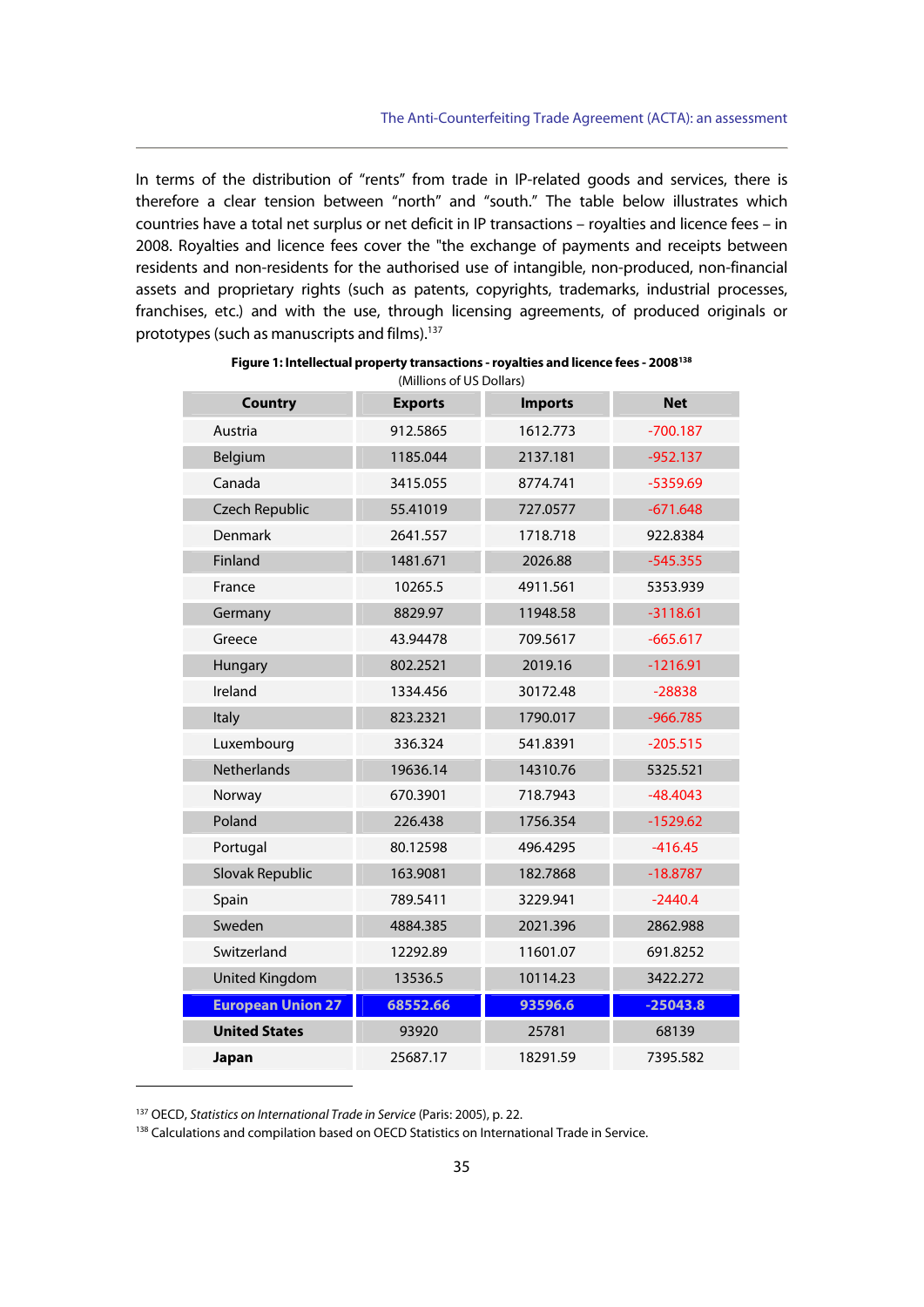j

### 5.2.2. IPRs, Technology Transfer and Foreign Direct Investment

The above analysis is based on a static analysis of a current economic snapshot, i.e. one based on the division of knowledge-based capabilities at a given point of time. There is therefore a need to consider the longer term dynamic effects of a stronger IPR enforcement system. Specific focus should be given to the extent to which such a system can pave the way for greater levels of foreign direct investment (FDI) and technology transfer which, in turn, would allow developing countries to climb up the innovation chain.

Today, there is growing statistical evidence suggesting that a stronger environment of IPRs contributes to an enhanced level of economic development, FDI and technology transfer in developing countries. Based on the most comprehensive empirical research to date, an OECD study of the relationship between IPRs, technology transfer and FDI in 115 countries found that in developed countries an increase of 1% in the strength of patent rights resulted in 0.5% of increase in FDI flow (based on licensing deals), which in turn resulted in the transfer of knowhow, i.e. innovative capabilities.<sup>139</sup> The study found that in developing countries, including least developed countries, the effect is even stronger so that an increase of 1% in the strength of patent rights could be associated with an increase of 1.7% in FDI flows.

Léger (2006) has conducted a similar study of developing countries only,<sup>140</sup> in which he estimates the link between innovation and IPRs, and corrects for other determinants of innovation such as market demand, past innovative activities, economic conditions, political stability, human capital, financial capital and openness to trade. Comprising observations from 36 developing countries over 26 years (1970-1995), Léger reports that IPRs have a strong positive impact on investment and innovation in developing countries. Robbins (2006 and 2008) also finds that countries that have increased the level of patent protection over time, including developing countries such as Taiwan and South Korea, become larger recipients of income from IP-based activities, in the form of FDI and technology transfer, than other countries.141 Robbins finds that these countries benefit considerably from activities that are based on the licensing of patents and trade secrets.

It should be noted however, that while the above studies establish a positive link between the strengthening of IPRs and FDI activity in developing countries, this does not tell us much about the level of IPR protection. As it is not possible to say at what point IPR protection becomes counter productive, the main focus of the above studies is on the effect on FDI flows and technology transfer of narrowing IP gaps between "north" and "south". In this context, Fink and Maskus (2005) conclude that "existing research suggests that countries that strengthen their IPR regimes are unlikely to experience a sudden boost in inflows of FDI", yet "at the same time, the

<sup>139</sup> W Park and D Lippoldt, 'Technology Transfer and the Economic Implications of the Strengthening of Intellectual Property Rights in Developing Countries', Working Paper No. 62, 2008, OECD, Paris.

<sup>140</sup> A Léger, 'Intellectual Property Rights and Innovation in Developing Countries: Evidence from Panel Data', Proceedings of the German Development Economics Conference, Berlin, 2006.

<sup>&</sup>lt;sup>141</sup> CA Robbins, Measuring Payments for the Supply and Use of Intellectual Property, International Association for Official Statistics (IAOS) Ottawa: Canada, 2006 and 2008, in particular table 8.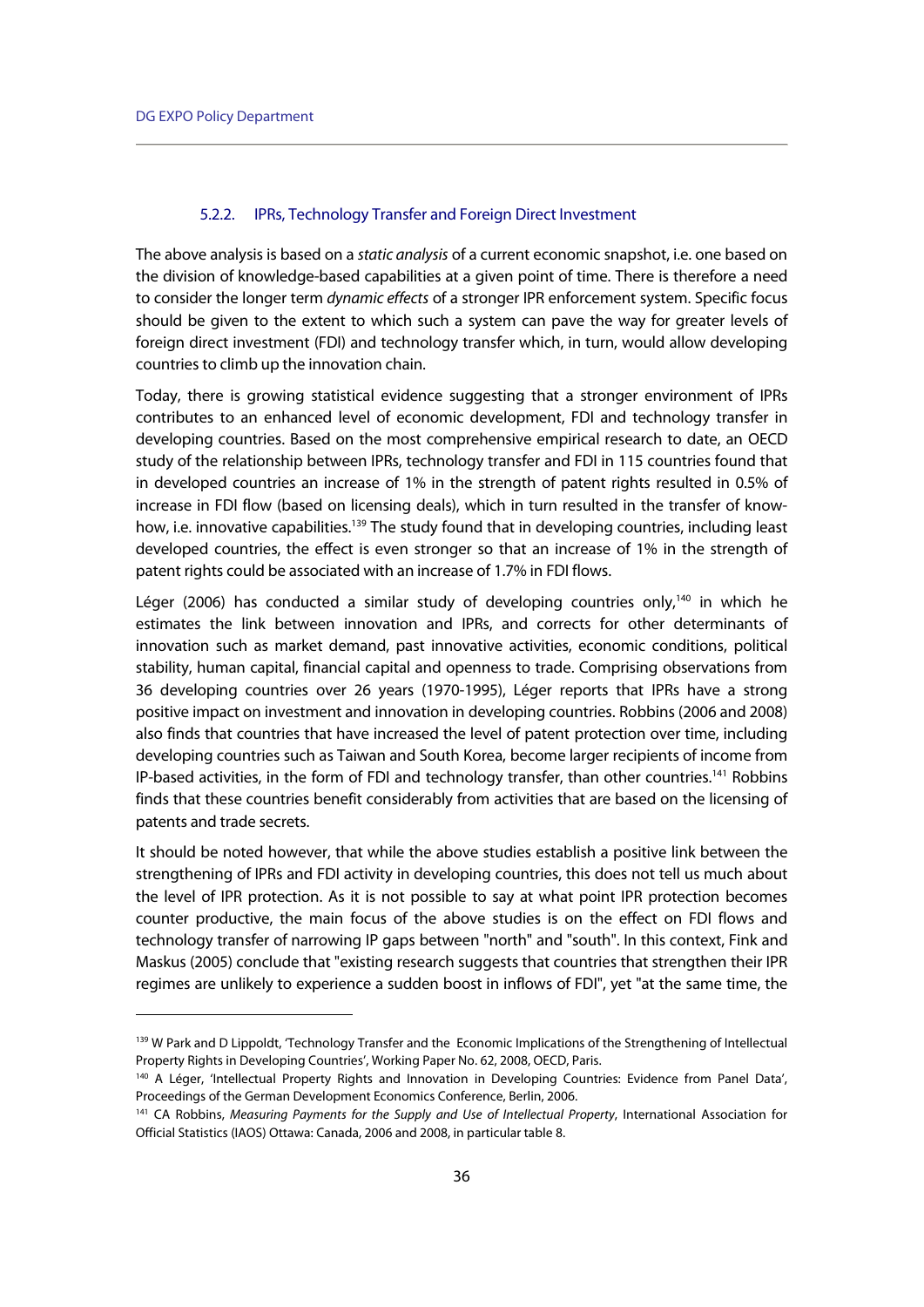empirical evidence does point to a positive role for IPRs in stimulating formal technology transfer, through FDI in production and R&D facilities and through cross-border technology licensing."142

As such, in terms of IPRs and trade there remains therefore a built-in tension between the static and dynamic costs and benefits, the distribution of rents from trade in IP-related products and the dynamic gains generated by increased levels of FDI and technological inflows (over time).

Certainly, this means that an analysis of ACTA should not only focus on the economic implications on developed countries, but also on developing countries, not least since these countries would be expected to raise their own level of protection to meet the standards of ACTA (i.e. the level of protection of developed countries). In other words the economic impact on developing counties may be more significant than that on developed countries that already practice the same level of IP enforcement level as stipulated by ACTA.

Given the EU focus of this paper, the following section considers EU aspirations of becoming a global leader on innovation and knowledge creation, as well as the EU's capacity and capabilities to create, protect, exploit and enforce its IP-based products.

## **5.3. Innovation in Europe**

j

Innovation is fundamental to a growing European economy and is a key tactic in the strategy of overcoming the considerable obstacles that Europe will face moving forward.

In Putting knowledge into practice: A broad-based innovation strategy for the EU (2006)<sup>143</sup>, the European Commission acknowledged the dependence of Europe's future on innovation. In doing so, it identified how tackling climate change, depleting national resources, sharp demographic changes and emerging security needs were all reliant on Europe's ability to harness innovation. It also stressed Europe's strong tradition for innovation and how the internal market allows innovative products to be commercialised on a large scale. The Commission argued that Europe's wealth of creative peoples and the strength of cultural diversity must be capitalised on to overcome the challenges it faces and to allow Europe to compete globally with the world's biggest economies.

The EU has been pursuing the comprehensive strategy to modernise the European economy set out in the Lisbon Strategy for Growth and Jobs.<sup>144</sup> The Lisbon Strategy was adopted in 2000 to make the EU the "most dynamic and competitive knowledge-based economy in the world" by 2010. It acknowledged the importance of research and innovation and provided a blueprint of key policy measures to further this objective, including increased investment in R&D, a reduction of red tape to promote entrepreneurship and achieving an employment rate of 70 per cent. Whilst, many of these targets were not met the Commission maintained that it would be

<sup>142</sup> C Fink, and K Maskus, Intellectual Property and Development Lessons from Recent Economic Research, 2005, The International Bank for Reconstruction and Development (The World Bank) p.9.<br><sup>143</sup> European Commission, Putting knowledge into practice: A broad-based innovation strategy for the EU, 2006. See

http://eur-lex.europa.eu/LexUriServ/LexUriServ.do?uri=COM:2006:0502:FIN:en:PDF (Accessed 22.04.2011).<br><sup>144</sup> European Commission, Lisbon Strategy for Growth and Jobs. See

http://ec.europa.eu/archives/growthandjobs\_2009/ (Accessed 22.04.2011).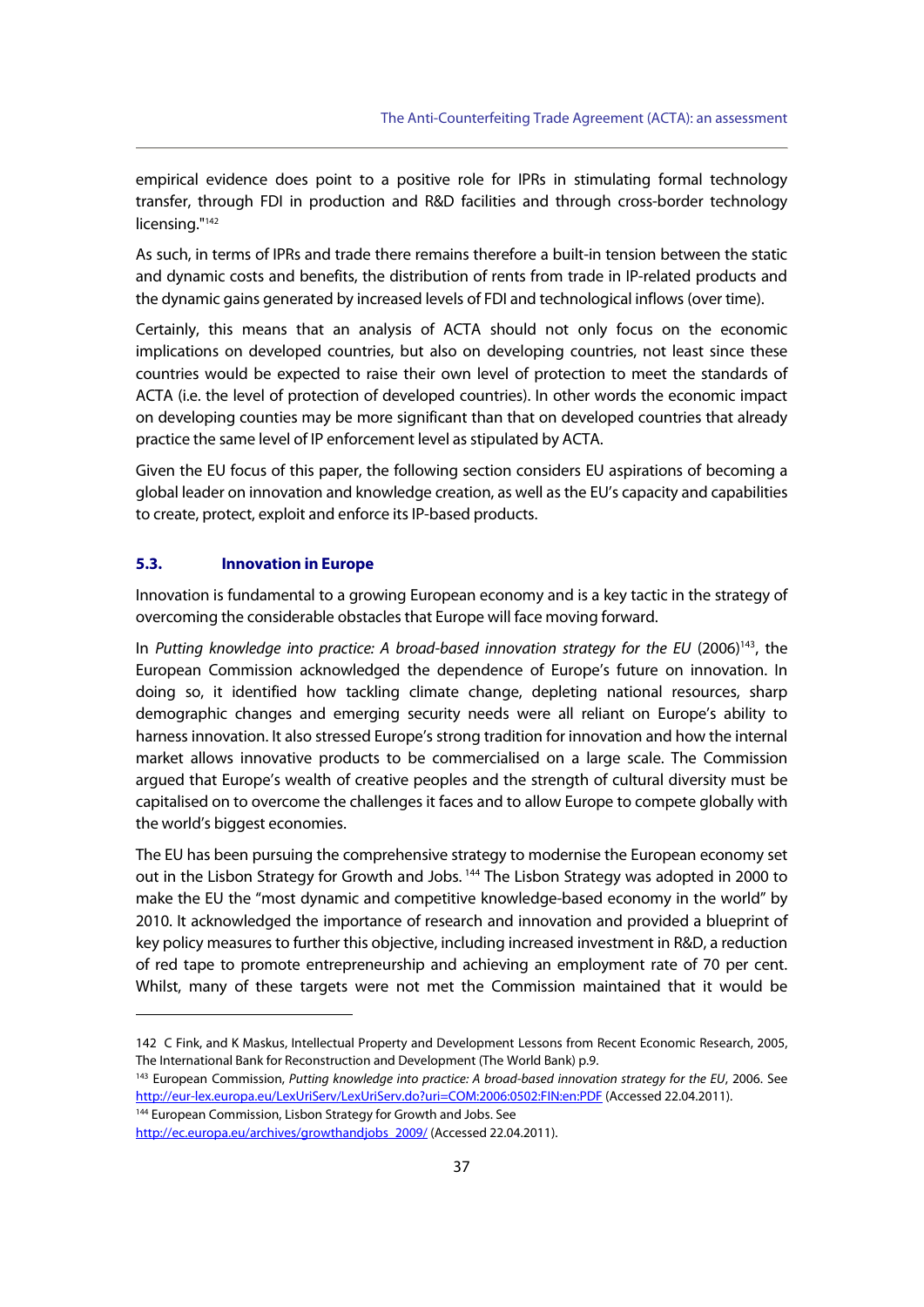simplistic to conclude therefore that the Lisbon Strategy had failed. Instead it pointed out that, whilst the targets were not met, the success in breaking new ground and promoting common action to address the EU's key long-term challenges provided the European Union with a platform to build upon.145

This is the task of Europe 2020<sup>146</sup>, the successor to the Lisbon Strategy. Europe 2020 highlights the increasing need to create new jobs to replace those that have been lost during the financial crisis. It also reaffirms the EU's conviction that innovation and creativity are the best means of successfully tackling the growing societal challenges facing the EU. As part of the Europe 2020 strategy, the European Commission has set out the key drivers for growth in the economy over the next decade, in particular the need for smart growth that fosters knowledge, innovation, education and a digital society. It is hoped that through this new strategy, the EU can develop a true "Innovation Union" by 2020, one of seven flagship initiatives announced, which would aim to improve conditions for innovation and ensure that innovative ideas can be turned into products and services that create growth and jobs.

In this context, Professor Luc Soete, the director of UNU-Merit (a research and training centre of United Nations University (UNU) and Maastricht University) conducted an important study, The costs of a non-innovative Europe: the challenges ahead (September 2010).<sup>147</sup> The study aims to highlight the importance of innovation for the future economy of Europe. In doing so, the study attempted to better understand the macro-economic impact of innovation policies in the Europe 2020 agenda.

The Soete study first quantified the impact of R&D and innovation on European growth and employment. This analysis was performed through a state of the art macro-modelling exercise out of the DEMETER project, funded by the European Commission. The initial simulation results from this showed three growth scenarios for the period between 2010 and 2025. The first was the current economic forecasts, the second was the economic forecasts before the financial crisis and the third was economic forecasts if the EU as a whole raised R&D spending to 3% of GDP from 2010 onwards. The results showed a large gap between pre-crisis economic forecasts and current forecasts; indeed the long-term structural gap in the EU's GDP is on average some 9%. But the model showed that by boosting R&D spending the EU could recover 45% of this gap by 2025. Similarly increased R&D expenditure could completely close the employment gap between pre-crisis and current forecasts by the end of 2015, with 3.7 million jobs created by 2025.

Paul Zagamé's follow-up paper entitled The cost of a non-innovative Europe: What can we learn and what can we expect from the simulation works (September 2010)<sup>148</sup> builds on these findings

<sup>&</sup>lt;sup>145</sup> European Commission, Lisbon Strategy evaluation document, 2010. See

http://ec.europa.eu/archives/growthandjobs 2009/pdf/lisbon strategy evaluation en.pdf (Accessed 22.04.2011).<br><sup>146</sup> European Commission, Europe2020. See http://ec.europa.eu/europe2020/index en.htm (Accessed 22.04.2011).<br><sup>14</sup>

http://ec.europa.eu/research/social-sciences/pdf/demeter-costs-non-innovative-europe\_en.pdf (Accessed 22.04.2011).

<sup>&</sup>lt;sup>148</sup> P Zagamé, The cost of a non-innovative Europe: What can we learn and what can we expect from the simulation works, September 2010. See http://ec.europa.eu/research/social-sciences/pdf/demeter-costs-non-innovativeeurope-zagame\_en.pdf (Accessed 22.04.2011).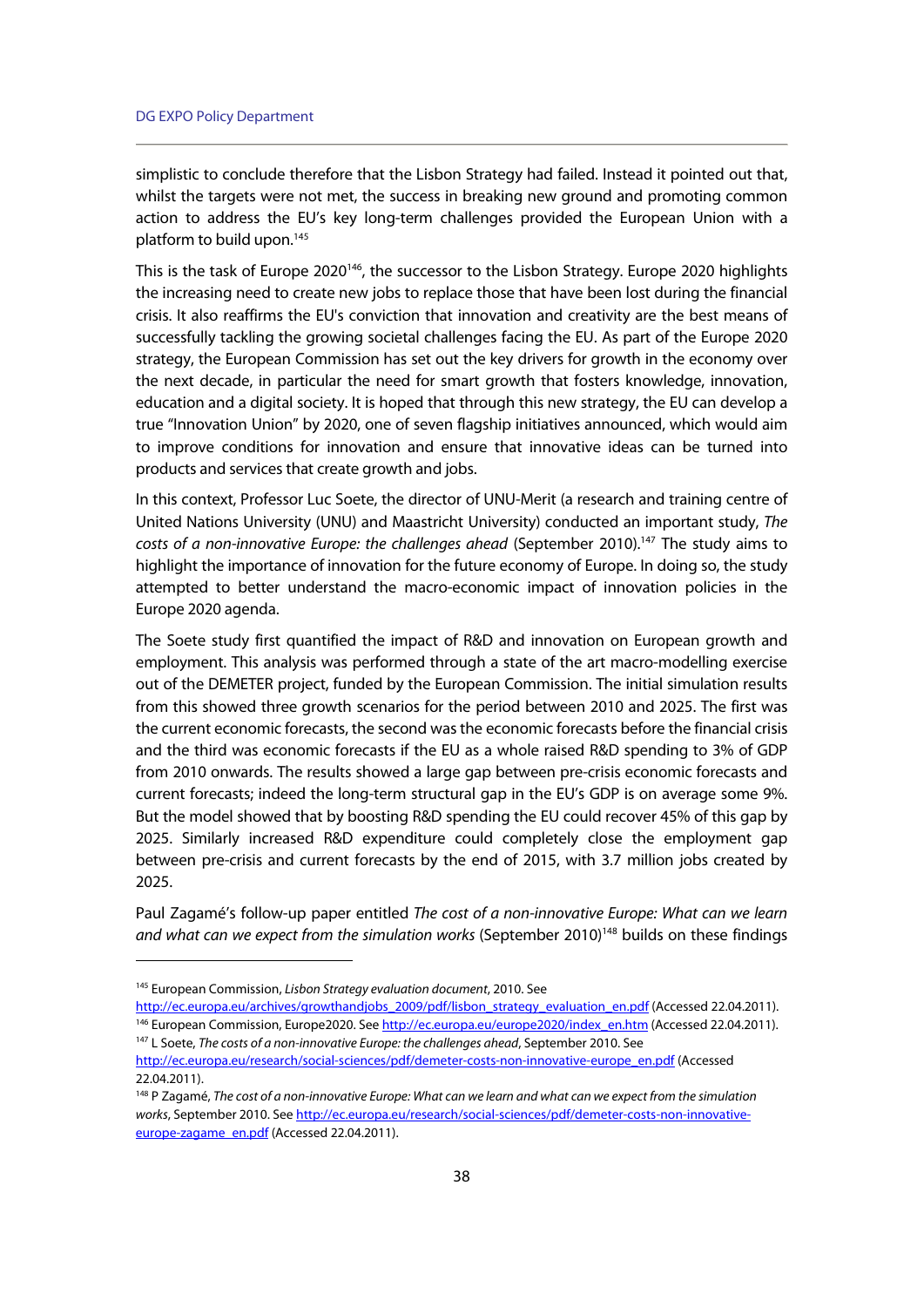using simulation work carried out by NEMESIS, another project funded by the European Commission. Previous research based on this model found that every Euro spent on R&D generated €6 to €7 of GDP and that for €10 million roughly 300 jobs are created. In Zagamé's paper, he makes clear that the financial crisis tends to lead to a decrease in spending on innovation, i.e. it is pro-cyclical, which in an uncertain crisis discourages investment. Reinforcing the results made in Soete's paper, Zagamé argues that because spending on innovation is procyclical it needs to be supported during times of crisis in order to mitigate further damage.

This recent research therefore suggests that innovation as well as the Europe 2020 agenda in general is fundamental to the growth of the European economy and that, in the context of the financial crisis, it has never been so important. Regardless of the undoubted long-term benefits for Europe of innovation, the short-term needs make such policies essential to encourage growth and create more jobs. Innovation helps Europe to recover from the financial crisis, as well as allowing it to compete with emerging market economies such as China and India, which threaten to overtake the EU in regards to investment in innovation.

## 5.3.1. Measuring European Innovation

But how innovative is Europe? The European Innovation Scorecard,<sup>149</sup> published by PRO INNO Europe, provided a comparative assessment of the innovation performance of the EU, under the Lisbon Strategy. In 2009, it showed that the EU was making progress towards improvements in its performance but that these were now threatened by the financial crisis. It found that over the preceding five-year period the European innovation had grown on average by 1.8% annually. Prominent areas of growth included public R&D expenditures, broadband access, IT expenditures, knowledge-intensive services employment and exports, high-tech manufacturing exports, and sales of new-to-market products. The study also illustrated how there remains a significant innovation gap between the EU and the United States and Japan, whilst the European lead over both China and India is declining. In fact, the speed at which China especially is closing the innovation gap with Europe indicates that the gap could be closed very soon.

Around the same time, PRO INNO Europe also published the European Innovation Progress Report 2009,<sup>150</sup> which tracks innovation policy developments in all EU states, as well as other major global economies. This also showed how the financial crisis had hit European investment in innovation with credit shortages making the financing of innovation more difficult. The policy approach to this, it argued, has been varied with "innovation leader" countries more likely to be proactive and think long-term, whilst "catch-up" countries exhibited a more defensive and shortterm approach.

<sup>149</sup> PRO INNO Europe, European Innovation Scoreboard 2009. See http://www.proinno-europe.eu/page/europeaninnovation-scoreboard-2009 (Accessed 22.04.2011).<br><sup>150</sup> PRO INNO Europe, *European Innovation Progress Report*, 2009. See http://www.proinno-

europe.eu/trendchart/european-innovation-progress-report (Accessed 22.04.2011).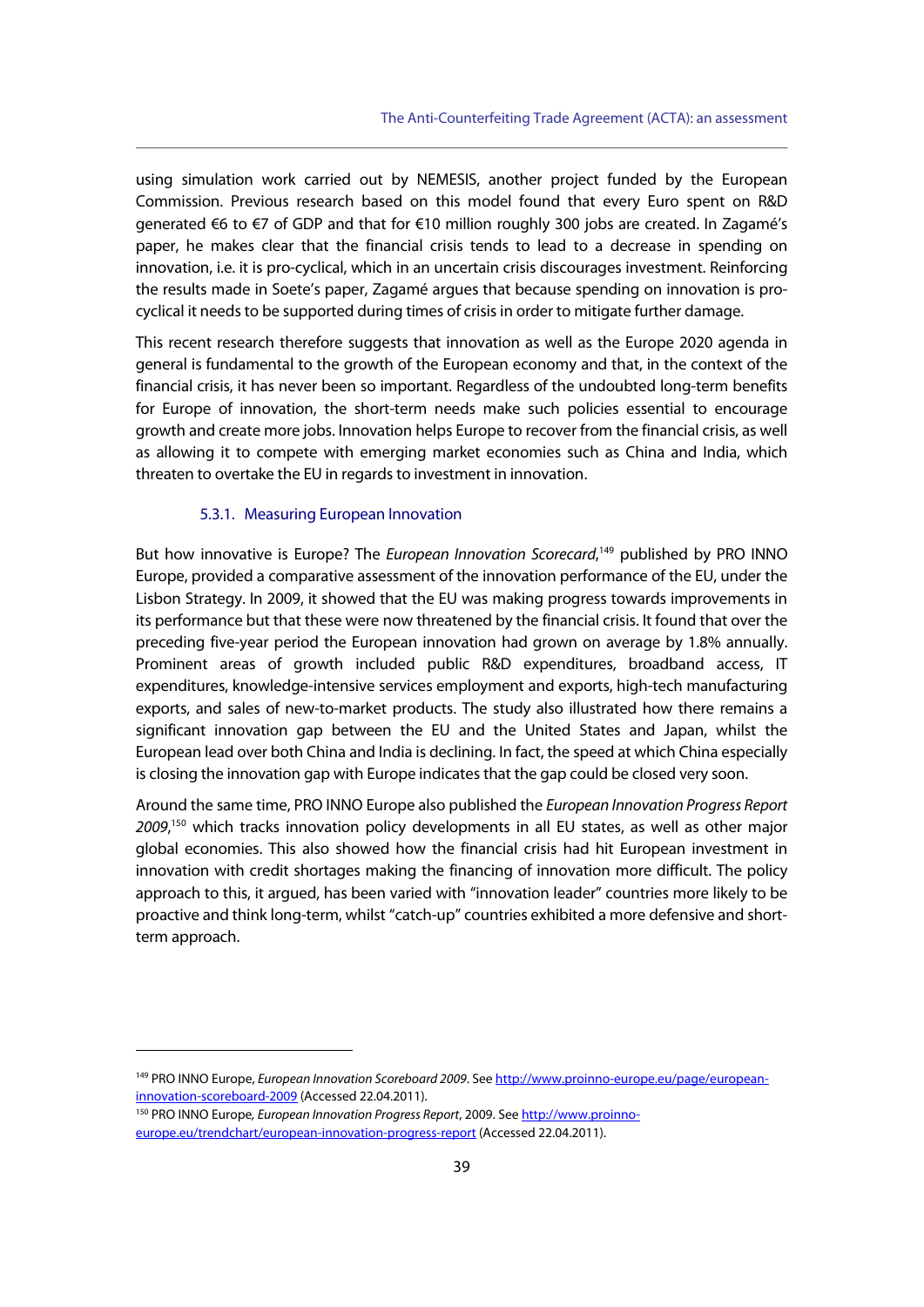With the substitution of the Europe 2020 for the Lisbon Strategy the European Innovation Scorecard became the Innovation Union Scoreboard,<sup>151</sup> the first edition of which was published in 2010. This study used new indicators to better capture the performance of national research and innovation systems. The study confirmed that the US and Japan are maintaining an innovation lead over Europe. It also reinforced the view that Europe's innovation lead over countries such as China and Brazil was closing (though it noted a holding of the lead over India).

Another indicator of innovation in Europe is the EU Industrial R&D Investment Scorecard<sup>152</sup> that presents information on the top 1,000 European companies and the top 1,000 non-European companies ranked by their investment in R&D. The 2009 report showed that, for the second year running, the R&D growth rate of EU companies was higher than that of the US, and outpaced Japanese companies for the fourth year running. The sectoral break down of this investment showed that high R&D intensity sectors, such as pharmaceuticals, biotechnology, software and computer services, formed 35% of the European investment but as much as 69% of US R&D investment. The growth of US investment in these sectors was also more than three times more than that in the EU over the last four years.

Another useful source of information regarding innovation in Europe is the annual Innobarometer, which survey's companies in selected innovation-intensive industry sectors. The latest report focused on innovation expenditure, innovation in public procurement tenders, and public and private initiatives to boost innovation. The report highlighted that one in ten companies were reliant on innovation as a primary source of sales income, whilst a quarter see innovation as a significant source of income. It also showed that companies that reported an increase in innovation investment between 2006 and 2008 were much more likely to introduce a product or service innovation compared to those with stagnant or decreasing investment in innovation. Over a third of companies also indicated increased spending on innovation in the past three years, yet only 12% anticipated a boost in their innovation budgets for 2009 and 28% thought that their 2009 innovation budget would shrink.

These reports highlight the importance of the private sector and industry in innovation, a decline in which is likely to have a significant effect on European economic growth and jobs. Yet such innovations will only ever come about when there is an incentive to innovate. This incentive relies heavily on the perceived gains from investment in intellectual property and on the protection of such gains for the creator in reward for the risk taken in investing. Patent activity provides a proxy for measuring innovation.

The OECD documents data on patent trends including statistics on triadic patent families, which are sets of patents (originating from the priority filing date), granted to the same inventor at the European Japanese and US patent offices. Looking at triadic families has a number of advantages. First, it improves international comparability. Secondly such patents are considered to be "high-value" or significant patents, as it is assumed the patentee would only take on the

<sup>&</sup>lt;sup>151</sup> PRO INNO Europe, Innovation Union Scoreboard, 2010. See

http://ec.europa.eu/enterprise/policies/innovation/facts-figures-analysis/innovation-scoreboard/index\_en.htm (Accessed 22.04.2011).

<sup>&</sup>lt;sup>152</sup> European Communities, EU Industrial R&D Investment Scoreboard, 2009. See http://iri.jrc.ec.europa.eu/research/docs/2009/JRC54920.pdf (Accessed 22.04.2011).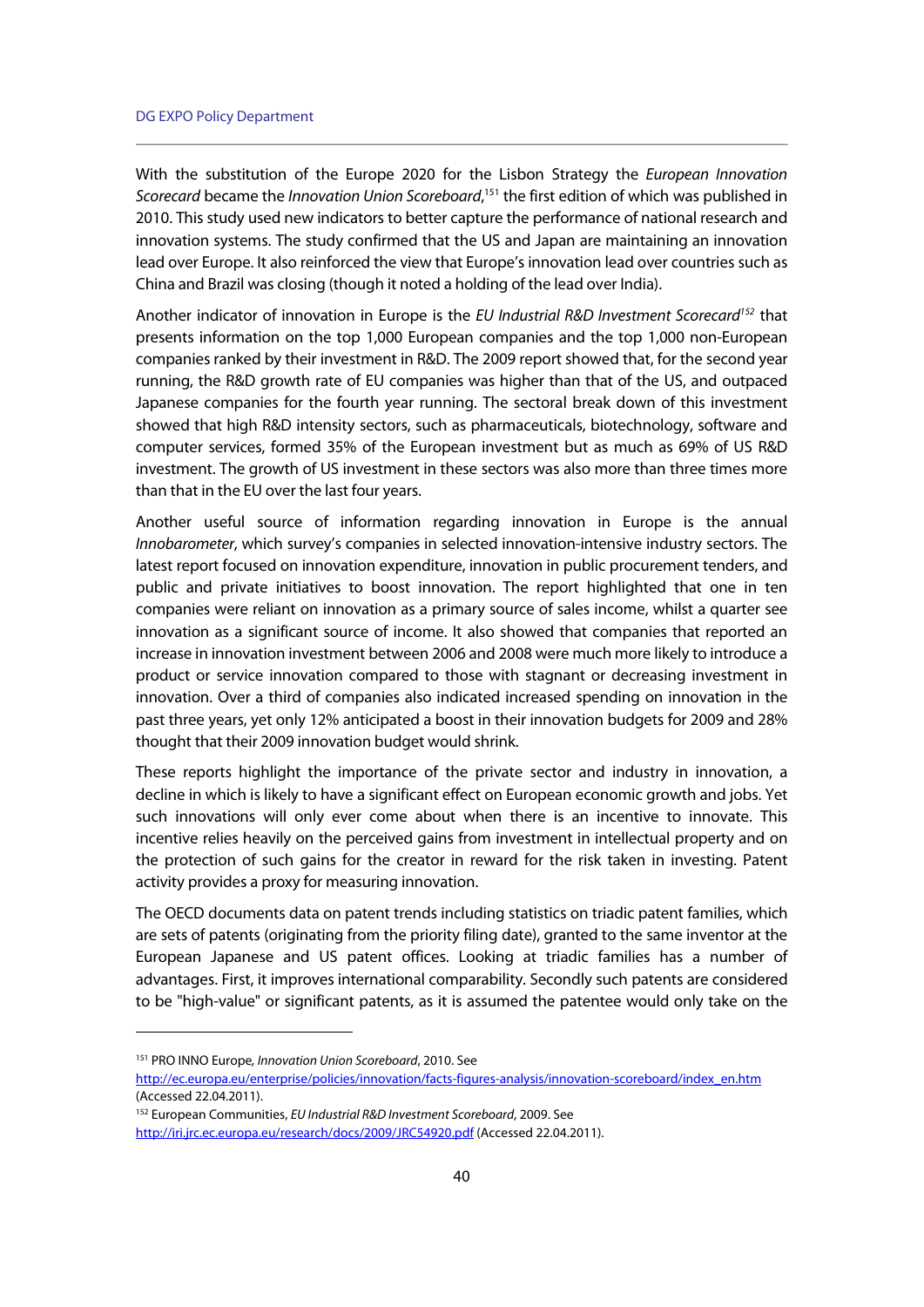additional costs and delay related to the extension of the protection to other countries, if it is deemed worthwhile.<sup>153</sup> Figure 2 below shows the share of countries in triadic patent families for 2005 in which the EU was trailing both the US and Japan. In the same year, figure 3 shows that on triadic patent families per million of the population the EU is far below Japan, Switzerland, Israel, South Korea, the US and the OECD.<sup>154</sup> These statistics also show the wide gap between the development and developing world.



## Figure 2: Share of countries in triadic patent families<sup>155</sup>

<sup>&</sup>lt;sup>153</sup> OECD, op. cit., 2005<br><sup>154</sup> Calculations and compilation based on OECD Statistics on International Trade in Service.

<sup>155</sup> Ibid.

<sup>156</sup> Ibid.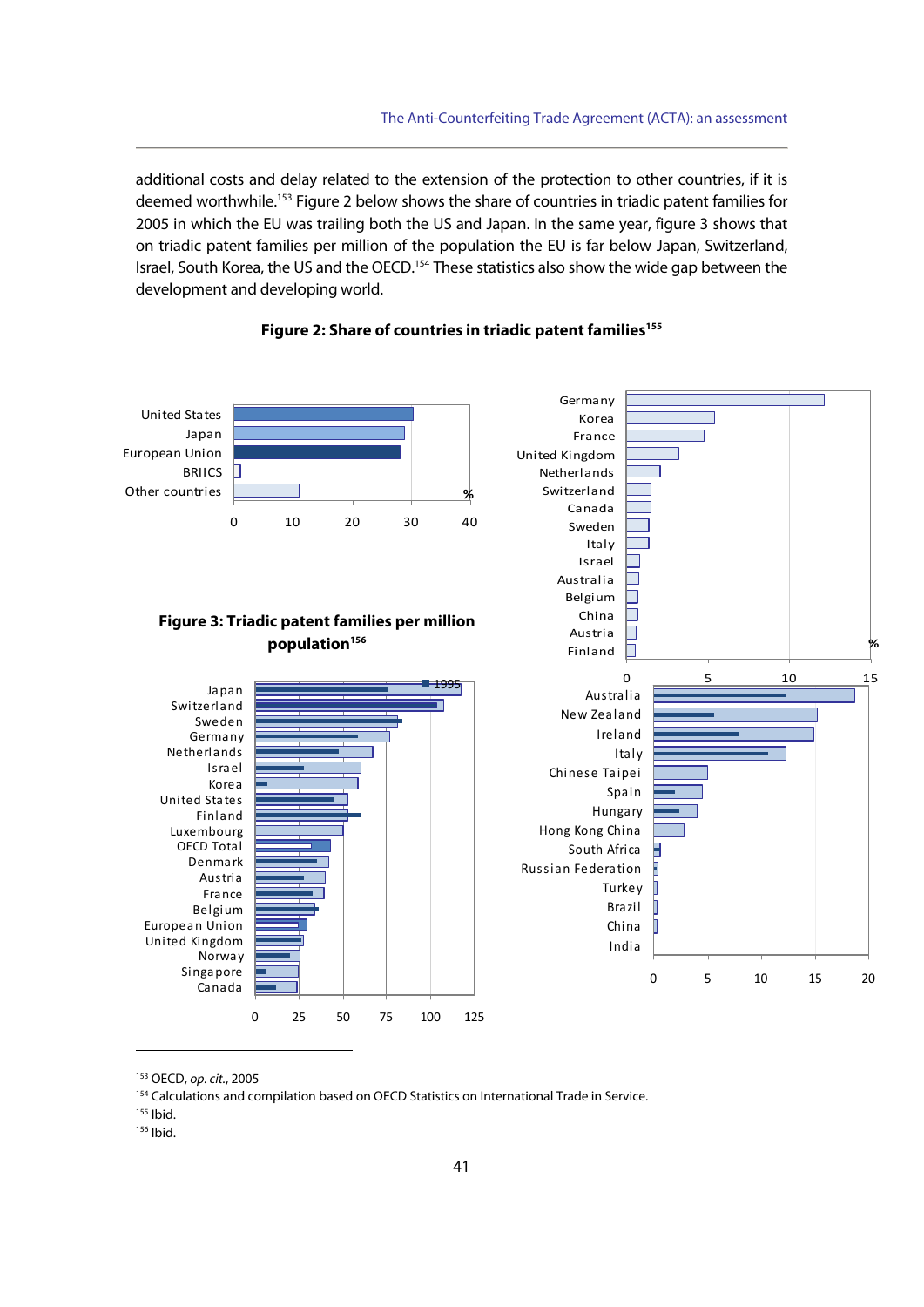$\overline{a}$ 

What these measurements show therefore is that, alongside Europe's increasing dependency on innovation, there are indications that the Union's competitive edge may be waning. Comparative studies show that some emerging market countries, particularly China, are beginning to close the gap in terms of investment in innovation (though not in regards to patents). Europe is not making up any ground on leading countries, such as the United States and Japan (in either investment or patents). There are also indications from European industry that the financial crisis has had a negative effect on investment on innovation which, considering the arguments laid out earlier, could undermine the prospects for an innovation-led recovery from the financial crisis.

## 5.3.2. The importance of IPRs enforcement for EU Innovation

Most European-based institutions consider IPRs to be an important aspect (among other issues) in the EU's ability to compete in the global economy. It is argued that EU growth and jobs are hampered when ideas, brands and products are counterfeited and pirated. Rights, including patents, trademarks, design rights and copyrights serve as incentives for innovation and can help identify trusted producers.

The European Commission considers the promotion of IPRs as fundamental to achieving the stated goals of Europe 2020 and thus key to achieving economic growth, increased jobs and overcoming impending societal challenges. The Innovation Union seeks to establish a more coherent and efficient system of IPRs in Europe, mainly through the introduction of the Unionwide single patent recently approved by the European Parliament.<sup>157</sup> A Union-wide patent also promises to reduce the costs of the IP system so that innovators have more money to spend on investment.

It is also important to protect the IPRs of European businesses when trading in foreign countries. The Global Europe strategy<sup>158</sup> includes the aim of strengthening IPR protection for European companies operating in third markets and in particular better enforcement of existing commitments on IPRs in emerging economies.

This is echoed by EU Member States such as in the report entitled Patents in the Global Economy (2010)<sup>159</sup> published by the UK Intellectual Property Office. This report points out that inadequate patent protection can stifle both the invention and innovation process. It argues that this is because pioneering breakthroughs are extremely rare and that most innovation comes in the form of the relatively mundane process of minor adaptations to existing technologies. This requires companies to adopt new management and organisational systems, as well as new product and quality control mechanisms but investment in such measures is unlikely in an environment where patent protection is weak or unpredictable. In all, this report argues that

<sup>157</sup> Pharma Times Online, "EU Parliament approves central European patent", 18 February 2011. See http://www.pharmatimes.com/Article/11-02-18/EU\_Parliament\_approves\_central\_European\_patent.aspx (Accessed 22.04.2011).

<sup>&</sup>lt;sup>158</sup> European Commission, Global Europe: Competing in the World, 2006. See http://trade.ec.europa.eu/doclib/docs/2006/october/tradoc\_130376.pdf (Accessed 22.04.2011).<br><sup>159</sup> D Matthews, Patents in the Global Economy, 2010. See http://www.ipo.gov.uk/ipresearch-pglobal-201012.pdf

<sup>(</sup>Accessed 22.04.2011).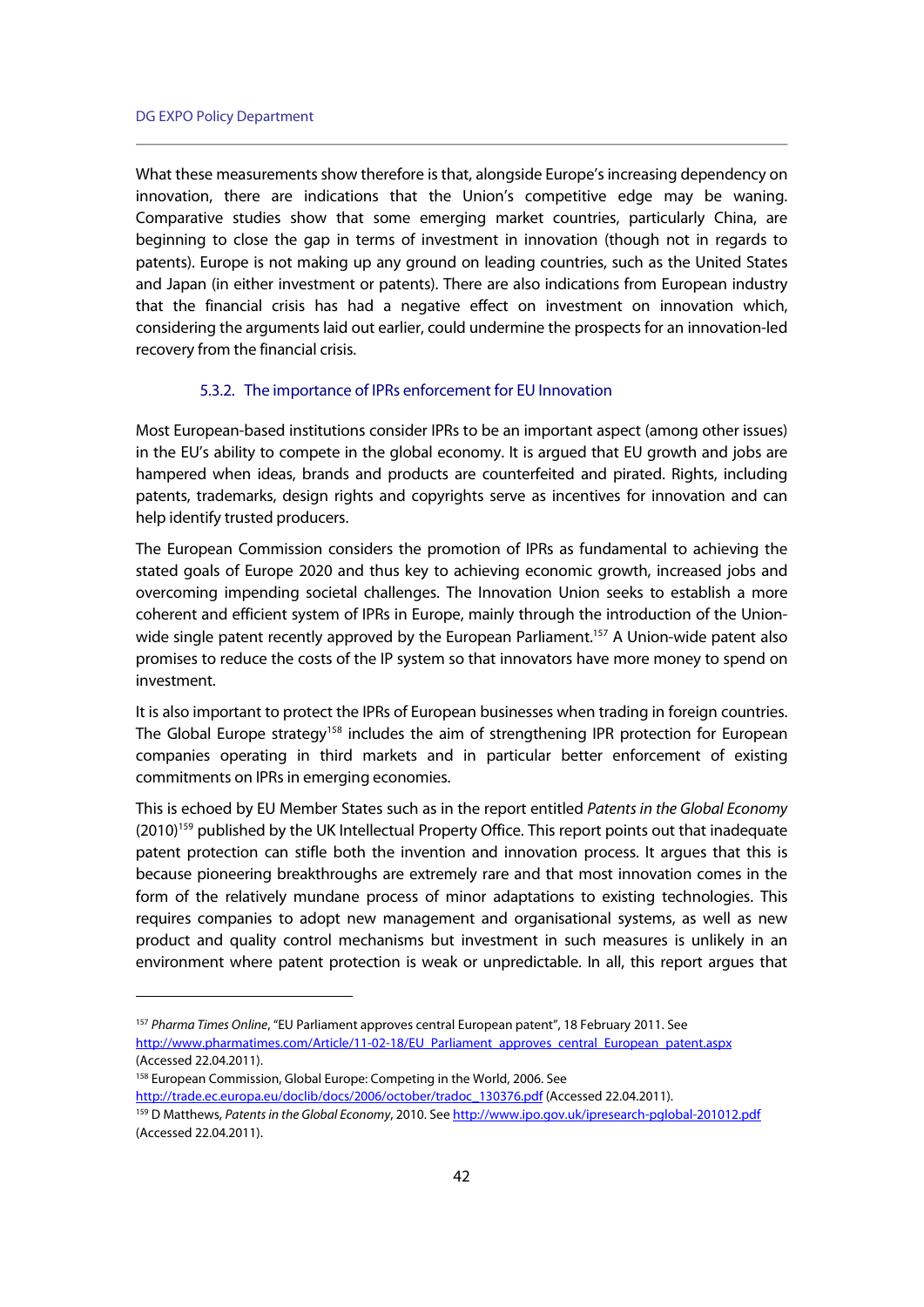patents have the potential to stimulate invention and innovation, but that they can also have unintended consequences and must be utilised as part of a wider set of policy instruments. In particular, the author is referring to patents ability to both stimulate the inventive process but also hinder development if a balance between rewarding inventors and safeguarding the public domain for a wider public good is not achieved.

### 5.3.3. Counterfeiting and Piracy

If there appears to be a consensus in Europe that innovation is a key driver of economic growth and that IPRs are important for innovation, what can be said about the costs of counterfeiting and piracy for the European economy? The assumption is that counterfeiting undermines innovation and thus destroys jobs. This section considers recent studies that have attempted to assess the economic effects of counterfeiting and then looks in more detail at counterfeiting and piracy in specific sectors.

The OECD produces the regular *Economic Impact of Counterfeiting*,<sup>160</sup> which outlines the costs of counterfeiting and piracy for the economy as a whole, for rights-holders, consumers and for governments. The OECD reports argue that that without adequate protection of IPRs the incentive to develop new ideas and products is reduced, innovation weakened, research and ultimately growth adversely affected. In addition to stunting innovation, the OECD also identifies other adverse effects of counterfeiting and piracy in the shape of financial gain for criminal networks, the negative effect on the environment and the loss of jobs and foreign direct investment. Not only do rights-holders face significant lost sales, royalties, reputation and investment, they also incur significant costs in combating the problem. Consumers lose in that they are exposed to substandard products and do not get value for money from counterfeit and pirated goods. Finally, the OECD points out that governments receive lower tax revenues, incur higher costs for enforcing and implementing anti-counterfeiting activities and are hurt by the effect that corruption, synonymous with counterfeiting, can have on the integrity of public institutions.

However, the OECD report makes clear that whilst it is possible to identify these costs it is virtually impossible to find accurate statistics on the scale of the problem, not least because of the covert nature of the activity. In its most recent analysis, the OECD attempts to pull together some data based on international trade statistics of landed customs value – i.e. the value of merchandise assigned by customs officials. From this analysis, it estimates that international trade in counterfeit and pirated products may have amounted to some \$200 billion in 2005. However, this figure does not include goods produced domestically and digital products distributed through the Internet, which if added would significantly increase the total sum. Finally, the report concludes that more needs to be done to detect and undermine counterfeiting and piracy at the point where infringement originates and that action is required to keep the Internet from becoming an even more prominent distribution channel for counterfeit goods and piracy.

<sup>&</sup>lt;sup>160</sup> OECD, The Economic Impact of Counterfeiting and Piracy, 2008. See http://www.oecd.org/document/4/0,3746,en\_2649\_34173\_40876868\_1\_1\_1\_1,00.html (Accessed 22.04.2011).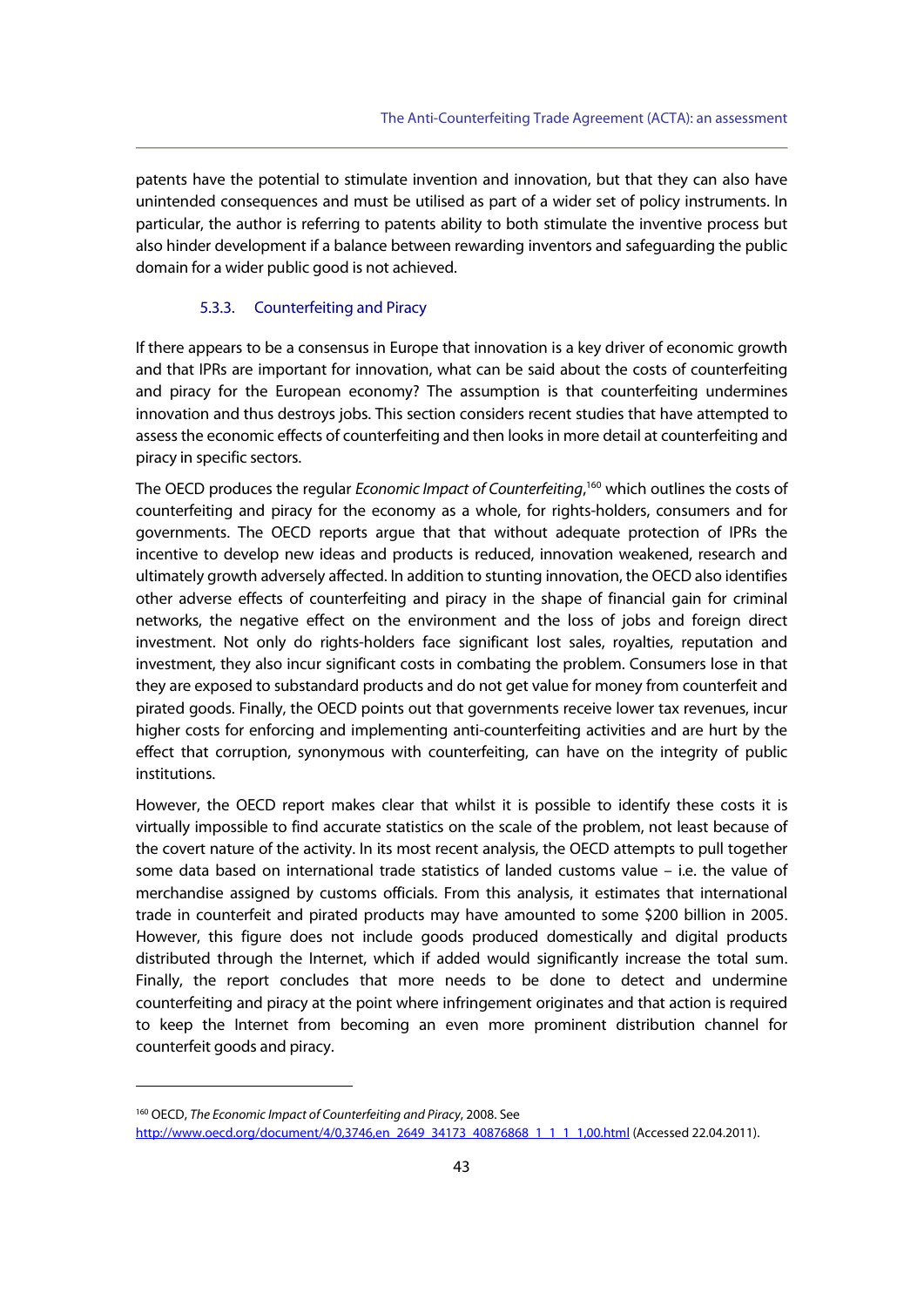$\overline{a}$ 

### 5.3.4. Creative Industries

The TERA consulting report, entitled Building a Digital Economy: The Importance of Saving Jobs in the EU's Creative Industries (March 2010),<sup>161</sup> looked specifically at the impact that digital piracy has had on creative industries. The report highlighted the importance of the creative industries, which generated a total of €862 billion in value added to GDP in 2008, or 6.9% of total European GDP and were responsible for 14.4 million jobs, or 6.5% of the EU employment force. It estimated that in the same year the creative industries in Europe lost a cumulative €9.9 billion in income and 186,400 jobs due to piracy.

The report warns of the future consequences of piracy for creative industries. It argues that the growth of broadband and ongoing digitalisation of creative industry products will also lead to an expansion of digital piracy and presents two scenarios for the impact this will have on creative industries in Europe. The first scenario calculates retail losses and cumulative job losses based on current projections of growth in file-sharing traffic, which is expected to rise at an annual rate of over 18% between 2005 and 2015. This scenario envisages losses of over €32 billion in sales and over 600,000 jobs by 2015 compared to 2008. The second scenario based on the growth of consumer IP traffic of over 24% between 2008 and 2015, presents an even bleaker picture with €56 billion lost in retail sales and 1.2 million European jobs destroyed between 2008 and 2015. Both projections assume no significant change to governments' policies.

Another report on the threat of digital piracy for the software industry, by the Business Software Alliance supports these findings. In Software Piracy on the Internet: A Threat to Your Security (2009),162 it argues that roughly 41% of all software installed on personal computers is obtained illegally, with foregone revenues to the software industry totalling \$53 billion. Furthermore, it points to the multiplier effects of sales of software which means that for every \$1 of PC software sold another \$3 to \$4 is generated in local IT support and distribution services. Losses in software sales will therefore have a significant potential knock-on impact of lost revenues elsewhere. In addition, the report shows that those markets with high software piracy rates also have high incidences of malware infections. This is because threats (such as viruses, worms, Trojans, and spyware) are designed to exploit vulnerabilities in common software products, forcing developers to constantly develop patches to update software and protect it from emerging threats. Those that use pirated and unlicensed software will not have access to such updates and so are vulnerable to such threats.

In their most recent report, entitled Piracy Impact Study: The Economic Benefits of Reducing Software Piracy  $(2010)$ ,<sup>163</sup> the industry assesses that a 10% reduction in the piracy rate for PC software over four years would create \$142 billion in new economic activity, whilst adding nearly 500,000 new jobs and generating about \$32 billion in new tax revenues.

http://portal.bsa.org/internetreport2009/2009internetpiracyreport.pdf (Accessed 22.04.2011).<br><sup>163</sup> Business Software Alliance, Piracy Impact Study: The Economic Benefits of Reducing Software Piracy, 2010. See

<sup>&</sup>lt;sup>161</sup>. TERA Consulting, Building a Digital Economy: The Importance of Saving jobs in the EU's creative industries, March 2010. See http://www.iccwbo.org/uploadedFiles/BASCAP/Pages/Building%20a%20Digital%20Economy%20- %20TERA(1).pdf (Accessed 22.04.2011).<br><sup>162</sup> Business Software Alliance, Software Piracy on the Internet: A Threat To Your Security, 2009. See

http://portal.bsa.org/piracyimpact2010/studies/piracyimpactstudy2010.pdf (Accessed 22.04.2011).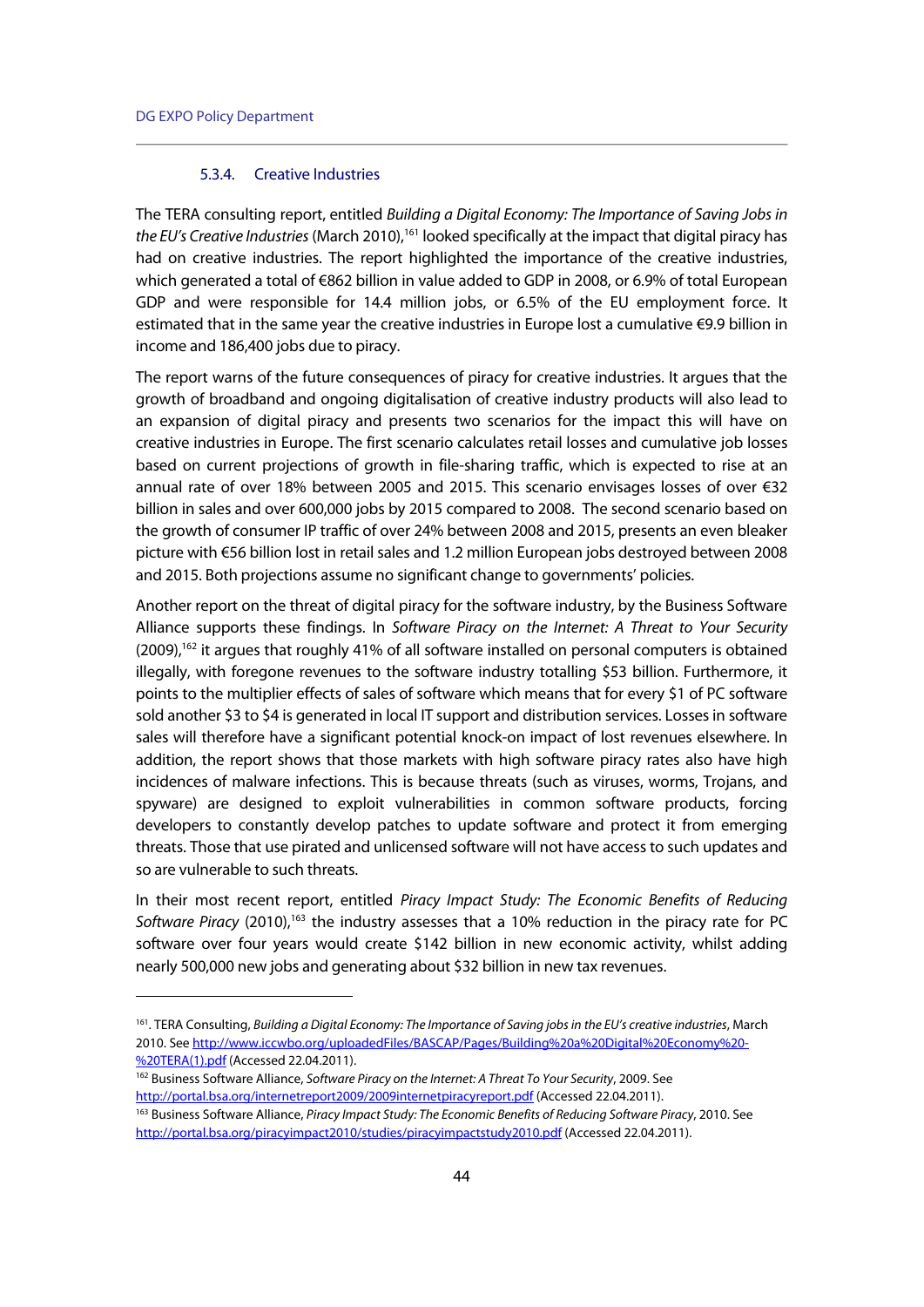# 5.3.5. Pharmaceuticals

 $\overline{a}$ 

According to the Commission in its proposal for amendment to Directive 2001/83EC,<sup>164</sup> there are approximately 3,700 pharmaceutical companies in the EU, which generate a turnover of  $\epsilon$ 170 billion and employ 634,000 people. In pharmaceuticals there is also a worrying growth in incidents of counterfeiting. In 2006, EU statistics show that there were 2.7 million counterfeit products seized at EU customs borders, an increase of 384% compared to 2005. The Pharmaceutical Security Institute (PSI), which monitors and records incidents of counterfeiting annually, also suggests a rise between 2002, when just 196 cases were reported, and 2009, when 2,003 cases were reported.<sup>165</sup> Whilst the PSI recognises that improved data collection, greater law enforcement efforts and greater public awareness have all contributed to the identification of incidents, it maintains that such an increase exposes the previously unknown extent of criminal activity in the pharmaceutical sector and that such criminal activity is on the rise.

The Commission also stressed that the problem of counterfeit medicines was almost certain to increase. This is due to a variety of reasons including an increase of global trade of pharmaceuticals, an increasingly diverse and sophisticated number of actors in the supply chain, and the fact that counterfeit producers are increasingly parts of highly-efficient networks linked to organised crime, trade in weapons and illegal drugs and smuggling. The Commission has made clear the two-fold risk for public health that counterfeit medicines pose. First, such medicines may not contain the proper active ingredient in the proper quantity and so result in a patient's condition going untreated. Second, counterfeits may contain toxic materials that result in a patient being poisoned.

In 2008 the Commission undertook an impact assessment of counterfeit medicines to support its proposals to the European Council and Parliament.<sup>166</sup> This assessment noted that rises in counterfeit medicines were probably only the "tip of the iceberg" as the illegal nature of counterfeits naturally meant there were insufficient official statistics. Nevertheless, the impact assessment attempted to calculate the costs of non-action on the issue of counterfeit medicines. To do so it estimated that around 1.5 million packs of counterfeit products entered the legal supply chain in Europe each year, equal to around 1 out of every 20,000 packs of pharmaceuticals. The study first estimated the direct costs for on the healthcare system of dealing with the toxic effects of counterfeit medicines and non-effect of fake medicines. It then estimated the indirect costs, including the productivity loss of patients too sick to work or who die prematurely. Finally, it estimated other quantifiable burdens, such as costs of recalls and destroying seized goods. These estimates produced annual costs resulting from counterfeit products in the legal supply chain of around €950 million. On this basis the Commission's report calculated the direct and indirect costs to society of non-action on counterfeit medicines to be

<sup>&</sup>lt;sup>164</sup> European Commission, *Proposal for a Directive of the European Parliament and of the Council*, December 2008, See http://eur-lex.europa.eu/LexUriServ/LexUriServ.do?uri=COM:2008:0668:FIN:en:PDF (Accessed 22.04.2011).<br><sup>165</sup> Pharmaceutical Security Institute, Counterfeit Situation. See http://www.psi-inc.org/geographicDistributions.cfm

<sup>(</sup>Accessed 22.04.2011).

<sup>&</sup>lt;sup>166</sup> European Commission, Accompanying document to the Proposal for a Directive of the European Parliament and of the Council, December 2008. See http://ec.europa.eu/health/files/pharmacos/pharmpack\_12\_2008/counterfeitia\_en.pdf (Accessed 22.04.2011).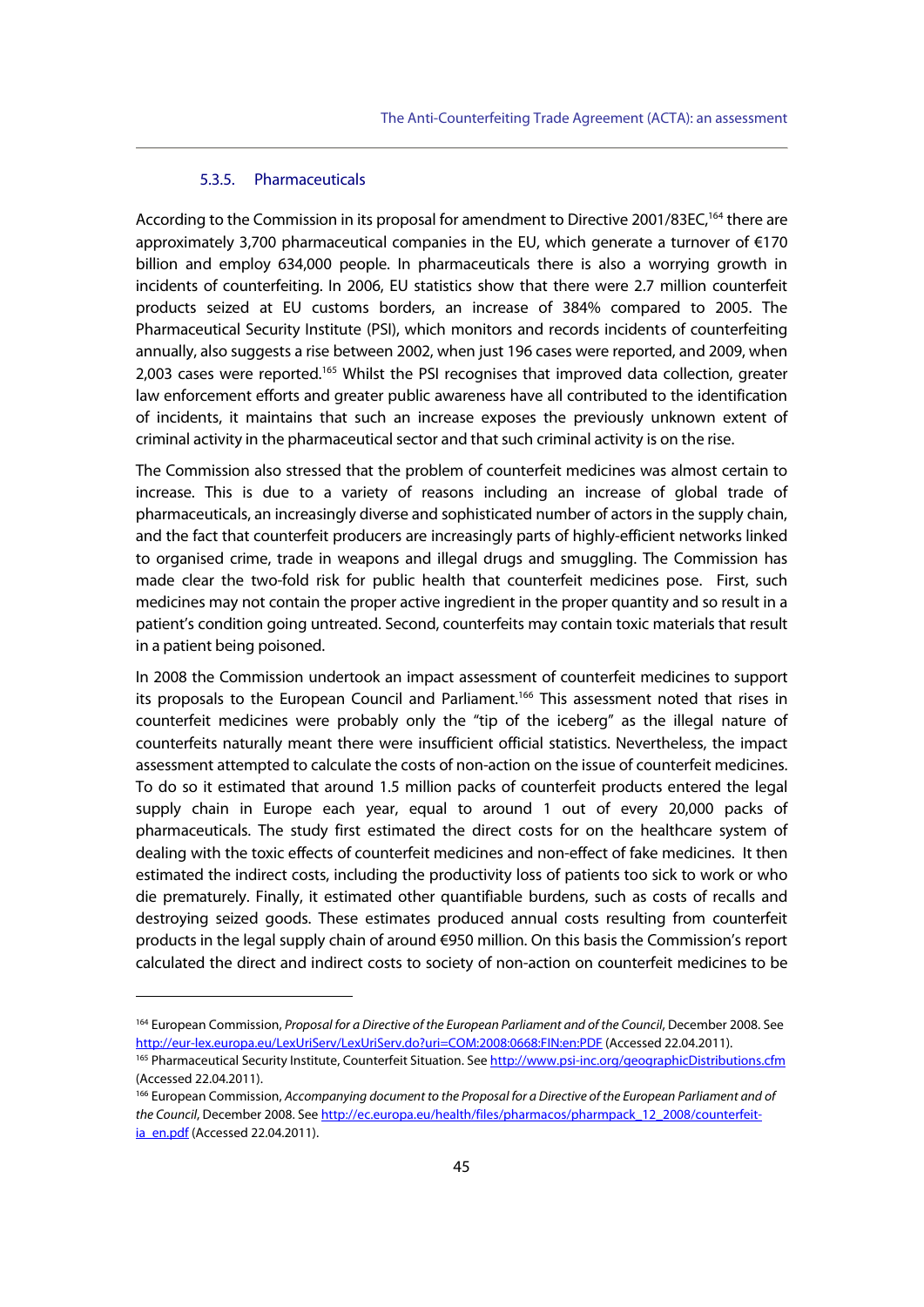between €9.5 and €116 billion by 2020, depending on "optimistic", "realistic" and "pessimistic" scenarios.

At this point it is important to recall that the impact of ACTA in addressing the problems discussed above is likely to be limited. Central to the ACTA agreement is the importance of signatories to install common national defenses against IPR violations, which should allow for a harmonized approach to IPRs globally. Such agreements are hoped to become a standard by which future bilateral or free trade agreements are then judged. But ACTA is also supposed to be in line with the existing obligations of the signatory states. So it does not in itself constitute stronger IPR protection. Its main impact will likely come from how it influences the spread of more effective enforcement through other agreements such as bilateral FTAs that include IPR protection. Whilst this is discussed in much more detail in the other chapters, it is important to note that as a consequence the impact of ACTA is limited, in particular in relation to cross-border activities and EU competence, by the fact that it aims to limit itself to current regulations.

### **5.4. ACTA and Europe**

Overall, when considering the economic viability of ACTA from the EU's trade policy perspective, there is merit in supporting ACTA as a contribution to a framework that strengthens the rights of IP holders. In order to enhance the EU's ability to compete in global markets there are benefits in international agreements that enhance the enforcement of IPR that enable the EU to fully commercialise and exploit its intellectual, innovation and knowledge-based assets. ACTA also promises to help in the task of limiting the damaging effect of counterfeiting and piracy on EU economic growth and jobs.

That being said, there are two equally important caveats.

First, it is not clear how much economic benefit ACTA will actually generate for the EU. The EU must first develop stronger knowledge-based activities before it can benefit from better protection of property rights. This depends on a range of factors other than the protection of property rights per se.

Second, there is the question of whether strengthening IPR protection is economically efficient, particularly when it comes to extending the duration of such protection. That is to say, there is a point at which further strengthening IPRs becomes counterproductive and could in fact hamper innovation. One should bear in mind that the standard represented by ACTA is indeed a European standard as well as the standard of other developed countries. As we have seen in previous chapters there may be areas in which ACTA may go "too far".

ACTA should by no means be seen as a silver bullet, as it must be supplemented by other strategic initiatives aimed at boosting the innovative capacity of the EU.

Finally, while this chapter has focused primarily on the economic implications of ACTA for the EU, it is important to recall that ACTA will also have an impact on developing countries that will be expected to change their own domestic IP regimes to meet the standards set by ACTA. ACTA should also serve the interests of developing countries otherwise it could be perceived as a onesided deal in terms of its long-term economic benefits, in which case it is unlikely to stand the test of time.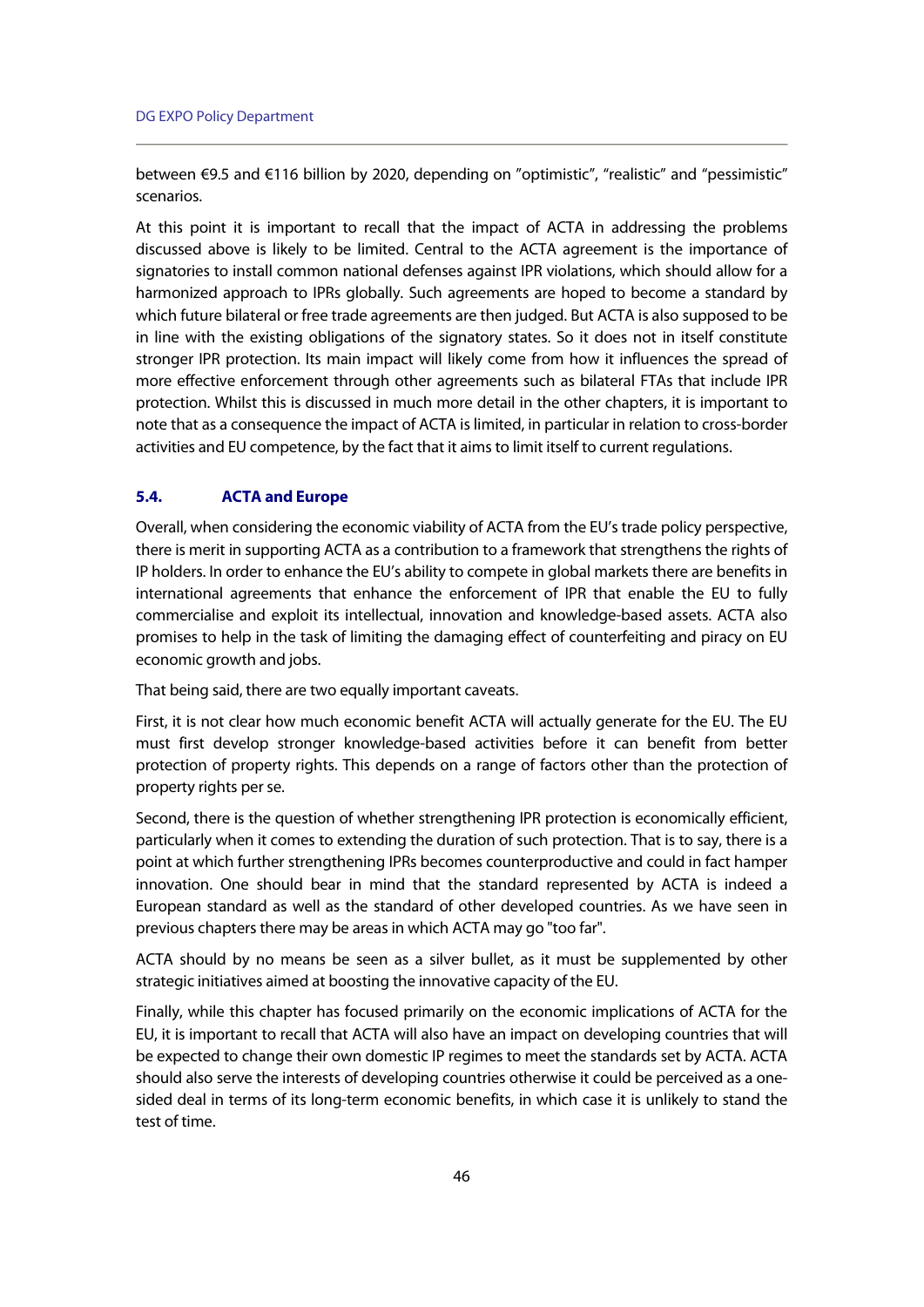# **6. DETAILED ANALYSIS OF THE AGREEMENT**

# **6.1. Scope of the Agreement**

ACTA functions as a minimum standards agreement, in much the same manner as the TRIPS Agreement. While ACTA contains a significant number of 'shall' obligations, many provisions are 'permissive' in that they require "at least" application to copyright piracy and trademark counterfeiting<sup>167</sup> or establish that parties "may" institute further measures e.g. on criminal liability<sup>168</sup>, seizure of assets<sup>169</sup> or disclosure of information.<sup>170</sup> Article 1.1 TRIPS states that members may provide more extensive protection than is required by the Agreement. In the TRIPS Agreement, most of the permissive terms are addressed at exceptions or limitations to the rights.171 However, in Part III of the TRIPS Agreement, dealing with enforcement, there is some precedent for the pattern found in ACTA where the permissive terms appear to be more focused on allowing parties to establish more extensive or stronger provisions protecting rightholders.<sup>172</sup> Article 2.1 ACTA replicates the text in Article 1.1 TRIPS, allowing parties to establish more extensive protection. It also includes a similar caveat limiting such further protection to measures that are not inconsistent with ACTA. The TRIPS Agreement also contains mandatory limitations or conditions on the exercise of rights and enforcement provisions, which are largely absent from ACTA. Article 1.1 TRIPS does place a limitation on the nature and extension of further rights by members noting that such further protection should "not contravene the provisions of this Agreement." This has suggested to some commentators that TRIPS imposes ceilings on the nature and extent of such further protection under Article 1.1 TRIPS.<sup>173</sup> In the enforcement section in particular, there are several provisions which set mandatory limitations on the extent of enforcement provisions, and establish the rights of defendants in enforcement proceedings. For example, Article 50.4 TRIPS requires notice without delay to parties affected by

<sup>&</sup>lt;sup>167</sup> See Articles 9.2, 9.3 and 9.5 ACTA on Damages, Article 10.1 ACTA on Other Remedies, Article 12.3 on Provisional Measures, Article 23 ACTA on Criminal Enforcement.<br><sup>168</sup> Article 23.3 ACTA on protection of cinematographic works.

<sup>169</sup> Article 25.5 ACTA on seizure and forfeiture of assets.

<sup>170</sup> Article 22 ACTA on disclosure of information.

<sup>&</sup>lt;sup>171</sup> See e.g. Article 8.1 on public interest measures; Articles 15, 16, 17 and 21 on trademarks; Article 24.7 on geographical indications; Article 26.2 on industrial designs; Articles 27.2, 27.3, 30 on patents; Article 40.2 on anticompetitive practices; Article 44.2 on injunctions.

<sup>172</sup> An example of this can be found in Article 45.2 TRIPS on damages, which allows parties to permit their authorities to order recovery of profits or payment of damages even in the absence of intent to infringe. Other examples include: Article 47 on the right to information; Article 50 on extension of provisional measures beyond counterfeit trademark goods and pirated copyright goods; Article 57 on right of inspection and information; Article 60 on de minimus imports; Article 61 on extension of criminal procedures beyond counterfeit trademark goods and pirated copyright goods.

<sup>173</sup> See e.g. H Grosse Ruse - Khan and A Kur 'Enough is Enough - The Notion of Binding Ceilings in International Intellectual Property Protection' Max Planck Papers on Intellectual Property, Competition & Tax Law Research Paper No.09-01. URL:http://ssrn.com/abstract=1326429 (Accessed 22.04.2011); H Grosse Ruse - Khan, 'Time for a Paradigm Shift? Exploring Maximum Standards in International Intellectual Property Protection' in: Trade, Law and Development, 2009, Volume 1, Nr. 1, p. 56 - 102. For a concurring critique of the concept see: PK Yu, 'The Objectives and Principles of the TRIPs Agreement' Houston Law Review, Vol. 46, pp. 797-1046, 2009. See SSRN: http://ssrn.com/abstract=1398746 (Accessed 22.04.2011).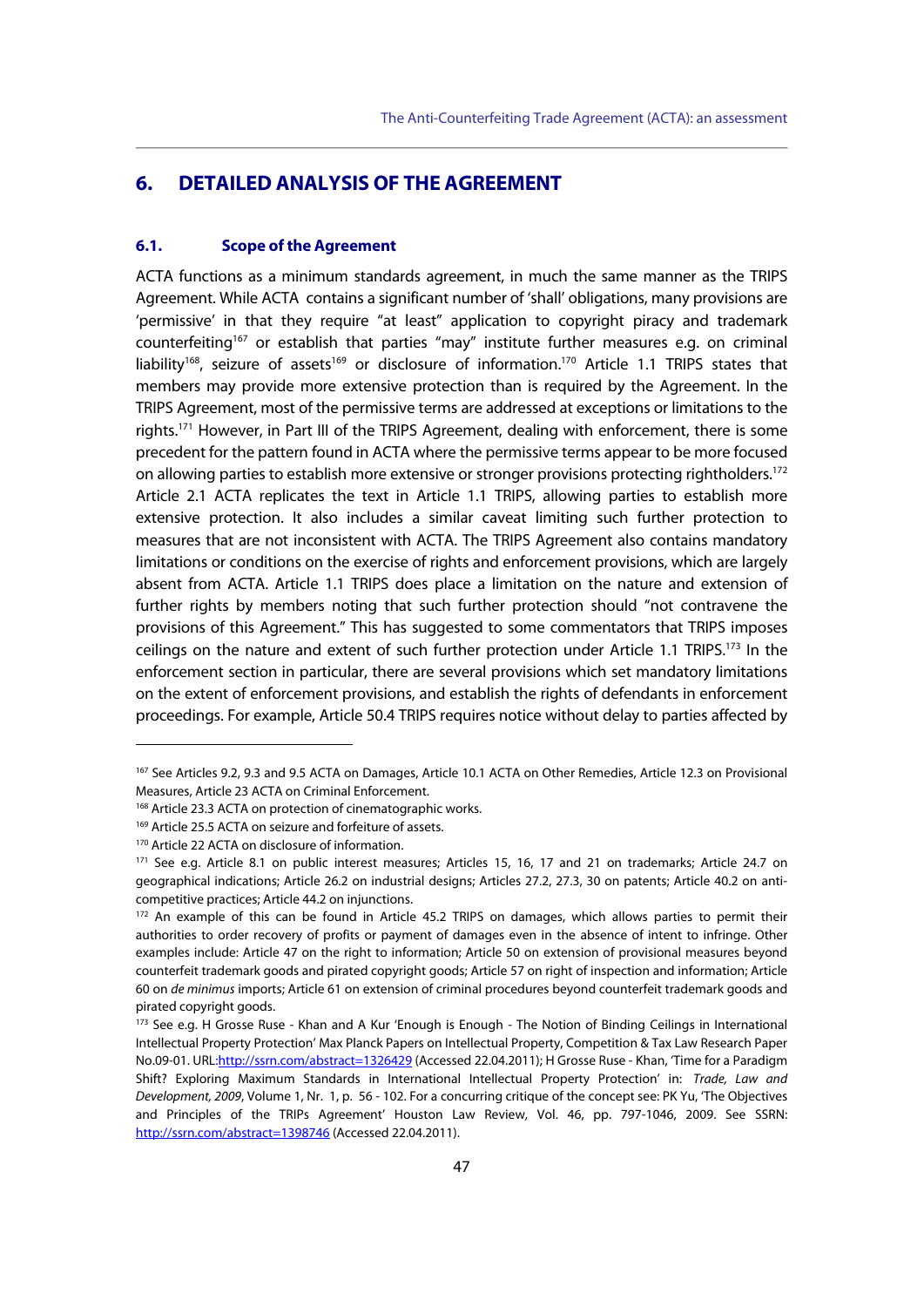provisional measures adopted inaudita altera parte, including a review and a right to be heard.<sup>174</sup> ACTA parties, who are all WTO members, are obliged to comply with these provisions.

Beyond Article 2.1 ACTA, ACTA contains few provisions that could be categorized as mandatory limitations or 'ceilings'. Article 6.1 ACTA requires that parties provide safeguards against abuse of enforcement procedures and Article 6.2 ACTA requires that procedures be fair and equitable. These are similar to provisions in TRIPS (Articles 41.1 and 42). The lack of mandatory limitations in ACTA has consequences for the manner in which it is implemented. ACTA provides little guidance on how the parties are to implement ACTA in a consistent and mutually supportive manner with the TRIPS Agreement. Beyond the statement in Article 1 ACTA that "[n]othing in this Agreement shall derogate from any obligation of a Party with respect to any other Party under existing agreements, including the TRIPS Agreement", there is no further reference to the TRIPS Agreement. ACTA parties are left to their own devices in establishing the appropriate relationship to TRIPS, which is much more complicated than the simple savings clause embodied in Article 1 ACTA would suggest. The failure of ACTA to make reference to the appropriate provisions of the TRIPS Agreement that provide mandatory safeguards and limits reflects a serious problem in ACTA. ACTA purports to build on the TRIPS Agreement, but it does not, except in the most general terms (Article 1 ACTA), establish a consistent and workable framework for ensuring a reading the two agreements together. What first appear to be gaps in ACTA may actually be filled by the TRIPS Agreement. But the fact that that these gaps always seem to be those that establish safeguards or limits on rightholder action, only emphasizes the importance of the Parliament ensuring that there is a proper reading of the two agreements together. As ACTA covers much of the same ground as TRIPS Section III on Enforcement, the detail of where it adds to, maintains or omits TRIPS provisions will be crucial in ensuring its effectiveness.

## 6.1.1. Subject Matter Coverage

Nominally, the Agreement covers all the major categories of intellectual property<sup>175</sup> defined in Article 5(h) ACTA as "all categories of intellectual property that are the subject of Sections 1 through 7 of Part II of the TRIPS Agreement". These include: Copyright and related rights; Trademarks; Geographical Indications; Industrial Designs; Patents; Layout-Design (Topographies) of Integrated Circuits; and Protection of Undisclosed Information.176 Except where specifically noted, ACTA addresses not only purely wilful trademark counterfeiting and copyright piracy, but all intellectual property rights addressed in the Agreement.<sup>177</sup> Special note is made of counterfeit trademark goods and pirated copyright goods which, unlike other subject

<sup>174</sup> Other examples include: Article 42 on fair and equitable procedures noting that defendants "shall have the right to written notice which is timely and contains sufficient detail …"; Article 50.6 on revocation within a reasonable period at the request of the defendant; Article 51 on notice of suspension of release of goods from customs, requiring defendant to be notified immediately; Article 55, limiting the duration of suspension, in the absence of other judicial or other proceedings on the merits.

<sup>175</sup> Article 6.1 ACTA.

<sup>176</sup> Agreement on Trade Related Aspects of Intellectual Property, Annex 1C of the Marrakesh Agreement Establishing the World Trade Organization, signed in Marrakesh, Morocco on 15 April 1994. 177 Article 6.1 ACTA.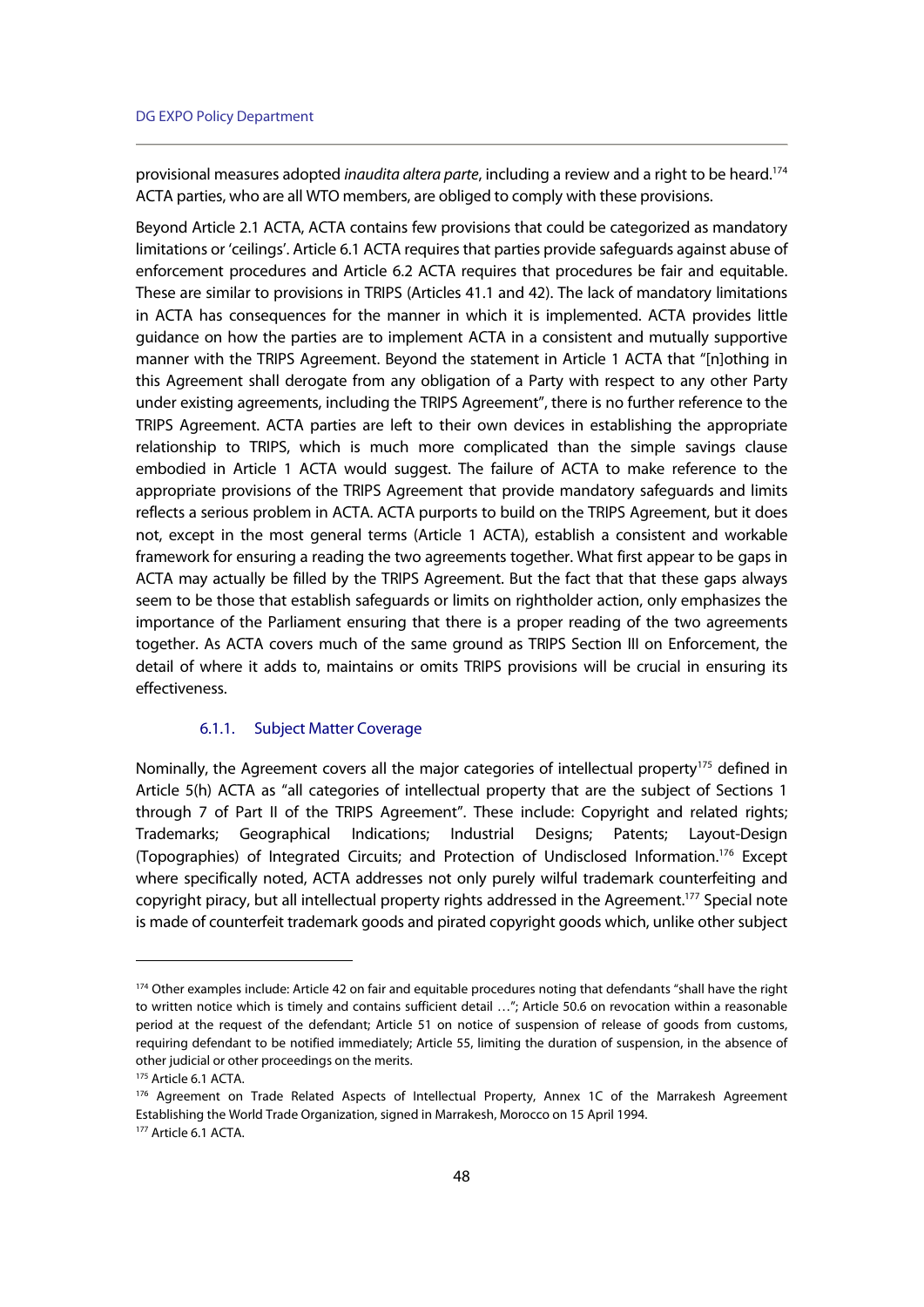matter, are specifically and relatively narrowly defined in the  $ACTA^{178}$ , and are the subject of special further provisions.<sup>179</sup> However, where an ACTA provision is not specifically limited to pirated copyright goods, and counterfeit trademark goods, it covers ALL infringements defined in Article 5(h) ACTA. As pointed out by at least one major group of European intellectual property academics<sup>180</sup>, this would include all forms of trademark infringement, such as trademark dilution, taking unfair advantage, and damage to the reputation of the mark, not just the use of identical marks. The same would be true in the case of copyright infringements, such as alleged infringement of rights of adaptation, or infringement due to substantial similarity.<sup>181</sup> The inclusion of such categories of infringement encroaches on issues relating not just to piracy and counterfeit by illegitimate and criminal actors, but to the normal economic processes of competitive behavior between legitimate actors in knowledge-based markets (e.g. film, television, and software production and distribution). In such situations there may be legitimate disputes as the extent to which one product is derivative of, or competes unfairly with another e.g. the dispute in U.K. courts between Dan Brown and the authors of Holy Blood Holy Grail, regarding the extent to which Brown had 'copied' substantial parts of their non-fiction book in writing his fiction bestseller "The Da Vinci Code."<sup>182</sup>

In effect, issues relating to injunctions (Article 8), damages (Article 9.1), provisional measures (Article 12.1 and 12.2), apply to all categories of IP and the related types of infringements.

There are some basic exclusions that modify this broad coverage. Article 3.1 ACTA clearly states that ACTA does not require a party to apply ACTA measures to intellectual property subject matter that is not protected under its domestic law. Therefore, those countries that do not have a system of protection of Geographical Indications (GIs) protection per se do not have to apply any of the provisions of ACTA to relating to GIs.<sup>183</sup> (For more on GIs, see Chapter 6).

There are specific exclusions for patents and protection of undisclosed information from the scope of border measures. Footnote 6 ACTA notes that these do not apply to patents and undisclosed information (including test data). Footnote 2 ACTA also notes that parties may also exclude patents from civil enforcement measures under the ACTA.

More generally there are specific areas that contain an obligation to apply specific obligations under ACTA at least to pirated copyright goods and counterfeit trademark goods. Thus the entire section on criminal measures<sup>184</sup> needs only to be applied to "wilful" piracy or counterfeiting, but parties are free to extend its application to other subject matter (e.g. patents,

j

 $183$  This is particularly important for those jurisdictions that use alternative methods for protecting GIs.  $184$  Section 4 ACTA.

<sup>&</sup>lt;sup>178</sup> Articles 5(d) and 5(k) ACTA. These replicate the definitions in the TRIPS Agreement in Footnote 14.<br><sup>179</sup> Article 10 on other remedies; Article 23 on criminal offences; Article 25 on seizure, forfeiture and destruct http://www.iri.uni-hannover.de/tl\_files/pdf/ACTA\_opinion\_110211\_DH2.pdf. The list of signatories is available at: http://www.iri.uni-hannover.de/subscriber.html and includes, as initial signatories, 23 European intellectual property scholars with broad geographical coverage and from diverse schools of thought on intellectual property issues. As of April 1, 2010 there were over 150 signatories.

<sup>181</sup> K Weatherall, 'ACTA April 2010 - Analysis of Provisions' The Selected Works of Kimberlee G Weatherall. See http://works.bepress.com/kimweatherall/20, p6.

<sup>182</sup> Baigent & Anor v The Random House Group Ltd [2007] EWCA Civ 247 (28 March 2007).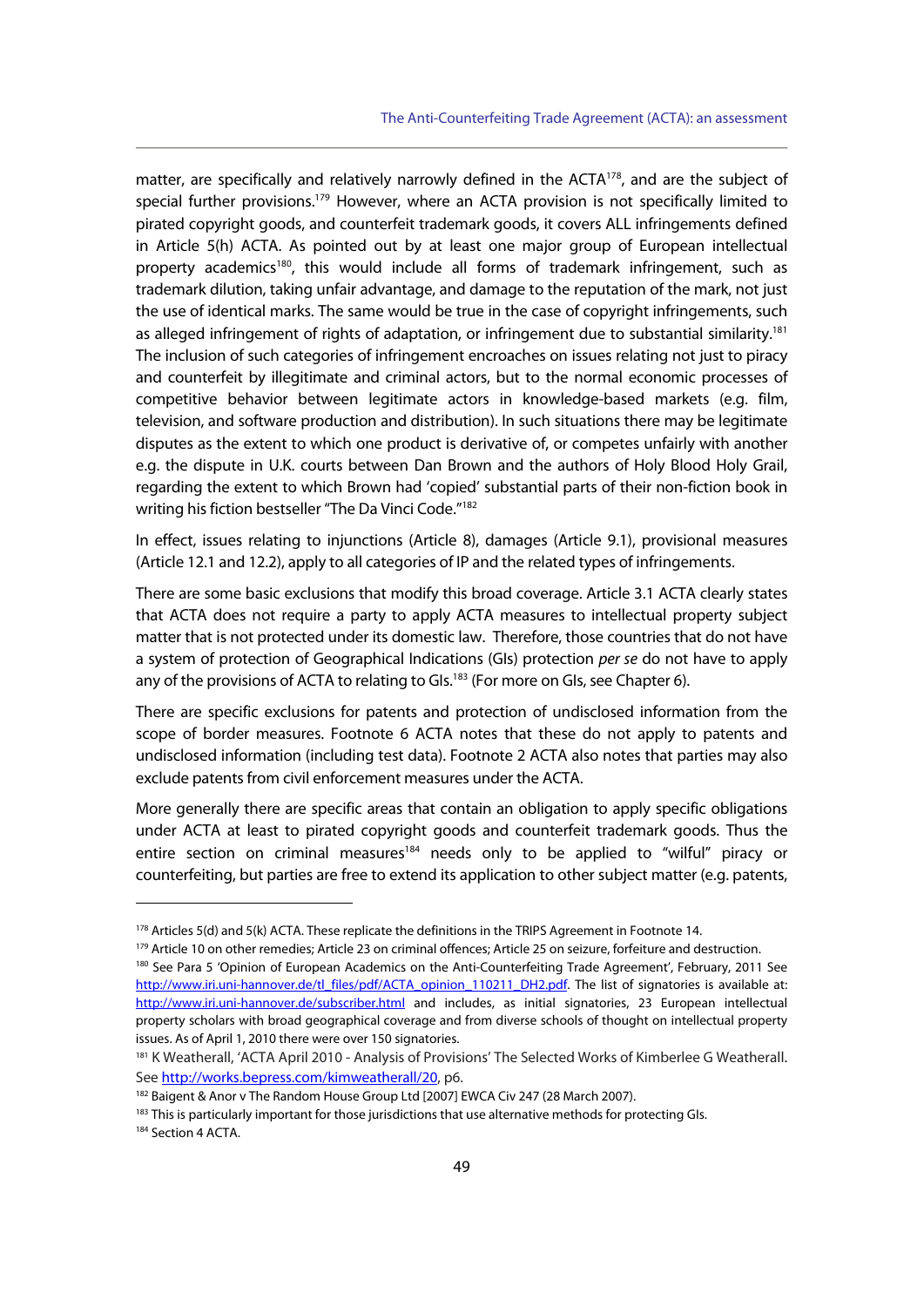designs, and GIs), as well as to other non-wilful forms of copyright and trademark infringement. Clearly, parties have the freedom to NOT carry out such an extension. However since ACTA functions as a minimum standards agreement, it is clear that pressure will be brought to bear by domestic rightholders and by other Parties to implement the agreement at the highest common standard.

## 6.1.2. Safeguards

The ACTA preamble states that parties aim to take into account the concerns of consumers and end-users. For example, paragraph 5 of the preamble expresses the goal that enforcement should not be implemented in a way that poses greater barriers to trade, and, paragraph 6 notes that in the digital environment, the rights of rightholders should be balanced with those of users and service providers. The preamble addresses concerns that increased enforcement may pose problems for access to medicines in paragraph 9. A more complete analysis of the nature and scope of safeguards with respect to access to medicines can be found in Chapter 3 assessing the conformity of ACTA with the TRIPS Agreement and the Doha Declaration on Public Health.

Article 2.3 ACTA also incorporates the more general TRIPS safeguards contained in Articles 7 and 8 of the TRIPS Agreement. Article 8.1 TRIPS allows parties to adopt "measures necessary to protect public health and nutrition, and to promote the public interest in sectors of vital importance to their socio-economic and technological development." Article 8.2 TRIPS allows parties to provide measures to prevent the abuse of intellectual property rights. In both cases, the caveat is that measures taken by members must be consistent with the provisions of the TRIPS Agreement. Neither Article 8.1 nor Article 8.2 state any specific provisions of the TRIPS Agreement with which the measures must be consistent. They simply refer to "provisions of this Agreement."

Some guidance as to the nature and scope of Article 8.1 can be found in WTO jurisprudence developed in the context of exceptions to patentability. The WTO Panel in Canada Pharmaceuticals<sup>185</sup> has interpreted Article 8.1 TRIPS. The panel noted that Article 8.1 has some interpretive force, but according to the panel, the existence of Article 30, and the way it was narrowly constructed, is a significant indicator that Article 8.1 should not be read to alter the "negotiated" balance exhibited by the TRIPS Agreement.186 The Panel believed that much of the balancing required by Article 8.1 is already exemplified by Article 30 and other similar flexibilities. Nevertheless the WTO Panel also considered that Article 8 TRIPS should still play a role, however limited, in the panel's interpretation of Article 30 TRIPS in the specific Canada-Pharmaceuticals case. Thus, despite the apparent clarity of Article 2.3 ACTA in applying the principles of Articles 7 and 8 of the TRIPS Agreement, the WTO jurisprudence suggests that the inclusion of these TRIPS provisions is not an assurance of so-called "pro-access" outcomes in interpreting ACTA obligations.

Article 2.1 ACTA reiterates the Article 41.5 TRIPS statement that nothing in the agreement implicates the distribution of resources between intellectual property enforcement and other

<sup>&</sup>lt;sup>185</sup> Canada-Pharmaceutical Patents, WTODS114 (2000).<br><sup>186</sup> Canada-Pharmaceutical Patents, WTODS114 (2000), para 7.26.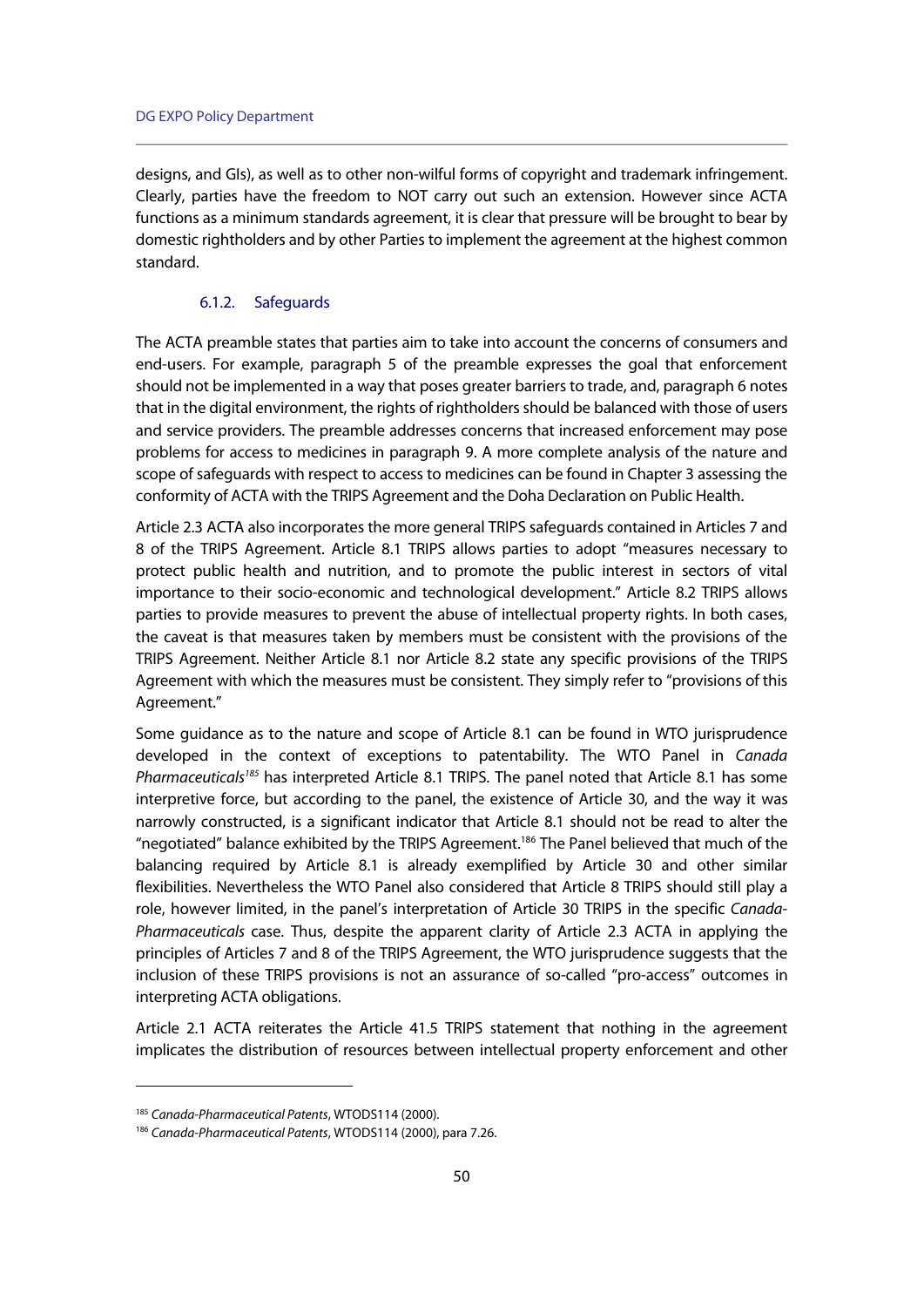areas of law enforcement. Of particular importance to the EU are the privacy and disclosure statements contained in Article 4 ACTA. These are intended to interact with and limit the requirements for disclosure of information in civil enforcement in Article 11 ACTA and Article 22 ACTA on border measures. Article 4.1(a) ACTA maintains the right of Parties to preserve existing privacy laws. Article 4.1(b) and 4.1(c) ACTA, respectively preserve Parties' rights not to disclose confidential information either for public interest purposes or for the protection of legitimate business interests. Both provisions appear to leave the definition of what constitutes 'public interest' or 'legitimate commercial interests' to each Party. Nevertheless, without clear definition these become the subject of potential pressure points in bilateral consultations between Parties. This is especially important as disclosure of information is a crucial element of both civil and criminal enforcement under ACTA. A more detailed analysis of the civil liberties and privacy implications of Article 4 ACTA can be found in Chapter 6.

More safeguards can be ascertained from the general obligations of Article 6 ACTA. If these are taken and implemented seriously, they provide a strong basis on which stakeholders can ensure balanced implementation. Article 6.1 notes that procedures made available under the ACTA must not be implemented in a way that creates barriers to legitimate trade and that Parties must provide safeguards against their abuse. Article 6.2 emphasizes the requirement that procedures be fair and equitable AND that the rights of all participants be protected. However, where specifically implemented by other provisions in the ACTA, these safeguards would only be useful where specific relationships between rightholders and defendants had not already been mandated by ACTA. The obligatory language of these provisions means that they are operative and must be given as much effect as other provisions of the Agreement.

The next few sections will describe key elements of ACTA procedures, raise some more detailed issues with respect to the agreement, and provide some analysis of potential effectiveness. It is not, however, intended to be a blow-by-blow description of the content of the Agreement.

## **6.2. Civil Enforcement**

#### 6.2.1. In General

Given that intellectual property rights are private rights, which are generally meant to be privately enforceable, most activity under the ACTA will be civil disputes regarding IP infringement. Except where otherwise stated, the civil enforcement provisions are applicable to all types of infringement proceedings; as between legitimate competitors in a dispute as well as between a rightholder and an unidentified infringer.

### 6.2.2. Injunctions

Injunctions apply not just to infringers but also to related third parties according to Article 8.1 ACTA. Article 8.2 ACTA allows Parties to make an exception for goods produced under a compulsory license, provided that at least the payment of remuneration is available under a license. Thus, if a Party wishes, it may choose not to apply injunctions to goods produced under a compulsory license, if they are part of a dispute regarding the validity, status or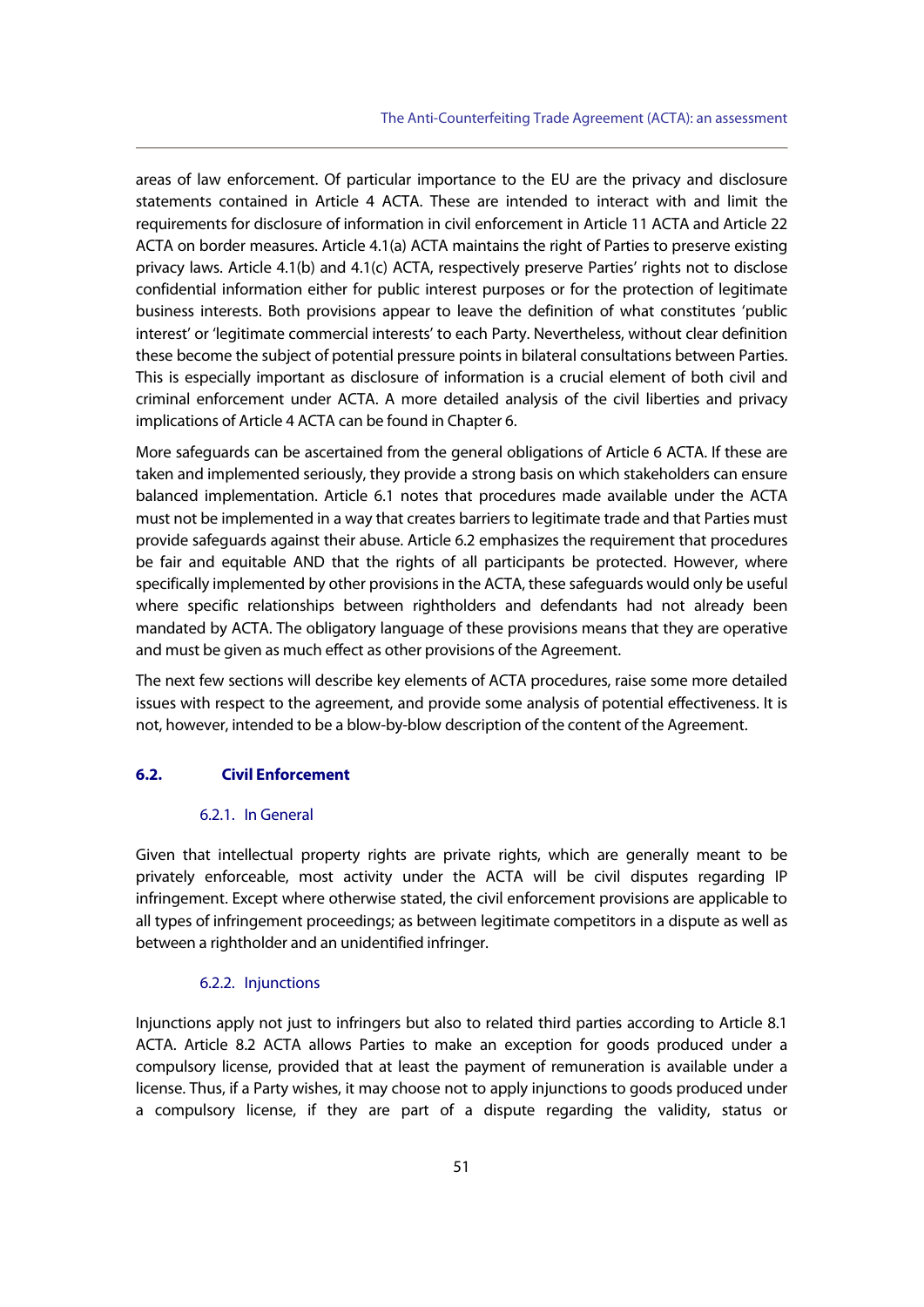appropriateness of the issued license. This is a novel provision whose content has never been tested, but is clearly meant to address concerns regarding the use of injunctions to prevent the entry into ACTA Party markets of goods produced under compulsory licenses. However because it is not a mandatory exception, it is unclear how many ACTA Parties will use that option and whether in failing to do so they will be in compliance with their obligations under the Doha Declaration on the TRIPS Agreement and Public Health.<sup>187</sup>

### 6.2.3. Damages

Two issues arise with respect to damages. The first is that damages apply not only to a knowing infringement but also to infringement due to negligence.<sup>188</sup> Thus those who could be considered to have reason to know they were or might be infringing, would be liable for damages even if they did not intend to infringe. While it seems clear that so-called innocent infringers are not covered by this provision, the standard may encroach on the behavior of competitors in knowledge-based markets who may be aware of a potential risk that a product may be considered an infringement (e.g. computer-related inventions), but who cannot be certain due to the nature of the right. This is particularly true for trademarks and patents where the existence of trademark confusion or scope of a patent cannot be fully determined except through litigation.

The second issue is the way in which damages are to be calculated. The focus is not on objective tests but on any "legitimate" measure of value the rightholder puts forward. Article 9.1 ACTA requires that judicial authorities have the authority to consider these measures, but are not necessarily required to take them into account. The judicial authorities may still be able to reject them. Indeed, this may be necessary as that list of measures to be taken into account contains two novel approaches which are problematic and not within the EU IPR Enforcement Directive<sup>189</sup>: namely market price of infringing goods based on the concept that each infringing product constitutes a lost sale; and suggested retail price, another proxy for the concept that each infringing product represents a lost sale.

Article 9.3 ACTA also foresees that judicial authorities can order the infringer to pay his profits to the right holder, to pay pre-established damages, a presumption of the harm caused by the infringement or additional damages. This applies, "at least" to all copyright and related rights infringements as well as trademark counterfeiting.<sup>190</sup> However, this latter authority is only mandatory for cases of copyright and trade mark infringement, not for the infringement of designs, patents or geographical indications.

## 6.2.4. Information related to the infringement

Article 11 ACTA reiterates the safeguard that there shall be no requirement to alter or prejudice existing law on privacy, privilege and confidentiality, but that states must enable their

<sup>&</sup>lt;sup>187</sup> Doha Declaration on the TRIPS Agreement and Public Health, adopted on 14 November 2001, at the Fourth WTO Ministerial Conference.

<sup>188</sup> Article 9.1 ACTA

<sup>189</sup> As described in Chapter 3 citing Article 13 of the IPR Enforcement Directive.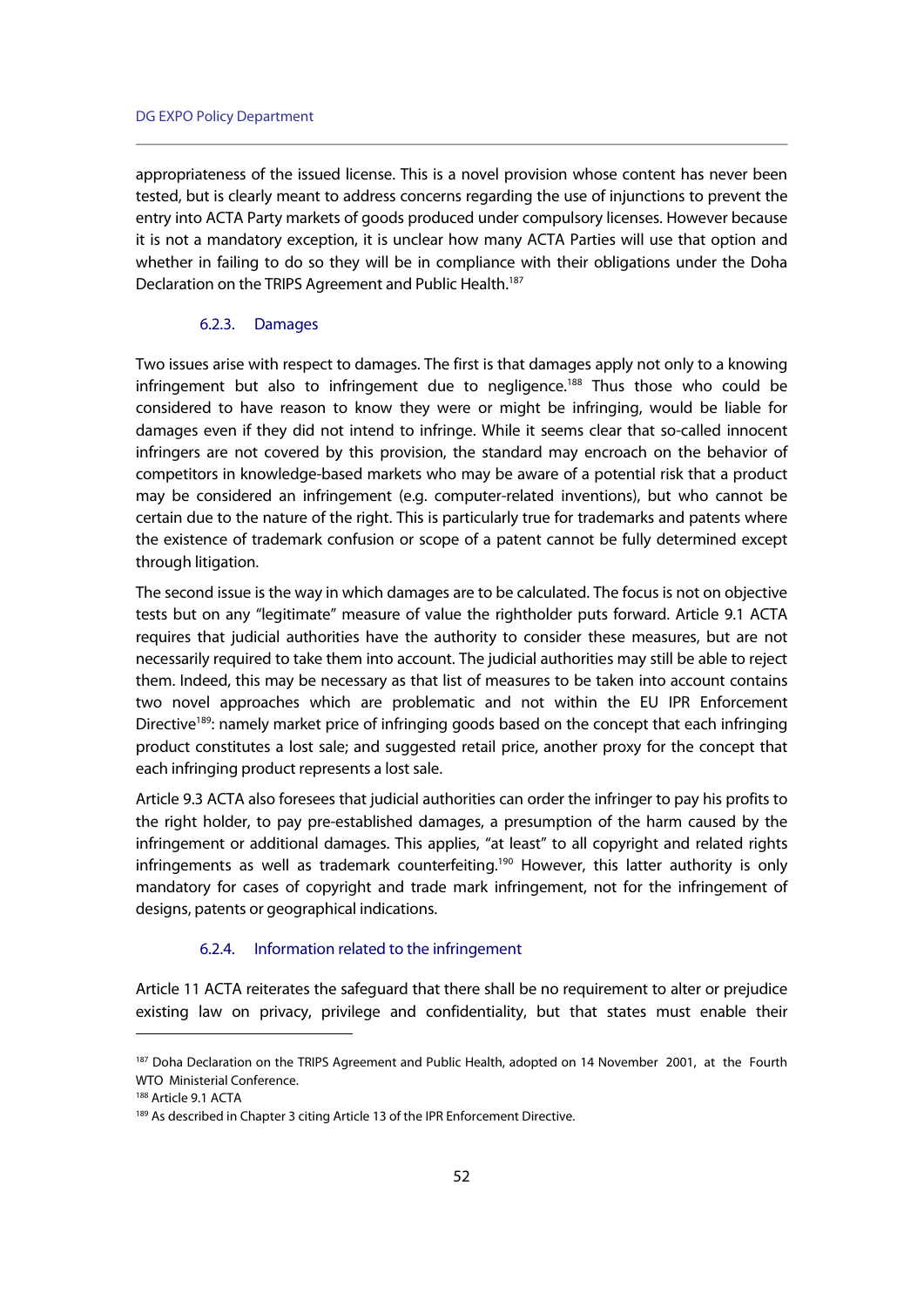authorities to order the alleged infringer to hand over information. It is important to note that this requires a "justified" request by the rightholder. What would be "justified" is apparently left to the law of each Party.

# 6.2.5. Provisional measures

Provisional measures are applicable in all infringement actions, except for provisions on seizure of goods that are applicable only to cases of copyright or related rights infringement and trade mark counterfeiting. (Article 12.3 ACTA). Thus, according to Article 12.2 ACTA, the rightholder can request such measures without the alleged infringer being notified or present and able to oppose such a request. The request must state a danger of irreparable harm or risk of evidence being destroyed. Balanced with this ease of access for the rightholder is permission for a party to request sufficient evidence, beyond simple assertions, from rightholders as to irreparable harm and risk of evidence being destroyed. However, there appears to be no requirement for a defendant to request the cessation of provisional measures and to oppose the request once goods and evidence have been impounded. Only through the act or failure to act of the rightholder can provisional measures be ended before the conclusion of infringement proceedings. However, it is required that authorities be able to order compensation be paid to the defendant. Read in conjunction with TRIPS Article 50.6, ACTA parties are required to ensure that a defendant does have the opportunity to challenge the imposition of provisional measures within at most 31 calendar days.

### **6.3. Border Enforcement**

#### 6.3.1. In General

The border measures have been the subject of concerns regarding liability of individuals and personal privacy of travelers. There were fears regarding the search and seizure of personal goods and effects of ACTA Party citizens returning from abroad<sup>191</sup>, as well as significant concerns regarding the effects of including patents in border measures on access to medicines.<sup>192</sup> In the final text, Footnote 6 makes it clear that patents do not fall within the scope of the border measures section. The issue regarding search and seizure of goods and personal effects is somewhat less clear. While an attempt has been made to prevent so-called 'iPod seizures', Article 14 ACTA clearly includes small consignments of a commercial nature. Given that elsewhere in the agreement, commercial nature has been taken to include both direct and indirect economic benefit, the scope of this provision is unclear. Article 14.2 ACTA does, however, appear to allow parties to exclude goods in personal luggage but again only if they are of a non-commercial nature. Given how broadly "commercial nature" has been defined in the

<sup>190</sup> See article 9.2, 9.3 and 9.4 of the ACTA Agreement.

<sup>191</sup> See e.g. M Geist 'ACTA's De Minimis Provision: Countering the iPod Searching Border Guard Fears' Michael Geist Blog, March 23, 2010 http://www.michaelgeist.ca/content/view/4900/125/ (Accessed 22.04.2011). See also: Written Question E-1267/10 by Jeanine Hennis-Plasschaert (ALDE) to the Commission.

<sup>&</sup>lt;sup>192</sup> See e.g. P Maybarduk, 'ACTA's Scope and Access to Medicines' Public Citizen, September 10, 2010. http://www.citizen.org/documents/ACTAScopeAccessbyPublicCitizen.pdf (Accessed 22.04.2011).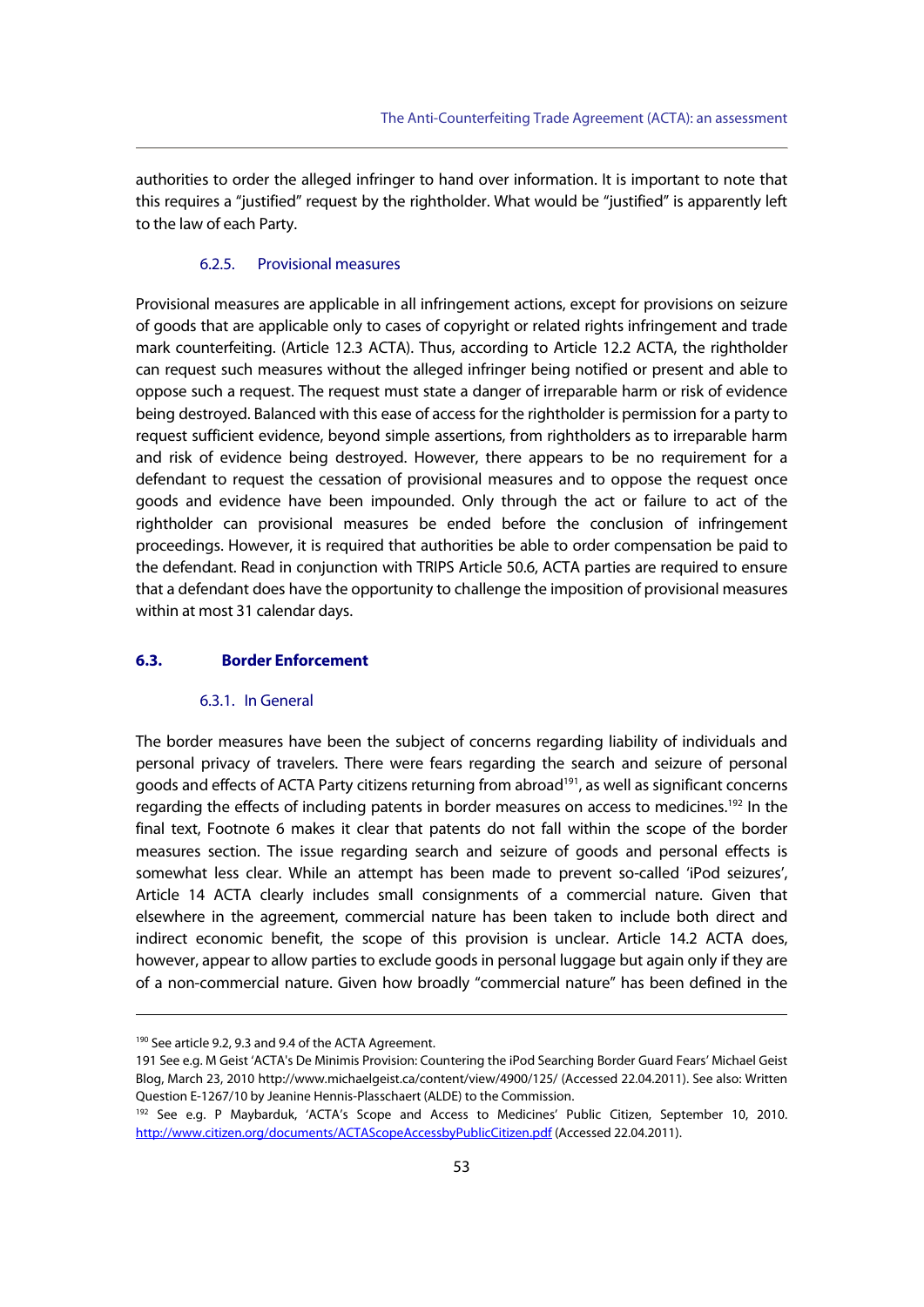ACTA, it is not clear what quantity of songs, or audiovisual material on a portable device or computer would constitute enough to become "commercial".

ACTA also does not oblige parties to apply border measures to parallel imports (Footnote 5 ACTA), although the application of such measures is clearly envisioned.

The use of border measures is almost entirely at the discretion of the rightholder. Nothing in ACTA requires that there be an opportunity for a defendant or alleged infringer to challenge the basis for the suspension of goods. The only way in which such a suspension can be lifted is through a determination of infringement (Article 19 ACTA). The determination of infringement is required to be within a 'reasonable' period but many cases in IP disputes (trademark, copyright) last a long time and where these involve competitors on the same market such suspensions can have significant effects on market entry and normal commercial behavior. Article 19 ACTA should be read in conjunction with Article 55 TRIPS, which requires the institution of infringement proceedings within 10 days and an opportunity for a defendant to challenge the suspension of the goods.

## 6.3.2. In-transit goods

ACTA allows but does not require parties to apply border measures to goods in transit, an area of ongoing controversy between the EU and other WTO members.<sup>193</sup> Where a party does have intransit measures, then the applicable law for determining whether or not to suspend the goods is that of the country of transit not the exporting or importing country. (Article 17.1 ACTA). The ACTA provisions do not change existing EU jurisprudence interpreting the application in-transit goods. Within the EU, the concerns regarding the application of in-transit measures have been largely resolved due to the decision by the European Court of Justice in Montex v. Diesel. This noted that states cannot suspend in-transit goods based on suspicion that they infringe their own law, unless the domestic rightholder can show interference with the goods by a third party or a real risk of diversion of the goods into the EU market.<sup>194</sup> Under EU law, there can be no act of importation to which suspension procedures would apply to in-transit goods except in circumstances described above. Some uncertainty remains while we await the decision of the ECJ in the Nokia<sup>195</sup> case, in which Nokia seeks to compel the UK customs office to suspend goods in transit; even though there is no evidence of interference by a third party or that they will be diverted into the UK market.

<sup>193 &#</sup>x27;European Union and a Member State – Seizure of Generic Drugs in Transit' WTO DS408 (11 May 2010) and WTO DS409 (12 May 2010).

<sup>&</sup>lt;sup>194</sup> Judgment of 9 November 2006 in the matter of Montex Holding v Diesel SpA. Case-281/05. **OJ C 326, 30.12.2006**, p.16.

<sup>195</sup> Reference for a preliminary ruling from Court of Appeal (England & Wales) (Civil Division) made on 2 December 2009 — Nokia Corporation v Her Majesty's Commissioners of Revenue and Customs

<sup>(</sup>Case C-495/09) OJ C 37, 13.02.2010, p.22.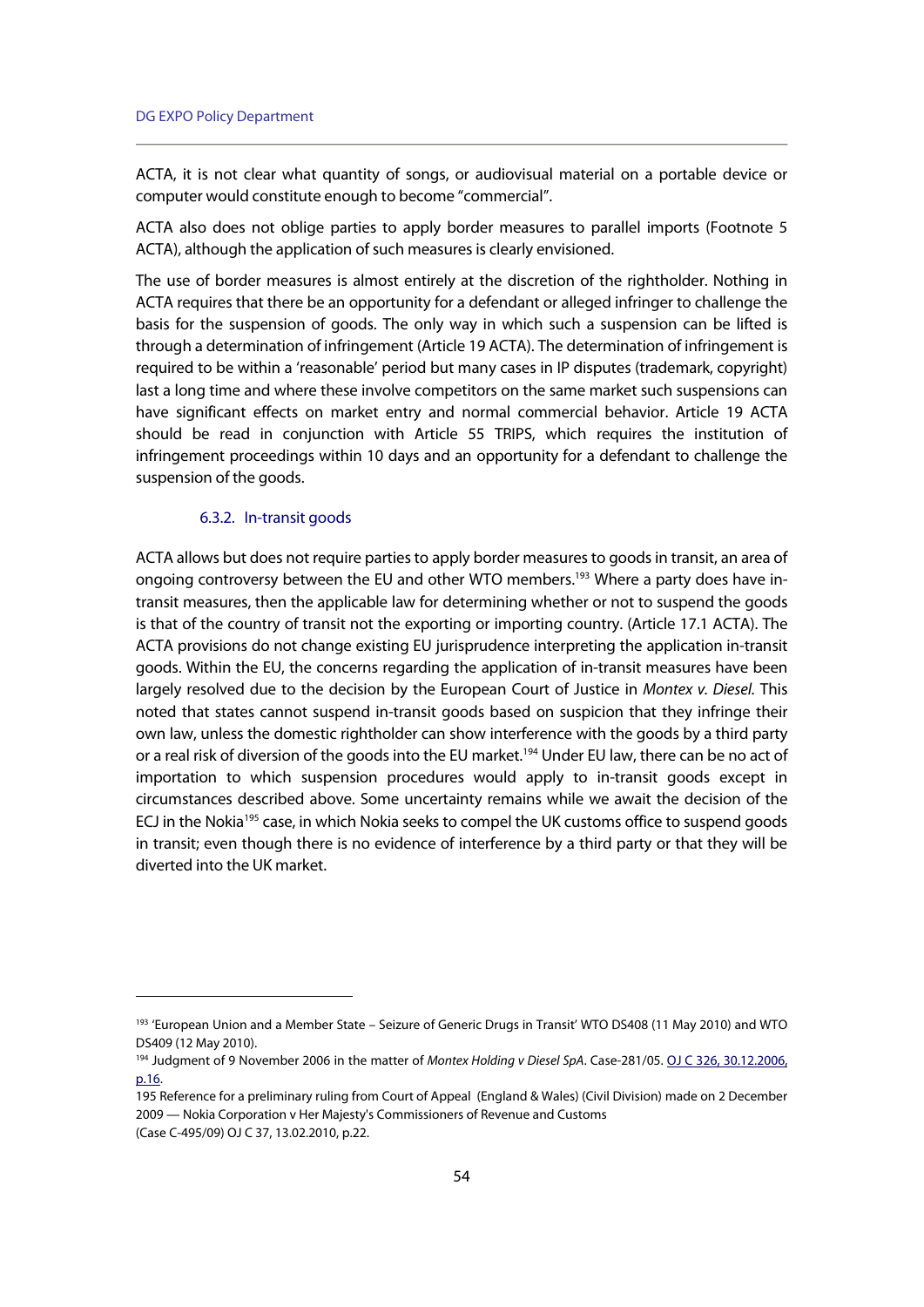# **6.4. Criminal Enforcement**

#### 6.4.1. In General

The ACTA negotiations on criminal enforcement are easily the most ambitious. The only other international standards on criminal measures are limited to a single article in the TRIPS Agreement<sup>196</sup> Even the EC itself struggled and failed to establish common internal standards on criminal enforcement. While the outcome is not as ambitious as early (leaked)<sup>197</sup> texts of the ACTA suggested, the section on criminal measures is a clear statement of intent on the part of the contracting parties that, in addition to the usual civil (private) enforcement by intellectual property rightholders,<sup>198</sup> the state has a role to play in combating economic crime through criminal enforcement. It has commonly been understood that criminal enforcement of IPRs should principally serve the interest of the public at large, rather than that the individual rightholder. This is abundantly clear when pirated or counterfeit goods pose a threat to the health or safety, but it is equally appropriate when piracy or counterfeiting is so distortive to competition, that it unravels the basic tenet of a free and fair competitive market. In a competitive market IPRs serve to ensure that there is not only competition and transparency in intellectual and industrial innovation, but also transparency in product markets. This requires that those who invest in innovation should be able to obtain an appropriate return on investment. Pirates and counterfeiters pose a threat to fair competition in that they are typically engaged in trying to capture as large part of the market as they can, prior to detection or seizure of goods and, or their production and distribution operations. It is therefore the scale of economic activity that is relevant to determine whether there is mere infringement of intellectual property or an economic crime that warrants a state response.

### 6.4.2. Criminal offences

Article 23.1 of ACTA provides for criminal enforcement in case of 'wilful trademark counterfeiting or copyright or related rights piracy on a commercial scale'. The term 'commercial scale' is further defined as being 'commercial activities for direct or indirect economic or commercial advantage'. This is in contrast to the more flexible market-based definition by the 2009 WTO Panel decision in China – Measures Affecting the Protection and Enforcement of Intellectual Property Rights.199 (See Chapter 3 for further analysis of ACTA's conformity with TRIPS provisions on criminal enforcement.). The standard set by the WTO panel would guide a national court in assessing whether the activities warrant the involvement of a criminal court in view of the impact on the given product market in terms of price, methods of distribution, number of products usually available or sold and volume of trade in a given market. In this respect any

<sup>196</sup> Article 61 TRIPS.

<sup>&</sup>lt;sup>197</sup> Consolidated Text: Anti-Counterfeiting Trade Agreement Informal Predecisional Draft 1 July 2010

http://www.laquadrature.net/files/ACTA\_consolidatedtext\_EUrestricted130710.pdf (Accessed 22.04.2011). 198 As is clearly stated in the preamble of the TRIPS Agreement, 'intellectual property rights are private rights', and therefore their enforcement is principally the responsibility of the rightholder.<br><sup>199</sup> China – Measures Affecting the Protection and Enforcement of Intellectual Property Rights (China – IPRs),

WT/DS362/R, 09/0240, 26/01/2009.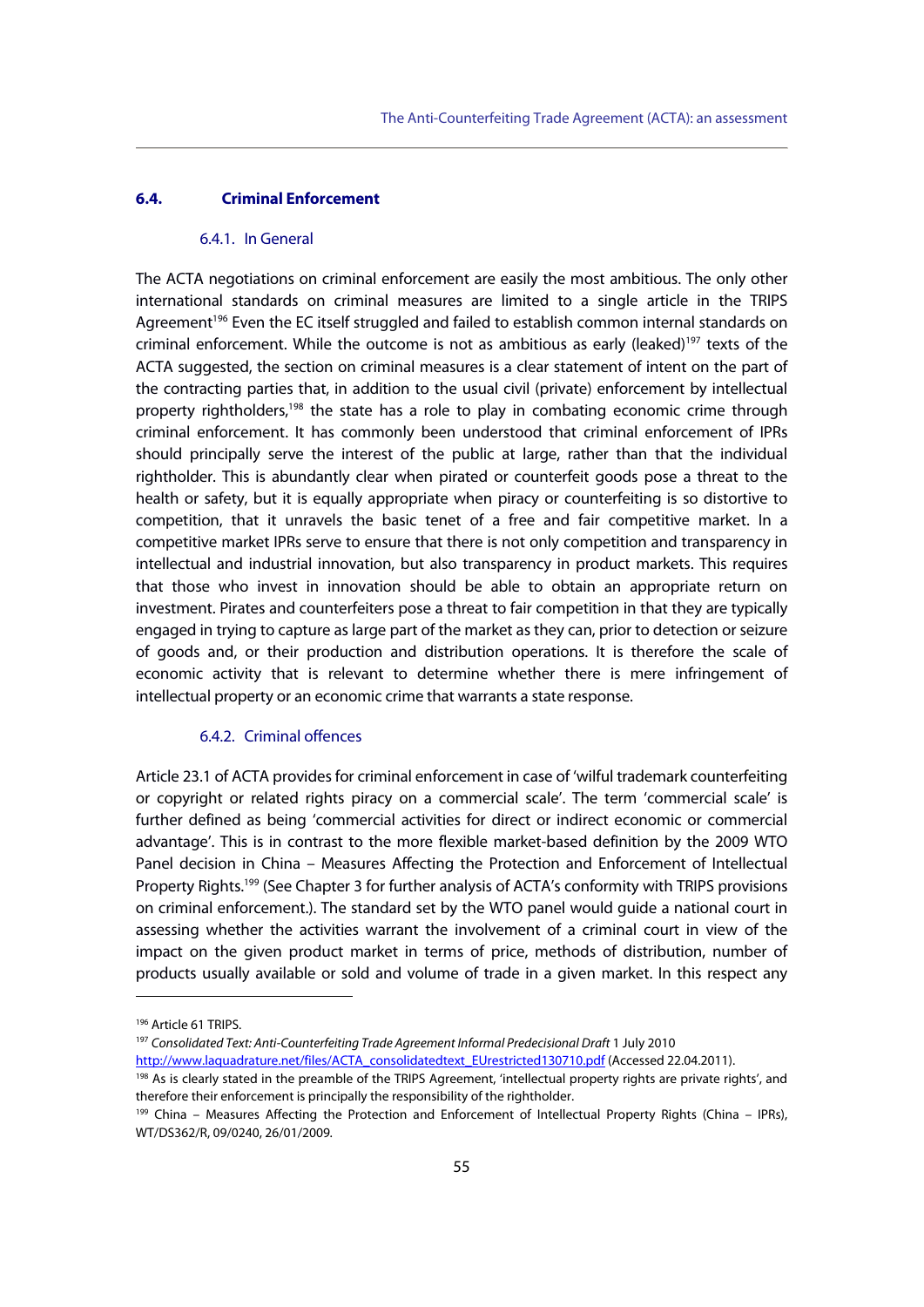attempt to frame commercial scale in terms of whether 500 copies constitute 'piracy at a commercial scale' is incorrect.

## 6.4.3. ACTA Article 23.2

When considering trademark counterfeiting and copyright and related rights counterfeiting, it is of importance to realize that, the exclusive right of the trademark holder covers the use of the mark in the course of trade, and is therefore confined to economic actors. This explains why in relation to labels and packaging Article 23.2 ACTA extends the scope of application to acts of wilful importation and domestic use.

The wording of this Article confines its scope to acts of (wilful) importation only, and therefore would not cover transhipment. There is, however, a concern in relation to parallel imports. The definition of 'counterfeit trademark goods' considers the lack of authorization by the rightholder sufficient to render goods counterfeit. The term 'authorization' is, however, not further elaborated and may also extend to the lack of contractual authorization.<sup>200</sup> This means that goods that are genuine in terms of their production process, may become infringing due to breach of contractual limitations. Contractual terms may impose limitations on the licensed producer to produce, for example a limited number of units only, or market them in a certain number of territories only. When these are broken, it raises the question of whether this should affect further trade in these items. The principle of EU (EER) exhaustion $^{201}$  furthermore extends rights to EU rightholders to prevent the importation of goods for which they have not given their consent in terms of importation and marketing. Since many of the parallel importation disputes revolve around the question of whether there is consent, or a contractual breach, it is not appropriate for criminal sanctions to be applied. The European Parliament in Article 1 of its Position<sup>202</sup> suggested that parallel imports should be specifically excluded from the scope of criminal offences. ACTA currently does not provide for such an express exclusion.

### 6.4.4. ACTA Article 23.3

j

In relation to the criminal enforcement in relation to cinematographic works, ACTA prompts Contracting Parties to implement criminal measures for the unauthorized copying of cinematographic works. Although the optional nature of this provision suggests there is also leeway for the way in which such a measure is implemented by a Party. ACTA is silent in this respect and does not impose the commercial scale assessment (note that the China WTO case

http://trade.ec.europa.eu/doclib/docs/2011/april/tradoc\_147853.pdf (Accessed 9.05.2011), p12. Since lack of authorization is included in the definition what 'counterfeit' the key question is the definition of counterfeit, not the definition of legitimate' which is not in the ACTA text. It is precisely the lack of clarity of definition that is at issue, and which the Commission fails to address.

<sup>&</sup>lt;sup>200</sup> The Commission's response to the Opinion of European academics fails to fully address this issue. See "Commission Services Working Paper" 27 April 2011. Available at:

<sup>&</sup>lt;sup>201</sup> Silhouette International Schmied GmbH & Co. KG v. Hartlauer Handelsgesellschaft GmbH. ECJ, 16 July 1998, Case C-355/96

<sup>&</sup>lt;sup>202</sup> Position of the European Parliament adopted at first reading on 25 April 2007 with a view to the adoption of Directive 2007/.../EC of the European Parliament and of the Council on criminal measures aimed at ensuring the enforcement of intellectual property rights (EP-PE\_TC1-COD(2005)0127).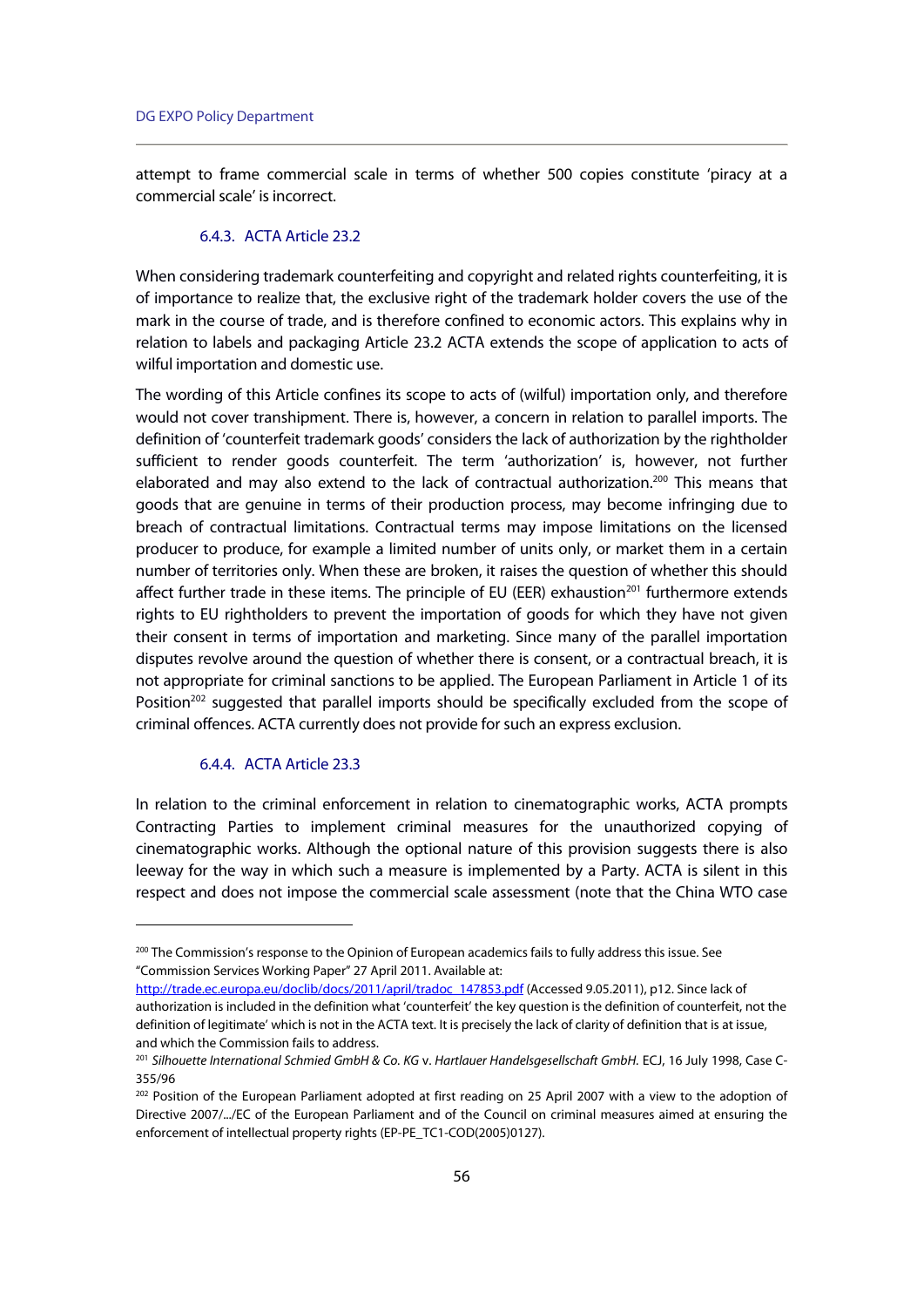discussed above<sup>203</sup> involved copyright in cinematographic works), and the wilful intent criteria. Furthermore the general concerns in relation to copyright expressed by the European Parliament already noted above $204$ , remain applicable to this case.

# **6.5. Digital Enforcement – Combating uses of the Internet for Piracy and counterfeiting**

Once one of the more extensive pieces of the ACTA framework, this section has been significantly pared down, especially with respect to liability of internet service providers. A review of the leaked 1 July Consolidated text<sup>205</sup> shows extensive provisions relating to: liability of online service providers, including restricted safe harbours; takedown or removal of material at the request of rightholders; and third party secondary, and contributory liability. In prior proposals put forward by other parties<sup>206</sup>, provisions for the cutting-off of internet service of infringers (so-called three strikes provisions) were also put forward, although these did not appear in later texts.

In contrast, what we have now in the agreement does not bear out any of the fears regarding this section that were a staple of questions for European parliamentarians (see Chapter 2 for more discussion). Article 27.1 essentially applies all the procedures and standards for civil and criminal enforcement to the digital environment. However, Footnote 13 preserves any party's system for ISP liability limitation. It also preserves any laws that are aimed at preserving free expression, fair process and privacy.

There is no so-called three strikes provision requiring Parties to cut off internet access for infringers, but there are measures aimed at requiring ISPs and other intermediaries to provide information about subscribers to rightholders on request. However, this provision is not mandatory. There is no requirement for takedown notices. However, the normal procedures for injunctions and provisional measures will be applied in the digital environment.

With respect to technological protection measures (TPMs), for which all WIPO Copyright Treaty parties are required to provide adequate and effective protection, the ACTA elaborates on and details the ways in which such protection should be extended. For the EU, these remain within the framework of the Information Society Directive (2001/29/EC).

Perhaps most importantly, with respect to TPMs, Article 27.8 ACTA preserves the right of parties to maintain existing exceptions and limitations to rights and to adopt new ones as they see fit. This maintains the EU acquis established by the Information Society Directive in its article 6 and allows the crafting of new exceptions and limitations.

<sup>203</sup> China – Measures Affecting the Protection and Enforcement of Intellectual Property Rights (China – IPRs), WT/DS362/R, 09/0240, 26/01/2009.

<sup>&</sup>lt;sup>204</sup> Position of the European Parliament adopted at first reading on 25 April 2007 with a view to the adoption of Directive 2007/.../EC of the European Parliament and of the Council on criminal measures aimed at ensuring the enforcement of intellectual property rights (EP-PE\_TC1-COD(2005)0127).

<sup>&</sup>lt;sup>205</sup> http://www.laquadrature.net/files/ACTA\_consolidatedtext\_EUrestricted130710.pdf (Accessed 22.04.2011). <sup>206</sup> See 'European Union's Comments To The US Proposal Special Requirements Related To The Enforcement Of Intellectual Property Rights In The Digital Environment' 29 October 2009. See http://blog.die-

linke.de/digitalelinke/wp-content/uploads/674b-09.pdf (Accessed 22.04.2011). This is also a leaked document.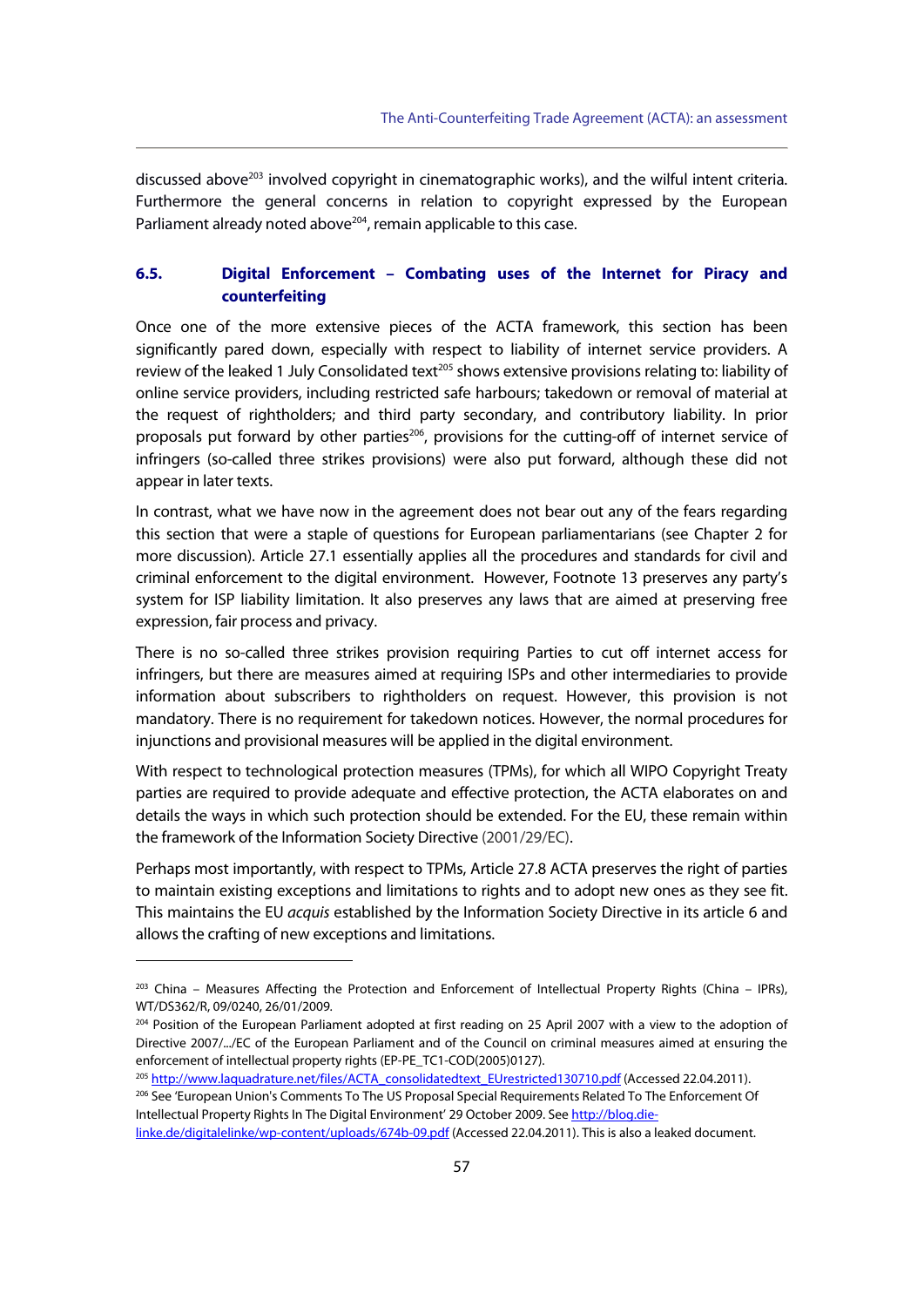### **6.6. Institutional Arrangements**

The ACTA Agreement provides for institutional arrangements that are best compared to those of bilateral or regional trade agreements, such as those of the EU (and US) with South Korea,<sup>207</sup> and Colombia and Peru.<sup>208</sup> ACTA does not establish any WTO-like dispute settlement system, nor does it make disputes subject to any international tribunal. It does not require mandatory arbitration. Instead, Chapter V of ACTA establishes 1) the ACTA Committee, 2) contact points and 3) consultations.

The ACTA Committee will be composed of representatives of each Party<sup>209</sup> and will meet at least once a year, unless the Committee decides otherwise.<sup>210</sup> It will take decisions by consensus,<sup>211</sup> meaning that a decision is adopted if no Party present at the meeting formally objects to the proposed decision. Shortly after the entry into force of the agreement, the Committee will adopt rules and procedures on the chairing and hosting of meetings, the performance of organizational duties and the granting of observer status.212 This seems to be the only provision that addresses the relationship with third parties. However, it is entirely unclear which parties might be able to get observer status, whether that would include international organizations in the field of IP enforcement, non-state actors or merely states interesting in becoming a contracting party. It seems to be of crucial importance to establish a coordination framework with certain parties and organizations in order to fulfill one of the Committees duties, namely to avoid any unnecessary duplication with other international efforts regarding the enforcement of intellectual property rights.<sup>213</sup> Redundancy in efforts can become a real danger for an institutional framework that will deal with issues already addressed by other institutions, such as the WTO, WIPO or WCO.

Furthermore, the Committee will perform a number of tasks that include:

- reviewing the implementation and operation of ACTA;
- considering the development of ACTA and proposed amendments thereto;<sup>214</sup>
- deciding upon terms of accession to ACTA; and
- considering any other matter affecting the implementation and operation of ACTA.<sup>215</sup>

In doing so, the Committee may establish *ad hoc* committees or working groups, seek advice from non-governmental persons, make recommendations regarding the implementation and

<sup>207</sup> See Article 15.1 – 15.6 of the EU-South Korea FTA and articles 22.1 and 22.2 of the US-South Korea FTA

<sup>208</sup> See article 12 – 16 of the EU-Colombia-Peru FTA and articles 20.1 – 20.3 of the US-Colombia FTA and the US-Peru TPA.

<sup>209</sup> See Article 36.1 ACTA.

<sup>210</sup> See Article 36.10 ACTA.

<sup>211</sup> See Article 36.4 ACTA.

<sup>&</sup>lt;sup>212</sup> See Article 36.5 ACTA. When the Committee amends the rules and procedures, it will also act by consensus. However, during the first five years after entry into force, consensus must be reached among the Parties and the signatories not yet ACTA Parties. See Articles 36.6 – 9 ACTA.

<sup>213</sup> See Article 36.12 ACTA.

<sup>&</sup>lt;sup>214</sup> Amendments are accepted and ratified by ACTA Parties, the Committee decides whether a proposed amendment shall be presented to the parties. See article 42.1 ACTA.

<sup>215</sup> See Article 36.2 ACTA.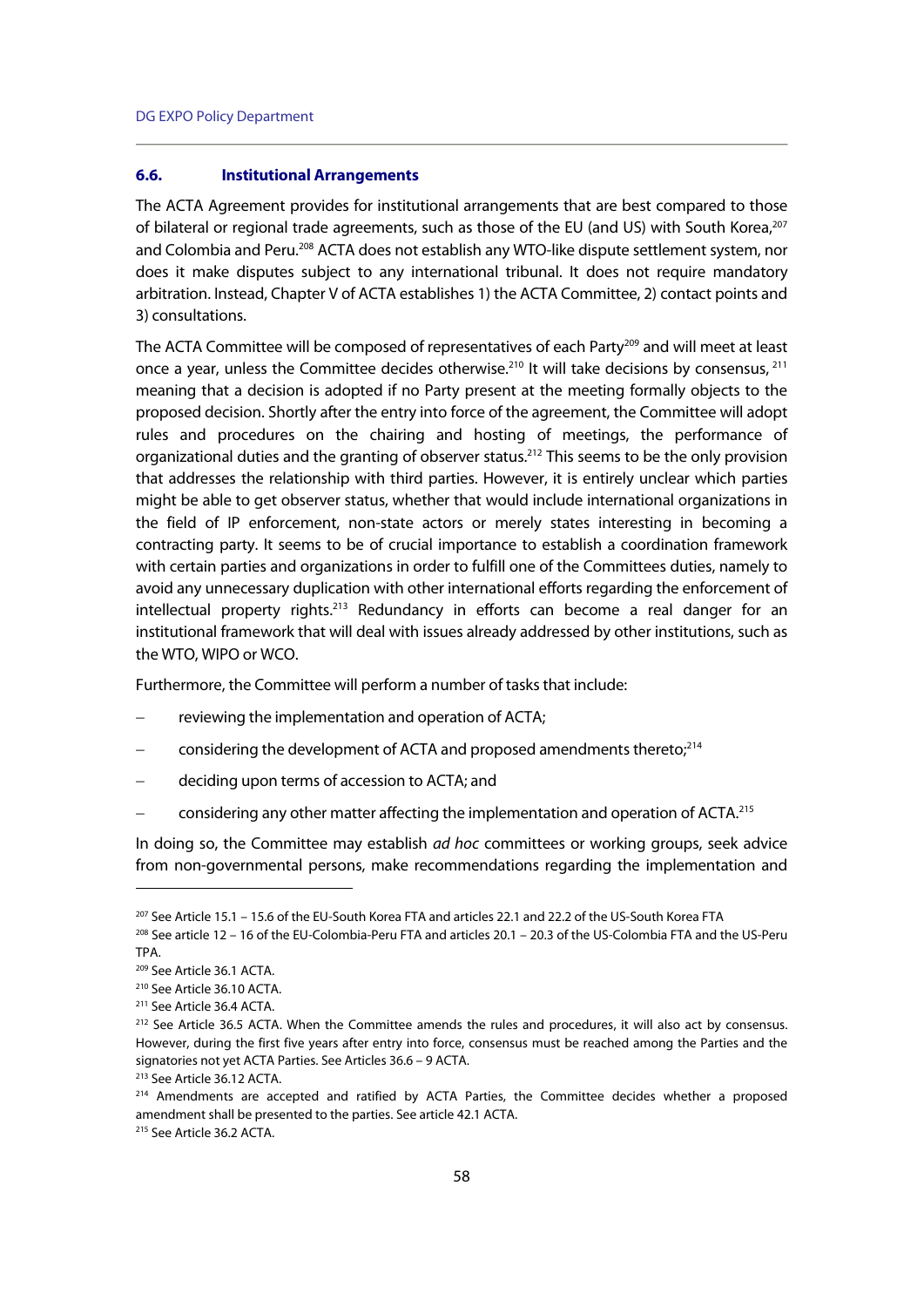operation of the Agreement, share information with third parties on reducing IPR infringements and take any other action in exercise of its functions.<sup>216</sup> A task clearly excluded from its mandate is the supervision of domestic or international enforcement investigations of specific IP cases.<sup>217</sup>

In order to facilitate communication between the Parties, each Party designates a contact point to assist in any request from another Party.<sup>218</sup> These contact points may gain an important role as ACTA Parties have chosen to make do without a Secretariat, which was still foreseen in the draft text of April 2010.<sup>219</sup>

Finally, ACTA Parties have chosen to adopt rules on consultations between the Parties. Accordingly, an ACTA Party shall request consultations with another Party in writing and the respondent Party shall accord sympathetic consideration to such request.<sup>220</sup> The information will be kept confidential and Parties may notify the Committee of the result of consultations.<sup>221</sup> ACTA does not explicitly refer to dispute resolution, other than stating that consultations will not affect any rights and obligations in other proceedings.<sup>222</sup> This is in stark contrast to most bilateral or regional trade agreements, which provide for detailed rules on dispute settlement.<sup>223</sup> In addition, the ACTA Committee has no role in dispute resolution. As a consequence, ACTA Parties can choose any dispute resolution system they prefer provided that the parties agree on an *ad hoc* basis to which arbitration tribunal or judicial venue they will bring the dispute. Any ad hoc dispute resolution will require the consent of the parties to the dispute on the choice of forum. The WTO Dispute Settlement mechanism may be a conceivable mandatory forum if an ACTA Party which is also a WTO Member drafts its claims in a way that a benefit from the TRIPS Agreement, rather than under ACTA, is nullified or impaired by another WTO Member.<sup>224</sup> In that case, the WTO Panel will assess the claim according to TRIPS rules which it interprets according to customary rules of interpretation of public international law.<sup>225</sup> In this interpretation, subsequent agreements between the parties, such as ACTA, may be taken into consideration and thus influence the evolution of WTO jurisprudence.<sup>226</sup> This is different from a situation where the claims are drafted to a breach of ACTA rules alone, which would be outside the competence of WTO Panels.227

<sup>216</sup> See Article 36.3 ACTA.

<sup>217</sup> See Article 36.11 ACTA.

<sup>218</sup> See Article 37 ACTA.

<sup>219</sup> See Article 5.2 of the draft text of April 2010.

<sup>220</sup> See Article 38.1 ACTA.

<sup>221</sup> See Article 38.3 ACTA.

<sup>222</sup> See Article 38.2 ACTA.

<sup>223</sup> See as examples the chapters twenty-one of the US-Colombia FTA and the US-Peru TPA and chapter twenty-two of the US-South Korea FTA; chapter 14 of the EU-South Korea FTA; title XI of the EU-Colombia-Peru FTA.<br><sup>224</sup> See Article 64 of the TRIPS Agreement *juncto* Article XXIII of the GATT of 1994.<br><sup>225</sup> See Article 3.2 second se

<sup>&</sup>lt;sup>226</sup> For an analysis of the possible problems in such an interpretation, see A Dahrendorf, 'Free Trade Meets Cultural Diversity: The Legal Relationship Between WTO Rules and The UNESCO Convention on the Protection of the Diversity of Cultural Expressions', in Schneider and Van den Bossche (eds), Protection of Cultural Diversity from a European and International Perspective (2008), Intersentia, Maastricht, pp. 62 – 65.<br><sup>227</sup> See Article 3.2 of the Dispute Settlement Understanding.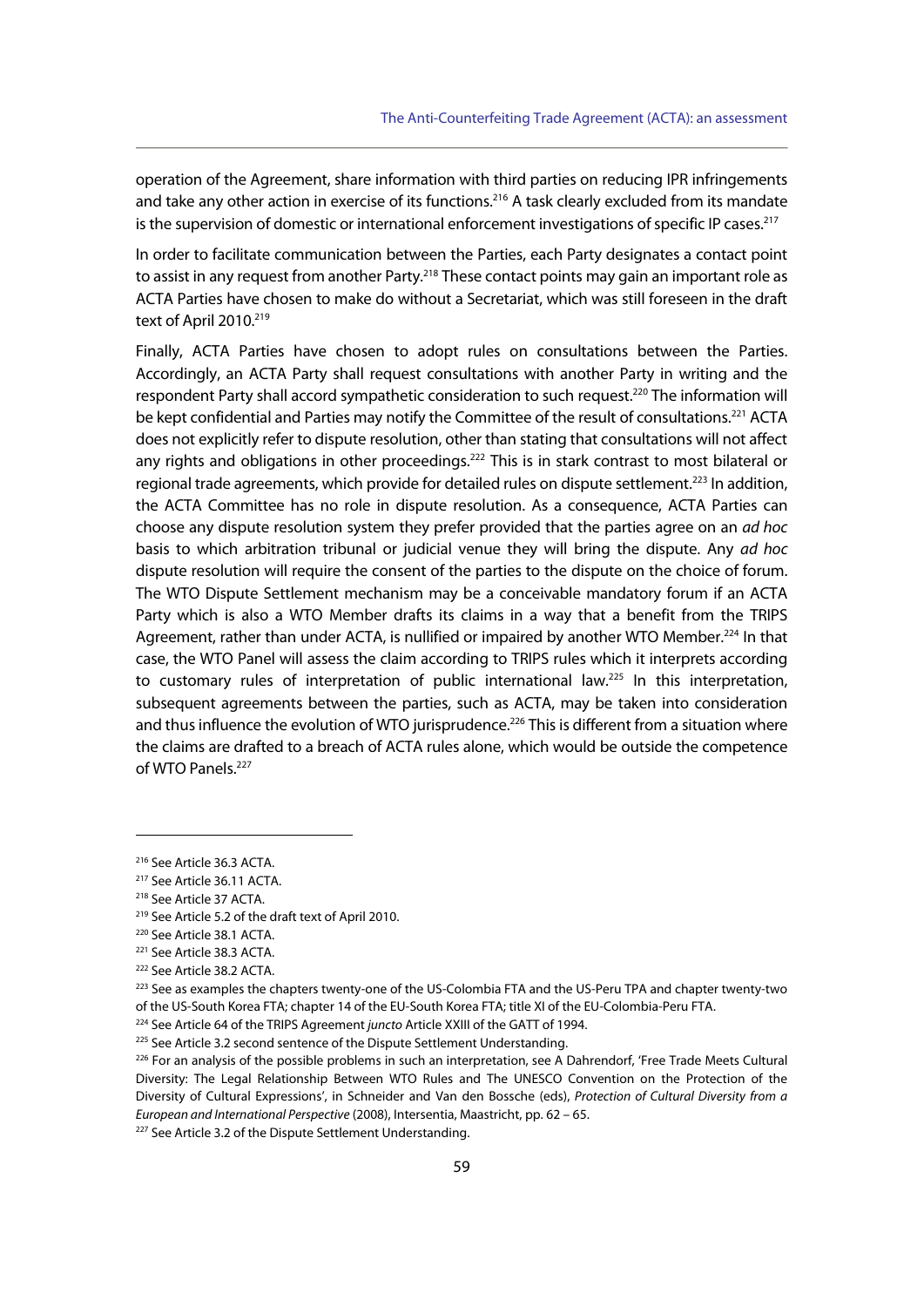# **7. SECTOR SPECIFIC ANALYSIS**

### **7.1. Civil Liberties**

The most controversial enforcement proposals contained in earlier draft versions of ACTA have been abandoned or narrowed down.<sup>228</sup> There are no 'three strikes' rules in relation to illegal downloading, no liability for internet service providers (ISPs) other than for direct infringement. Some issues still remain, especially in Section 5, the digital chapter of ACTA. The disclosure of subscriber's information regime, Article 27.4 ACTA, is applicable to infringing, and non-infringing intermediaries. As such it is broader than the TRIPS norm contained in Article 47 TRIPS, which imposes such a regime on infringing intermediaries only. ACTA contains an express qualification that enforcement proceedings in relation to infringement of copyright or related rights over digital networks, as well as any legitimate request for subscriber information in relation to accounts allegedly used for infringement be subject to safeguards.<sup>229</sup> The mechanisms to ensure that these rights are maintained have, however, to be found outside of ACTA.<sup>230</sup>

The provisions on legal protection against the circumvention of effective technological protection measures are covered in Chapter 5 and lie within the standards established by the Information Society Directive. There are no changes with respect to the EU's civil liberties and privacy standards.

## **7.2. Access to Medicines**

The first thing to note is that access to medicines is affected by two major IP categories: patents and trademarks. How these are treated by the ACTA therefore affects how the EU will manage its domestic market for access to medicines as well as how well it will meet its international obligations on public health.

Within the EU, ACTA will have little impact on existing practices between stakeholders in the medicines market. Regarding patents, the provisions on civil enforcement are in line with those of the EU and ACTA is clear that border measures<sup>231</sup> do not apply to patents and undisclosed information nor do criminal enforcement measures. In fact, a Party may exclude patents from the civil enforcement sections as well, which may go a long way to removing access to medicines concerns within the EU.232

<sup>228</sup> Consolidated Text: Anti-Counterfeiting Trade Agreement Informal Predecisional Draft 1 July 2010 http://www.laquadrature.net/files/ACTA\_consolidatedtext\_EUrestricted130710.pdf

<sup>229</sup> Articles 27.2 and 27.4 ACTA.

<sup>230</sup> See for example EU Directives 95/46/EC, 2002/58/EC, and 2006/24/EC, dealing with privacy; Article 8, Convention for the Protection of Human Rights and Fundamental Freedoms as amended by Protocols No. 11 and No. 14.

<sup>231</sup> ACTA Footnote 6.

<sup>&</sup>lt;sup>232</sup> ACTA Footnote 2. The European Generic Association has already requested the EC exclude patents from its implementation of the ACTA provisions on civil enforcement. See

http://keionline.org/sites/default/files/EGAletterMEPSACTA2010.pdf (Accessed 22.04.2011).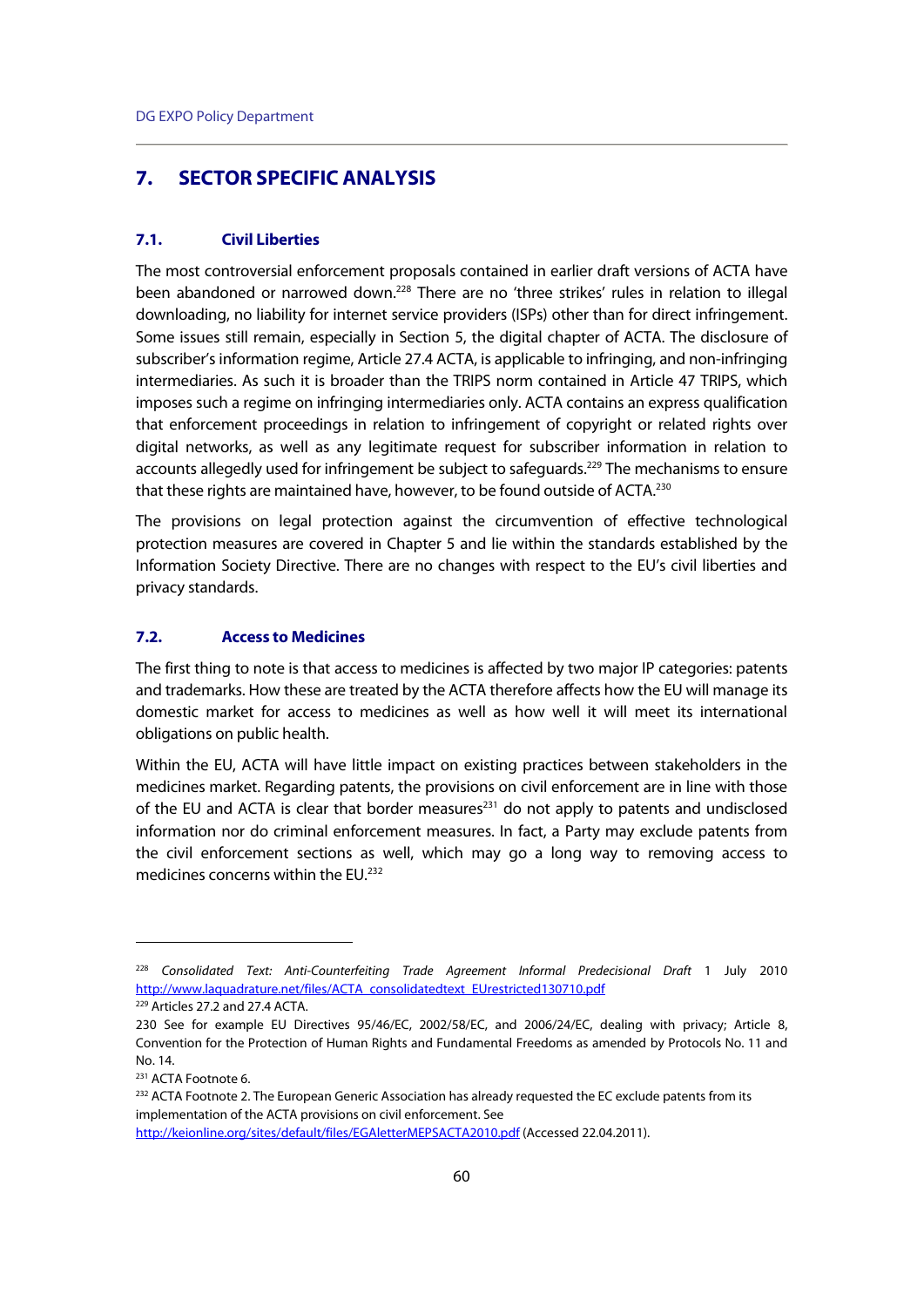Where patents are subject to the section on civil procedures, there are several relevant provisions that bear examination with respect to injunctions, provisional measures and border measures, which are only briefly examined below as these have also been analyzed in Chapter 5. Trademarks are a significant subject for competition in the medicines market. In terms of advertising, generic medicines manufacturers often need to ensure that consumers are informed that their products are substitutable for particular brand names. This is a fertile arena for litigation which can result in a delay of the entry into and penetration of generic products into a market. This is particularly true for generic medicines produced in third countries. For trademarks, all the provisions of the ACTA are applicable, including criminal enforcement. But the definition on counterfeit trademark goods means that criminal enforcement is limited to goods that use identical or indistinguishably similar marks, which is of little relevance for normal competitive practice in the pharmaceutical market. It should however, capture those activities that have the potential to harm public health where fake medicines are labeled with valid brand names and generic trademarks.

The following sections examine specific elements that may be of concern with respect to access to medicines and generic market entry.

## 7.2.1. Injunctions

When abused, injunctions are a tool that can be used to prevent market entry. ACTA only requires that judicial authorities have the power to issue such injunctions. It does not limit the use of safeguards designed to ensure that such injunctions can be challenged.

There is a special provision (Article 8.2 ACTA) on injunctions, which makes it possible for a member state to exclude goods produced under a compulsory license from the application of injunctions provided that the licence itself complies with TRIPS Article 31 and other relevant articles. Parties may limit remedies to remuneration as an alternative to injunctions. It is difficult to imagine a situation where products could be produced according to a legitimate compulsory licence in an ACTA party and yet be found to infringe a mark and require a remedy. Where the challenge is to the validity of the compulsory licence, Article 8.2 ACTA seems to suggest that normal remedies would then be available. Where injunctions are applied before any determination of infringement, Article 8.2 is simply meant to exclude the application of injunctions from such goods, either on the basis of patent or trademark protection. What confuses the issue is the condition that the Party's compulsory licence must itself be compliant with TRIPS Section II. Since such a determination would be part of a legal challenge, this suggests the possibility that some precursor determination of the validity of the licence would take place. The provision therefore needs to be clarified to ensure that at no time should products produced under compulsory licence be subject to injunctions. The issue of whether such licences are valid or in compliance with TRIPS should be a separate issue and not a condition for the exercise of the exclusion in Article 8.2 ACTA.

## 7.2.2. Border measures

As noted before, border measures do not apply to patents and undisclosed information. This includes goods in transit, an issue which is the subject of ongoing consultations between the EU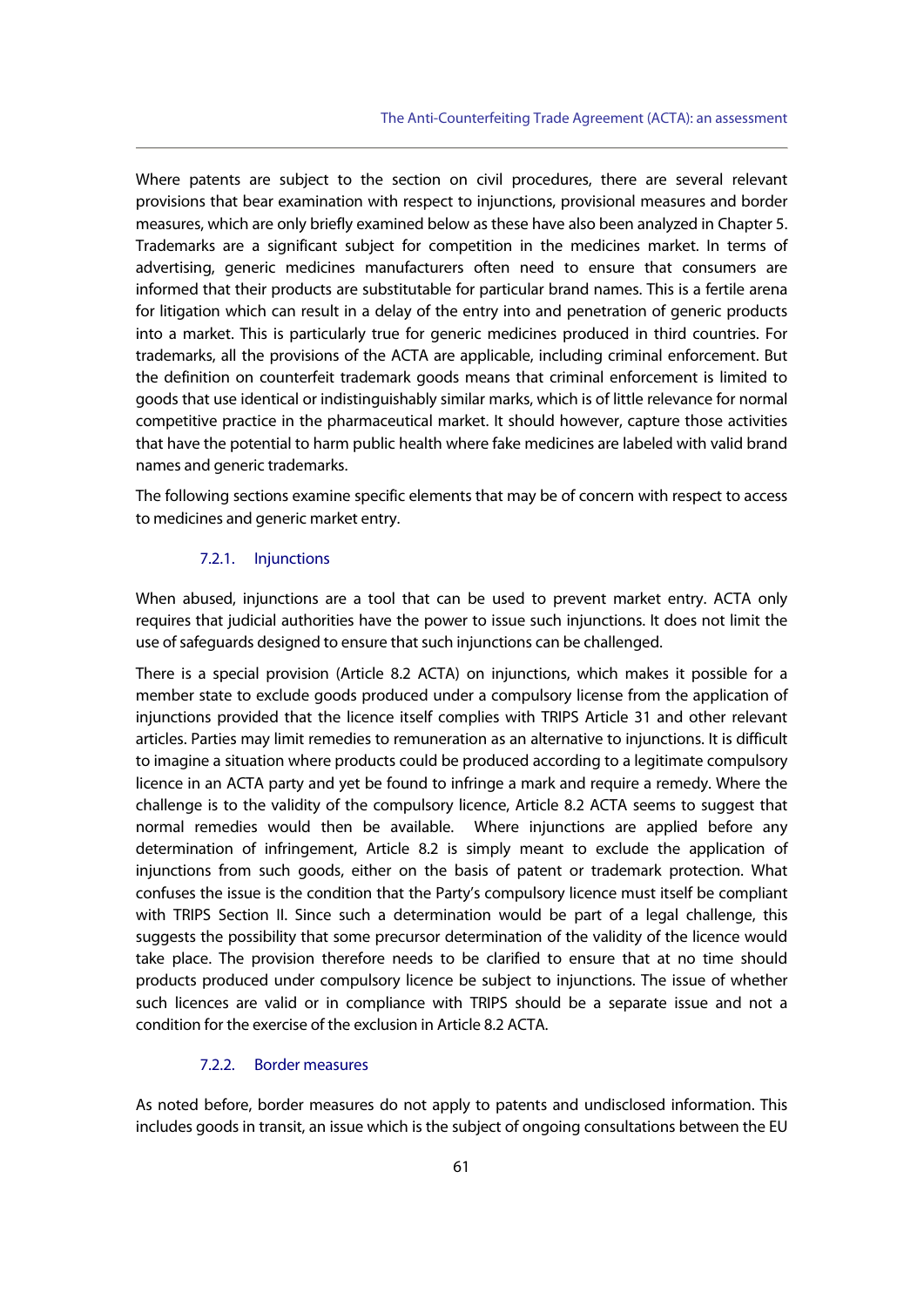and other WTO members such as Brazil and India.<sup>233</sup> ACTA will have no bearing on the legal issues raised in those consultations as they relate to patents.

However, border measures are clearly applicable to trademarks and may therefore be the cause of some concern. ACTA allows but does not require parties to apply border measures to goods in transit, an area of ongoing controversy within the EU and subject to a forthcoming decision of a recent case at the ECJ. The ECJ may settle the issue once and for all if it adopts the opinion of the Advocate general that application of in-transit procedures is inappropriate.<sup>234</sup> Nevertheless, where a party does have in-transit measures, then the applicable law for determining whether or not to suspend the goods is the country providing the transit procedure, not the exporting or importing country (Article 17.1 ACTA). While the EU itself is struggling with this issue, if ACTA makes border measures applicable to in-transit goods, there could be an impact on trade in legitimate goods from third parties such as China, India or Brazil that transit their goods through an ACTA party. This could pose a threat to trade in generic medicines, especially where claims are based on an infringement regarding similar marks, trademark dilution, unfair advantage or damage to reputation as encompassed by the Community Trademark Regulation.<sup>235</sup> As Medecins san Frontieres notes "civil trademark disputes will likely remain a common occurrence in the pharmaceutical field as companies will often choose brand names for medicines that sound inevitably similar, in that they are derived from the drugs international non-proprietary name (INN).<sup>"236</sup> The issue of in-transit goods can be addressed simply by not applying ACTA's optional provision on transit goods. There may however, still remain a concern with respect to access to medicines for the EU's own citizens that can only be fully addressed by an interpretation of Article 13 ACTA that excludes pharmaceutical products from the scope of border measures. ACTA requires that border measures be extend to all acts of actual importation into the EU, in which cases, the issues regarding similar or confusing trademarks identified above would also arise.

## 7.2.3. Criminal Enforcement

 $\overline{a}$ 

Criminal enforcement applies only to wilful trademark counterfeiting, see Chapter 5 of this study. There is, however, a concern in relation to parallel imports since the definition of 'counterfeit trademark goods' considers the lack of authorization by the rightholder (Article 5(d) ACTA) as sufficient to render goods counterfeit. As Chapter 5 pointed out many of the parallel importation disputes revolve around the question of whether there is consent, or a contractual breach, so that ACTA may enable criminal sanctions to be applied to parallel imports purely because of a contractual difference. Otherwise there are no real concerns regarding generic market entry into the EU market as ACTA only requires the parties to apply criminal enforcement

<sup>&</sup>lt;sup>233</sup> European Union and a Member State - Seizure of Generic Drugs WTO/DS408 and WTO/DS409, Available at www.wto.org (Accessed 22.04.2011).

<sup>234</sup> Nokia Corporation v Her Majesty's Commissioners of Revenue and Customs and The International Trade Mark Association, ECJ Case C-495/09, O.J. C 37/22, 13.2.2010.

<sup>&</sup>lt;sup>235</sup> Council Regulation (EC) No 40/94 of 20 December 1993 on the Community trade mark.

<sup>236</sup> MSF 'The Secret Treaty: Anti-Counterfeiting Trade Agreement (ACTA) and its Impact on Access to Medicines' MSF Campaign for Access to Essential Medicines, October 2010, Footnote iv.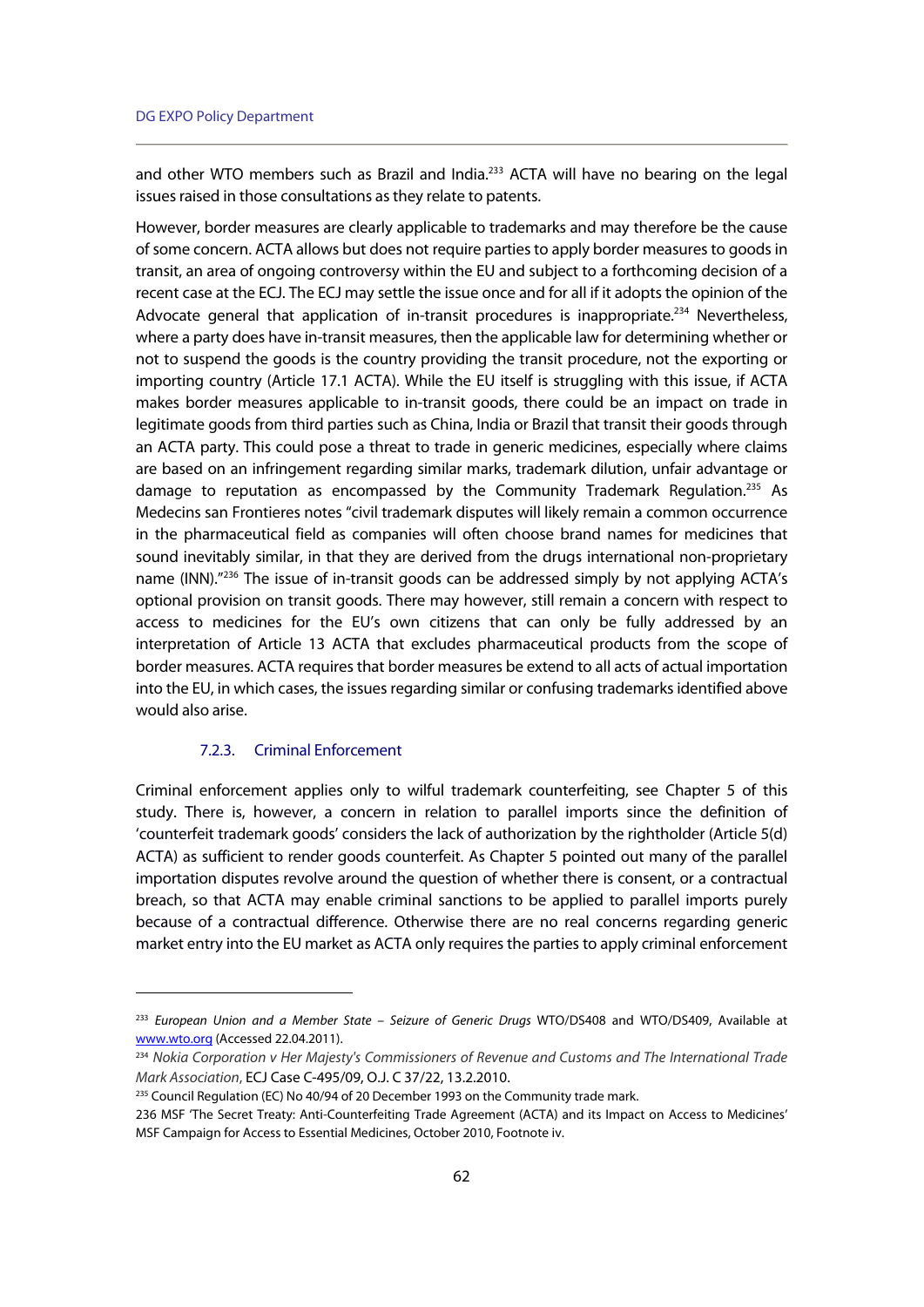to wilful trademark counterfeiting of identical or indistinguishably similar marks (Article 23.2 ACTA).

## 7.2.4. TRIPS and the Doha Declaration on Public Health

ACTA parties have made a point of reiterating commitments to public health made in the TRIPS context. As noted in Chapter 3 above there are some issues relating to trademarks that may raise concerns regarding the Doha Declaration on Public Health, but ACTA can be framed to allow access friendly implementation and there are few or no problems for access to medicines issues relating to patents.

### **7.3. Geographical indications**

One of the biggest achievements of the EU in the ACTA negotiations is that geographical indications are covered.<sup>237</sup> More specifically, ACTA rules on civil enforcement and border measures apply fully to geographical indications (GIs).<sup>238</sup> Earlier drafts of ACTA revealed that several negotiating parties favoured limiting the mandatory civil enforcement rules and border measures to copyrights, related rights and trade marks only.<sup>239</sup> So the inclusion of GIs can be seen as a success for the EU. However, criminal enforcement does not apply to GIs, being limited to willful trademark counterfeiting and copyright or related rights piracy on a commercial scale.<sup>240</sup>

A further more important limitation to the coverage of GIs is in Article 3.2 ACTA, which states: "This Agreement does not create any obligation on a Party to apply measures where a right in intellectual property is not protected under its laws and regulations." In other words, those ACTA Parties that do not have substantive national law covering GIs are under no obligation to apply the enforcement rules in ACTA to this field of law. This Article is particularly relevant because a number of countries including the United States<sup>241</sup> do not recognize GIs as such and offer no protection for them. These countries will therefore not be under any obligation to apply ACTAs enforcement rules to GIs.

Three aspects relevant for geographical indications in ACTA will be addressed in greater detail in the following: 1) the protection provided by ACTA for geographical indications and their impact on the EU's legislation, 2) the non-applicability of the criminal enforcement section to

<sup>&</sup>lt;sup>237</sup> Statement of Trade Commissioner Karel de Gucht on October 20<sup>th</sup> in front of the International Trade Committee INTA in the European Parliament, see also http://christianengstrom.wordpress.com/2010/10/26/no-geographical**indications-in-acta/** (Accessed 22.04.2011).<br><sup>238</sup> See Article 2.1 and 2.2 juncto 5 (h) ACTA; Article 7.1 ACTA; Article 13, footnote 6 ACTA.<br><sup>239</sup> These countries are the United States, Singapore, Canada, Australia and Ne

limiting the application of civil enforcement measures to copyrights and related rights and trade marks, but not for border measures. Mexico took exactly opposite positions. See section 1, Article 2.1.1 and section 2 Article 2.X on Scope of border measures of the August 2010 Draft.

<sup>240</sup> See Article 23.1 ACTA.

<sup>&</sup>lt;sup>241</sup> This is also the case for Australia, Japan and South Korea. The other Parties Canada, New Zealand, Mexico, South Korea, Morocco, Singapore, Switzerland have established systems of protection geographical indications under particular GI laws.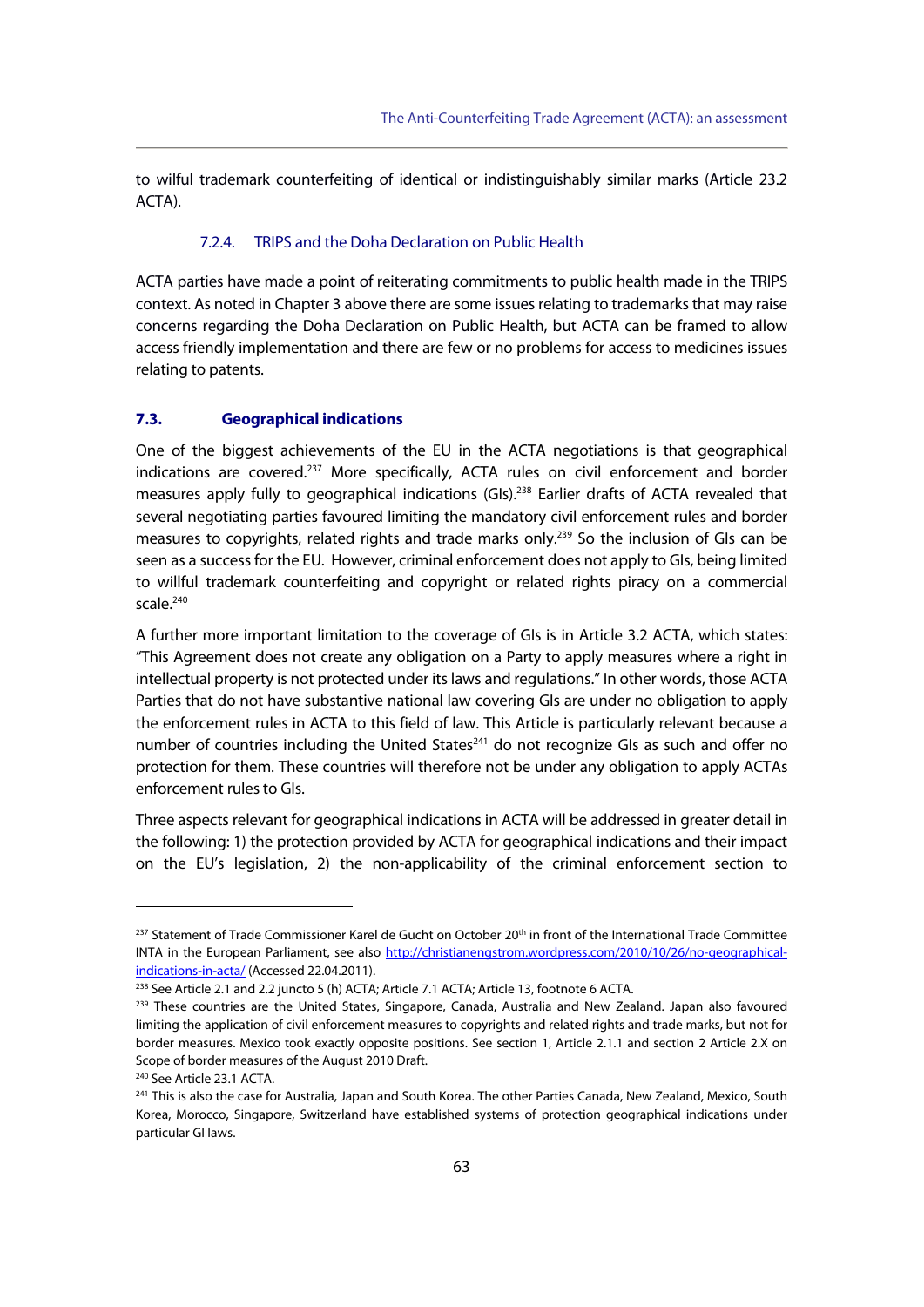geographical indications and its implications for the EU, and 3) no GI enforcement in countries that do not recognize GIs.

## 7.3.1. Protection provided by ACTA

Civil enforcement and border measures are two important categories of measures in ACTA that apply to GIs. (See chapter 5 for a more detailed discussion of these). A short summary of the measures as they apply to GIs is provided here.

First, judicial authorities of ACTA Parties have the power to order the knowing infringer to pay damages adequate to compensate the injury of the right holder.<sup>242</sup> They also have the authority to determine damages based on any legitimate value the right holder submits, including lost profits, value of infringed goods by market price or suggested retail price.<sup>243</sup> Judicial authorities can also order the infringer to pay his profits to the right holder, to pay pre-established damages, a presumption of the harm caused by the infringement or additional damages.<sup>244</sup> This latter authority is only mandatory for cases of copyright and trade mark infringement, not for the infringement of designs, patents or GIs. But ACTA Parties may choose to apply this power to other IP infringements and the EU has already done so for all forms of intellectual property infringement covered by Directive  $2004/48$ ,  $245$  including Gls.

Second, ACTA parties are only obliged to grant powers to judicial authorities to order the destruction of goods with respect to pirated copyright goods and counterfeit trade mark goods.246 But ACTA parties are free to extend this power to other cases of intellectual property infringement, as the EU has already done.<sup>247</sup>

Third, ACTA envisages the use of provisional measures to prevent an infringement of any intellectual property right, to prevent infringing goods from entering the channels of commerce and to preserve relevant evidence.<sup>248</sup> Judicial authorities may even order such measures without having heard the defendant provided certain conditions are fulfilled.<sup>249</sup> Again the obligation to provide judicial authorities with power to seize suspected goods or to take such goods, materials and documentary evidence into custody, is limited to copyright or related rights infringement and trade mark counterfeiting.<sup>250</sup> But again the EU has made use of the option to establish this authority for other cases of intellectual property infringement.<sup>251</sup>

On the other hand border measures apply to the same extent to infringements of all forms of intellectual property, except for patents.

<sup>242</sup> See Article 9.1 first sentence ACTA.

<sup>243</sup> See Article 9.1 second sentence ACTA.

<sup>244</sup> See Article 9.2, 9.3 and 9.4 ACTA.

<sup>245</sup> See Article 13.1 (b) of Directive 2004/48.

<sup>246</sup> See Article 10 ACTA.

<sup>&</sup>lt;sup>247</sup> See Article 10 of Directive 2004/48.

<sup>248</sup> See Article 12.1 ACTA.

<sup>249</sup> See Article 12.2 ACTA.

<sup>250</sup> See Article 12.3 ACTA.

<sup>&</sup>lt;sup>251</sup> See Article 9.1 (b) of Directive 2004/48.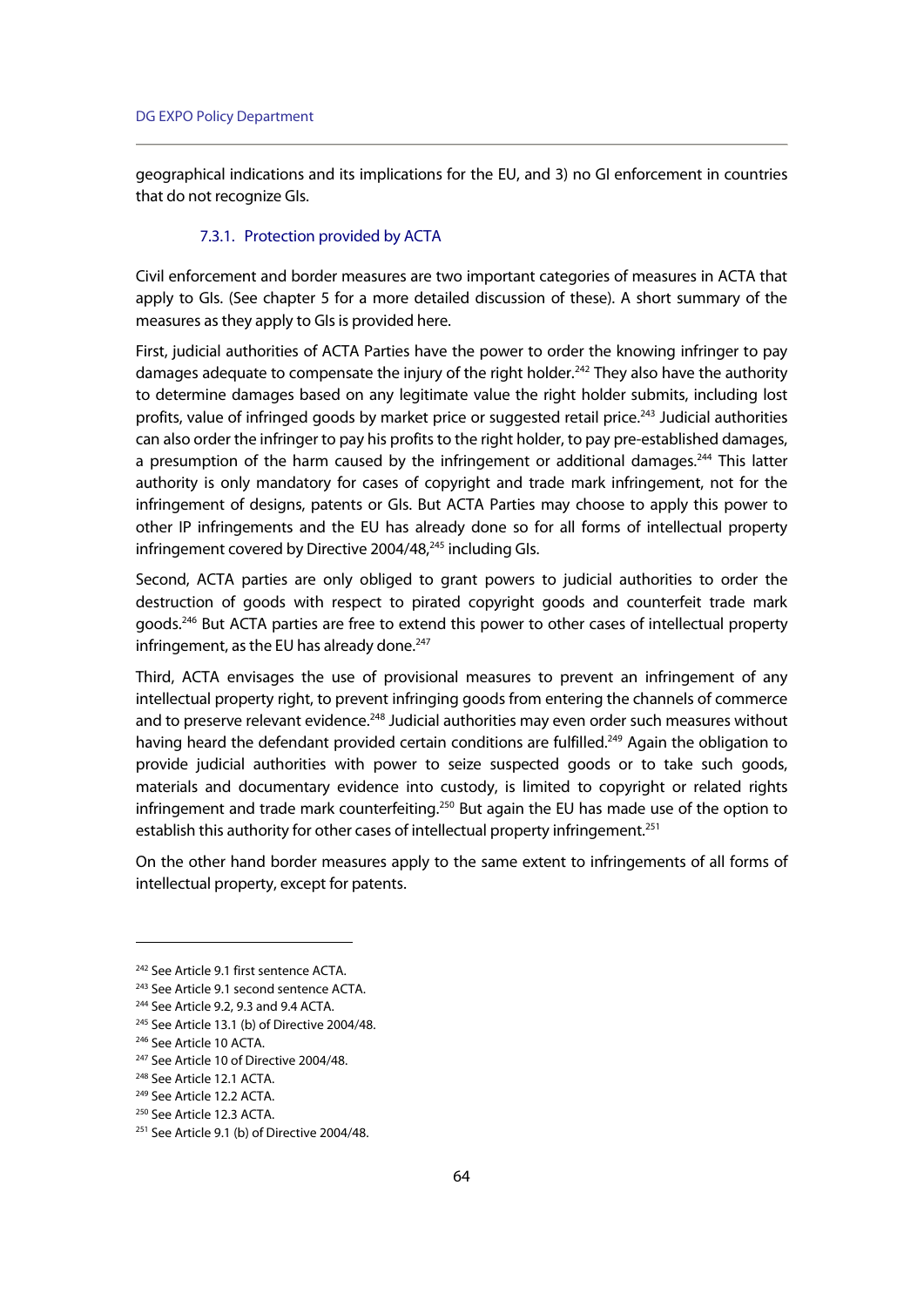# 7.3.2. Criminal enforcement

As elaborated in Chapter 5 above, the EU does not yet have a harmonized system of criminal sanctions for IP infringements. ACTA will not change the status quo so there will remain no harmonized criminal measures for GI infringements.

### 7.3.3. No GI Enforcement in Countries that do not have a System of GI Protection

As mentioned above according to Article 3.2 ACTA, Parties that do not have substantive law in an area of intellectual property are under no obligation to apply ACTA enforcement rules to this field of law. In the area of GIs a number of countries that are parties to ACTA do not have a system of GI protection in place. These are the United States, Australia, Japan and South Korea. As a consequence, these countries do not have to apply the agreed enforcement standards to products falsely carrying a GI that is protected in the EU and destined to be marketed in the EU. ACTA therefore does not provide EU GI owners with an additional means for enforcement of their GIs in these countries beyond existing alternative regimes.

The fact that these countries do not have a system of protection for GI does not mean that indications of origin have no protection. Countries such as the United States<sup>252</sup> use existing trade mark law to protect GI as required by the TRIPS Agreement. In this regard, certification marks play an important role. Certification marks inform the consumer that the goods/services carrying the mark possess certain characteristics, such as an origin in a particular region or a possession of a certain quality. Any entity that meets the certifying standards is entitled to use the mark. Its owner makes sure that the mark is only used by certified users and for certified goods/services. As certification marks enjoy the same protection that ACTA provides for trade marks, a GI that satisfies such a certification may benefit from the additional protection that ACTA provides for trademarks.

To sum up ACTA does not change the substantive law of ACTA Parties with regard to GIs. The enforcement rules will not apply in countries that do not recognize *sui generis* GI protection. European GI holders may use the certification mark system instead as this provides them with an alternative protection to which ACTA enforcement rules will fully apply including the benefit of the criminal enforcement measures in cases of wilful trade mark infringement on a commercial basis.

# **8. RECOMMENDATIONS**

j

## **8.1. Primary Recommendation**

Categorical recommendations regarding the Parliament's responses to ACTA are not possible from the analysis conducted so far. However, it is possible to point to the broader issue of compatibility with international and EU obligations of EU ACTA Parties and suggest ways that

<sup>&</sup>lt;sup>252</sup> See United States Patent and Trademark Office, Geographical Indication Protection in the United States, http://www.uspto.gov/web/offices/dcom/olia/globalip/pdf/gi\_system.pdf (Accessed 22.04.2011).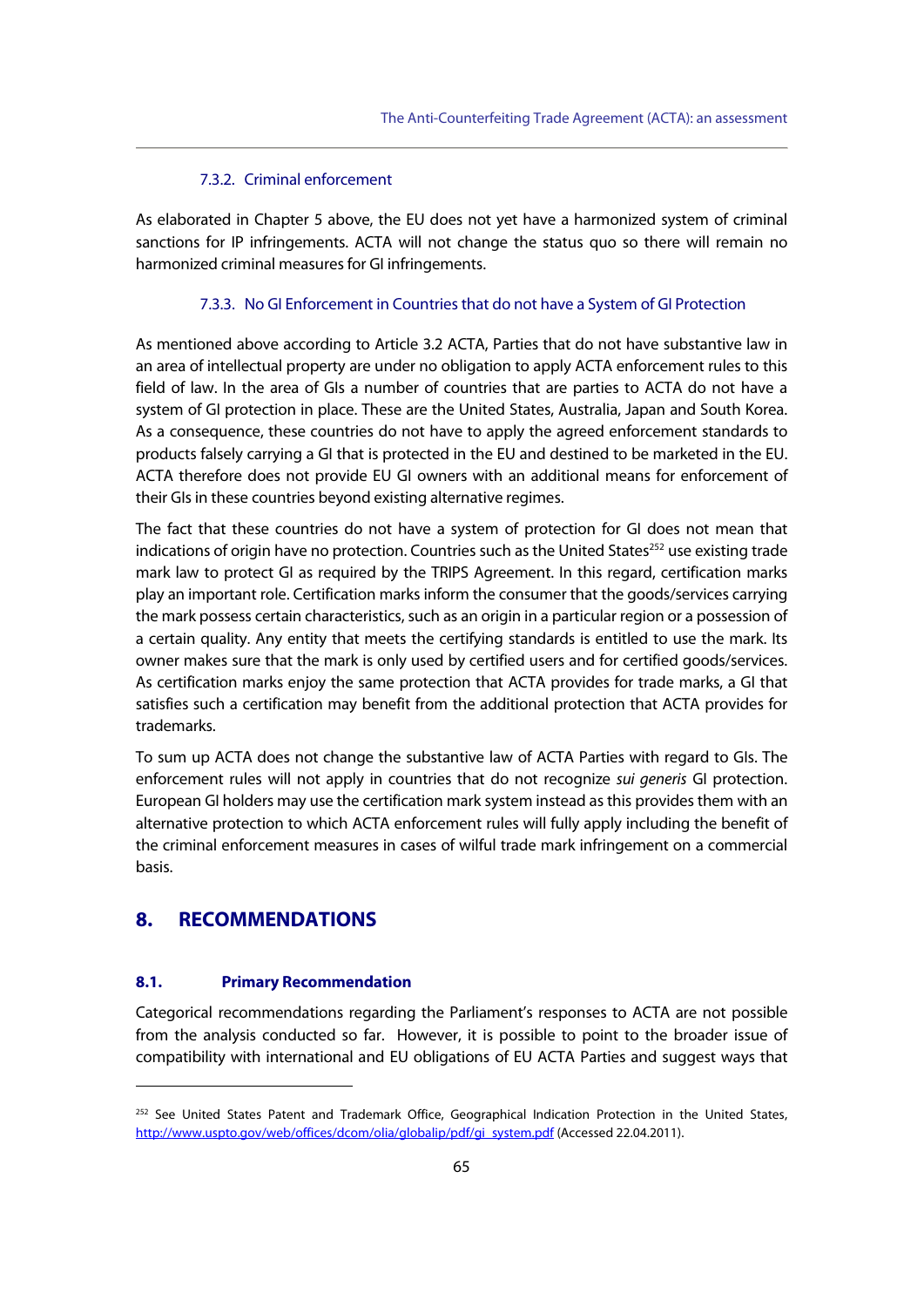they may be ameliorated by the parliament. As the primary recommendation this study would recommend that:

 **unconditional consent would be an inappropriate response from the European Parliament given the issues that have been identified with ACTA at it stands.** 

# **8.2. Recommendation Regarding the Relationship with the TRIPS Agreement and the Doha Declaration on TRIPS and Public health.**

In the international arena, especially with respect to access to medicines, ACTA itself is not incompatible with EU member states obligations under or support for the Doha Declaration on TRIPS and Public Health ('Doha Declaration'). However, the manner in which member states implement the ACTA may pose problems. If the Parliament decides to give its consent this should be conditional on the inclusion of statements that provide interpretation and guidance on how member states should apply ACTA in a way that complies with EU member states international obligations.

### **In particular we recommend the Parliament consider that its conditional consent include:**

- **annotating the text with additions from the TRIPS Agreement outlining the mandatory safeguards that ACTA has omitted to mention in areas such as provisional measures;**
- **annotating the text, with an accompanying resolution, with additions from the TRIPS Agreement outlining the optional safeguards that ACTA has left open to be implemented in a manner supportive of the Doha Declaration on TRIPS and Public Health. In particular, the European Parliament should address the matter of border measures by recommending that member states exclude patents from the application of in- transit procedures. Such procedures should be limited to counterfeit trademark goods as defined by ACTA Article 5(d). This is possible because the application of intransit procedures is an optional element of ACT;**
- **an accompanying statement to the EU instrument ratifying ACTA that Article 13 is interpreted by the European Union in such a way as to allow the exclusion of pharmaceutical patents and trademark infringements other than counterfeit trademark goods from the application of border measures, especially in-transit procedures.**

### **8.3. Recommendations Regarding Conformity with the EU Acquis**

In light of the analysis conducted, it can be argued that the provisions of ACTA appear to be, in most cases, in line with the EU acquis communautaire. However, in some cases, ACTA is arguably more ambitious than EU law, providing a degree of protection that appears to go beyond the limits established in EU law. Therefore:

 **for those European Parliamentarians for whom conformity with the EU Acquis is sine qua non for granting consent, this study cannot recommend that they provide such consent to ACTA as it now stands.**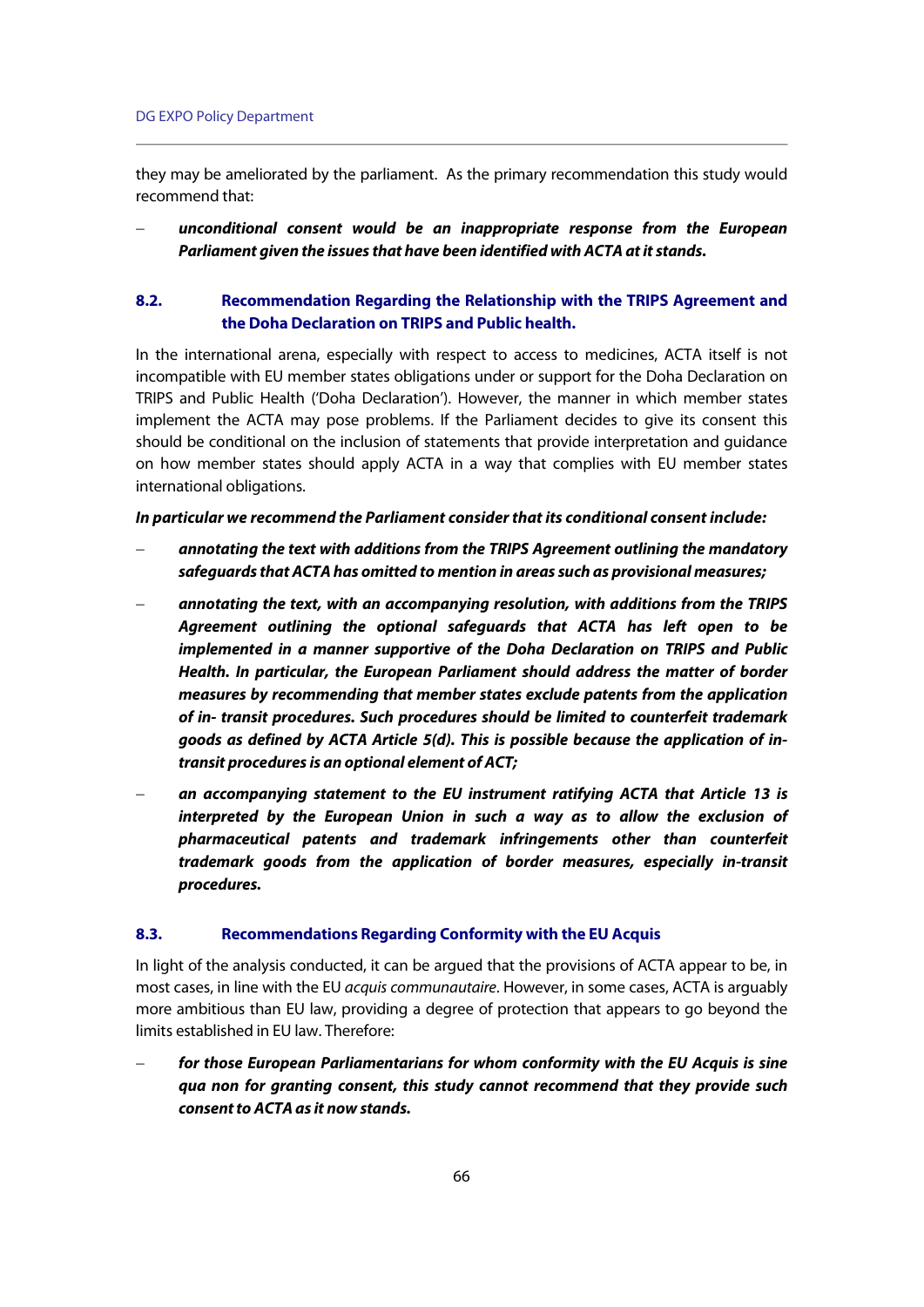We do not consider it possible for the European Union to limit, unilaterally, the application of border measures, with respect to copyright and trademarks, only to counterfeit trademark goods and pirated copyright goods, as is the case in the IPR Customs Regulation.253 While Article 13 ACTA provides some ability to address concerns related to access to medicines by excluding patents and trademarks on medicines, the application of border measures beyond that would, arguably, not be considered "justifiable discrimination" under Article 13 ACTA.

We do not consider the requirement that ACTA parties enable judges to consider market price and suggested retail prices as measures for damages<sup>254</sup> to fall within the requirement in the IPR Enforcement Directive of "appropriateness of the damage to the actual prejudice suffered."<sup>255</sup> While there is enough room for legal argument regarding this issue, it is insufficiently clear as a matter of treaty interpretation whether other ACTA parties would consider the EU to be in violation of its obligations if it did not amend its Directive to include market price and suggested retail price in damages calculations.

# **For those European Parliamentarians for whom conformity with the existing EU Acquis is not sine qua non, such consent should consider modifications that include:**

- **Amending Article 2 of the IPRs Customs Regulation to include, within the scope of border measures, all violations of trademark and copyright infringements.**
- **Seeking clarification, before ratification of ACTA, from the European Court of Justice that the criteria envisaged by the ACTA for the quantification of the compensatory damages would not amount to a violation of the criterion of "appropriateness of the damage to the actual prejudice suffered" envisaged in the Enforcement of IPRs Directive;**
- **Creating a legislative framework for how information sharing under ACTA should take place, based on the "Opinion of the European Data Protection Supervisor."**<sup>256</sup>

## **Special Issues with Respect to Criminal Measures**

Criminal Enforcement measures do not fall within the EU Acquis. The ACTA negotiations have, however, created a hybrid situation wherein the Presidency of the Council negotiated these measures within ACTA on behalf of the member states, under a mandate with which European and national parliamentarians were largely unfamiliar. There are significant questions regarding the role that the European Parliament can play in this regard. However, given the previous experience of the Parliament in the negotiation of the European's Commission proposal for a Directive of the European Parliament and of the Council on criminal measures aimed at ensuring the enforcement of intellectual property rights,<sup>257</sup> there are some clear recommendations that the

<sup>&</sup>lt;sup>253</sup> Council Regulation No 1383/2003 of 22 July 2003 concerning customs action against goods suspected of infringing certain intellectual property rights and the measures to be taken against goods found to have infringed such rights

<sup>254</sup> Article 9.1 ACTA

<sup>255</sup> Article 13 IPR Enforcement Directive

<sup>256</sup> OJ C 147/1, 5.6.2010.

 $257$  COM/2005/0276 final, as amended by COM(2006) 168 final.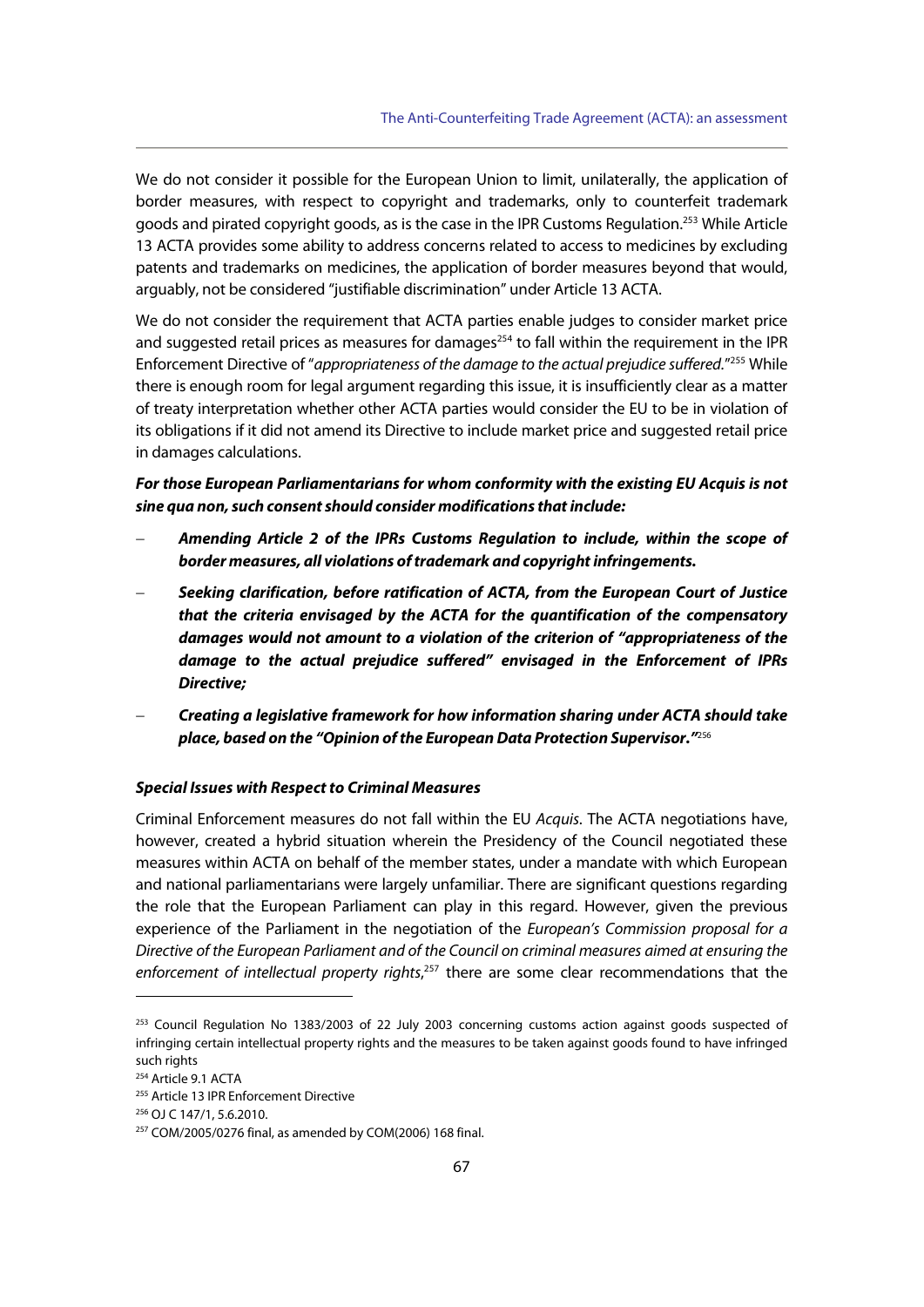Parliament may make regarding member state implementation of the criminal provisions of ACTA. To ensure that ACTA does not by-pass normal legislative harmonisation procedures in the EU, we recommend that:

 **the European Parliament should make it clear that its consent to ACTA as a whole is conditional on member states, represented by the Council, committing to implement ACTA in a manner that maintains the safeguards and scope that the Parliament outlined in the previous legislative attempt at harmonisation of criminal enforcement of intellectual property .258** 

## **8.4. Evaluating the Consequences of Postponement or Rejection**

The recommendations above regarding conditional consent suggest that, at the least, a delay may be required in the EU's ratification of ACTA while clarification is sought on some points. The length of such a delay is difficult to predict but, as a general principle, the Parliament can postpone consent until the issues this study (and others) have raised are fully addressed by the proper interpretive bodies. Assurances provided by the Commission are an insufficient basis for taking on international legal obligations where the scope of these legal obligations is unclear.

### 8.4.1. Postponement

j

The primary concerns with any delay are whether: 1) EU citizens will miss out on additional advantages provided by ACTA as other parties ratify and implement the Agreement; 2) a delay by the EU will affect other Parties' commitment to ratify the agreement.

With regard to the first point, an examination of the additional short term advantages of ACTA for EU citizens suggests that there will be little or no effect from a delay. The US administration has stated its position that ACTA will not require any changes to US laws. In countries where changes are required one can expect lengthy debates in national legislatures on how best to implement ACTA. Those ACTA parties that may need to change their law to implement ACTA (e.g. Mexico), will also have to undergo a process of creating legislation to implement ACTA. Given the short time involved in clarifying the issues identified by this study, the consequences of postponement do not appear to pose any significant threat to additional advantages that ACTA will provide to EU citizens.

On the second point, it is difficult to assess whether a postponement by the EU will delay ratification by other ACTA parties or encourage rejection. Given the media attention and discussion on ACTA developments in the EU will clearly feed into the debate in other ACTA parties. However, it is more likely that the debates in other countries will revolve around domestic issues and interests rather than what the EU is doing.

More generally, this study finds it difficult to point to any significant advantages that ACTA provides for EU citizens beyond the existing international framework. The lack of participation

<sup>258</sup> European Parliament legislative resolution of 25 April 2007 on the amended proposal for a directive of the European Parliament and of the Council on criminal measures aimed at ensuring the enforcement of intellectual property rights (COM(2006)0168 – C6-0233/2005 – 2005/0127(COD)).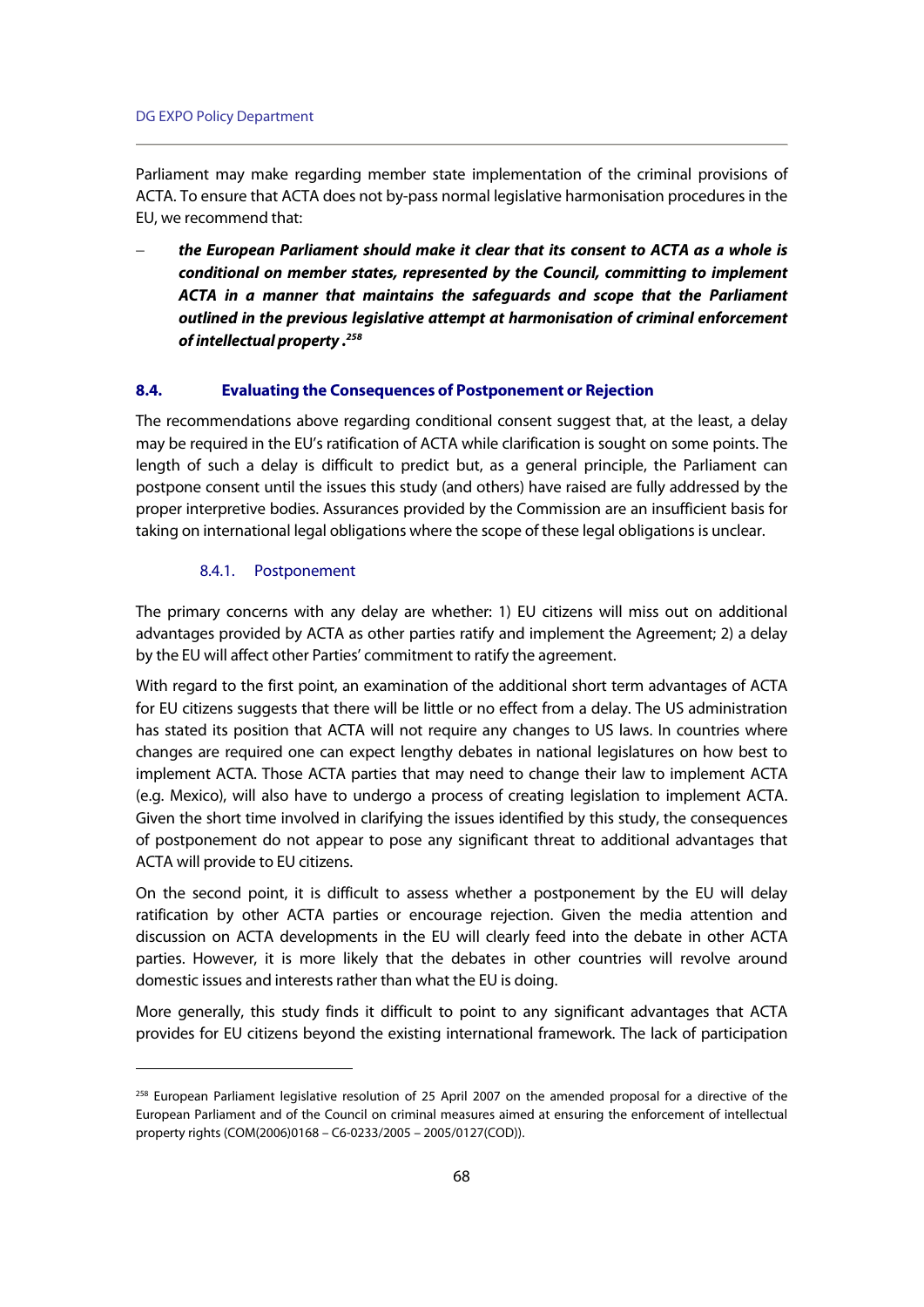by major emerging economy partners such as China, India and Brazil means those countries that are a major source of competition and infringement for the EU are not included. There is no additional advantage with respect to geographical indications as countries that do not provide protection for GIs are not required to apply ACTA measures to them (see Chapter 6 – Sectoral Analysis).

Finally, there may be a sense in which the purpose of the postponement may itself be considered a form of rejection, both by other EU institutions, as well as other ACTA Parties. Where the request from the European Parliament may be considered a request to re-open negotiations on issues already closed, and Parliament makes its consent conditional on resolution of that issue, refusal, or inability to comply, may result in a de facto rejection of ACTA by the parliament. Thus a request to ensure that Article 13 be interpreted to allow the EU to exclude, as a general matter, non-piracy and non-counterfeit infringements from the scope of border measures could be legitimately considered a re-opening of an issue on which other ACTA parties had legitimate expectations. Nevertheless, given the uncertainties, it may be necessary to seek out such clarification if the conformity of ACTA with the EU Acquis is to be ensured. The rejection scenario is dealt with below.

## 8.4.2. Rejection

j

Rejection of a treaty text for which the parliament itself provided a mandate would be a drastic step. This could only be considered if the agreement is significantly beyond the mandate provided to the Commission. There have been repeated statements by both the Commission and the Parliament that ACTA should not and would not go beyond the EU Acquis. Rejection could be justified if the ACTA went significantly beyond the EU *acquis*. The analysis in this study suggests that while there remain questions with regard to specific provisions and certainly about border measures, it would be difficult to argue that ACTA as a whole goes **significantly** beyond the EU acquis. Thus rejection may not be an appropriate.

Rejection of ACTA by the EU would clearly result in ACTA being considered a failure and could affect the ratification of the Agreement by other negotiating partners. As one of the two key major negotiating partners, the EU's participation is considered essential for ACTA to achieve its goals. Given the resources that were put into the negotiations, rejection would entail a significant cost for no return on the part of the EU. It is important to note however, that ACTA does not enjoy universal support in the other ACTA parties and faces significant ratification hurdles in the US, Australia, and Canada and could still be rejected by legislatures in those countries. This would inevitably feed into the EP assessment.

From a strategic viewpoint, rejection of ACTA by the European Parliament may have a negative effect on the overall strategy of the EU for enforcement of intellectual property rights in third countries.259 Even if some major developing country economies are not included in the negotiations, the ACTA may still serve as a standard for international best practice in IPR enforcement. However, for the reasons discussed in Chapter 2, ACTA may not be able to play

<sup>&</sup>lt;sup>259</sup> European Commission, Global Europe: Competing in the World, 2006. See http://trade.ec.europa.eu/doclib/docs/2006/october/tradoc\_130376.pdf (Accessed 22.04.2011).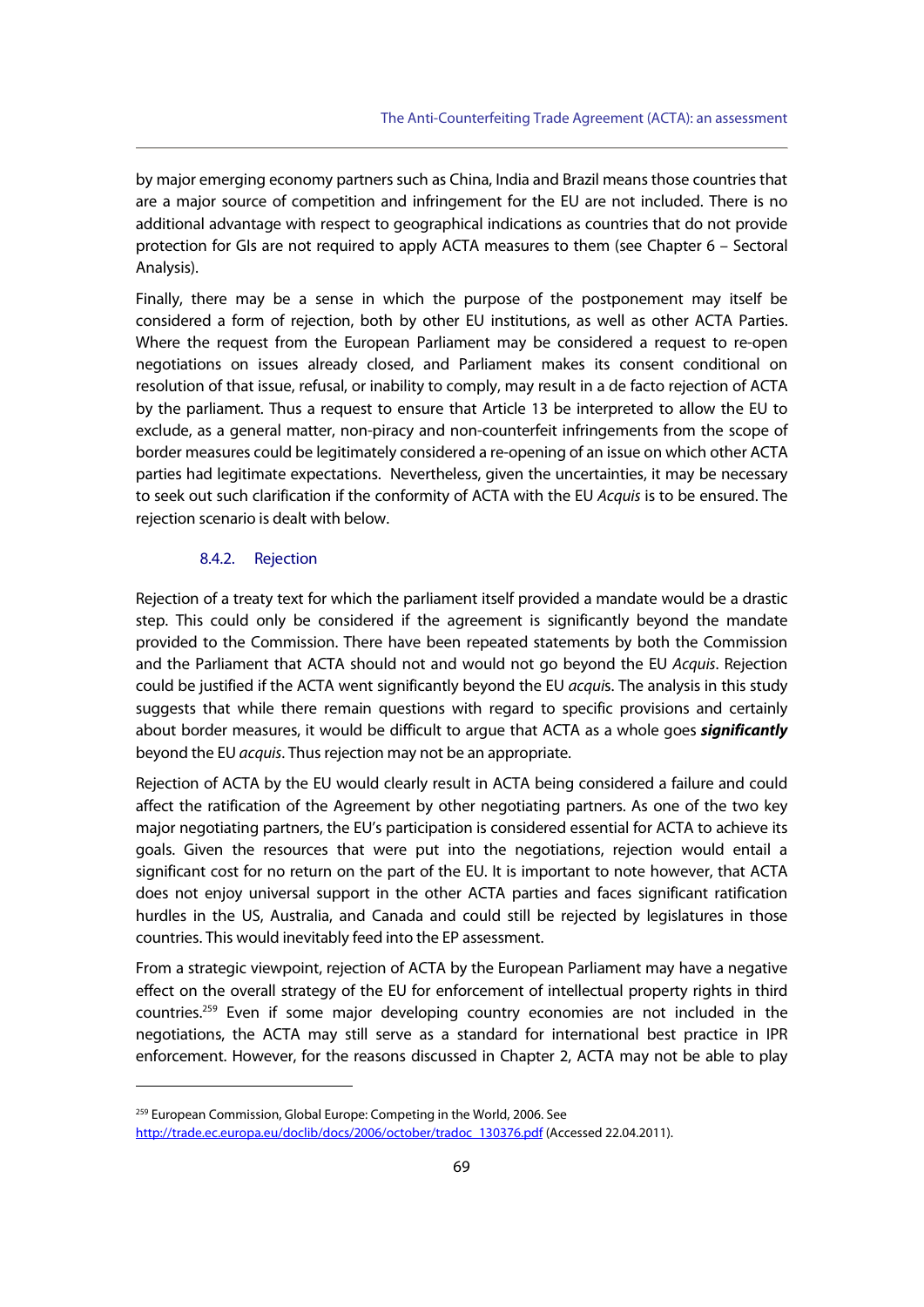that role as strongly as was intended at its inception. The lack of proper institutions and the fact that its standards are generally lower than those achieved by the US and EU in their bilateral and regional free trade agreements suggest that the strategic benefit of ACTA will be limited. Rejection of ACTA may simply mean that the EU will have to place greater emphasis on the bargaining power it has in bilateral and regional free trade agreements. To the extent that enforcement remains off the negotiating table in multilateral fora such as WIPO and the WTO, the emphasis is likely to remain on bilateral and regional free trade agreements. Of course, such an outcome may be likely even if ACTA is ratified and enters into force (see analysis in Chapter 2).

Finally, any analysis of the rejection must assess whether the loss of potential benefits for EU citizens outweigh the costs of ratifying ACTA. A fair assessment would suggest that the EU was very successful in its defence of existing EU policy but achieved little in terms of its offensive interests in getting major infringing countries to change their laws. Rejection would therefore entail little loss of benefits for EU citizens. There may however, be costs in terms of damaged political capital with the ACTA negotiating partners, the sunk costs in the negotiations and reduced prospects for stronger enforcement of IP rights in the future. In contrast, the costs of ratification are not great provided the issues identified above are clarified and properly framed. There would of course need to be an evaluation of whether the ACTA could be considered to pre-empt important domestic debates, but some of these concerns could be addressed by using a postponement of ACTA ratification to have those debates now.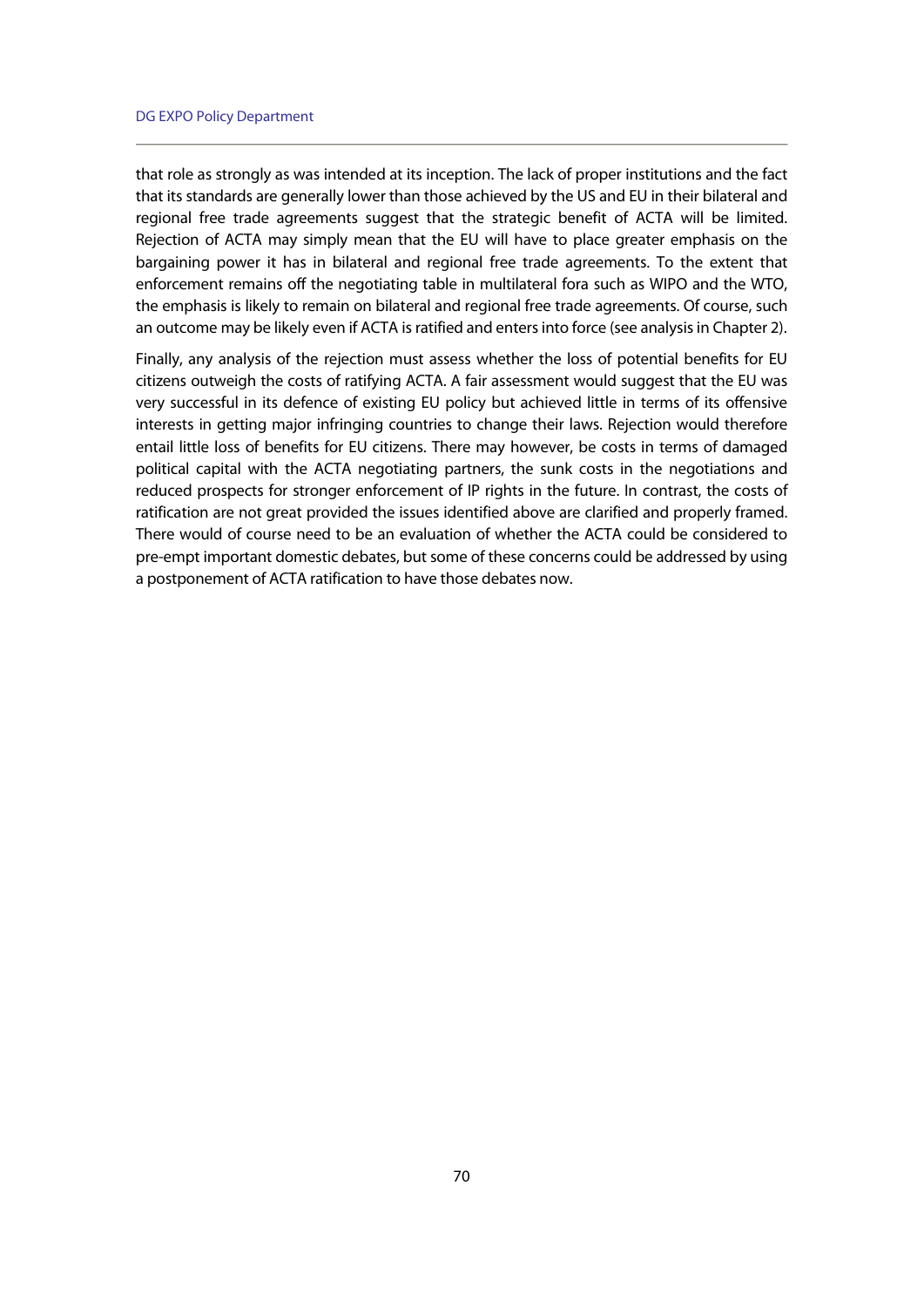# **9. BIBLIOGRAPHY**

## **Books**

C Fink, and K Maskus, Intellectual Property and Development Lessons from Recent Economic Research, The International Bank for Reconstruction and Development (The World Bank), Washington DC, 2005.

C Heath and A Kamperman Sanders (eds.), Intellectual Property and Free Trade Agreements (2007, Hart Publishing)

BV Hindley, The Economic Theory of Patents, Copyrights, and Registered Industrial Designs: Background Study to the Report on Intellectual and Industrial Property, Economic Council Of Canada, Ottawa, 1971.

R Jones and A Krueger (eds.), The Political Economy of International Trade, Basil Blackwell, Oxford, U.K., 1990.

National Bureau of Economic Research (ed.), The Rate and Direction of Inventive Activity: Economic and Social Factors, Princeton University Press, Princeton, New Jersey, 1962,

F Machlup, An Economic Review of the Patent System, Study of the Subcommittee on Patents, Trademarks and Copyrights of the Committee on the Judiciary, United States Senate, 85th Congress, Second Session, Study No. 15, Washington, D.C., 1958

WD Nordhaus, Invention, Growth and Welfare, MIT Press, Cambridge, Massachusetts, 1969.

E Penrose, The Economics of the International Patent System, Johns Hopkins Press, Baltimore, 1951.

J Robinson, The Accumulation of Capital, Macmillan, London, 1956,

H Schneider and P van den Bossche (eds), Protection of Cultural Diversity from a European and International Perspective Intersentia, Maastricht, 2008.

W. E. Siebeck (ed.), Strengthening Protection of Intellectual Property in Developing Countries, World Bank Discussion Papers No. 112, The World Bank, Washington, D.C., 1990

## **Articles and Reports**

Business Software Alliance, Software Piracy on the Internet: A Threat To Your Security, 2009. See http://portal.bsa.org/internetreport2009/2009internetpiracyreport.pdf (Accessed 22.04.2011).

European Commission, Global Europe: Competing in the World, 2006. See http://trade.ec.europa.eu/doclib/docs/2006/october/tradoc\_130376.pdf (Accessed 22.04.2011).

European Commission, Putting knowledge into practice: A broad-based innovation strategy for the EU, 2006. See http://eur-

lex.europa.eu/LexUriServ/LexUriServ.do?uri=COM:2006:0502:FIN:en:PDF (Accessed 22.04.2011).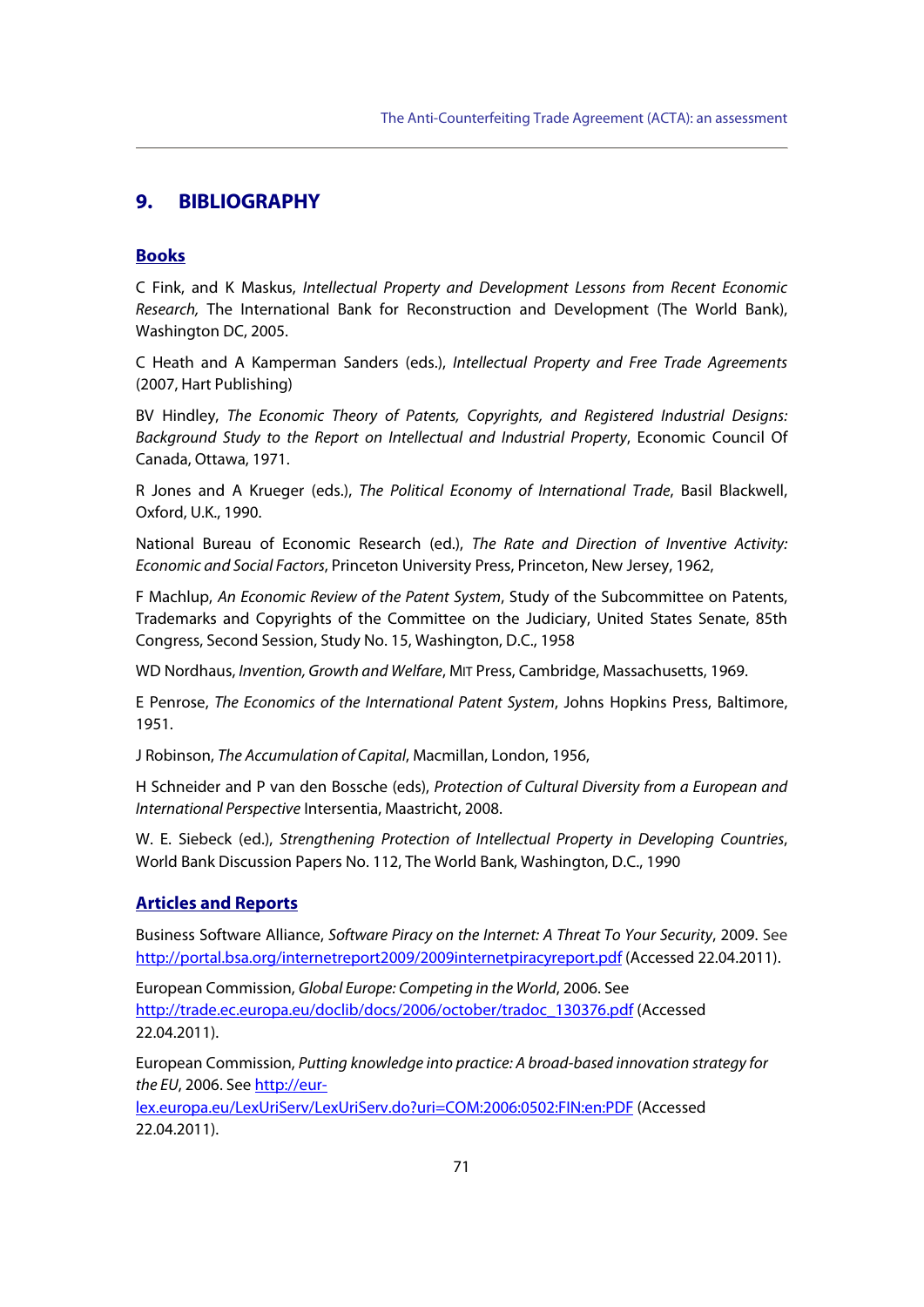European Commission, Lisbon Strategy for Growth and Jobs 2009. See http://ec.europa.eu/archives/growthandjobs\_2009/ (Accessed 22.04.2011).

European Commission, Accompanying document to the Proposal for a Directive of the European Parliament and of the Council, December 2008. See http://ec.europa.eu/health/files/pharmacos/pharmpack\_12\_2008/counterfeitia\_en.pdf(Accessed 22.04.2011).

European Commission, Lisbon Strategy evaluation document, 2010. See http://ec.europa.eu/archives/growthandjobs\_2009/pdf/lisbon\_strategy\_evaluation\_en.pdf (Accessed 22.04.2011).

European Commission, Europe2020, 2010. See http://ec.europa.eu/europe2020/index\_en.htm (Accessed 22.04.2011).

European Communities, EU Industrial R&D Investment Scoreboard, 2009. See http://iri.jrc.ec.europa.eu/research/docs/2009/JRC54920.pdf (Accessed 22.04.2011).

S Flynn 'ACTA's Constitutional Problem: The Treaty That Is Not a Treaty (Or An Executive Agreement)' PIJIP Research Paper no. 19, 2011, American University Washington College of Law, Washington, D.C.

H Grosse Ruse - Khan and A Kur 'Enough is Enough - The Notion of Binding Ceilings in International Intellectual Property Protection' Max Planck Papers on Intellectual Property, Competition & Tax Law Research Paper No.09-01. See http://ssrn.com/abstract=1326429 (Accessed 22.04.2011).

H Grosse Ruse - Khan, 'Time for a Paradigm Shift? Exploring Maximum Standards in International Intellectual Property Protection' in: Trade, Law and Development, 2009, Volume 1, Nr. 1, p. 56 - 102.

M Hart, 'The Copyright in the Information Society Directive: an overview' E.I.P.R. 2002, 24(2), 58-64, p58.

B Hugenholtz, 'Opinion, 'Why the Copyright Directive is Unimportant, and Possibly Invalid', EIPR 2000-11, p. 499-505, p501

IISD, 'Private Rights, Public Problems: A guide to NAFTA's controversial chapter on investor rights' IISD in Assoc. with World Wildlife Fund, 2001. See http://www.iisd.org/pdf/trade\_citizensquide.pdf (Accessed 22.04.2011).

M Kaminski, 'Recent Developments: The Origins and Potential Impact of the Anti-Counterfeiting Trade Agreement (ACTA)', 34 YALE J. INT'L L. 247 (2009).

M Kretzmer, 'Digital copyright: the end of an era' E.I.P.R. 2003, 25(8), 333-341.

A Léger, 'Intellectual Property Rights and Innovation in Developing Countries: Evidence from Panel Data', Proceedings of the German Development Economics Conference, Berlin, 2006.

D Matthews, Patents in the Global Economy, 2010. See http://www.ipo.gov.uk/ipresearchpglobal-201012.pdf (Accessed 22.04.2011).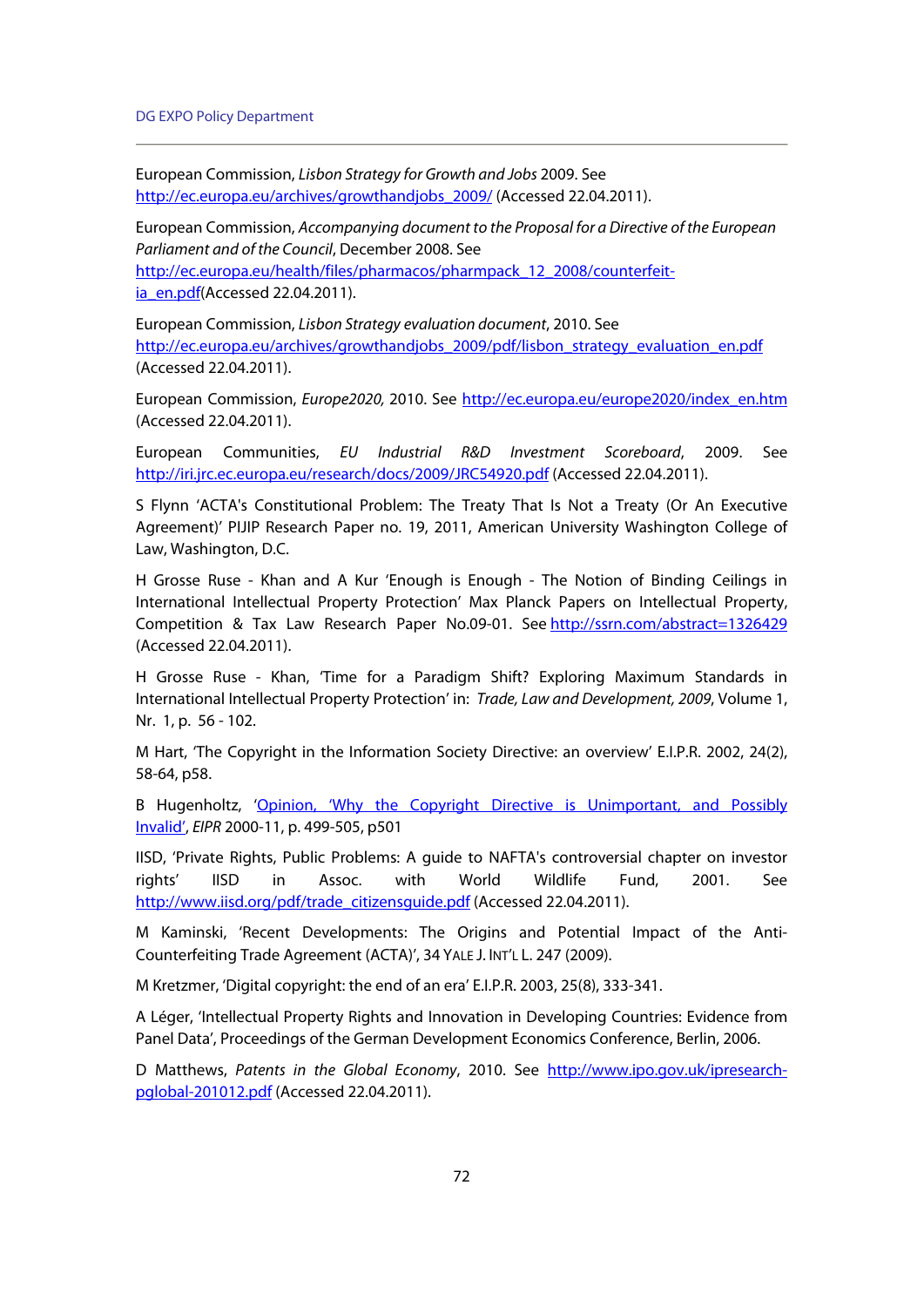A Metzger and R Matulionyte (coordinators) "Opinion of European Academics on the Anti-Counterfeiting Trade Agreement", February, 2011. See http://www.iri.unihannover.de/tl\_files/pdf/ACTA\_opinion\_110211\_DH2.pdf (Accessed 22.04.2011)

OECD, The Economic Impact of Counterfeiting and Piracy, 2008. See http://www.oecd.org/document/4/0,3746,en\_2649\_34173\_40876868\_1\_1\_1\_1,00.html (Accessed 22.04.2011).

OECD, Statistics on International Trade in Service (Paris: 2005).

W Park and D Lippoldt, 'Technology Transfer and the Economic Implications of the Strengthening of Intellectual Property Rights in Developing Countries', Working Paper No. 62, 2008, OECD, Paris.

Pharmaceutical Security Institute, Counterfeit Situation. See http://www.psiinc.org/geographicDistributions.cfm (Accessed 22.04.11).

PRO INNO Europe, European Innovation Scoreboard 2009. See http://www.proinnoeurope.eu/page/european-innovation-scoreboard-2009 (Accessed 22.04.2011).

PRO INNO Europe, European Innovation Progress Report, 2009. See http://www.proinnoeurope.eu/trendchart/european-innovation-progress-report (Accessed 22.04.2011).

PRO INNO Europe, Innovation Union Scoreboard, 2010. See http://ec.europa.eu/enterprise/policies/innovation/facts-figures-analysis/innovationscoreboard/index\_en.htm (Accessed 22.04.2011).

CA Robbins, Measuring Payments for the Supply and Use of Intellectual Property, International Association for Official Statistics (IAOS) Ottawa: Canada, 2006 and 2008.

FM Scherer, Nordhaus' Theory of Optimal Patent Life: A Geometric Reinterpretation,

American Economic Review, Vol. 62, June 1972, pp. 422–427.

S Sell 'The Global IP Upward Ratchet, Anti-Counterfeiting and Piracy Enforcement Efforts: the State of Play', IQsensato Occasional Papers No.1, 9 June, 2008. See http://www.iqsensato.org/wp-content/uploads/Sell\_IP\_Enforcement\_State\_of\_Play-OPs\_1\_June\_2008.pdf (Accessed 22.04.2011).

L Soete, The costs of a non-innovative Europe: the challenges ahead, September 2010. See http://ec.europa.eu/research/social-sciences/pdf/demeter-costs-non-innovativeeurope\_en.pdf (Accessed 22.04.2011).

TERA Consulting, Building a Digital Economy: The Importance of Saving jobs in the EU's creative industries, March 2010. See

http://www.iccwbo.org/uploadedFiles/BASCAP/Pages/Building%20a%20Digital%20Economy %20-%20TERA(1).pdf (Accessed 22.04.2011).

R Vernon, The International Patent System and Foreign Policy, Study of the Subcommittee on Patents, Trademarks and Copyrights of the Committee on the Judiciary, United States Senate, 85th Congress, Second Session, Study No. 5, Washington, D.C., 1957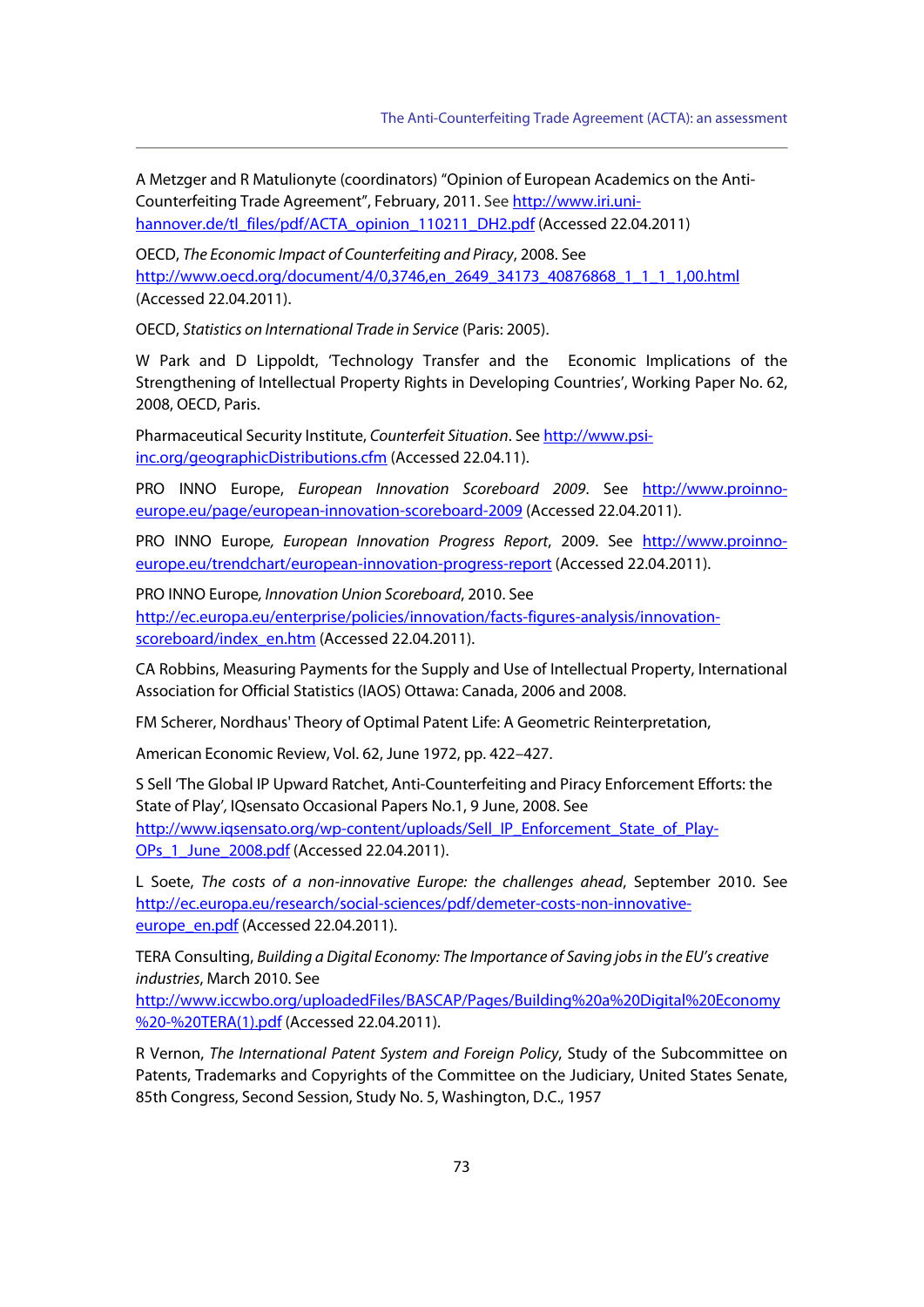K Weatherall 'ACTA as a New Kind of International IP Law-Making', 09 January 2010, PIJIP Research Paper no. 12 , American University Washington College of Law, DC.

K Weatherall 'ACTA April 2010 - Analysis of Provisions' The Selected Works of Kimberlee G Weatherall 2010 at 36. See http://works.bepress.com/kimweatherall/20, (Accessed 22.04.2011).

WIPO 'Mandate of WIPO Advisory Committee on Enforcement', **WO/GA/28/7.** See http://www.wipo.int/meetings/en/doc\_details.jsp?doc\_id=14890 (Accessed 22.04.2011).

PK Yu, 'The Objectives and Principles of the TRIPs Agreement' Houston Law Review, Vol. 46, pp. 797-1046, 2009. See http://ssrn.com/abstract=1398746 (Accessed 22.04.2011).

P Zagamé, The cost of a non-innovative Europe: What can we learn and what can we expect from the simulation works, September 2010. See http://ec.europa.eu/research/socialsciences/pdf/demeter-costs-non-innovative-europe-zagame\_en.pdf (Accessed 22.04.2011).